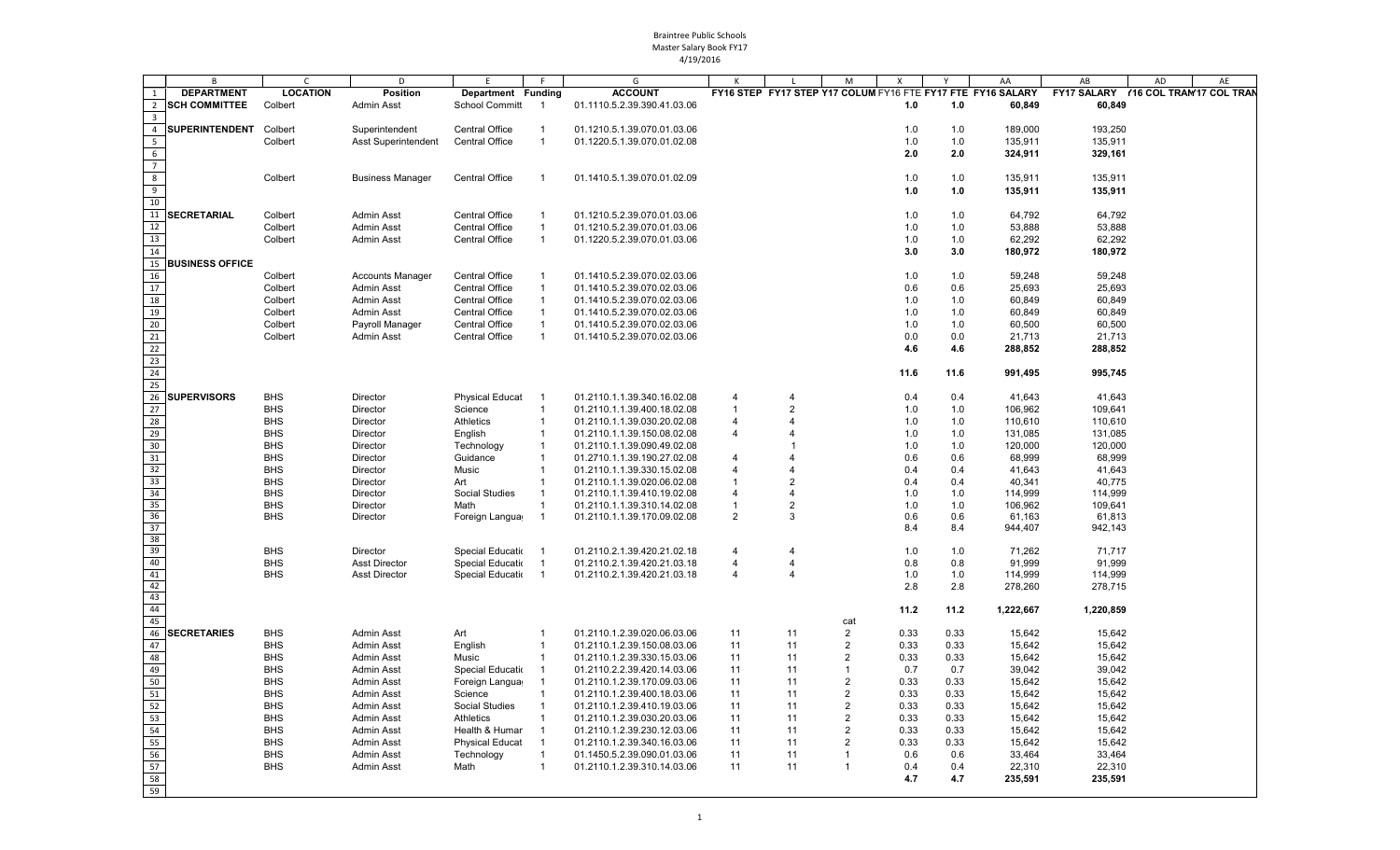|     | B                        | C               | D                     | E                  | F.             | G                           | К              | L              | M              | $\boldsymbol{\mathsf{x}}$ | Y    | AA                                                          | AB                                   | AD    | AE     |
|-----|--------------------------|-----------------|-----------------------|--------------------|----------------|-----------------------------|----------------|----------------|----------------|---------------------------|------|-------------------------------------------------------------|--------------------------------------|-------|--------|
| 1   | <b>DEPARTMENT</b>        | <b>LOCATION</b> | <b>Position</b>       | Department Funding |                | <b>ACCOUNT</b>              |                |                |                |                           |      | FY16 STEP FY17 STEP Y17 COLUM FY16 FTE FY17 FTE FY16 SALARY | FY17 SALARY Y16 COL TRAN'17 COL TRAN |       |        |
| 60  | <b>PRINCIPALS</b>        | Monatiquot      | Principal             | Administration     |                | 01.2210.5.1.16.140.05.02.05 |                |                |                | 1.0                       | 1.0  | 112,996                                                     | 114,565                              |       |        |
| 61  |                          |                 |                       |                    | $\mathbf{1}$   |                             |                |                |                |                           |      |                                                             |                                      |       |        |
|     |                          | Liberty         | Principal             | Administration     |                | 01.2210.5.1.15.140.05.02.05 |                |                |                | 1.0                       | 1.0  | 114,565                                                     | 116,135                              |       |        |
| 62  |                          | Ross            | Principal             | Administration     | $\overline{1}$ | 01.2210.5.1.18.140.05.02.05 |                |                |                | 1.0                       | 1.0  | 116,135                                                     | 116,135                              |       |        |
| 63  |                          | East            | <b>Asst Principal</b> | Administration     | -1             | 01.2210.5.1.21.320.81.02.05 | $\overline{4}$ | 4              |                | 1.0                       | 1.0  | 108,478                                                     | 108,478                              |       |        |
| 64  |                          | <b>BHS</b>      | Housemaster           | Administration     | $\overline{1}$ | 01.2210.5.1.31.220.80.02.05 | $\overline{4}$ | 4              |                | 1.0                       | 1.0  | 114,999                                                     | 114,999                              |       |        |
| 65  |                          | <b>BHS</b>      | Principal             | Administration     | -1             | 01.2210.5.1.31.220.03.02.05 |                |                |                | 1.0                       | 1.0  | 114,999                                                     | 143,884                              |       |        |
| 66  |                          | Hollis          | Principal             | Administration     | $\mathbf{1}$   | 01.2210.5.1.14.140.05.02.05 |                |                |                | 1.0                       | 1.0  | 116,135                                                     | 116,135                              |       |        |
| 67  |                          | <b>BHS</b>      | Housemaster           | Administration     | $\overline{1}$ | 01.2210.5.1.31.220.80.02.05 | $\overline{4}$ | 4              |                | 1.0                       | 1.0  | 114,999                                                     | 114,999                              |       |        |
| 68  |                          | South           | <b>Asst Principal</b> | Administration     | -1             | 01.2210.5.1.22.320.81.02.05 | 3              | 4              |                | 1.0                       | 1.0  | 105,936                                                     | 108,478                              |       |        |
| 69  |                          | Highlands       | Principal             | Administration     | $\mathbf{1}$   | 01.2210.5.1.13.140.05.02.05 |                |                |                | 1.0                       | 1.0  | 116,135                                                     | 116,135                              |       |        |
| 70  |                          | South           | Principal             | Administration     | 1              | 01.2210.5.1.22.320.04.02.05 |                |                |                | 1.0                       | 1.0  | 121,000                                                     | 125,994                              |       |        |
| 71  |                          | Morrison        | Principal             | Administration     | $\mathbf{1}$   | 01.2210.5.1.17.140.05.02.05 |                |                |                | 1.0                       | 1.0  | 116,135                                                     | 116,135                              |       |        |
| 72  |                          | <b>BHS</b>      | Housemaster           | Administration     | $\overline{1}$ | 01.2210.5.1.31.220.80.02.05 | 4              | 4              |                | 1.0                       | 1.0  | 114,999                                                     | 114,999                              |       |        |
| 73  |                          | East            | Principal             | Administration     | 1              | 01.2210.5.1.21.320.04.02.05 |                |                |                | 1.0                       | 1.0  | 131,084                                                     | 131,084                              |       |        |
| 74  |                          | Flaherty        | Principal             | Administration     | $\mathbf{1}$   | 01.2210.5.1.12.140.05.02.05 |                |                |                | 1.0                       | 1.0  | 116,135                                                     | 116,135                              |       |        |
| 75  |                          |                 |                       |                    |                |                             |                |                |                | 15.0                      | 15.0 |                                                             |                                      |       |        |
|     |                          |                 |                       |                    |                |                             |                |                |                |                           |      | 1,734,729                                                   | 1,774,290                            |       |        |
| 76  |                          |                 |                       |                    |                |                             |                |                |                |                           |      |                                                             |                                      |       |        |
| 77  | <b>SECRETARIES</b>       |                 |                       |                    |                |                             |                |                | cat            |                           |      |                                                             |                                      |       |        |
| 78  | Hollis                   | Hollis          | <b>Admin Asst</b>     | Administration     |                | 01.2210.5.2.14.140.05.03.06 | 11             | 11             | $\overline{1}$ | 1.0                       | 1.0  | 49,339                                                      | 49,339                               |       |        |
| 79  | Liberty                  | Liberty         | <b>Admin Asst</b>     | Administration     | $\mathbf{1}$   | 01.2210.5.2.15.140.05.03.06 | 11             | 11             | $\overline{1}$ | 1.0                       | 1.0  | 49,339                                                      | 49,339                               |       |        |
| 80  | East                     | East            | Admin Asst            | Administration     | 1              | 01.2210.5.2.21.320.04.03.06 | 4              | 5              | $\overline{1}$ | 1.0                       | 1.0  | 42,979                                                      | 44,825                               |       |        |
| 81  | Highlands                | Highlands       | <b>Admin Asst</b>     | Administration     | $\overline{1}$ | 01.2210.5.2.13.140.05.03.06 | 11             | 11             | -1             | 1.0                       | 1.0  | 49,339                                                      | 49,339                               |       |        |
| 82  | <b>BHS Headmaster</b>    | <b>BHS</b>      | <b>Admin Asst</b>     | Administration     | -1             | 01.2210.5.2.31.220.03.03.06 | 11             | 11             | $\overline{1}$ | 1.0                       | 1.0  | 55,774                                                      | 55,774                               |       |        |
| 83  | East                     | East            | <b>Admin Asst</b>     | Administration     | $\mathbf{1}$   | 01.2210.5.2.21.320.04.03.06 | 11             | 11             | $\overline{2}$ | 1.0                       | 1.0  | 43,865                                                      | 44,885                               |       |        |
| 84  | House 2                  | <b>BHS</b>      | <b>Admin Asst</b>     | Administration     | $\mathbf{1}$   | 01.2210.5.2.31.220.80.03.06 | $\overline{4}$ | 5              | $\overline{2}$ | 1.0                       | 1.0  | 32,744                                                      | 34,886                               |       |        |
| 85  |                          |                 |                       |                    |                |                             |                |                | $\overline{1}$ |                           |      |                                                             |                                      |       |        |
|     | Flaherty                 | Flaherty        | Admin Asst            | Administration     | $\mathbf{1}$   | 01.2210.5.2.12.140.05.03.06 | 11             | 11             |                | 1.0                       | 1.0  | 49,339                                                      | 49,339                               |       |        |
| 86  | House 1                  | <b>BHS</b>      | Admin Asst            | Administration     | $\mathbf{1}$   | 01.2210.5.2.31.220.80.03.06 | 11             | 11             | $\overline{2}$ | 1.0                       | 1.0  | 44,885                                                      | 44,885                               |       |        |
| 87  | South                    | South           | <b>Admin Asst</b>     | Administration     | $\mathbf{1}$   | 01.2210.5.2.22.320.04.03.06 | 10             | 11             | $\overline{2}$ | 1.0                       | 1.0  | 42,381                                                      | 44,885                               |       |        |
| 88  | South                    | South           | <b>Admin Asst</b>     | Administration     | $\overline{1}$ | 01.2210.5.2.22.320.04.03.06 | 9              | 10             |                | 1.0                       | 1.0  | 52,075                                                      | 53,888                               |       |        |
| 89  | Ross                     | Ross            | <b>Admin Asst</b>     | Administration     | $\mathbf 1$    | 01.2210.5.2.18.140.05.03.06 | 11             | 11             |                | 1.0                       | 1.0  | 49,339                                                      | 49,339                               |       |        |
| 90  | Morrison                 | Morrison        | <b>Admin Asst</b>     | Administration     | $\overline{1}$ | 01.2210.5.2.17.140.05.03.06 | 11             | 11             |                | 1.0                       | 1.0  | 49,339                                                      | 49,339                               |       |        |
| 91  | House 3                  | <b>BHS</b>      | Admin Asst            | Administration     | $\mathbf 1$    | 01.2210.5.2.31.220.80.03.06 | 11             | 11             |                | 1.0                       | 1.0  | 44,885                                                      | 44,885                               |       |        |
| 92  | Monatiquot               | Monatiquot      | <b>Admin Asst</b>     | Administration     | $\mathbf{1}$   | 01.2210.5.2.16.140.05.03.06 | 11             | 11             | $\overline{1}$ | 1.0                       | 1.0  | 49,339                                                      | 49,339                               |       |        |
| 93  |                          |                 |                       |                    |                |                             |                |                |                | 15.0                      | 15.0 | 704,961                                                     |                                      |       |        |
| 94  |                          |                 |                       |                    |                |                             |                |                |                |                           |      |                                                             | 714,283                              |       |        |
|     |                          |                 |                       |                    |                |                             |                |                |                |                           |      |                                                             |                                      |       |        |
| 95  | <b>DATA BASE MGR</b>     | <b>BHS</b>      | Data Base Manager     | Administration     | -1             | 01.1450.5.1.39.120.49.03.08 |                |                |                | 1.0                       | 1.0  | 62,469                                                      | 62,469                               |       |        |
| 96  |                          |                 |                       |                    |                |                             |                |                |                |                           |      |                                                             |                                      |       |        |
|     | 97 Braintree High School |                 |                       |                    |                |                             |                |                |                |                           |      |                                                             |                                      |       |        |
| 98  | <b>ART</b>               |                 |                       |                    |                |                             |                |                |                |                           |      |                                                             |                                      |       |        |
| 99  |                          | <b>BHS</b>      | Teacher               | Art                | -1             | 01.2305.1.1.31.020.06.01.02 | $\overline{1}$ | $\overline{2}$ |                | 0.6                       | 0.6  | 60,512                                                      | 61,163                               |       |        |
| 100 |                          | <b>BHS</b>      | Teacher               | Art                | 1              | 01.2305.1.1.31.020.06.01.02 | 9              | 10             | м              | 1.0                       | 1.0  | 71,443                                                      | 74,887                               |       |        |
| 101 |                          | <b>BHS</b>      | Teacher               | Art                | $\mathbf 1$    | 01.2305.1.1.31.020.06.01.02 | $\overline{4}$ | 5              | B              | 1.0                       | 1.0  | 49,927                                                      | 52,914                               |       | 4,755  |
| 102 |                          | <b>BHS</b>      | Teacher               | Art                | $\mathbf{1}$   | 01.2305.1.1.31.020.06.01.02 | 11             | 11             | M              | 1.0                       | 1.0  | 78,332                                                      | 78,332                               |       |        |
| 103 |                          |                 |                       |                    |                |                             |                |                |                | 3.6                       | 3.6  |                                                             |                                      |       |        |
|     |                          |                 |                       |                    |                |                             |                |                |                |                           |      | 260,214                                                     | 267,296                              |       |        |
| 104 |                          |                 |                       |                    |                |                             |                |                |                |                           |      |                                                             |                                      |       |        |
|     | 105 BUSINESS             |                 |                       |                    |                |                             |                |                |                |                           |      |                                                             |                                      |       |        |
| 106 |                          | <b>BHS</b>      | Teacher               | <b>Business</b>    | -1             | 01.2305.1.1.31.040.07.01.02 | $\overline{7}$ | 8              | м              | 1.0                       | 1.0  | 64,559                                                      | 68,001                               |       |        |
| 107 |                          |                 |                       |                    |                |                             |                |                |                | 1.0                       | 1.0  | 64,559                                                      | 68,001                               |       |        |
| 108 |                          |                 |                       |                    |                |                             |                |                |                |                           |      |                                                             |                                      |       |        |
|     | 109 ENGLISH              |                 |                       |                    |                |                             |                |                |                |                           |      |                                                             |                                      |       |        |
| 110 |                          | <b>BHS</b>      | Teacher               | English            | -1             | 01.2305.1.1.31.150.08.01.02 | 11             | 11             | $M+30$         | 1.0                       | 1.0  | 86,081                                                      | 86,081                               | 2,715 | 2,715  |
| 111 |                          | <b>BHS</b>      | Teacher               | English            | -1             | 01.2305.1.1.31.150.08.01.02 | 8              | 9              | М              | 1.0                       | 1.0  | 68,001                                                      | 71,443                               |       |        |
| 112 |                          |                 |                       |                    | -1             | 01.2305.1.1.31.150.08.01.02 |                |                |                |                           |      |                                                             |                                      |       |        |
|     |                          | <b>BHS</b>      | Teacher               | English            |                |                             | 5              | 6              | М              | 1.0                       | 1.0  | 57,669                                                      | 61,114                               |       | 10,258 |
| 113 |                          | <b>BHS</b>      | Teacher               | English            |                | 01.2305.1.1.31.150.08.01.02 | 8              | 9              | $M+60$         | 1.0                       | 1.0  | 77,037                                                      | 83,183                               | 2,176 |        |
| 114 | LTS 15/16                | <b>BHS</b>      | Teacher               | English            |                | 01.2305.1.1.31.150.08.01.02 | $\overline{1}$ |                | м              | 1.0                       | 0.0  | 43,899                                                      | 0                                    |       |        |
| 115 |                          | <b>BHS</b>      | Teacher               | English            |                | 01.2305.1.1.31.150.08.01.02 | 10             | 11             | м              | 1.0                       | 1.0  | 74,887                                                      | 78,332                               |       |        |
| 116 |                          | <b>BHS</b>      | Teacher               | English            |                | 01.2305.1.1.31.150.08.01.02 | $\overline{4}$ |                | B              | 1.0                       | 1.0  | 49,927                                                      | 52,914                               |       | 2,299  |
| 117 |                          | <b>BHS</b>      | Teacher               | English            | -1             | 01.2305.1.1.31.150.08.01.02 | 3              | 4              | М              | 1.0                       | 1.0  | 50,785                                                      | 54,228                               |       |        |
| 118 |                          | <b>BHS</b>      | Teacher               | English            | -1             | 01.2305.1.1.31.150.08.01.02 | 11             | 11             | $M+45$         | 0.0                       | 1.0  | 24,638                                                      | 88,796                               |       |        |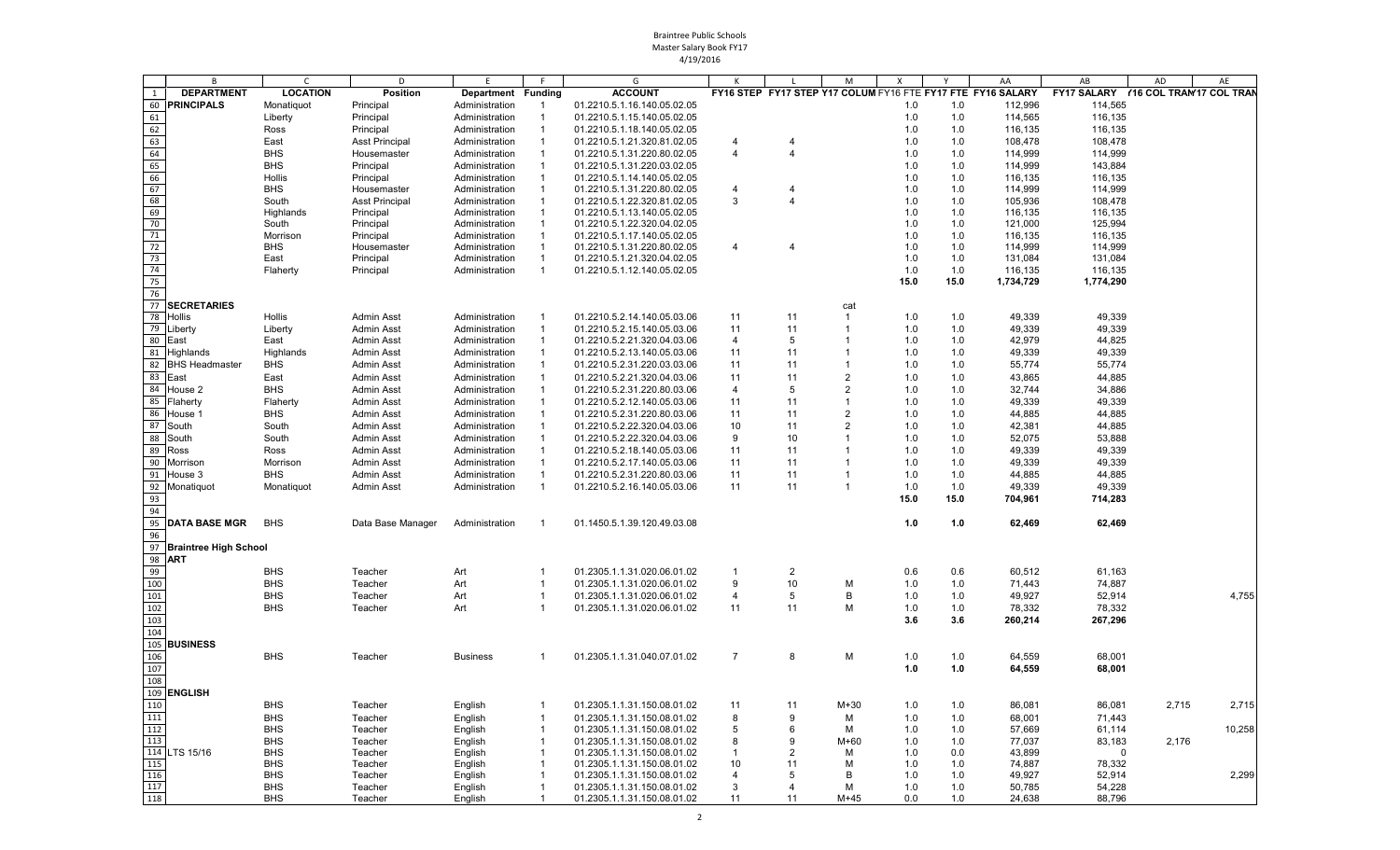|                   | B                       | $\mathsf{C}$    | D               | E                      | F.                       | G                           |                |                | M            | X    |      | AA                                                          | AB                                      | AD    | AE    |
|-------------------|-------------------------|-----------------|-----------------|------------------------|--------------------------|-----------------------------|----------------|----------------|--------------|------|------|-------------------------------------------------------------|-----------------------------------------|-------|-------|
| 1                 | <b>DEPARTMENT</b>       | <b>LOCATION</b> | <b>Position</b> | Department Funding     |                          | <b>ACCOUNT</b>              |                |                |              |      |      | FY16 STEP FY17 STEP Y17 COLUM FY16 FTE FY17 FTE FY16 SALARY | FY17 SALARY     Y16 COL TRAN17 COL TRAN |       |       |
| 119               |                         | <b>BHS</b>      | Teacher         | English                | -1                       | 01.2305.1.1.31.150.08.01.02 | 5              | 6              | М            | 1.0  | 1.0  | 57,669                                                      | 61,114                                  |       |       |
| 120               |                         | <b>BHS</b>      | Teacher         | English                | - 1                      | 01.2305.1.1.31.150.08.01.02 | 3              | 4              | М            | 1.0  | 1.0  | 50,785                                                      | 54,228                                  |       |       |
| 121               |                         | <b>BHS</b>      | Teacher         | English                | $\overline{1}$           | 01.2305.1.1.31.150.08.01.02 | $\overline{7}$ | 8              | $M+30$       | 1.0  | 1.0  | 64,559                                                      | 74,322                                  | 5,843 |       |
| 122               |                         | <b>BHS</b>      | Teacher         | English                | $\overline{1}$           | 01.2305.1.1.31.150.08.01.02 | 11             | 11             | $M+60$       | 1.0  | 1.0  | 88,796                                                      | 90,971                                  | 2,175 |       |
| 123               |                         | <b>BHS</b>      | Teacher         | English                | - 1                      | 01.2305.1.1.31.150.08.01.02 | 8              | 9              | M+30         | 1.0  | 1.0  | 74,322                                                      | 78,292                                  |       |       |
| 124               |                         | <b>BHS</b>      | Teacher         | English                | $\overline{1}$           | 01.2305.1.1.31.150.08.01.02 | 11             | 11             | M            | 1.0  | 1.0  | 78,332                                                      | 78,332                                  |       |       |
| 125               |                         | <b>BHS</b>      | Teacher         | English                | $\overline{1}$           | 01.2305.1.1.31.150.08.01.02 | 8              | 9              | M+60         | 1.0  | 1.0  | 77,037                                                      | 83,183                                  | 2,176 |       |
| 126               |                         |                 |                 |                        |                          |                             |                |                |              | 15.0 | 15.0 | 1,024,424                                                   | 1,096,533                               |       |       |
| 127               |                         |                 |                 |                        |                          |                             |                |                |              |      |      |                                                             |                                         |       |       |
| 128               | <b>FAM COMSUMER SCI</b> |                 |                 |                        |                          |                             |                |                |              |      |      |                                                             |                                         |       |       |
| 129               |                         | <b>BHS</b>      | Teacher         | Family & Consul        |                          | 01.2305.1.1.31.230.12.01.02 | $\overline{2}$ | 3              | B            | 1.0  | 1.0  | 43,948                                                      | 46,936                                  |       |       |
| 130               |                         | <b>BHS</b>      | Teacher         | Family & Consur        | -1                       | 01.2305.1.1.31.230.12.01.02 | 10             | 11             | B            | 1.0  | 1.0  | 67,856                                                      | 70,843                                  |       | 7,489 |
| 131               |                         | <b>BHS</b>      | Teacher         | Family & Consur        | $\overline{1}$           | 01.2305.1.1.31.230.12.01.02 | 10             | 11             | B            | 0.0  | 0.0  | 3,728                                                       | 3,892                                   |       | 411   |
| 132               |                         |                 |                 |                        |                          |                             |                |                |              | 2.0  | 2.0  | 115,532                                                     | 121,671                                 |       |       |
| 133               |                         |                 |                 |                        |                          |                             |                |                |              |      |      |                                                             |                                         |       |       |
| 134               | <b>FOREIGN LANG</b>     |                 |                 |                        |                          |                             |                |                |              |      |      |                                                             |                                         |       |       |
| 135               |                         | <b>BHS</b>      | Teacher         | Foreign Langua         |                          | 01.2305.1.1.31.170.09.01.01 | 11             | 11             | $M+30$       | 1.0  | 1.0  | 86,081                                                      | 86,081                                  |       | 2,715 |
| 136               |                         | <b>BHS</b>      | Teacher         | Foreign Langua         | $\overline{1}$           | 01.2305.1.1.31.170.09.01.01 | 3              | $\overline{4}$ | В            | 1.0  | 1.0  | 46,936                                                      | 49,927                                  |       |       |
| 137               |                         | <b>BHS</b>      | Teacher         | Foreign Langua         | $\mathbf{1}$             | 01.2305.1.1.31.170.09.01.01 | 3              | 4              | B            | 1.0  | 1.0  | 46,936                                                      | 49,927                                  |       | 4,301 |
| 138               |                         | <b>BHS</b>      | Teacher         | Foreign Langua         |                          | 01.2305.1.1.31.170.09.01.01 | 11             | 11             | $M+60$       | 1.0  | 1.0  | 90,971                                                      | 90,971                                  |       |       |
| 139               |                         | <b>BHS</b>      | Teacher         | Foreign Langua         | $\overline{1}$           | 01.2305.1.1.31.170.09.01.01 | 2              | 3              | м            | 1.0  | 1.0  | 47,342                                                      | 50,785                                  |       |       |
| 140               |                         | <b>BHS</b>      | Teacher         | Foreign Langua         | -1                       | 01.2305.1.1.31.170.09.01.01 | 10             | 11             | $M+45$       | 1.0  | 1.0  | 82,160                                                      | 88,796                                  | 2,716 |       |
| 141               |                         | <b>BHS</b>      | Teacher         | Foreign Langua         |                          | 01.2305.1.1.31.170.09.01.01 | 10             | 11             | $M+30$       | 1.0  | 1.0  | 82,160                                                      | 86,081                                  |       |       |
| 142               |                         | <b>BHS</b>      | Teacher         | Foreign Langua         | $\overline{1}$           | 01.2305.1.1.31.170.09.01.01 | 3              | 4              | В            | 1.0  | 1.0  | 46,936                                                      | 49,927                                  |       |       |
| 143               |                         | <b>BHS</b>      | Teacher         | Foreign Langua         |                          | 01.2305.1.1.31.170.09.01.01 | 11             | 11             | $M+30$       | 1.0  | 1.0  | 86,081                                                      | 86,081                                  |       |       |
| 144               |                         | <b>BHS</b>      | Teacher         | Foreign Langua         | -1                       | 01.2305.1.1.31.170.09.01.01 | $\overline{7}$ | 8              | м            | 1.0  | 1.0  | 64,559                                                      | 68,001                                  |       | 6,321 |
| 145               |                         | <b>BHS</b>      | Teacher         | Foreign Langua         | $\overline{1}$           | 01.2305.1.1.31.170.09.01.01 | $\overline{2}$ | 3              |              | 0.4  | 0.4  | 40,775                                                      | 41,209                                  |       |       |
| 146               |                         |                 |                 |                        |                          |                             |                |                |              | 10.4 | 10.4 | 720,937                                                     | 747,786                                 |       |       |
|                   | 147 HEALTH              |                 |                 |                        |                          |                             |                |                |              |      |      |                                                             |                                         |       |       |
| 148               |                         | <b>BHS</b>      | Teacher         | Health & Humar         | $\overline{\phantom{0}}$ | 01.2305.1.1.31.200.23.01.00 | 11             | 11             | B            | 0.5  | 0.5  | 35,422                                                      | 35,422                                  |       | 3,745 |
| 149               |                         |                 |                 |                        |                          |                             |                |                |              | 0.5  | 0.5  | 35,422                                                      | 35,422                                  |       |       |
| 150               |                         |                 |                 |                        |                          |                             |                |                |              |      |      |                                                             |                                         |       |       |
|                   | 151 MATH                |                 |                 |                        |                          |                             |                |                |              |      |      |                                                             |                                         |       |       |
| 152               |                         | <b>BHS</b>      | Teacher         | Math                   | -1                       | 01.2305.1.1.31.310.14.01.02 | 2              | 3              | B            | 1.0  | 1.0  | 43,948                                                      | 46,936                                  |       |       |
| 153               |                         | <b>BHS</b>      | Teacher         | Math                   | -1                       | 01.2305.1.1.31.310.14.01.02 | 11             | 11             | M            | 1.0  | 1.0  | 78,332                                                      | 78,332                                  |       |       |
| 154               |                         | <b>BHS</b>      | Teacher         | Math                   | $\overline{1}$           | 01.2305.1.1.31.310.14.01.02 | $\mathbf{1}$   | $\overline{2}$ | M            | 1.0  | 1.0  | 43,899                                                      | 47,342                                  |       |       |
|                   |                         | <b>BHS</b>      | Teacher         | Math                   | $\overline{1}$           | 01.2305.1.1.31.310.14.01.02 | $\overline{7}$ | 8              | M            | 1.0  | 1.0  | 64,559                                                      | 68,001                                  |       |       |
| $\frac{155}{156}$ |                         | <b>BHS</b>      | Teacher         | Math                   | $\mathbf{1}$             | 01.2305.1.1.31.310.14.01.02 | $\overline{2}$ | 3              | B            | 1.0  | 1.0  | 43,948                                                      | 46,936                                  |       |       |
| 157               |                         | <b>BHS</b>      | Teacher         | Math                   | $\overline{1}$           | 01.2305.1.1.31.310.14.01.02 | $\overline{1}$ | $\overline{2}$ | B            | 1.0  | 1.0  | 40,958                                                      | 43,948                                  |       |       |
| 158               |                         | <b>BHS</b>      | Teacher         | Math                   | -1                       | 01.2305.1.1.31.310.14.01.02 | $\overline{2}$ | 3              | M            | 1.0  | 1.0  | 47,342                                                      | 50,785                                  |       |       |
| 159               |                         | <b>BHS</b>      | Teacher         | Math                   | $\overline{1}$           | 01.2305.1.1.31.310.14.01.02 | 11             | 11             | $M+45$       | 1.0  | 1.0  | 86,081                                                      | 88,796                                  | 2,715 |       |
| 160               |                         | <b>BHS</b>      | Teacher         | Math                   | $\overline{1}$           | 01.2305.1.1.31.310.14.01.02 | 11             | 11             | В            | 1.0  | 1.0  | 70,843                                                      | 70,843                                  |       | 7,489 |
| 161               | loa 14/15 & 15/16       | <b>BHS</b>      | Teacher         | Math                   | $\overline{1}$           | 01.2305.1.1.31.310.14.01.02 | 11             | 11             | M            | 0.0  | 1.0  | $\Omega$                                                    | 78,332                                  |       |       |
| 162               | LTS 15/16               | <b>BHS</b>      | Teacher         | Math                   | $\overline{1}$           | 01.2305.1.1.31.310.14.01.02 | $\overline{1}$ | 2              | B            | 1.0  | 0.0  | 40,958                                                      | 0                                       |       |       |
| 163               |                         | <b>BHS</b>      | Teacher         | Math                   | -1                       | 01.2305.1.1.31.310.14.01.02 | 9              | 10             | M            | 1.0  | 1.0  | 71,443                                                      | 74,887                                  | 6,849 | 7,273 |
| 164               |                         | <b>BHS</b>      | Teacher         | Math                   | $\overline{1}$           | 01.2305.1.1.31.310.14.01.02 | 2              | 3              | M            | 1.0  | 1.0  | 47,342                                                      | 50,785                                  |       |       |
| 165               |                         | <b>BHS</b>      | Teacher         | Math                   | -1                       | 01.2305.1.1.31.310.14.01.02 | 5              | 6              | M            | 1.0  | 1.0  | 52,914                                                      | 61,114                                  | 4,755 |       |
| 166               |                         | <b>BHS</b>      | Teacher         | Math                   | $\overline{\mathbf{1}}$  | 01.2305.1.1.31.310.14.01.02 | 9              | 10             | B            | 1.0  | 1.0  | 64,867                                                      | 67,856                                  |       | 7,031 |
| 167               |                         |                 |                 |                        |                          |                             |                |                |              | 14.0 | 14.0 | 797,434                                                     | 874,893                                 |       |       |
| 168               |                         |                 |                 |                        |                          |                             |                |                |              |      |      |                                                             |                                         |       |       |
|                   | 169 MUSIC               |                 |                 |                        |                          |                             |                |                |              |      |      |                                                             |                                         |       |       |
| 170               |                         | <b>BHS</b>      | Teacher         | Music                  | -1                       | 01.2305.1.1.31.330.15.01.02 | 11             | 11             | B            | 1.0  | 1.0  | 70,843                                                      | 70,843                                  |       |       |
| 171               |                         | <b>BHS</b>      | Teacher         | Music                  | $\overline{1}$           | 01.2305.1.1.31.330.15.01.02 | $\overline{4}$ | $\overline{4}$ |              | 0.6  | 0.6  | 62,464                                                      | 62,464                                  |       |       |
| 172               |                         |                 |                 |                        |                          |                             |                |                |              | 1.6  | 1.6  | 133,307                                                     | 133,307                                 |       |       |
| 173               |                         |                 |                 |                        |                          |                             |                |                |              |      |      |                                                             |                                         |       |       |
|                   | 174 PHYSICAL ED         |                 |                 |                        |                          |                             |                |                |              |      |      |                                                             |                                         |       |       |
| 175               |                         | <b>BHS</b>      | Teacher         | <b>Physical Educat</b> |                          | 01.2305.1.1.31.340.16.01.02 | $\mathbf{1}$   | $\overline{2}$ | B            | 1.0  | 1.0  | 40,958                                                      | 43,948                                  |       |       |
| 176               |                         | <b>BHS</b>      | Teacher         | <b>Physical Educat</b> |                          | 01.2305.1.1.31.340.16.01.02 | 11             | 11             | $\, {\bf B}$ | 0.5  | 0.5  | 35,422                                                      | 35,422                                  |       | 3,745 |
| 177               |                         | <b>BHS</b>      | Teacher         | <b>Physical Educat</b> |                          | 01.2305.1.1.31.340.16.01.02 | 11             | 11             | $M+30$       | 1.0  | 1.0  | 86,081                                                      | 86,081                                  |       | 2,715 |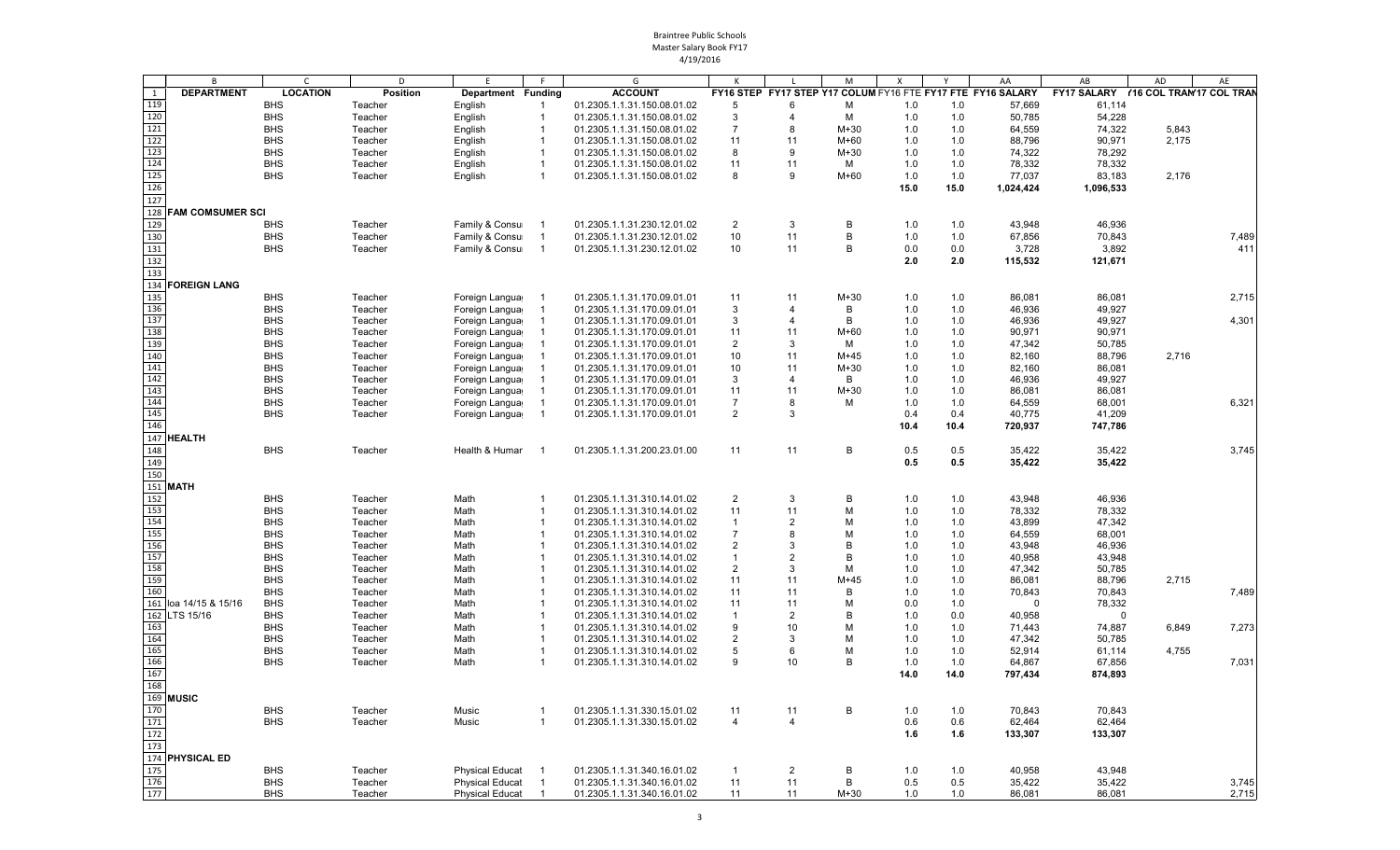|            | B                     | $\mathsf{C}$    | D        | F                       | F                       | G                           |                |                | M      | X    |      | AA                                                          | AB                                      | AD    | AE    |
|------------|-----------------------|-----------------|----------|-------------------------|-------------------------|-----------------------------|----------------|----------------|--------|------|------|-------------------------------------------------------------|-----------------------------------------|-------|-------|
| 1          | <b>DEPARTMENT</b>     | <b>LOCATION</b> | Position | Department Funding      |                         | <b>ACCOUNT</b>              |                |                |        |      |      | FY16 STEP FY17 STEP Y17 COLUM FY16 FTE FY17 FTE FY16 SALARY | FY17 SALARY     Y16 COL TRAN17 COL TRAN |       |       |
| 178        |                       | <b>BHS</b>      | Teacher  | <b>Physical Educat</b>  | $\overline{1}$          | 01.2305.1.1.31.340.16.01.02 | 11             | 11             | М      | 1.0  | 1.0  | 78,332                                                      | 78,332                                  |       | 7,749 |
| 179        |                       |                 |          |                         |                         |                             |                |                |        | 3.5  | 3.5  | 240,793                                                     | 243,783                                 |       |       |
| 180        |                       |                 |          |                         |                         |                             |                |                |        |      |      |                                                             |                                         |       |       |
| 181        | <b>SCIENCE</b>        |                 |          |                         |                         |                             |                |                |        |      |      |                                                             |                                         |       |       |
| 182        |                       | <b>BHS</b>      | Teacher  | Science                 | -1                      | 01.2305.1.1.31.400.18.01.02 | $\overline{7}$ | 8              | В      | 1.0  | 1.0  | 58,887                                                      | 61,880                                  |       |       |
| 183        |                       | <b>BHS</b>      | Teacher  | Science                 | -1                      | 01.2305.1.1.31.400.18.01.02 | $\overline{7}$ | 8              | $M+60$ | 1.0  | 1.0  | 73,118                                                      | 79,213                                  | 2,176 |       |
| 184        |                       | <b>BHS</b>      | Teacher  | Science                 | -1                      | 01.2305.1.1.31.400.18.01.02 | 11             | 11             | B      | 1.0  | 1.0  | 70,843                                                      | 70,843                                  |       |       |
| 185        |                       | <b>BHS</b>      | Teacher  | Science                 |                         | 01.2305.1.1.31.400.18.01.02 | 11             | 11             | $M+30$ | 1.0  | 1.0  | 86,081                                                      | 86,081                                  |       |       |
|            | 186 loa 14/15 & 15/16 | <b>BHS</b>      | Teacher  | Science                 |                         | 01.2305.1.1.31.400.18.01.02 | 5              | 5              | $M+60$ | 0.0  | 1.0  | $\Omega$                                                    | 67,455                                  |       |       |
| 187        |                       | <b>BHS</b>      | Teacher  | Science                 | -1                      | 01.2305.1.1.31.400.18.01.02 | $\overline{1}$ | 2              | В      | 1.0  | 1.0  | 40,958                                                      | 43,948                                  |       |       |
| 188        |                       | <b>BHS</b>      | Teacher  | Science                 |                         | 01.2305.1.1.31.400.18.01.02 | $\overline{1}$ | 2              | м      | 1.0  | 1.0  | 43,899                                                      | 47,342                                  |       |       |
| 189        |                       | <b>BHS</b>      | Teacher  | Science                 |                         | 01.2305.1.1.31.400.18.01.02 | $\overline{4}$ | 5              | M      | 1.0  | 1.0  | 54,228                                                      | 57,669                                  |       |       |
| 190        |                       | <b>BHS</b>      | Teacher  | Science                 | $\overline{\mathbf{1}}$ | 01.2305.1.1.31.400.18.01.02 | 11             | 11             | $M+60$ | 1.0  | 1.0  | 90,971                                                      | 90,971                                  |       |       |
| 191        |                       | <b>BHS</b>      | Teacher  | Science                 |                         | 01.2305.1.1.31.400.18.01.02 | 8              | 9              | $M+60$ | 1.0  | 1.0  | 79,213                                                      | 83,183                                  |       |       |
| 192        |                       | <b>BHS</b>      | Teacher  | Science                 | -1                      | 01.2305.1.1.31.400.18.01.02 | $\overline{2}$ | 3              | B      | 1.0  | 1.0  | 43,948                                                      | 46,936                                  |       |       |
| 193        |                       | <b>BHS</b>      | Teacher  | Science                 |                         | 01.2305.1.1.31.400.18.01.02 | 8              | 9              | B      | 1.0  | 1.0  | 61,880                                                      | 64,867                                  |       | 6,576 |
| 194        |                       | <b>BHS</b>      | Teacher  | Science                 | -1                      | 01.2305.1.1.31.400.18.01.02 | 11             | 11             | М      | 1.0  | 1.0  | 78,332                                                      | 78,332                                  | 7,749 | 7,749 |
| 195        |                       | <b>BHS</b>      | Teacher  | Science                 | -1                      | 01.2305.1.1.31.400.18.01.02 | $\overline{2}$ | 3              | $M+60$ | 1.0  | 1.0  | 55,696                                                      | 59,614                                  |       |       |
| 196        |                       | <b>BHS</b>      | Teacher  | Science                 | $\overline{1}$          | 01.2305.1.1.31.400.18.01.02 | 6              | $\overline{7}$ | В      | 1.0  | 1.0  | 55,902                                                      | 58,887                                  | 2,491 | 5,672 |
| 197        | TS 14/15 & 15/16      | <b>BHS</b>      | Teacher  | Science                 |                         | 01.2305.1.1.31.400.18.01.02 | $\overline{2}$ | 3              | B      | 1.0  | 0.0  | 43,948                                                      | $\Omega$                                |       |       |
| 198        |                       | <b>BHS</b>      | Teacher  | Science                 | $\overline{\mathbf{1}}$ | 01.2305.1.1.31.400.18.01.02 | 8              | 9              | B      | 1.0  | 1.0  | 61,880                                                      | 64,867                                  |       | 6,576 |
| 199        |                       |                 |          |                         |                         |                             |                |                |        | 16.0 | 16.0 | 999,784                                                     | 1,062,088                               |       |       |
| 200        |                       |                 |          |                         |                         |                             |                |                |        |      |      |                                                             |                                         |       |       |
| 201        | <b>SOCIAL STUDIES</b> |                 |          |                         |                         |                             |                |                |        |      |      |                                                             |                                         |       |       |
| 202        |                       | <b>BHS</b>      | Teacher  | Social Studies          |                         | 01.2305.1.1.31.410.19.01.02 | 10             | 11             | м      | 1.0  | 1.0  | 74,887                                                      | 78,332                                  |       | 7,749 |
| 203        |                       | <b>BHS</b>      | Teacher  | Social Studies          |                         | 01.2305.1.1.31.410.19.01.02 | 11             | 11             | $M+60$ | 1.0  | 1.0  | 90,971                                                      | 90,971                                  |       |       |
| 204        |                       | <b>BHS</b>      | Teacher  | Social Studies          | $\overline{\mathbf{1}}$ | 01.2305.1.1.31.410.19.01.02 | 11             | 11             | $M+60$ | 1.0  | 1.0  | 90,971                                                      | 90,971                                  |       |       |
| 205        |                       | <b>BHS</b>      | Teacher  | <b>Social Studies</b>   |                         | 01.2305.1.1.31.410.19.01.02 | 11             | 11             | $M+45$ | 1.0  | 1.0  | 88,796                                                      | 88,796                                  |       |       |
| 206        |                       | <b>BHS</b>      | Teacher  | Social Studies          |                         | 01.2305.1.1.31.410.19.01.02 | 10             | 11             | $M+30$ | 1.0  | 1.0  | 82,160                                                      | 86,081                                  |       |       |
| 207        |                       | <b>BHS</b>      | Teacher  | Social Studies          |                         | 01.2305.1.1.31.410.19.01.02 | $\mathbf{1}$   | $\overline{2}$ | В      | 1.0  | 1.0  | 40,958                                                      | 43,948                                  |       |       |
| 208        |                       | <b>BHS</b>      | Teacher  | <b>Social Studies</b>   |                         | 01.2305.1.1.31.410.19.01.02 | 10             | 11             | м      | 1.0  | 1.0  | 74,887                                                      | 78,332                                  |       | 7,749 |
| 209        |                       | <b>BHS</b>      | Teacher  | Social Studies          |                         | 01.2305.1.1.31.410.19.01.02 | 11             | 11             | $M+45$ | 1.0  | 1.0  | 88,796                                                      | 88,796                                  |       |       |
| 210        |                       | <b>BHS</b>      | Teacher  | Social Studies          |                         | 01.2305.1.1.31.410.19.01.02 | 10             | 11             | $M+30$ | 1.0  | 1.0  | 82,160                                                      | 86,081                                  |       | 2,715 |
| 211        |                       | <b>BHS</b>      | Teacher  | Social Studies          |                         | 01.2305.1.1.31.410.19.01.02 | 11             | 11             | M      | 1.0  | 1.0  | 78,332                                                      | 78,332                                  |       |       |
| 212        |                       | <b>BHS</b>      | Teacher  | Social Studies          |                         | 01.2305.1.1.31.410.19.01.02 | 11             | 11             | $M+60$ | 1.0  | 1.0  | 90,971                                                      | 90,971                                  |       |       |
| 213        |                       | <b>BHS</b>      | Teacher  | Social Studies          |                         | 01.2305.1.1.31.410.19.01.02 | 8              | 9              | м      | 1.0  | 1.0  | 68,001                                                      | 71,443                                  |       |       |
| 214        |                       | <b>BHS</b>      | Teacher  | Social Studies          |                         | 01.2305.1.1.31.410.19.01.02 | 9              | 10             | м      | 1.0  | 1.0  | 71,443                                                      | 74,887                                  |       |       |
| 215        |                       | <b>BHS</b>      | Teacher  | Social Studies          |                         | 01.2305.1.1.31.410.19.01.02 | 10             | 11             | $M+30$ | 1.0  | 1.0  | 74,887                                                      | 86,081                                  | 7,273 |       |
| 216        |                       |                 |          |                         |                         |                             |                |                |        | 14.0 | 14.0 | 1,098,220                                                   | 1,134,022                               |       |       |
| 217        |                       |                 |          |                         |                         |                             |                |                |        |      |      |                                                             |                                         |       |       |
|            | 218 SP SERVICES       |                 |          |                         |                         |                             |                |                |        |      |      |                                                             |                                         |       |       |
| 219        |                       | <b>BHS</b>      | Teacher  | Substantially Se        | - 1                     | 01.2310.2.1.31.420.61.01.03 | $\mathbf{1}$   | 2              | M      | 1.0  | 1.0  | 43,899                                                      | 47,342                                  |       | 3,463 |
| 220        |                       | <b>BHS</b>      | Teacher  | <b>Substantially Se</b> | $\overline{1}$          | 01.2310.2.1.31.420.61.01.03 | 9              | 10             | B      | 1.0  | 1.0  | 64,867                                                      | 67,856                                  |       |       |
| 221        |                       | <b>BHS</b>      | Teacher  | <b>Project Prove</b>    | $\overline{1}$          | 01.2310.2.1.31.420.61.01.02 | 11             | 11             | м      | 1.0  | 1.0  | 78,332                                                      | 78,332                                  |       |       |
| 222        |                       | <b>BHS</b>      | Teacher  | <b>Project Prove</b>    |                         | 01.2310.2.1.31.420.61.01.02 | $\overline{4}$ | 5              | $M+30$ | 1.0  | 1.0  | 58,642                                                      | 62,565                                  |       |       |
| 223        |                       |                 |          |                         |                         |                             |                |                |        | 4.0  | 4.0  | 245,740                                                     | 256,095                                 |       |       |
| 224        |                       |                 |          |                         |                         |                             |                |                |        |      |      |                                                             |                                         |       |       |
| 225        |                       | <b>BHS</b>      | Teacher  | Speech & Langu          |                         | 01.2320.2.1.31.420.64.01.03 | $\overline{4}$ | 5              | $M+45$ | 1.0  | 1.0  | 61,359                                                      | 65,279                                  |       |       |
| 226        |                       | <b>BHS</b>      | Teacher  | Speech & Langu          |                         | 01.2320.2.1.31.420.64.01.03 | 11             | 11             | м      | 1.0  | 1.0  | 78,332                                                      | 78,332                                  |       | 7,749 |
| 227        |                       |                 |          |                         |                         |                             |                |                |        | 2.0  | 2.0  | 139,691                                                     | 143,611                                 |       |       |
| 228        |                       |                 |          |                         |                         |                             |                |                |        |      |      |                                                             |                                         |       |       |
| 229        |                       | <b>BHS</b>      | Teacher  | Alternative             | -1                      | 01.2310.2.1.31.420.60.01.03 | 11             | 11             | $M+60$ | 0.4  | 0.4  | 36,388                                                      | 36,388                                  |       |       |
| 230        |                       | <b>BHS</b>      | Teacher  | School to Work          |                         | 01.2310.2.1.31.420.60.01.03 | 11             | 11             | М      | 1.0  | 1.0  | 78,332                                                      | 78,332                                  |       |       |
| 231        |                       | <b>BHS</b>      | Teacher  | Resource Room           |                         | 01.2310.2.1.31.420.60.01.03 | 6              | 7              | M+45   | 1.0  | 1.0  | 61,114                                                      | 73,118                                  | 8,082 |       |
| 232        |                       | <b>BHS</b>      | Teacher  | Resource Room           |                         | 01.2310.2.1.31.420.60.01.03 | $\overline{7}$ | 8              | М      | 1.0  | 1.0  | 64,559                                                      | 68,001                                  | 5,843 | 6,321 |
| 233<br>234 |                       | <b>BHS</b>      | Teacher  | Alternative             |                         | 01.2310.2.1.31.420.60.01.03 | 11             | 11             | $M+60$ | 1.0  | 1.0  | 90,971                                                      | 90,971                                  |       |       |
|            |                       | <b>BHS</b>      | Teacher  | School to Work          |                         | 01.2310.2.1.31.420.60.01.03 | 11             | 11             | $M+60$ | 0.0  | 0.0  | 12,746                                                      | $\mathbf 0$                             |       |       |
| 235        |                       | <b>BHS</b>      | Teacher  | Resource Room           |                         | 01.2310.2.1.31.420.60.01.03 | $\overline{1}$ | 2              | М      | 1.0  | 1.0  | 43,899                                                      | 47,342                                  |       |       |
| 236        |                       | <b>BHS</b>      | Teacher  | School to Work          |                         | 01.2310.2.1.31.420.60.01.03 | 11             | 11             | $M+30$ | 1.0  | 1.0  | 86,081                                                      | 86,081                                  |       | 3,767 |
| 237        |                       | BHS             | Teacher  | Resource Room           |                         | 01.2310.2.1.31.420.60.01.03 | 11             | 11             | М      | 1.0  | 1.0  | 78,332                                                      | 78,332                                  |       |       |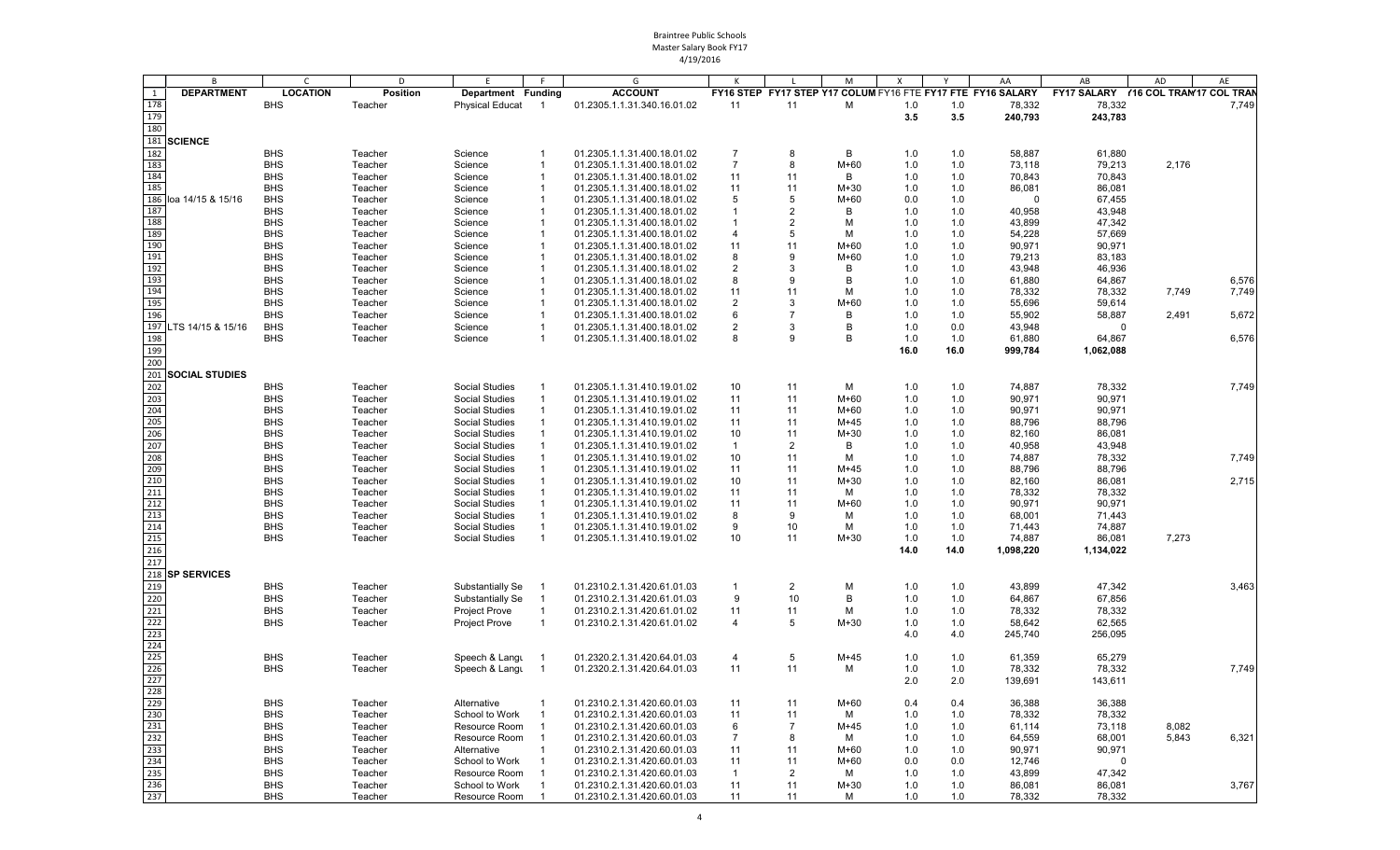|                   | B                        | $\mathsf{C}$    | D               | E                  |                | G                           |                |                | M      | X     |       | AA                                                          | AB                                   | AD    | AE    |
|-------------------|--------------------------|-----------------|-----------------|--------------------|----------------|-----------------------------|----------------|----------------|--------|-------|-------|-------------------------------------------------------------|--------------------------------------|-------|-------|
| 1                 | <b>DEPARTMENT</b>        | <b>LOCATION</b> | <b>Position</b> | Department Funding |                | <b>ACCOUNT</b>              |                |                |        |       |       | FY16 STEP FY17 STEP Y17 COLUM FY16 FTE FY17 FTE FY16 SALARY | FY17 SALARY Y16 COL TRAN'17 COL TRAN |       |       |
| 238               |                          | <b>BHS</b>      | Teacher         | Resource Room      | -1             | 01.2310.2.1.31.420.60.01.03 | 8              | 9              | м      | 1.0   | 1.0   | 39,605                                                      | 71,443                               |       |       |
| 239               |                          | <b>BHS</b>      | Teacher         | Resource Room      |                | 01.2310.2.1.31.420.60.01.03 | -8             | 9              | м      | 0.0   | 0.0   | 28,022                                                      | $\mathbf 0$                          |       |       |
| 240               |                          | <b>BHS</b>      | Teacher         | Coast              | -1             | 01.2310.2.1.31.420.60.01.03 | 3              | 4              | B      | 1.0   | 1.0   | 46,936                                                      | 49,927                               |       | 4,301 |
| 241               |                          | <b>BHS</b>      | Teacher         | Resource Room      |                | 01.2310.2.1.31.420.60.01.03 | $\overline{1}$ | 2              | B      | 1.0   | 1.0   | 40,958                                                      | 43,948                               |       |       |
| 242               |                          | <b>BHS</b>      | Teacher         | School to Work     |                | 01.2310.2.1.31.420.60.01.03 | $\mathbf{1}$   | 2              | M      | 1.0   | 1.0   | 43,899                                                      | 47,342                               |       |       |
| 243               |                          | <b>BHS</b>      | Teacher         | School to Work     | $\overline{1}$ | 01.2310.2.1.31.420.60.01.03 | 11             | 11             | $M+60$ | 0.0   | 0.0   | 4,998                                                       | 4,998                                |       |       |
| 244               |                          |                 |                 |                    |                |                             |                |                |        | 11.4  | 11.4  | 756,841                                                     | 776,224                              |       |       |
| 245               |                          |                 |                 |                    |                |                             |                |                |        | 17.4  | 17.4  | 1,142,272                                                   | 1,175,930                            |       |       |
| 246               |                          |                 |                 |                    |                |                             |                |                |        |       |       |                                                             |                                      |       |       |
|                   | 247 ALTERNATIVE          |                 |                 |                    |                |                             |                |                |        |       |       |                                                             |                                      |       |       |
| 248               |                          | <b>BHS</b>      | Teacher         | Alternative        | -1             | 01.2305.1.1.31.010.24.01.02 | $\overline{4}$ | 4              |        | 0.2   | 0.2   | 23,000                                                      | 23,000                               |       |       |
| 249               |                          | <b>BHS</b>      | Teacher         | Alternative        | $\mathbf{1}$   | 01.2305.1.1.31.010.24.01.02 | 11             | 11             | M+60   | 0.6   | 0.6   | 54,583                                                      | 54,583                               |       |       |
| 250               |                          | <b>BHS</b>      | Teacher         | Alternative        | $\mathbf{1}$   | 01.2305.1.1.31.010.24.01.02 | 11             | 11             | м      | 1.0   | 1.0   | 78,332                                                      | 78,332                               |       |       |
| 251               |                          | <b>BHS</b>      | Teacher         | Alternative        | $\mathbf{1}$   | 01.2305.1.1.31.010.24.01.02 | 10             | 11             | $M+45$ | 1.0   | 1.0   | 84,876                                                      | 88,796                               | 2,176 | 2,175 |
| 252               |                          | <b>BHS</b>      | Teacher         | Alternative        | $\mathbf{1}$   | 01.2305.1.1.31.010.24.01.02 | 9              | 10             | $M+45$ | 1.0   | 1.0   | 81,007                                                      | 84,876                               |       | 2,176 |
| 253               |                          | <b>BHS</b>      | Teacher         | Alternative        | $\mathbf{1}$   | 01.2305.1.1.31.010.24.01.02 | 10             | 11             | м      | 1.0   | 1.0   | 74,887                                                      | 78,332                               |       |       |
| $\frac{254}{255}$ |                          | <b>BHS</b>      | Teacher         | Alternative        | $\mathbf{1}$   | 01.2305.1.1.31.010.24.01.02 | 11             | 11             | B      | 1.0   | 1.0   | 70,843                                                      | 70,843                               |       |       |
|                   |                          | <b>BHS</b>      | Teacher         | Alternative        | $\overline{1}$ | 01.2305.1.1.31.010.24.01.02 | 11             | 11             | B      | 1.0   | 1.0   | 70,843                                                      | 70,843                               |       |       |
| 256               |                          | <b>BHS</b>      | Teacher         | Alternative        | $\mathbf{1}$   | 01.2305.1.1.31.010.24.01.02 |                |                |        |       |       | 7,200                                                       | 7,200                                |       |       |
| 257               |                          |                 |                 |                    |                |                             |                |                |        | 6.8   | 6.8   | 545,570                                                     | 556,804                              |       |       |
| 258               |                          |                 |                 |                    |                |                             |                |                |        |       |       |                                                             |                                      |       |       |
| 259               | <b>LANG BASE PROGRAM</b> |                 |                 |                    |                |                             |                |                |        |       |       |                                                             |                                      |       |       |
| 260               |                          | <b>BHS</b>      | Teacher         | Language Base      |                | 01.2310.2.1.31.420.55.01.02 | 11             | 11             | М      | 1.0   | 1.0   | 78,332                                                      | 78,332                               |       |       |
| 261               |                          | <b>BHS</b>      | Teacher         | Language Base      | - 1            | 01.2310.2.1.31.420.55.01.02 | 5              | 6              | $M+30$ | 1.0   | 1.0   | 62,565                                                      | 66,481                               |       | 2,715 |
| 262 S&L           |                          | <b>BHS</b>      | Teacher         | Speech & Langu     | $\mathbf{1}$   | 01.2310.2.1.31.420.55.01.02 | 11             | 11             | $M+30$ | 1.0   | 1.0   | 86,081                                                      | 86,081                               |       |       |
| 263               | Teacher                  | <b>BHS</b>      | Teacher         | Language Base      | $\mathbf{1}$   | 01.2310.2.1.31.420.55.01.02 | 11             | 11             | M+60   | 1.0   | 1.0   | 90,971                                                      | 90,971                               |       |       |
| 264               | Coordinator              | <b>BHS</b>      | Coordinator     | Language Base      | $\mathbf{1}$   | 01.2310.2.1.31.420.55.01.02 | 11             | 11             | M+60   | 0.0   | 0.0   | 4,998                                                       | 4,998                                |       |       |
| 265               |                          | <b>BHS</b>      | Teacher         | Language Base      |                | 01.2310.2.1.31.420.55.01.02 | 6              | $\overline{7}$ | м      | 1.0   | 1.0   | 61,114                                                      | 64,559                               |       |       |
| 266               |                          |                 |                 |                    |                |                             |                |                |        | 5.0   | 5.0   | 384,061                                                     | 391,422                              |       |       |
| 267               |                          |                 |                 |                    |                |                             |                |                |        |       |       |                                                             |                                      |       |       |
|                   | 268 BHS TOTAL            |                 |                 |                    |                |                             |                |                |        | 110.8 | 110.8 | 7,562,529                                                   | 7,908,958                            |       |       |
| 269               |                          |                 |                 |                    |                |                             |                |                |        |       |       |                                                             |                                      |       |       |
|                   | 270 East Middle School   |                 |                 |                    |                |                             |                |                |        |       |       |                                                             |                                      |       |       |
| 271 ART           |                          |                 |                 |                    |                |                             |                |                |        |       |       |                                                             |                                      |       |       |
| 272               |                          | East            | Teacher         | Art                | -1             | 01.2305.1.1.21.020.06.01.02 | 11             | 11             | М      | 1.0   | 1.0   | 78,332                                                      | 78,332                               | 7,749 | 7,749 |
| 273               |                          | East            | Teacher         | Art                | $\overline{1}$ | 01.2305.1.1.21.020.06.01.02 | 11             | 11             | $M+45$ | 1.0   | 1.0   | 88,796                                                      | 88,796                               |       |       |
| 274               |                          |                 |                 |                    |                |                             |                |                |        | 2.0   | 2.0   | 167,128                                                     | 167,128                              |       |       |
| 275               |                          |                 |                 |                    |                |                             |                |                |        |       |       |                                                             |                                      |       |       |
| 276               | <b>COMPUTERS</b>         |                 |                 |                    |                |                             |                |                |        |       |       |                                                             |                                      |       |       |
| 277               |                          | East            | Teacher         | Computers          | -1             | 01.2305.1.1.21.090.51.01.02 | 11             | 11             | M+60   | 1.0   | 1.0   | 90,971                                                      | 90,971                               |       |       |
| 278               |                          |                 |                 |                    |                |                             |                |                |        | 1.0   | 1.0   | 90,971                                                      | 90,971                               |       |       |
| 279               |                          |                 |                 |                    |                |                             |                |                |        |       |       |                                                             |                                      |       |       |
| 280               | <b>ENGLISH</b>           |                 |                 |                    |                |                             |                |                |        |       |       |                                                             |                                      |       |       |
| 281               |                          |                 | Teacher         | English            | -1             | 01.2305.1.1.21.150.08.01.02 | 10             | 11             | M+60   | 1.0   | 1.0   | 84,876                                                      | 90,971                               | 2,176 |       |
| 282               |                          | East<br>East    | Teacher         | English            | -1             | 01.2305.1.1.21.150.08.01.02 | 11             | 11             | M+60   | 1.0   | 1.0   | 90,971                                                      | 90,971                               |       |       |
| 283               |                          | East            | Teacher         | English            | -1             | 01.2305.1.1.21.150.08.01.02 | 11             | 11             | м      | 1.0   | 1.0   | 78,332                                                      | 78,332                               |       |       |
| 284               |                          | East            | Teacher         | English            | $\mathbf{1}$   | 01.2305.1.1.21.150.08.01.02 | 8              | 9              | $M+45$ | 1.0   | 1.0   | 74,322                                                      | 81,007                               | 4,881 | 2,176 |
| 285               |                          | East            | Teacher         | English            | -1             | 01.2305.1.1.21.150.08.01.02 | 9              | 10             | M+60   | 1.0   | 1.0   | 83,183                                                      | 87,052                               |       |       |
| 286               |                          | East            | Teacher         | English            | -1             | 01.2305.1.1.21.150.08.01.02 | 11             | 11             | $M+60$ | 0.4   | 0.4   | 36,388                                                      | 36,388                               |       |       |
| 287               |                          | East            | Teacher         | English            | -1             | 01.2305.1.1.21.150.08.01.02 | 5              | 6              | M      | 1.0   | 1.0   | 52,914                                                      | 61,114                               | 4,755 |       |
| 288               |                          | East            | Teacher         | English            | -1             | 01.2305.1.1.21.150.08.01.02 | $\overline{2}$ | 3              | М      | 1.0   | 1.0   | 47,342                                                      | 50,785                               |       |       |
| 289               |                          | East            | Teacher         | English            | $\mathbf{1}$   | 01.2305.1.1.21.150.08.01.02 | 11             | 11             | M+60   | 1.0   | 1.0   | 90,971                                                      | 90,971                               |       |       |
|                   |                          | East            | Teacher         | English            | $\overline{1}$ | 01.2305.1.1.21.150.08.01.02 | 9              | 10             | М      | 1.0   | 1.0   | 71,443                                                      | 74,887                               |       |       |
| $\frac{290}{291}$ |                          | East            | Teacher         | English            | $\overline{1}$ | 01.2305.1.1.21.150.08.01.02 | $\mathbf{1}$   | $\overline{2}$ | M      | 1.0   | 1.0   | 43,899                                                      | 47,342                               |       |       |
| 292               |                          |                 |                 |                    |                |                             |                |                |        | 10.4  | 10.4  | 754,641                                                     | 789,820                              |       |       |
| 293               |                          |                 |                 |                    |                |                             |                |                |        |       |       |                                                             |                                      |       |       |
| 294               | <b>FOREIGN LANG</b>      |                 |                 |                    |                |                             |                |                |        |       |       |                                                             |                                      |       |       |
| 295               |                          | East            | Teacher         | Foreign Langua     | $\overline{1}$ | 01.2305.1.1.21.170.09.01.02 | 11             | 11             | M+60   | 0.8   | 0.8   | 72,777                                                      | 72,777                               |       |       |
| 296               |                          | East            | Teacher         | Foreign Langua     | $\overline{1}$ | 01.2305.1.1.21.170.09.01.02 | 11             | 11             | M+60   | 1.0   | 1.0   | 90,971                                                      | 90,971                               |       |       |
|                   |                          |                 |                 |                    |                |                             |                |                |        |       |       |                                                             |                                      |       |       |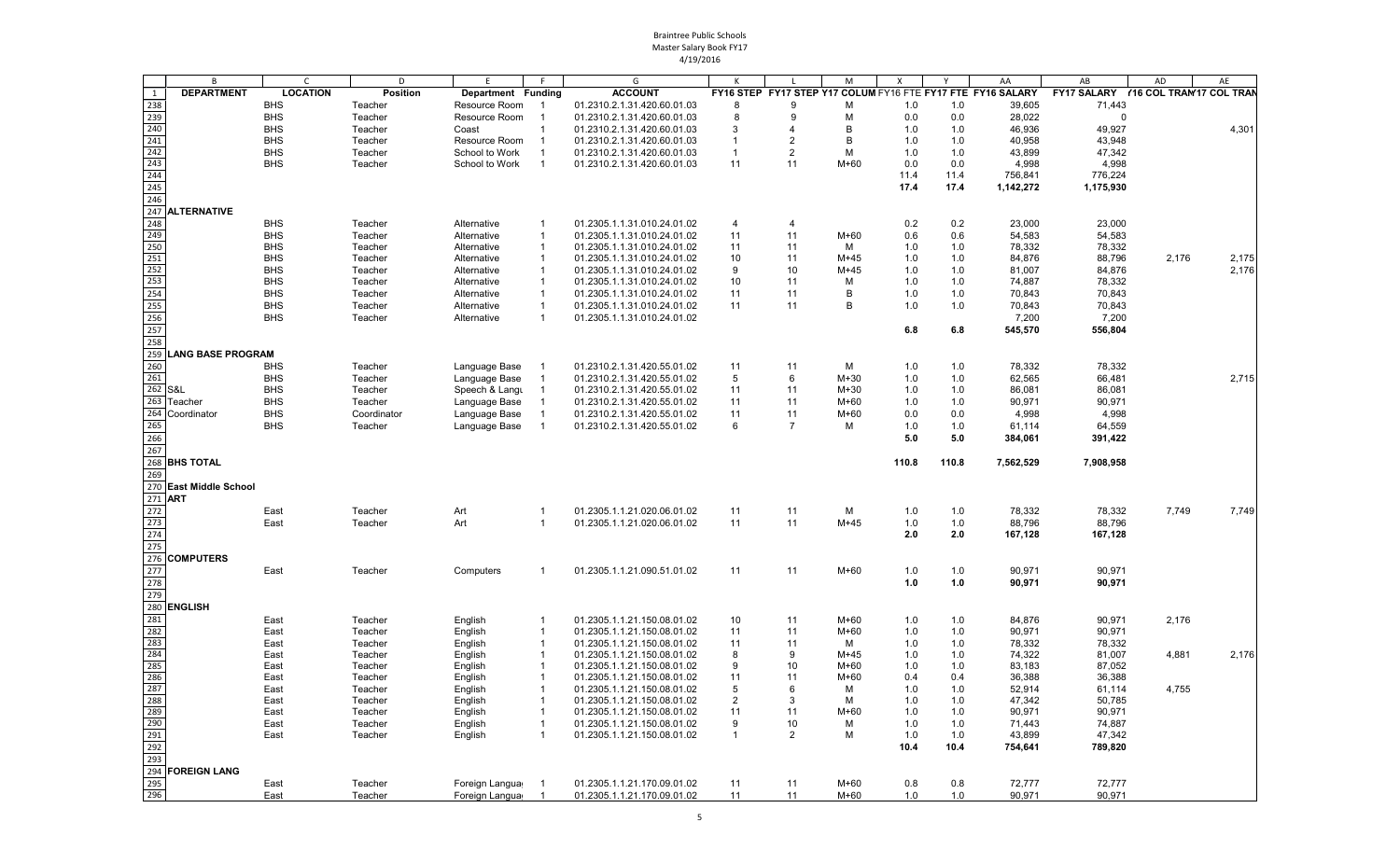|                                                                                                    | B                     | $\mathsf{C}$    | D                  | E                                                |                | G                                                          |                |          | M                | X          |            | AA                                                          | AB                                       | AD    | AE             |
|----------------------------------------------------------------------------------------------------|-----------------------|-----------------|--------------------|--------------------------------------------------|----------------|------------------------------------------------------------|----------------|----------|------------------|------------|------------|-------------------------------------------------------------|------------------------------------------|-------|----------------|
| 1                                                                                                  | <b>DEPARTMENT</b>     | <b>LOCATION</b> | <b>Position</b>    | Department Funding                               |                | <b>ACCOUNT</b>                                             |                |          |                  |            |            | FY16 STEP FY17 STEP Y17 COLUM FY16 FTE FY17 FTE FY16 SALARY | FY17 SALARY     Y16 COL TRAN'17 COL TRAN |       |                |
| 297                                                                                                |                       | East            | Teacher            | Foreign Langua                                   | $\overline{1}$ | 01.2305.1.1.21.170.09.01.02                                | 11             | 11       | $M+60$           | 1.0        | 1.0        | 90,971                                                      | 90,971                                   |       |                |
| 298                                                                                                |                       |                 |                    |                                                  |                |                                                            |                |          |                  | 2.8        | 2.8        | 254,719                                                     | 254,719                                  |       |                |
| 299                                                                                                |                       |                 |                    |                                                  |                |                                                            |                |          |                  |            |            |                                                             |                                          |       |                |
|                                                                                                    | 300 MATH              |                 |                    |                                                  |                |                                                            |                |          |                  |            |            |                                                             |                                          |       |                |
| 301                                                                                                |                       | East            | Teacher            | Math                                             | -1             | 01.2305.1.1.21.310.14.01.02                                | 11             | 11       | M+60             | 1.0        | 1.0        | 90,971                                                      | 90,971                                   |       |                |
| 302<br>303                                                                                         |                       | East            | Teacher            | Math                                             | -1             | 01.2305.1.1.21.310.14.01.02                                | 11             | 11       | $M+60$           | 1.0        | 1.0        | 90,971                                                      | 90,971                                   |       |                |
| 304                                                                                                |                       | East<br>East    | Teacher<br>Teacher | Math<br>Math                                     | -1<br>-1       | 01.2305.1.1.21.310.14.01.02<br>01.2305.1.1.21.310.14.01.02 | 11<br>9        | 11<br>10 | $M+60$<br>$M+45$ | 1.0<br>1.0 | 1.0        | 90,971<br>78,292                                            | 90,971<br>84,876                         | 2,715 | 2,176          |
| 305                                                                                                |                       | East            | Teacher            | Math                                             | $\mathbf 1$    | 01.2305.1.1.21.310.14.01.02                                | $\overline{4}$ | 5        | М                | 1.0        | 1.0<br>1.0 | 54,228                                                      | 57,669                                   |       |                |
| 306                                                                                                | split metco ??        | East            | Teacher            | Math                                             | $\mathbf{1}$   | 01.2305.1.1.21.310.14.01.02                                | 11             | 11       | $M+60$           | 1.0        | 1.0        | 90,971                                                      | 90,971                                   |       |                |
| 307                                                                                                |                       | East            | Teacher            | Math                                             | -1             | 01.2305.1.1.21.310.14.01.02                                | 11             | 11       | $M+60$           | 1.0        | 1.0        | 90,971                                                      | 90,971                                   |       |                |
| 308                                                                                                |                       | East            | Teacher            | Math                                             | $\mathbf 1$    | 01.2305.1.1.21.310.14.01.02                                | 10             | 11       | $M+45$           | 1.0        | 1.0        | 82,160                                                      | 88,796                                   | 2,716 | 2,175          |
| 309                                                                                                |                       | East            | Teacher            | Math                                             | $\overline{1}$ | 01.2305.1.1.21.310.14.01.02                                | 5              | 6        | М                | 1.0        | 1.0        | 57,669                                                      | 61,114                                   |       |                |
| 310                                                                                                |                       | East            | Teacher            | Math                                             | $\overline{1}$ | 01.2305.1.1.21.310.14.01.02                                | 11             | 11       | $M+60$           | 1.0        | 1.0        | 88,796                                                      | 90,971                                   | 2,175 |                |
| 311                                                                                                |                       |                 |                    |                                                  |                |                                                            |                |          |                  | 10.0       | 10.0       | 816,000                                                     | 838,281                                  |       |                |
| 312                                                                                                |                       |                 |                    |                                                  |                |                                                            |                |          |                  |            |            |                                                             |                                          |       |                |
|                                                                                                    | 313 MUSIC             |                 |                    |                                                  |                |                                                            |                |          |                  |            |            |                                                             |                                          |       |                |
| 314                                                                                                |                       | East            | Teacher            | Music                                            | $\mathbf 1$    | 01.2305.1.1.21.330.15.01.02                                | 11             | 11       | В                | 1.0        | 1.0        | 70,843                                                      | 70,843                                   |       |                |
| 315                                                                                                |                       | East            | Teacher            | Music                                            | $\overline{1}$ | 01.2305.1.1.21.330.15.01.02                                | $\overline{7}$ | 8        | В                | 0.8        | 0.8        | 47,110                                                      | 49,504                                   | 4,538 |                |
| 316                                                                                                |                       |                 |                    |                                                  |                |                                                            |                |          |                  | 1.8        | 1.8        | 117,953                                                     | 120,347                                  |       |                |
| 317                                                                                                |                       |                 |                    |                                                  |                |                                                            |                |          |                  |            |            |                                                             |                                          |       |                |
|                                                                                                    | 318 PHYSICAL ED       |                 |                    |                                                  |                |                                                            |                |          |                  |            |            |                                                             |                                          |       |                |
| 319<br>320                                                                                         |                       | East<br>East    | Teacher<br>Teacher | <b>Physical Educat</b><br><b>Physical Educat</b> | $\overline{1}$ | 01.2305.1.1.21.340.16.01.02<br>01.2305.1.1.21.340.16.01.02 | 4<br>11        | 5<br>11  | В<br>$M+60$      | 0.8<br>1.0 | 0.8<br>1.0 | 39,942<br>88,796                                            | 42,331<br>90,971                         | 2,175 |                |
| 321                                                                                                |                       | East            | Teacher            | <b>Physical Educat</b>                           | $\overline{1}$ | 01.2305.1.1.21.340.16.01.02                                | 11             | 11       | $M+45$           | 1.0        | 1.0        | 86,081                                                      | 88,796                                   | 2,715 |                |
| 322                                                                                                |                       |                 |                    |                                                  |                |                                                            |                |          |                  | 2.8        | 2.8        | 214,819                                                     | 222,098                                  |       |                |
| 323                                                                                                |                       |                 |                    |                                                  |                |                                                            |                |          |                  |            |            |                                                             |                                          |       |                |
| 324                                                                                                | <b>SCIENCE</b>        |                 |                    |                                                  |                |                                                            |                |          |                  |            |            |                                                             |                                          |       |                |
| 325                                                                                                |                       | East            | Teacher            | Science                                          | $\mathbf 1$    | 01.2305.1.1.21.400.18.01.02                                | 5              | 6        | M                | 1.0        | 1.0        | 57,669                                                      | 61,114                                   |       |                |
| 326                                                                                                |                       | East            | Teacher            | Science                                          | $\mathbf{1}$   | 01.2305.1.1.21.400.18.01.02                                | 11             | 11       | M                | 1.0        | 1.0        | 78,332                                                      | 78,332                                   |       |                |
| 327                                                                                                |                       | East            | Teacher            | Science                                          | $\mathbf{1}$   | 01.2305.1.1.21.400.18.01.02                                | 11             | 11       | $M+60$           | 1.0        | 1.0        | 90,971                                                      | 90,971                                   |       |                |
| 328                                                                                                |                       | East            | Teacher            | Science                                          | $\mathbf{1}$   | 01.2305.1.1.21.400.18.01.02                                | 8              | 9        | В                | 1.0        | 1.0        | 61,880                                                      | 64,867                                   |       |                |
| 329                                                                                                |                       | East            | Teacher            | Science                                          | -1             | 01.2305.1.1.21.400.18.01.02                                | 11             | 11       | $M+30$           | 1.0        | 1.0        | 86,081                                                      | 86,081                                   |       |                |
| 330                                                                                                |                       | East            | Teacher            | Science                                          | $\mathbf{1}$   | 01.2305.1.1.21.400.18.01.02                                | 6              | 7        | M                | 1.0        | 1.0        | 61,114                                                      | 64,559                                   |       |                |
| 331                                                                                                |                       | East            | Teacher            | Science                                          | $\overline{1}$ | 01.2305.1.1.21.400.18.01.02                                | 2              | 3        | M                | 1.0        | 1.0        | 47,342                                                      | 50,785                                   |       |                |
| 332                                                                                                |                       |                 |                    |                                                  |                |                                                            |                |          |                  | 7.0        | 7.0        | 483,389                                                     | 496,709                                  |       |                |
| 333                                                                                                |                       |                 |                    |                                                  |                |                                                            |                |          |                  |            |            |                                                             |                                          |       |                |
| 334<br>335                                                                                         | <b>SOCIAL STUDIES</b> |                 |                    | <b>Social Studies</b>                            |                |                                                            | $\overline{7}$ | 8        | $M+30$           |            |            |                                                             |                                          |       |                |
| 336                                                                                                |                       | East<br>East    | Teacher<br>Teacher | <b>Social Studies</b>                            |                | 01.2305.1.1.21.410.19.01.02<br>01.2305.1.1.21.410.19.01.02 | 9              | 10       | $M+45$           | 1.0<br>1.0 | 1.0<br>1.0 | 70,402<br>78,292                                            | 74,322<br>84,876                         | 2,715 | 2,715<br>2,176 |
| 337                                                                                                |                       | East            | Teacher            | <b>Social Studies</b>                            | $\mathbf{1}$   | 01.2305.1.1.21.410.19.01.02                                | 3              | 4        | В                | 1.0        | 1.0        | 46,936                                                      | 49,927                                   |       |                |
| 338                                                                                                |                       | East            | Teacher            | <b>Social Studies</b>                            | -1             | 01.2305.1.1.21.410.19.01.02                                | 8              | 9        | $M+45$           | 1.0        | 1.0        | 74,322                                                      | 81,007                                   | 2,705 | 2,176          |
| 339                                                                                                |                       | East            | Teacher            | <b>Social Studies</b>                            | $\overline{1}$ | 01.2305.1.1.21.410.19.01.02                                | 11             | 11       | $M+60$           | 0.6        | 0.6        | 54,583                                                      | 54,583                                   |       |                |
| 340                                                                                                |                       | East            | Teacher            | <b>Social Studies</b>                            | $\mathbf{1}$   | 01.2305.1.1.21.410.19.01.02                                | $\sqrt{5}$     | 6        | М                | 1.0        | 1.0        | 52,914                                                      | 61,114                                   | 4,755 | 5,367          |
| 341                                                                                                |                       | East            | Teacher            | <b>Social Studies</b>                            | -1             | 01.2305.1.1.21.410.19.01.02                                | $\overline{7}$ | 8        | B                | 1.0        | 1.0        | 58,887                                                      | 61,880                                   |       |                |
| 342                                                                                                |                       |                 |                    |                                                  |                |                                                            |                |          |                  | 6.6        | 6.6        | 436,336                                                     | 467,709                                  |       |                |
| 343                                                                                                |                       |                 |                    |                                                  |                |                                                            |                |          |                  |            |            |                                                             |                                          |       |                |
| 344                                                                                                | <b>SP SERVICES</b>    |                 |                    |                                                  |                |                                                            |                |          |                  |            |            |                                                             |                                          |       |                |
| 345                                                                                                |                       | East            | Teacher            | Speech & Langu                                   |                | 01.2320.2.1.21.420.64.01.03                                | 4              | 5        | $M+45$           | 1.0        | 1.0        | 58,642                                                      | 65,279                                   | 2,717 | 2,176          |
| 346                                                                                                |                       | East            | Teacher            | Speech & Langu                                   | $\overline{1}$ | 01.2320.2.1.21.420.64.01.03                                | 11             | 11       | M+60             | 1.0        | 1.0        | 88,796                                                      | 90,971                                   | 2,175 |                |
| 347                                                                                                |                       |                 |                    |                                                  |                |                                                            |                |          |                  | 2.0        | 2.0        | 147,438                                                     | 156,250                                  |       |                |
| $\begin{array}{r} \hline 348 \\ 349 \\ \hline 350 \\ 351 \end{array}$                              |                       |                 |                    |                                                  |                |                                                            |                |          |                  |            |            |                                                             |                                          |       |                |
|                                                                                                    |                       | East            | Teacher            | Language Base                                    |                | 01.2310.2.1.21.420.61.01.03                                | 11             | 11       | M                | 1.0        | 1.0        | 78,332                                                      | 78,332                                   |       |                |
|                                                                                                    |                       | East<br>East    | Teacher<br>Teacher | Language Base<br>Substantially Se                | -1             | 01.2310.2.1.21.420.61.01.03<br>01.2310.2.1.21.420.61.01.03 | 6<br>11        | 7<br>11  | В<br>$M+60$      | 1.0<br>1.0 | 1.0<br>1.0 | 55,902<br>90,971                                            | 58,887<br>90,971                         |       | 11,515         |
|                                                                                                    |                       | East            | Teacher            | Substantially Se                                 |                | 01.2310.2.1.21.420.61.01.03                                | 11             | 11       | $M+60$           | 1.0        | 1.0        | 90,971                                                      | 90,971                                   |       |                |
|                                                                                                    |                       | East            | Teacher            | Language Base                                    | $\overline{1}$ | 01.2310.2.1.21.420.61.01.03                                | 11             | 11       | M+60             | 1.0        | 1.0        | 90,971                                                      | 90,971                                   |       |                |
| $\begin{array}{r} \underline{352} \\ 352 \\ \underline{353} \\ 354 \\ \underline{355} \end{array}$ |                       | East            | Teacher            | Substantially Se                                 | $\overline{1}$ | 01.2310.2.1.21.420.61.01.03                                | $\overline{7}$ | 8        | М                | 1.0        | 1.0        | 64,559                                                      | 68,001                                   |       |                |
|                                                                                                    |                       | East            | Teacher            | Substantially Se                                 | $\overline{1}$ | 01.2310.2.1.21.420.61.01.03                                | 3              | 4        | В                | 1.0        | 1.0        | 46,936                                                      | 49,927                                   |       |                |
|                                                                                                    |                       |                 |                    |                                                  |                |                                                            |                |          |                  |            |            |                                                             |                                          |       |                |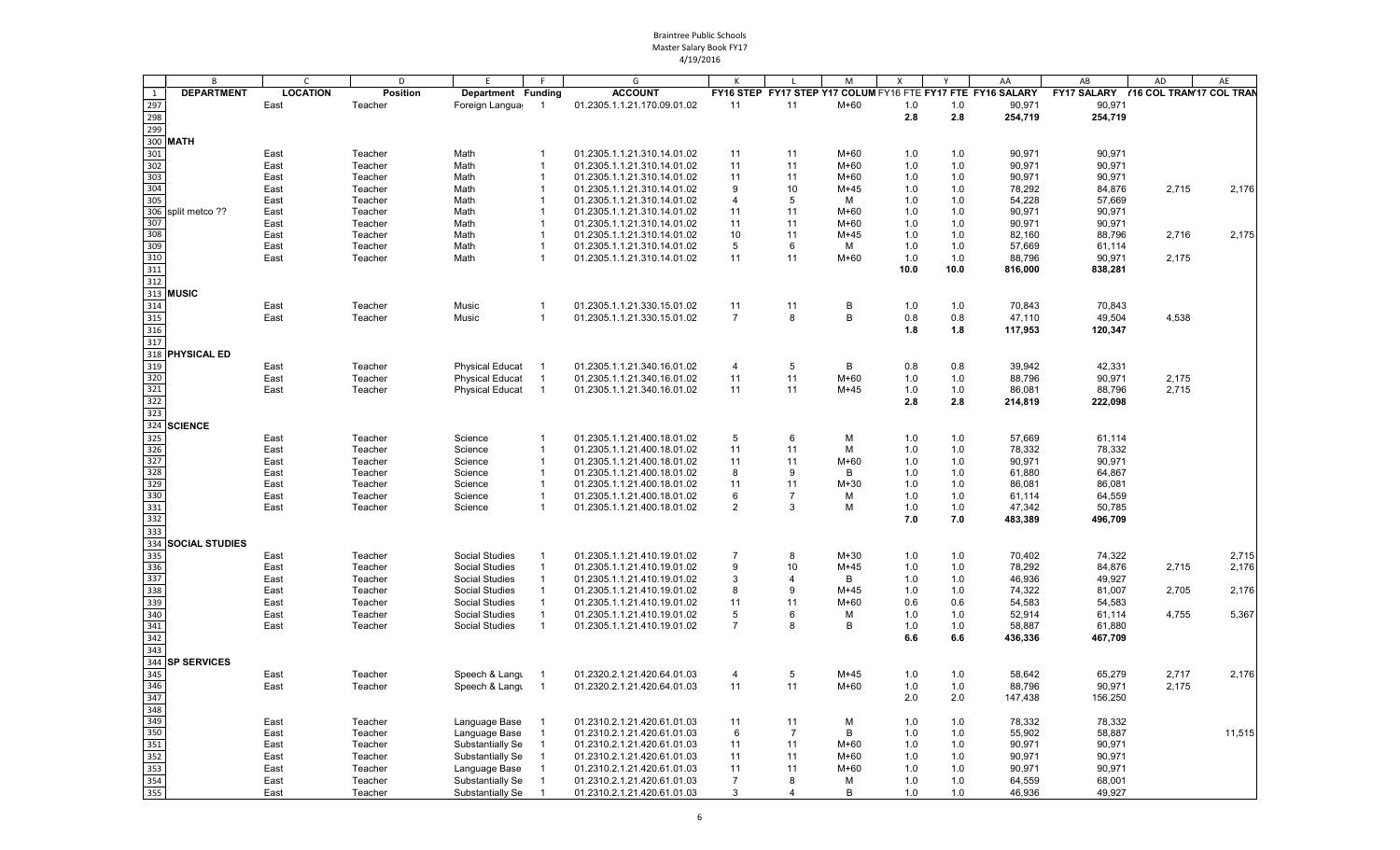|               | B                       | $\mathsf{C}$    | D               | E                  | E                       | G                           |                |                | M            | X     | Y    | AA                                                          | AB                                  | AD    | AE     |
|---------------|-------------------------|-----------------|-----------------|--------------------|-------------------------|-----------------------------|----------------|----------------|--------------|-------|------|-------------------------------------------------------------|-------------------------------------|-------|--------|
| 1             | <b>DEPARTMENT</b>       | <b>LOCATION</b> | <b>Position</b> | Department Funding |                         | <b>ACCOUNT</b>              |                |                |              |       |      | FY16 STEP FY17 STEP Y17 COLUM FY16 FTE FY17 FTE FY16 SALARY | FY17 SALARY Y16 COL TRAM17 COL TRAM |       |        |
| 356           |                         | East            | Teacher         | Language Base      | -1                      | 01.2310.2.1.21.420.61.01.03 | 5              | 6              | М            | $1.0$ | 1.0  | 57,669                                                      | 61,114                              |       |        |
| 357           |                         | East            | Teacher         | Substantially Se   | $\overline{\mathbf{1}}$ | 01.2310.2.1.21.420.61.01.03 | $\overline{7}$ | 8              | M            | 1.0   | 1.0  | 64,559                                                      | 68,001                              |       |        |
| 358           |                         |                 |                 |                    |                         |                             |                |                |              | 9.0   | 9.0  | 640,870                                                     | 657,175                             |       |        |
| 359           |                         |                 |                 |                    |                         |                             |                |                |              |       |      |                                                             |                                     |       |        |
| 360           |                         |                 |                 |                    |                         |                             |                |                |              |       |      |                                                             |                                     |       |        |
| 361           |                         | East            | Teacher         | Resource Room      |                         | 01.2310.2.1.21.420.60.01.03 | 5              | 6              | M            | 1.0   | 1.0  | 57,669                                                      | 61,114                              |       |        |
| 362           |                         | East            | Teacher         | Resource Room      | -1                      | 01.2310.2.1.21.420.60.01.03 | 11             | 11             | м            | 1.0   | 1.0  | 78,332                                                      | 78,332                              |       |        |
| 363           |                         | East            | Teacher         | Resource Room      | $\overline{\mathbf{1}}$ | 01.2310.2.1.21.420.60.01.03 | 9              | 10             | $M+60$       | 1.0   | 1.0  | 81,007                                                      | 87,052                              | 2,176 |        |
| 364           |                         | East            | Teacher         | Resource Room      | $\overline{1}$          | 01.2310.2.1.21.420.60.01.03 | 8              | 9              | $M+45$       | 1.0   | 1.0  | 74,322                                                      | 81,007                              | 2,705 |        |
| 365           |                         | East            | Teacher         | Specialized Rea    | $\overline{1}$          | 01.2310.2.1.21.420.60.01.03 | 11             | 11             | $M+45$       | 1.0   | 1.0  | 88,796                                                      | 88,796                              |       |        |
| 366           |                         |                 |                 |                    |                         |                             |                |                |              | 5.0   | 5.0  | 380,126                                                     | 396,301                             |       |        |
| 367           |                         |                 |                 |                    |                         |                             |                |                |              |       |      |                                                             |                                     |       |        |
| 368           |                         |                 |                 |                    |                         |                             |                |                |              | 16.0  | 16.0 | 1,168,434                                                   | 1,209,726                           |       |        |
| 369           |                         |                 |                 |                    |                         |                             |                |                |              |       |      |                                                             |                                     |       |        |
| 371           | 370 EAST TOTAL          |                 |                 |                    |                         |                             |                |                |              | 60.4  | 60.4 | 4,504,389                                                   | 4,662,405                           |       |        |
|               | 372 South Middle School |                 |                 |                    |                         |                             |                |                |              |       |      |                                                             |                                     |       |        |
| 373 ART       |                         |                 |                 |                    |                         |                             |                |                |              |       |      |                                                             |                                     |       |        |
| 374           |                         | South           | Teacher         | Art                | $\overline{1}$          | 01.2305.1.1.22.020.06.01.02 | 5              | 6              | B            | 1.0   | 1.0  | 52,914                                                      | 55.902                              |       |        |
| 375           |                         | South           | Teacher         | Art                | $\overline{1}$          | 01.2305.1.1.22.020.06.01.02 | $\overline{2}$ | 3              | M            | 1.0   | 1.0  | 47,342                                                      | 50,785                              |       |        |
| 376           |                         |                 |                 |                    |                         |                             |                |                |              | 2.0   | 2.0  | 100,256                                                     | 106,687                             |       |        |
| 377           |                         |                 |                 |                    |                         |                             |                |                |              |       |      |                                                             |                                     |       |        |
| 378           | <b>COMPUTERS</b>        |                 |                 |                    |                         |                             |                |                |              |       |      |                                                             |                                     |       |        |
| 379           |                         | South           | Teacher         | Computers          | $\mathbf 1$             | 01.2305.1.1.22.090.51.01.02 | 8              | 9              | $M+60$       | $1.0$ | 1.0  | 79,213                                                      | 83,183                              |       |        |
| 380           |                         |                 |                 |                    |                         |                             |                |                |              | 1.0   | 1.0  | 79,213                                                      | 83,183                              |       |        |
| 381           |                         |                 |                 |                    |                         |                             |                |                |              |       |      |                                                             |                                     |       |        |
|               | 382 ENGLISH             |                 |                 |                    |                         |                             |                |                |              |       |      |                                                             |                                     |       |        |
| 383           |                         | South           | Teacher         | English            | -1                      | 01.2305.1.1.22.150.08.01.02 | $\mathbf{1}$   | $\overline{2}$ | M            | $1.0$ | 1.0  | 43,899                                                      | 47,342                              |       |        |
| 384           |                         | South           | Teacher         | English            | $\overline{\mathbf{1}}$ | 01.2305.1.1.22.150.08.01.02 | 3              | $\overline{4}$ | $\mathsf{B}$ | 1.0   | 1.0  | 46,936                                                      | 49,927                              |       |        |
| 385           |                         | South           | Teacher         | English            | $\overline{1}$          | 01.2305.1.1.22.150.08.01.02 | 11             | 11             | $M+45$       | 1.0   | 1.0  | 88,796                                                      | 88,796                              |       |        |
| 386           |                         | South           | Teacher         | English            | $\overline{1}$          | 01.2305.1.1.22.150.08.01.02 | 11             | 11             | $M+45$       | 1.0   | 1.0  | 86,081                                                      | 88,796                              | 2,715 | 2,175  |
| $rac{1}{387}$ |                         | South           | Teacher         | English            | $\overline{1}$          | 01.2305.1.1.22.150.08.01.02 | 10             | 11             | м            | 1.0   | 1.0  | 74,887                                                      | 78,332                              |       | 7,749  |
| 388           |                         | South           | Teacher         | English            | $\overline{1}$          | 01.2305.1.1.22.150.08.01.02 | $\overline{4}$ | 5              | $M+30$       | 1.0   | 1.0  | 54,228                                                      | 62,565                              | 4,414 | 2,714  |
| 389           |                         | South           | Teacher         | English            | -1                      | 01.2305.1.1.22.150.08.01.02 | $\overline{4}$ | 5              | M            | 1.0   | 1.0  | 54,228                                                      | 57,669                              |       |        |
| 390           |                         | South           | Teacher         | English            | $\overline{\mathbf{1}}$ | 01.2305.1.1.22.150.08.01.02 | 10             | 11             | M            | 1.0   | 1.0  | 74,887                                                      | 78,332                              |       | 10,464 |
| 391           |                         | South           | Teacher         | English            | $\overline{1}$          | 01.2305.1.1.22.150.08.01.02 | $\overline{7}$ | 8              | $M+45$       | 1.0   | 1.0  | 70,402                                                      | 77,037                              | 2,716 | 2,176  |
| 392           |                         |                 |                 |                    |                         |                             |                |                |              | 9.0   | 9.0  | 594,344                                                     | 628,796                             |       |        |
| 393           |                         |                 |                 |                    |                         |                             |                |                |              |       |      |                                                             |                                     |       |        |
| 394           | <b>FOREIGN LANG</b>     |                 |                 |                    |                         |                             |                |                |              |       |      |                                                             |                                     |       |        |
| 395           |                         | South           | Teacher         | Foreign Langua     | $\overline{\mathbf{1}}$ | 01.2305.1.1.22.170.09.01.02 | 11             | 11             | $M+60$       | 0.2   | 0.2  | 18,194                                                      | 18.194                              |       |        |
| 396           |                         | South           | Teacher         | Foreign Langua     | $\overline{1}$          | 01.2305.1.1.22.170.09.01.02 | $\overline{2}$ | 3              | B            | 1.0   | 1.0  | 43,948                                                      | 46,936                              |       |        |
| 397           |                         | South           | Teacher         | Foreign Langua     | $\overline{1}$          | 01.2305.1.1.22.170.09.01.02 | $\overline{2}$ | 3              | $\, {\bf B}$ | 1.0   | 1.0  | 43,948                                                      | 46,936                              |       |        |
| 398           |                         |                 |                 |                    |                         |                             |                |                |              | 2.2   | 2.2  | 106,090                                                     | 112,066                             |       |        |
| 399           |                         |                 |                 |                    |                         |                             |                |                |              |       |      |                                                             |                                     |       |        |
|               | 400 MATH                |                 |                 |                    |                         |                             |                |                |              |       |      |                                                             |                                     |       |        |
| 401           |                         | South           | Teacher         | Math               | $\overline{1}$          | 01.2305.1.1.22.310.14.01.02 | 2              | 3              | М            | 1.0   | 1.0  | 47,342                                                      | 50,785                              |       |        |
| 402           |                         | South           | Teacher         | Math               | $\overline{1}$          | 01.2305.1.1.22.310.14.01.02 | 11             | 11             | M            | 1.0   | 1.0  | 78,332                                                      | 78,332                              |       |        |
| 403           |                         | South           | Teacher         | Math               | $\overline{1}$          | 01.2305.1.1.22.310.14.01.02 | 10             | 11             | $M+45$       | 1.0   | 1.0  | 82,160                                                      | 88,796                              | 2,716 |        |
| 404           |                         | South           | Teacher         | Math               | $\overline{1}$          | 01.2305.1.1.22.310.14.01.02 | 10             | 11             | м            | 1.0   | 1.0  | 74,887                                                      | 78,332                              |       | 7,749  |
| 405           |                         | South           | Teacher         | Math               | $\overline{1}$          | 01.2305.1.1.22.310.14.01.02 | 11             | 11             | M            | 1.0   | 1.0  | 78,332                                                      | 78,332                              |       |        |
| 406           |                         | South           | Teacher         | Math               | $\overline{1}$          | 01.2305.1.1.22.310.14.01.02 | 11             | 11             | M            | 1.0   | 1.0  | 78,332                                                      | 78,332                              |       |        |
| 407           |                         | South           | Teacher         | Math               | $\mathbf{1}$            | 01.2305.1.1.22.310.14.01.02 | 11             | 11             | M            | 1.0   | 1.0  | 78,332                                                      | 78,332                              |       |        |
| 408           |                         |                 |                 |                    |                         |                             |                |                |              | 7.0   | 7.0  | 517,717                                                     | 531,241                             |       |        |
| 409           |                         |                 |                 |                    |                         |                             |                |                |              |       |      |                                                             |                                     |       |        |
|               | 410 MUSIC               |                 |                 |                    |                         |                             |                |                |              |       |      |                                                             |                                     |       |        |
| 411           |                         | South           | Teacher         | Music              | $\overline{1}$          | 01.2305.1.1.22.330.15.01.02 | $\overline{7}$ | 8              | В            | 0.2   | 0.2  | 11,777                                                      | 12,376                              | 1,134 |        |
| 412           |                         | South           | Teacher         | Music              | -1                      | 01.2305.1.1.22.330.15.01.02 | 11             | 11             | $M+30$       | 1.0   | 1.0  | 86,081                                                      | 86,081                              |       |        |
| 413           |                         |                 |                 |                    |                         |                             |                |                |              | 1.2   | 1.2  | 97,858                                                      | 98,457                              |       |        |
| 414           |                         |                 |                 |                    |                         |                             |                |                |              |       |      |                                                             |                                     |       |        |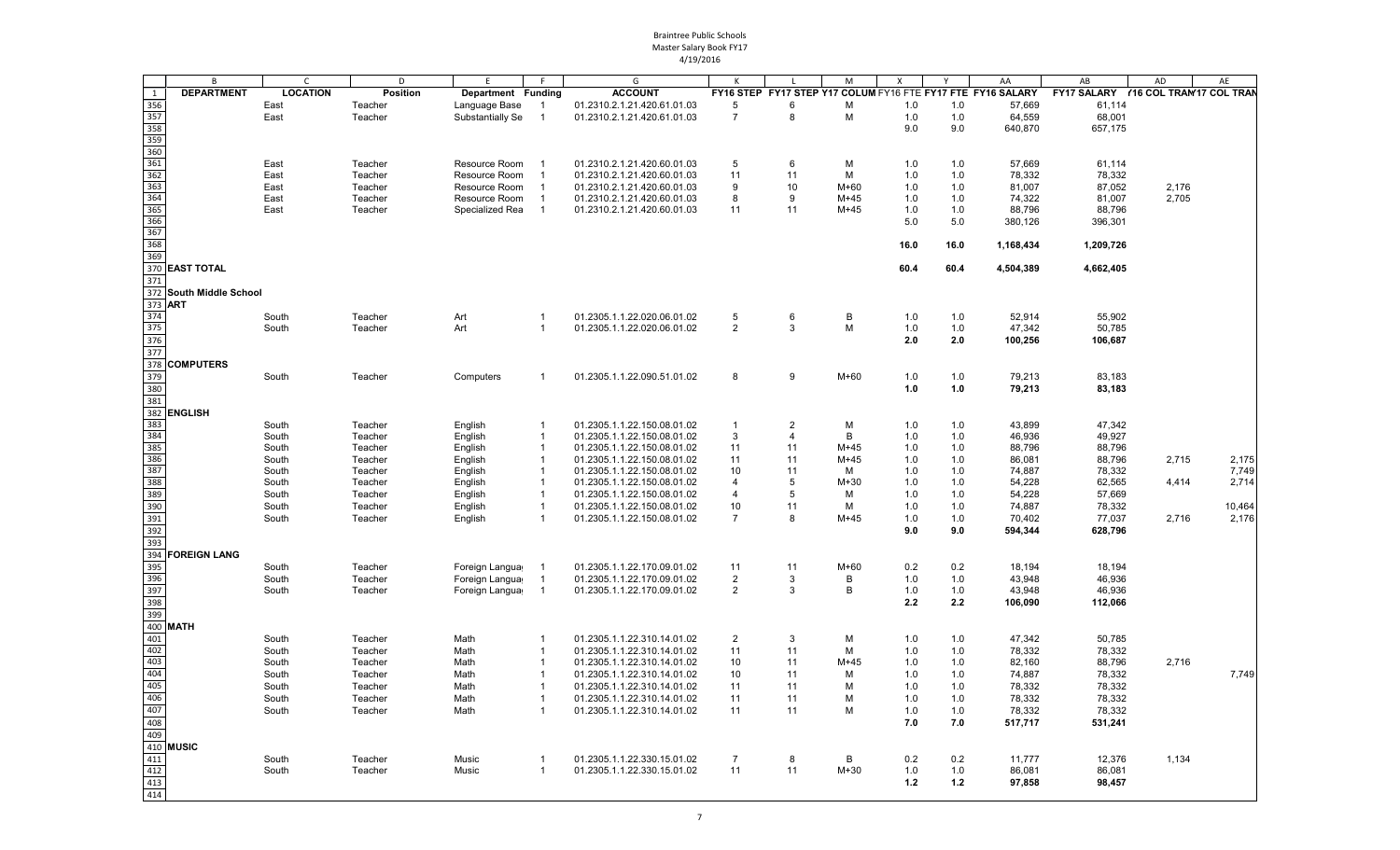|                          | B                  | C               | D               | E                      | F.             | G                           | К              | L              | M      | $\mathsf{x}$ | Y    | AA                                                          | AB                                   | AD    | AE    |
|--------------------------|--------------------|-----------------|-----------------|------------------------|----------------|-----------------------------|----------------|----------------|--------|--------------|------|-------------------------------------------------------------|--------------------------------------|-------|-------|
| 1                        | <b>DEPARTMENT</b>  | <b>LOCATION</b> | <b>Position</b> | Department Funding     |                | <b>ACCOUNT</b>              |                |                |        |              |      | FY16 STEP FY17 STEP Y17 COLUM FY16 FTE FY17 FTE FY16 SALARY | FY17 SALARY Y16 COL TRAN'17 COL TRAN |       |       |
|                          | 415 PHYSICAL ED    |                 |                 |                        |                |                             |                |                |        |              |      |                                                             |                                      |       |       |
| 416                      |                    | South           | Teacher         | <b>Physical Educat</b> |                | 01.2305.1.1.22.340.16.01.02 | 4              | 5              | B      | 0.2          | 0.2  | 9,985                                                       | 10,583                               |       |       |
| 417                      |                    | South           | Teacher         | <b>Physical Educat</b> | $\overline{1}$ | 01.2305.1.1.22.340.16.01.02 | 11             | 11             | M+60   | 1.0          | 1.0  | 88,796                                                      | 90,971                               | 2,175 |       |
|                          |                    |                 |                 |                        |                |                             |                |                |        |              |      |                                                             |                                      |       |       |
| 418                      |                    | South           | Teacher         | <b>Physical Educat</b> | $\overline{1}$ | 01.2305.1.1.22.340.16.01.02 | 6              | 7              | $M+45$ | 1.0          | 1.0  | 55,902                                                      | 73,118                               | 5,212 |       |
| 419                      |                    |                 |                 |                        |                |                             |                |                |        | 2.2          | 2.2  | 154,683                                                     | 174,672                              |       |       |
| 420                      |                    |                 |                 |                        |                |                             |                |                |        |              |      |                                                             |                                      |       |       |
|                          | 421 SCIENCE        |                 |                 |                        |                |                             |                |                |        |              |      |                                                             |                                      |       |       |
| 422                      |                    | South           | Teacher         | Science                | -1             | 01.2305.1.1.22.400.18.01.02 | 11             | 11             | М      | 1.0          | 1.0  | 78,332                                                      | 78,332                               |       |       |
| 423                      |                    | South           | Teacher         | Science                | $\overline{1}$ | 01.2305.1.1.22.400.18.01.02 | 3              | $\overline{4}$ | B      | 1.0          | 1.0  | 46,936                                                      | 49,927                               |       | 4,301 |
| 424                      |                    | South           | Teacher         | Science                | $\overline{1}$ | 01.2305.1.1.22.400.18.01.02 | 11             | 11             | $M+30$ | 1.0          | 1.0  | 86,081                                                      | 86,081                               |       | 2,715 |
| 425                      |                    | South           | Teacher         | Science                | $\mathbf{1}$   | 01.2305.1.1.22.400.18.01.02 | 6              | $\overline{7}$ | м      | 1.0          | 1.0  | 61,114                                                      | 64,559                               |       |       |
| $\frac{426}{427}$        |                    | South           | Teacher         | Science                | $\overline{1}$ | 01.2305.1.1.22.400.18.01.02 | 3              | $\overline{4}$ | м      | 1.0          | 1.0  | 50,785                                                      | 54,228                               |       | 4,414 |
|                          |                    | South           | Teacher         | Science                | $\overline{1}$ | 01.2305.1.1.22.400.18.01.02 | 11             | 11             | B      | 1.0          | 1.0  | 70,843                                                      | 70,843                               |       |       |
| 428                      |                    |                 |                 |                        |                |                             |                |                |        | 6.0          | 6.0  | 394,091                                                     | 403,970                              |       |       |
| 429                      |                    |                 |                 |                        |                |                             |                |                |        |              |      |                                                             |                                      |       |       |
|                          |                    |                 |                 |                        |                |                             |                |                |        |              |      |                                                             |                                      |       |       |
|                          | 430 SOCIAL STUDIES |                 |                 |                        |                |                             |                |                |        |              |      |                                                             |                                      |       |       |
| 431                      |                    | South           | Teacher         | <b>Social Studies</b>  |                | 01.2305.1.1.22.410.19.01.02 | 11             | 11             | $M+45$ | 1.0          | 1.0  | 86,081                                                      | 88,796                               | 4,890 | 2,175 |
| 432                      |                    | South           | Teacher         | <b>Social Studies</b>  |                | 01.2305.1.1.22.410.19.01.02 | 9              | 10             | $M+45$ | 1.0          | 1.0  | 81,007                                                      | 84,876                               |       |       |
| 433                      |                    | South           | Teacher         | <b>Social Studies</b>  | $\overline{1}$ | 01.2305.1.1.22.410.19.01.02 | 11             | 11             | м      | 1.0          | 1.0  | 78,332                                                      | 78,332                               |       |       |
| 434                      |                    | South           | Teacher         | <b>Social Studies</b>  | $\overline{1}$ | 01.2305.1.1.22.410.19.01.02 | 11             | 11             | $M+45$ | 1.0          | 1.0  | 88,796                                                      | 88,796                               |       |       |
| 435                      |                    | South           | Teacher         | <b>Social Studies</b>  | $\overline{1}$ | 01.2305.1.1.22.410.19.01.02 | 10             | 11             | M+60   | 1.0          | 1.0  | 87,052                                                      | 90,971                               |       |       |
| 436                      |                    |                 |                 |                        |                |                             |                |                |        | 5.0          | 5.0  | 421,268                                                     | 431,771                              |       |       |
| 437                      |                    |                 |                 |                        |                |                             |                |                |        |              |      |                                                             |                                      |       |       |
|                          | 438 SP SERVICES    |                 |                 |                        |                |                             |                |                |        |              |      |                                                             |                                      |       |       |
| 439                      |                    | South           | Teacher         | Speech & Langu         |                | 01.2320.2.1.22.420.64.01.03 | 10             | 11             | M+60   | 0.5          | 0.5  | 43,526                                                      | 45,486                               |       |       |
|                          |                    | South           | Teacher         | Speech & Langu         | $\overline{1}$ | 01.2320.2.1.22.420.64.01.03 | 11             | 11             | $M+60$ | 1.0          | 1.0  | 90,971                                                      | 90,971                               |       |       |
| 440<br>441               |                    | South           | Teacher         | Speech & Langu         | $\overline{1}$ | 01.2320.2.1.22.420.64.01.03 | 6              | $\overline{7}$ | $M+30$ | 0.62         | 0.62 | 41,218                                                      | 43,649                               |       |       |
| 442                      |                    |                 |                 |                        |                |                             |                |                |        | 2.1          | 2.1  | 175,715                                                     | 180,106                              |       |       |
|                          |                    |                 |                 |                        |                |                             |                |                |        |              |      |                                                             |                                      |       |       |
| 443<br>444               |                    | South           | Teacher         | Resource Room          |                | 01.2310.2.1.22.420.60.01.03 | 11             | 11             | M+60   | 1.0          | 1.0  | 86,081                                                      | 90,971                               | 5,053 |       |
| 445                      |                    | South           | Teacher         | Resource Room          |                | 01.2310.2.1.22.420.60.01.03 | 11             | 11             | м      | 1.0          | 1.0  | 78,332                                                      | 78,332                               |       |       |
| 446                      |                    |                 | Teacher         | Resource Room          |                | 01.2310.2.1.22.420.60.01.03 | 11             | 11             | $M+30$ | 1.0          | 1.0  | 86,081                                                      | 86,081                               |       | 2,715 |
| 447                      |                    | South           |                 |                        | $\overline{1}$ |                             | 11             |                |        |              |      |                                                             |                                      |       |       |
| 448                      |                    | South           | Teacher         | Specialized Rea        |                | 01.2310.2.1.22.420.60.01.03 |                | 11             | M+45   | 1.0          | 1.0  | 88,796                                                      | 88,796                               |       |       |
|                          |                    |                 |                 |                        |                |                             |                |                |        | 4.0          | 4.0  | 339,290                                                     | 344,180                              |       |       |
| 449                      |                    |                 |                 |                        |                |                             |                |                |        |              |      |                                                             |                                      |       |       |
| 450                      |                    | South           | Teacher         | Language Base          |                | 01.2310.2.1.22.420.61.01.03 | $\overline{4}$ | 5              | М      | 1.0          | 1.0  | 54,228                                                      | 57,669                               |       | 7,610 |
| 451                      |                    | South           | Teacher         | Substantially Se       |                | 01.2310.2.1.22.420.61.01.03 | 8              | 9              | $M+45$ | 1.0          | 1.0  | 77,037                                                      | 81,007                               |       |       |
| 452                      |                    | South           | Teacher         | Substantially Se       | - 1            | 01.2310.2.1.22.420.61.01.03 | 3              |                | М      | 1.0          | 1.0  | 50,785                                                      | 54,228                               |       | 4,414 |
| 453                      |                    | South           | Teacher         | Language Base          | $\mathbf{1}$   | 01.2310.2.1.22.420.61.01.03 | $\overline{4}$ | 5              | B      | 1.0          | 1.0  | 49,927                                                      | 52,914                               | 4,301 | 4,755 |
| 454                      |                    | South           | Teacher         | Substantially Se       |                | 01.2310.2.1.22.420.61.01.03 | 11             | 11             | M      | 1.0          | 1.0  | 78,332                                                      | 78,332                               |       |       |
| $\frac{455}{456}$        |                    | South           | Teacher         | Language Base          | $\overline{1}$ | 01.2310.2.1.22.420.61.01.03 | 9              | 10             | M      | 1.0          | 1.0  | 71,443                                                      | 74,887                               |       |       |
|                          |                    | South           | Teacher         | Substantially Se       | -1             | 01.2310.2.1.22.420.61.01.03 | $\overline{7}$ | 8              | M      | 1.0          | 1.0  | 64,559                                                      | 68,001                               |       | 6,321 |
| $\frac{457}{458}$        |                    | South           | Teacher         | Language Base          | $\overline{1}$ | 01.2310.2.1.22.420.61.01.03 | 11             | 11             | M+60   | 1.0          | 1.0  | 90,971                                                      | 90,971                               |       |       |
|                          |                    |                 |                 |                        |                |                             |                |                |        | 8.0          | 8.0  | 537,282                                                     | 558,009                              |       |       |
| 459                      |                    |                 |                 |                        |                |                             |                |                |        |              |      |                                                             |                                      |       |       |
| 460                      |                    |                 |                 |                        |                |                             |                |                |        | 14.1         | 14.1 | 1,052,287                                                   | 1,082,295                            |       |       |
| 461                      |                    |                 |                 |                        |                |                             |                |                |        |              |      |                                                             |                                      |       |       |
|                          | 462 SOUTH TOTAL    |                 |                 |                        |                |                             |                |                |        | 49.7         | 49.7 | 3,517,808                                                   | 3,654,362                            |       |       |
| 463                      |                    |                 |                 |                        |                |                             |                |                |        |              |      |                                                             |                                      |       |       |
|                          | 464 FLAHERTY       |                 |                 |                        |                |                             |                |                |        |              |      |                                                             |                                      |       |       |
| 465                      |                    | Flaherty        |                 | Kindergarten           |                | 01.2305.1.1.12.270.17.01.02 |                |                | M+45   |              |      | 66,481                                                      | 73,118                               | 2,715 | 2,176 |
| 466                      |                    |                 | Teacher         |                        |                |                             |                |                |        | 1.0          | 1.0  | 66,481                                                      |                                      |       |       |
|                          |                    |                 |                 |                        |                |                             |                |                |        | 1.0          | 1.0  |                                                             | 73,118                               |       |       |
| 467<br>468<br>469<br>470 |                    |                 |                 |                        |                |                             |                |                |        |              |      |                                                             |                                      |       |       |
|                          |                    | Flaherty        | Teacher         | Grade 4                | $\mathbf{1}$   | 01.2305.1.1.12.350.25.01.02 | 11             | 11             | M+60   | 1.0          | 1.0  | 90,971                                                      | 90,971                               |       |       |
|                          |                    | Flaherty        | Teacher         | Grade 1                | $\mathbf{1}$   | 01.2305.1.1.12.350.25.01.02 | 8              | 9              | М      | 1.0          | 1.0  | 68,001                                                      | 71,443                               |       |       |
|                          |                    | Flaherty        | Teacher         | Grade 1                | $\overline{1}$ | 01.2305.1.1.12.350.25.01.02 | 11             | 11             | M+60   | 1.0          | 1.0  | 90,971                                                      | 90,971                               |       |       |
| $\frac{471}{472}$        |                    | Flaherty        | Teacher         | Grade 2                | $\mathbf 1$    | 01.2305.1.1.12.350.25.01.02 | 11             | 11             | $M+30$ | 1.0          | 1.0  | 86,081                                                      | 86,081                               |       |       |
|                          |                    | Flaherty        | Teacher         | Grade 2                | 1              | 01.2305.1.1.12.350.25.01.02 | 11             | 11             | $M+45$ | 1.0          | 1.0  | 88,796                                                      | 88,796                               |       |       |
| 473                      |                    | Flaherty        | Teacher         | Grade 5                | $\mathbf{1}$   | 01.2305.1.1.12.350.25.01.02 | 11             | 11             | М      | 1.0          | 1.0  | 78,332                                                      | 78,332                               |       |       |
| 474                      |                    | Flaherty        | Teacher         | Grade 3                | $\overline{1}$ | 01.2305.1.1.12.350.25.01.02 | 8              | 9              | $M+45$ | 1.0          | 1.0  | 74,322                                                      | 81,007                               | 4,881 | 2,176 |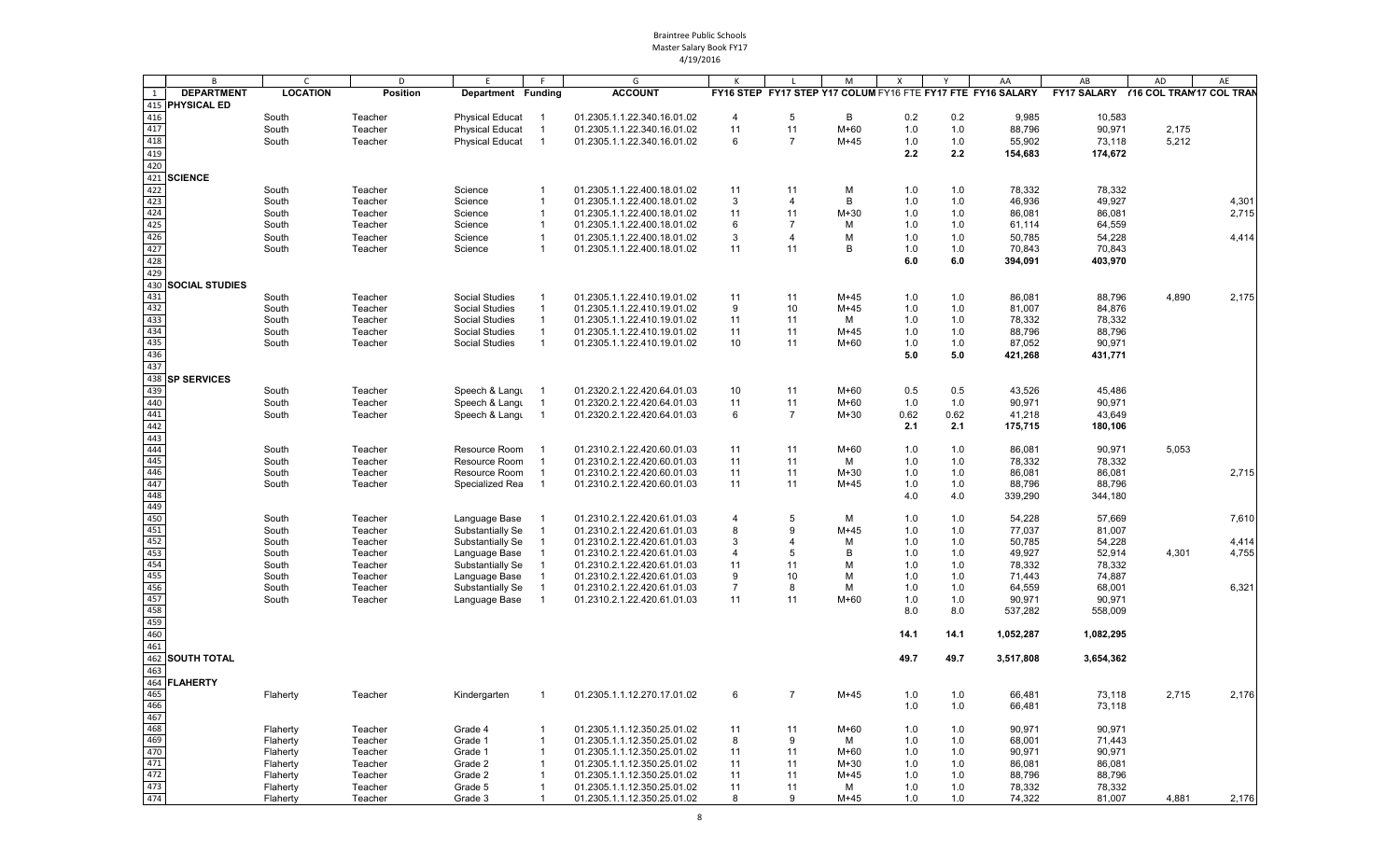|                   | B                                  | C.              | D               | E                    |                          | G                           | К              |                | M           | Χ    |      | AA                                                          | AB                                   | AD    | AE    |
|-------------------|------------------------------------|-----------------|-----------------|----------------------|--------------------------|-----------------------------|----------------|----------------|-------------|------|------|-------------------------------------------------------------|--------------------------------------|-------|-------|
| 1                 | <b>DEPARTMENT</b>                  | <b>LOCATION</b> | <b>Position</b> | Department Funding   |                          | <b>ACCOUNT</b>              |                |                |             |      |      | FY16 STEP FY17 STEP Y17 COLUM FY16 FTE FY17 FTE FY16 SALARY | FY17 SALARY Y16 COL TRAN'17 COL TRAN |       |       |
| 475               |                                    | Flaherty        | Teacher         | Grade 5              | $\overline{1}$           | 01.2305.1.1.12.350.25.01.02 | 10             | 11             | м           | 0.0  | 1.0  | 24,688                                                      | 78,332                               |       |       |
| 476               |                                    | Flaherty        | Teacher         | Grade 2              | $\overline{1}$           | 01.2305.1.1.12.350.25.01.02 | 11             | 11             | $M+60$      | 1.0  | 1.0  | 90,971                                                      | 90,971                               |       |       |
| 477 LTS           |                                    | Flaherty        | Teacher         | Grade 5              | $\overline{1}$           | 01.2305.1.1.12.350.25.01.03 | $\mathbf{1}$   | -1             | B           | 1.0  | 0.0  | 19,800                                                      | $\Omega$                             |       |       |
| 478               |                                    | Flaherty        | Teacher         | Grade 3              | -1                       | 01.2305.1.1.12.350.25.01.02 | 9              | 10             | $M+45$      | 1.0  | 1.0  | 78,292                                                      | 84,876                               | 2,715 |       |
| 479               |                                    | Flaherty        | Teacher         | Grade 3              | $\overline{1}$           | 01.2305.1.1.12.350.25.01.02 | 11             | 11             | $M+45$      | 1.0  | 1.0  | 88,796                                                      | 88,796                               |       | 2,175 |
| 480               |                                    | Flaherty        | Teacher         | Grade 5              | $\overline{1}$           | 01.2305.1.1.12.350.25.01.02 | 9              | 10             | м           | 1.0  | 1.0  | 71,443                                                      | 74,887                               |       |       |
| 481               |                                    | Flaherty        | Teacher         | Grade 4              | $\overline{1}$           | 01.2305.1.1.12.350.25.01.02 | $\overline{4}$ | 5              | M           | 1.0  | 1.0  | 54,228                                                      | 57,669                               |       |       |
| 482               |                                    | Flaherty        | Teacher         | Grade 1              | -1                       | 01.2305.1.1.12.350.25.01.02 | 11             | 11             | $M+60$      | 1.0  | 1.0  | 90,971                                                      | 90,971                               |       |       |
| 483               |                                    | Flaherty        | Teacher         | Grade 4              | $\overline{1}$           | 01.2305.1.1.12.350.25.01.02 | 8              | 9              | M           | 1.0  | 1.0  | 68,001                                                      | 71,443                               |       |       |
| 484               |                                    |                 |                 |                      |                          |                             |                |                |             | 15.0 | 15.0 | 1,164,664                                                   | 1,225,546                            |       |       |
| 485               |                                    |                 |                 |                      |                          |                             |                |                |             |      |      |                                                             |                                      |       |       |
| 486               |                                    | Flaherty        | Teacher         | Developmental        | - 1                      | 01.2310.2.1.12.420.61.01.02 | 11             | 11             | $M+45$      | 1.0  | 1.0  | 88,796                                                      | 88,796                               |       | 2,175 |
| 487               |                                    | Flaherty        | Teacher         | ABA                  | $\overline{1}$           | 01.2310.2.1.12.420.61.01.02 | $\overline{1}$ | $\overline{2}$ | м           | 1.0  | 1.0  | 43,899                                                      | 47,342                               |       |       |
| 488               |                                    | Flaherty        | Teacher         | <b>ABLES Sub Sep</b> | $\overline{1}$           | 01.2310.2.1.12.420.61.01.02 | $\overline{1}$ | $\overline{2}$ | M           | 1.0  | 1.0  | 43,899                                                      | 47,342                               |       |       |
| 489               |                                    | Flaherty        | Teacher         | Developmental        | -1                       | 01.2310.2.1.12.420.61.01.02 | 11             | 11             | $M+60$      | 1.0  | 1.0  | 90,971                                                      | 90,971                               |       |       |
| 490               |                                    | Flaherty        | Teacher         | Developmental        | $\overline{1}$           | 01.2310.2.1.12.420.61.01.02 | 11             | 11             | м           | 1.0  | 1.0  | 78,332                                                      | 78,332                               |       |       |
| 491               |                                    |                 |                 |                      |                          |                             |                |                |             | 5.0  | 5.0  | 345,897                                                     | 352,783                              |       |       |
| 492               |                                    |                 |                 |                      |                          |                             |                |                |             |      |      |                                                             |                                      |       |       |
| 493               |                                    |                 |                 | Resource Room        |                          |                             |                |                |             |      |      |                                                             |                                      |       |       |
| 494               |                                    | Flaherty        | Teacher         |                      | - 1                      | 01.2310.2.1.12.420.60.01.03 | 11             | 11             | $M+60$<br>B | 1.0  | 1.0  | 90,971<br>43,948                                            | 90,971<br>46,936                     |       |       |
|                   |                                    | Flaherty        | Teacher         | Resource Room        |                          | 01.2310.2.1.12.420.60.01.03 | 2              | 3              |             | 1.0  | 1.0  |                                                             |                                      |       |       |
| 495<br>496        |                                    |                 |                 |                      |                          |                             |                |                |             | 2.0  | 2.0  | 134,919                                                     | 137,907                              |       |       |
|                   |                                    |                 |                 |                      |                          |                             |                |                |             |      |      |                                                             |                                      |       |       |
| 497               | <b>FLAHERTY TOTAL</b>              |                 |                 |                      |                          |                             |                |                |             | 23.0 | 23.0 | 1,711,961                                                   | 1,789,354                            |       |       |
| 498               |                                    |                 |                 |                      |                          |                             |                |                |             |      |      |                                                             |                                      |       |       |
|                   | 499 HIGHLANDS                      |                 |                 |                      |                          |                             |                |                |             |      |      |                                                             |                                      |       |       |
| 500               |                                    | Highlands       | Teacher         | Kindergarten         | -1                       | 01.2305.1.1.13.270.17.01.02 | $\overline{2}$ | 3              | М           | 1.0  | 1.0  | 47,342                                                      | 50,785                               |       |       |
| 501               |                                    |                 |                 |                      |                          |                             |                |                |             | 1.0  | 1.0  | 47,342                                                      | 50,785                               |       |       |
| 502               |                                    |                 |                 |                      |                          |                             |                |                |             |      |      |                                                             |                                      |       |       |
| 503               |                                    | Highlands       | Teacher         | Grade 1              | -1                       | 01.2305.1.1.13.350.25.01.02 | 11             | 11             | M           | 1.0  | 1.0  | 78,332                                                      | 78,332                               |       |       |
| 504               |                                    | Highlands       | Teacher         | Grade 3              | $\overline{1}$           | 01.2305.1.1.13.350.25.01.02 | $\overline{4}$ | 5              | B           | 1.0  | 1.0  | 49,927                                                      | 52,914                               |       |       |
| 505               |                                    | Highlands       | Teacher         | Grade 4              | $\overline{1}$           | 01.2305.1.1.13.350.25.01.02 | $\overline{2}$ | 3              | $M+30$      | 1.0  | 1.0  | 50,805                                                      | 54,723                               |       |       |
| 506               |                                    | Highlands       | Teacher         | Grade 4              | $\overline{1}$           | 01.2305.1.1.13.350.25.01.02 | 8              | 9              | $M+60$      | 1.0  | 1.0  | 79,213                                                      | 83,183                               |       |       |
| 507               |                                    | Highlands       | Teacher         | Grade 3              | $\overline{1}$           | 01.2305.1.1.13.350.25.01.02 | $\overline{4}$ | 5              | B           | 1.0  | 1.0  | 49,927                                                      | 52,914                               |       |       |
| 508               |                                    | Highlands       |                 | Grade 1              | $\overline{1}$           | 01.2305.1.1.13.350.25.01.02 | 10             | 11             | $M+60$      | 1.0  | 1.0  | 87,052                                                      | 90,971                               |       |       |
| 509               |                                    |                 | Teacher         |                      | $\overline{1}$           |                             | 11             | 11             | $M+45$      |      |      |                                                             |                                      |       |       |
| 510               |                                    | Highlands       | Teacher         | Grade 2              | $\overline{1}$           | 01.2305.1.1.13.350.25.01.02 |                |                |             | 1.0  | 1.0  | 88,796                                                      | 88,796                               |       | 2,175 |
|                   |                                    | Highlands       | Teacher         | Grade 2              |                          | 01.2305.1.1.13.350.25.01.02 | 11             | 11             | $M+60$      | 1.0  | 1.0  | 90,971                                                      | 90,971                               |       |       |
| 511               |                                    | Highlands       | Teacher         | Grade 1              | $\overline{1}$           | 01.2305.1.1.13.350.25.01.02 | 11             | 11             | M+60        | 1.0  | 1.0  | 90,971                                                      | 90,971                               |       |       |
| 512               |                                    | Highlands       | Teacher         | Grade 5              | $\overline{1}$           | 01.2305.1.1.13.350.25.01.02 | 2              | 3              | м           | 1.0  | 1.0  | 47,342                                                      | 50,785                               |       |       |
| 513               | split teacher quality ?? Highlands |                 | Teacher         | Grade 1              | $\overline{1}$           | 01.2305.1.1.13.350.25.01.02 | 5              | 6              | $M+45$      | 0.7  | 1.0  | 44,361                                                      | 69,196                               | 3,754 | 2,176 |
| 514               |                                    | Highlands       | Teacher         | Grade 4              | $\overline{1}$           | 01.2305.1.1.13.350.25.01.02 | 3              | $\overline{4}$ | $M+45$      | 1.0  | 1.0  | 50,785                                                      | 61,359                               | 6,654 |       |
| 515               |                                    | Highlands       | Teacher         | Grade 4              | $\overline{1}$           | 01.2305.1.1.13.350.25.01.02 | 11             | 11             | $M+45$      | 1.0  | 1.0  | 88,796                                                      | 88,796                               | 2,175 | 2,175 |
| 516               |                                    | Highlands       | Teacher         | Grade 5              | -1                       | 01.2305.1.1.13.350.25.01.02 | 10             | 11             | $M+60$      | 1.0  | 1.0  | 84,876                                                      | 90,971                               | 2,176 |       |
| 517               |                                    | Highlands       | Teacher         | Grade 5              | $\overline{1}$           | 01.2305.1.1.13.350.25.01.02 | 6              | $\overline{7}$ | $M+30$      | 1.0  | 1.0  | 61,114                                                      | 75,294                               | 5,367 | 4,892 |
| 518               |                                    | Highlands       | Teacher         | Grade 2              | -1                       | 01.2305.1.1.13.350.25.01.02 | 10             | 11             | $M+45$      | 1.0  | 1.0  | 84,876                                                      | 88,796                               | 2,176 | 2,175 |
| 519               |                                    | Highlands       | Teacher         | Grade 2              | $\overline{1}$           | 01.2305.1.1.13.350.25.01.02 | 9              | 10             | м           | 1.0  | 1.0  | 71,443                                                      | 74,887                               |       | 7,273 |
| 520               |                                    | Highlands       | Teacher         | Grade 3              | -1                       | 01.2305.1.1.13.350.25.01.02 | 11             | 11             | $M+60$      | 1.0  | 1.0  | 90,971                                                      | 90,971                               |       |       |
| 521               |                                    | Highlands       | Teacher         | Grade 5              | $\overline{1}$           | 01.2305.1.1.13.350.25.01.02 | 2              | 3              | м           | 1.0  | 0.0  | 24,711                                                      | $\Omega$                             |       |       |
| 522               |                                    | Highlands       | Teacher         | Grade 5              | -1                       | 01.2305.1.1.13.350.25.01.02 | $\overline{2}$ | 3              | м           | 0.0  | 1.0  | 22,631                                                      | 50,785                               |       |       |
| 523               |                                    | Highlands       | Teacher         | Grade 3              | $\overline{1}$           | 01.2305.1.1.13.350.25.01.02 | 6              | $\overline{7}$ | $M+45$      | 1.0  | 1.0  | 66,481                                                      | 73,118                               | 3,755 | 2,176 |
| 524               |                                    |                 |                 |                      |                          |                             |                |                |             | 19.7 | 20.0 | 1,404,381                                                   | 1,498,733                            |       |       |
| 525               |                                    |                 |                 |                      |                          |                             |                |                |             |      |      |                                                             |                                      |       |       |
|                   |                                    | Highlands       | Teacher         | Resource Room        | - 1                      | 01.2310.2.1.13.420.60.01.03 | 11             | 11             | $M+45$      | 1.0  | 1.0  | 88,796                                                      | 88,796                               |       |       |
| $\frac{526}{527}$ |                                    | Highlands       | Teacher         | Specialized Rea      | - 1                      | 01.2310.2.1.13.420.60.01.03 | 6              | -7             | $M+30$      | 0.5  | 0.5  | 33,241                                                      | 35,201                               |       |       |
|                   |                                    | Highlands       |                 | Resource Room        | - 1                      | 01.2310.2.1.13.420.60.01.03 |                |                |             |      |      |                                                             |                                      |       |       |
|                   |                                    |                 | Teacher         |                      |                          |                             | 6<br>3         |                | $M+45$      | 1.0  | 1.0  | 69,196                                                      | 73,118                               | 2,176 |       |
| 529<br>530        |                                    | Highlands       | Teacher         | Resource Room        | $\overline{\phantom{1}}$ | 01.2310.2.1.13.420.60.01.03 |                | $\overline{4}$ | м           | 1.0  | 1.0  | 50,785                                                      | 54,228                               | 1,882 | 4,414 |
| 531               |                                    |                 |                 |                      |                          |                             |                |                |             | 3.5  | 3.5  | 242,018                                                     | 251,343                              |       |       |
|                   |                                    |                 |                 |                      |                          |                             |                |                |             |      |      |                                                             |                                      |       |       |
|                   | 532 HIGHLANDS TOTAL                |                 |                 |                      |                          |                             |                |                |             | 24.2 | 24.5 | 1,693,741                                                   | 1,803,037                            |       |       |
| 533               |                                    |                 |                 |                      |                          |                             |                |                |             |      |      |                                                             |                                      |       |       |
|                   | 534 HOLLIS                         |                 |                 |                      |                          |                             |                |                |             |      |      |                                                             |                                      |       |       |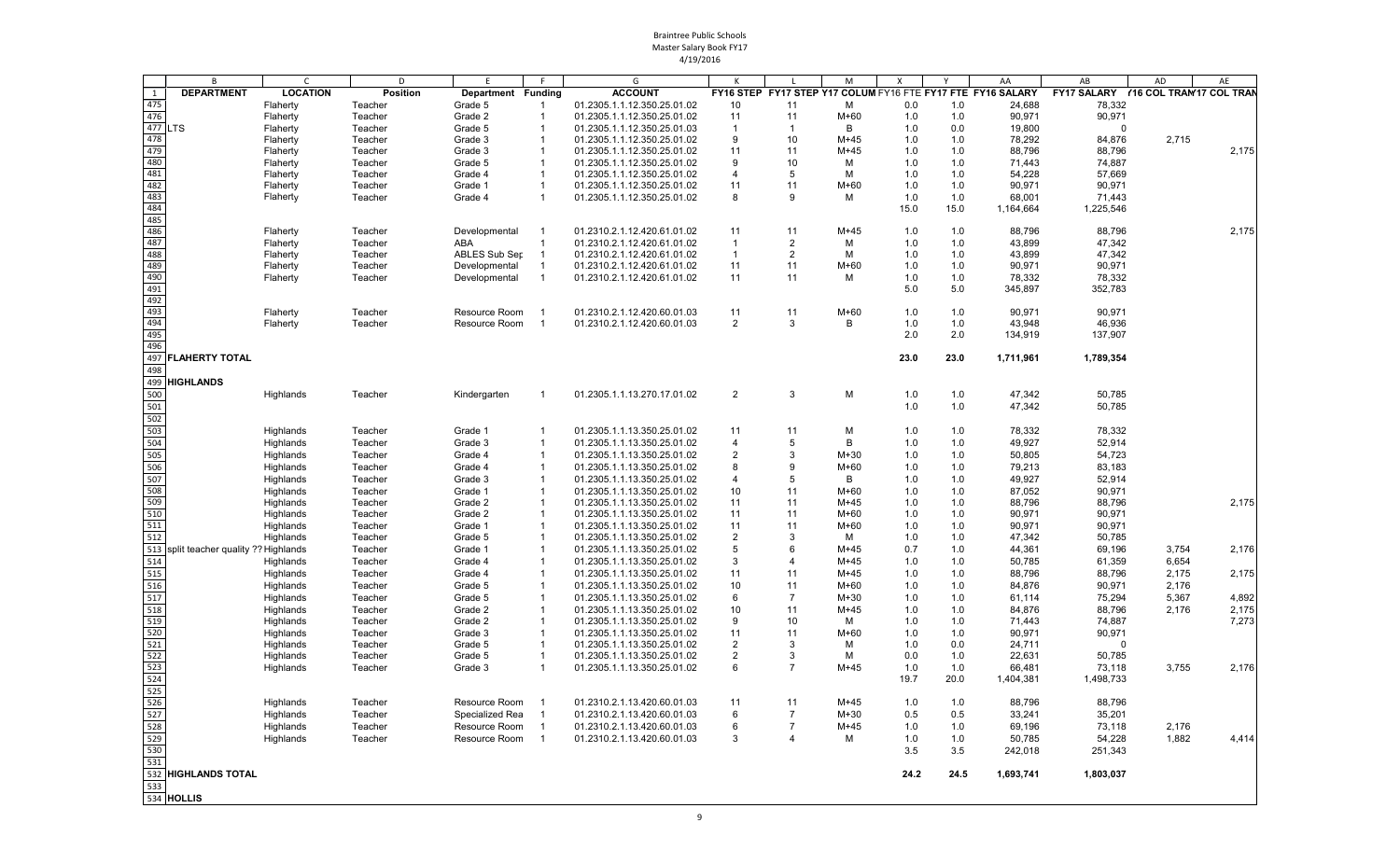|            | B                 | C               | D               | E               | F.             | G                           | К              | L  | M            | $\boldsymbol{\mathsf{X}}$ | Y    | AA                                                          | AB                                   | AD    | AE    |
|------------|-------------------|-----------------|-----------------|-----------------|----------------|-----------------------------|----------------|----|--------------|---------------------------|------|-------------------------------------------------------------|--------------------------------------|-------|-------|
| 1          | <b>DEPARTMENT</b> | <b>LOCATION</b> | <b>Position</b> | Department      | <b>Funding</b> | <b>ACCOUNT</b>              |                |    |              |                           |      | FY16 STEP FY17 STEP Y17 COLUM FY16 FTE FY17 FTE FY16 SALARY | FY17 SALARY Y16 COL TRAN'17 COL TRAN |       |       |
| 535        |                   | Hollis          | Teacher         | Kindergarten    |                | 01.2305.1.1.14.270.17.01.02 | $\overline{4}$ | 5  | $M+30$       | 1.0                       | 1.0  | 58,642                                                      | 62,565                               |       |       |
| 536        |                   |                 |                 |                 |                |                             |                |    |              | 1.0                       | 1.0  | 58,642                                                      | 62,565                               |       |       |
| 537        |                   |                 |                 |                 |                |                             |                |    |              |                           |      |                                                             |                                      |       |       |
| 538        |                   | Hollis          | Teacher         | Grade 2         | $\overline{1}$ | 01.2305.1.1.14.350.25.01.02 | 10             | 11 | M+60         | 1.0                       | 1.0  | 87,052                                                      | 90,971                               |       |       |
| 539        |                   | Hollis          | Teacher         | Grade 3         | $\overline{1}$ | 01.2305.1.1.14.350.25.01.02 | 11             | 11 | $M+45$       | 1.0                       | 1.0  | 88,796                                                      | 88,796                               |       |       |
| 540<br>541 |                   | Hollis          | Teacher         | Grade 2         | $\overline{1}$ | 01.2305.1.1.14.350.25.01.02 | 11             | 11 | B            | 1.0                       | 1.0  | 70,843                                                      | 70,843                               | 7,489 | 7,489 |
|            |                   | Hollis          | Teacher         | Grade 4         | $\mathbf{1}$   | 01.2305.1.1.14.350.25.01.02 | 4              | 5  | M            | 1.0                       | 1.0  | 49,927                                                      | 57,669                               | 4,301 |       |
| 542        |                   | Hollis          | Teacher         | Grade 5         | $\mathbf{1}$   | 01.2305.1.1.14.350.25.01.02 | 11             | 11 | M            | 1.0                       | 1.0  | 78,332                                                      | 78,332                               |       |       |
| 543        |                   | Hollis          | Teacher         | Grade 2         | $\mathbf{1}$   | 01.2305.1.1.14.350.25.01.02 | 11             | 11 | $M+60$       | 1.0                       | 0.0  | 90,971                                                      | 0                                    |       |       |
| 544        |                   | Hollis          | Teacher         | Grade 2         | $\mathbf{1}$   | 01.2305.1.1.14.350.25.01.02 |                | 3  | М            | 0.0                       | 1.0  | $\Omega$                                                    | 50,785                               |       |       |
| 545        |                   | Hollis          | Teacher         | Grade 3         | -1             | 01.2305.1.1.14.350.25.01.02 | 11             | 11 | $M+60$       | 1.0                       | 0.0  | 90,971                                                      | $\Omega$                             |       |       |
| 546        |                   | Hollis          | Teacher         | Grade 3         | $\mathbf{1}$   | 01.2305.1.1.14.350.25.01.02 |                | 3  | М            | 0.0                       | 1.0  | $\Omega$                                                    | 50,785                               |       |       |
| 547        |                   | Hollis          | Teacher         | Grade 1         | $\overline{1}$ | 01.2305.1.1.14.350.25.01.02 | 8              | 9  | $M+30$       | 1.0                       | 1.0  | 74,322                                                      | 78,292                               | 2,705 | 2,715 |
| 548        |                   | Hollis          | Teacher         | Grade 5         | $\overline{1}$ | 01.2305.1.1.14.350.25.01.02 | 8              | 9  | $M+45$       | 1.0                       | 1.0  | 77,037                                                      | 81,007                               | 2,176 | 2,176 |
| 549        |                   | Hollis          | Teacher         | Grade 3         | -1             | 01.2305.1.1.14.350.25.01.02 | 11             | 11 | M+60         | 1.0                       | 1.0  | 90,971                                                      | 90,971                               |       |       |
| 550        |                   | Hollis          | Teacher         | Grade 5         | $\overline{1}$ | 01.2305.1.1.14.350.25.01.02 | 11             | 11 | M+60         | 1.0                       | 1.0  | 90,971                                                      | 90,971                               |       |       |
| 551        |                   | Hollis          | Teacher         | Grade 1         | $\mathbf{1}$   | 01.2305.1.1.14.350.25.01.02 | $\overline{7}$ | 8  | $M+45$       | 1.0                       | 1.0  | 73,118                                                      | 77,037                               |       |       |
| 552        |                   | Hollis          | Teacher         | Grade 4         | $\overline{1}$ | 01.2305.1.1.14.350.25.01.02 | 11             | 11 | М            | 1.0                       | 1.0  | 78,332                                                      | 78,332                               |       |       |
| 553        |                   | Hollis          | Teacher         | Grade 5         | $\overline{1}$ | 01.2305.1.1.14.350.25.01.02 | 6              | 7  | M            | 1.0                       | 1.0  | 61,114                                                      | 64,559                               |       |       |
| 554        |                   | Hollis          | Teacher         | Grade 4         | $\overline{1}$ | 01.2305.1.1.14.350.25.01.02 | 11             | 11 | $M+60$       | 1.0                       | 1.0  | 90,971                                                      | 90,971                               |       |       |
| 555        |                   | Hollis          | Teacher         | Grade 1         | -1             | 01.2305.1.1.14.350.25.01.02 | 11             | 11 | M+60         | 1.0                       | 1.0  | 90,971                                                      | 90,971                               |       |       |
| 556        |                   | Hollis          | Teacher         | Grade 3         | -1             | 01.2305.1.1.14.350.25.01.02 | 11             | 11 | M+60         | 1.0                       | 1.0  | 90,971                                                      | 90,971                               |       |       |
| 557        |                   | Hollis          | Teacher         | Grade 1         | $\overline{1}$ | 01.2305.1.1.14.350.25.01.02 | 11             | 11 | M+60         | 1.0                       | 1.0  | 90,971                                                      | 90,971                               |       |       |
| 558        |                   |                 |                 |                 |                |                             |                |    |              | 18.0                      | 18.0 | 1,466,641                                                   | 1,413,234                            |       |       |
| 559        |                   |                 |                 |                 |                |                             |                |    |              |                           |      |                                                             |                                      |       |       |
| 560        |                   | Hollis          | Teacher         | Language Base   |                | 01.2310.2.1.14.420.61.01.02 | $\overline{7}$ | 8  | $M+45$       | 1.0                       | 1.0  | 70,402                                                      | 77,037                               | 2,716 |       |
| 561        |                   | Hollis          | Teacher         | Language Base   | $\overline{1}$ | 01.2310.2.1.14.420.61.01.02 | $\overline{7}$ | 8  | $M+45$       | 1.0                       | 1.0  | 73,118                                                      | 77,037                               |       | 1,052 |
| 562        |                   | Hollis          | Teacher         | Language Base   | $\overline{1}$ | 01.2310.2.1.14.420.61.01.02 | 5              | 6  | м            | 1.0                       | 1.0  | 57,669                                                      | 61,114                               |       |       |
| 563        |                   | Hollis          | Teacher         | Language Base   | -1             | 01.2310.2.1.14.420.61.01.02 | 11             | 11 | $M+60$       | 1.0                       | 1.0  | 88,796                                                      | 90,971                               | 2,175 |       |
| 564        |                   | Hollis          | Teacher         | Language Base   | $\mathbf{1}$   | 01.2310.2.1.14.420.61.01.02 | 11             | 11 | $M+30$       | 1.0                       | 1.0  | 86,081                                                      | 86,081                               |       |       |
| 565        |                   | Hollis          | Teacher         | Language Base   |                | 01.2310.2.1.14.420.61.01.02 | 11             | 11 | $M+60$       | 1.0                       | 1.0  | 90,971                                                      | 90,971                               |       |       |
| 566        |                   | Hollis          | Teacher         | Language Base   | $\mathbf{1}$   | 01.2310.2.1.14.420.61.01.02 | $\overline{7}$ | 8  | м            | 1.0                       | 1.0  | 64,559                                                      | 68,001                               |       |       |
| 567        |                   |                 |                 |                 |                |                             |                |    |              | 7.0                       | 7.0  | 531,596                                                     | 551,212                              |       |       |
| 568        |                   |                 |                 |                 |                |                             |                |    |              |                           |      |                                                             |                                      |       |       |
| 569        |                   | Hollis          | Teacher         | Resource Room   |                | 01.2310.2.1.14.420.60.01.03 | 11             | 11 | M+60         | 1.0                       | 1.0  | 90,971                                                      | 90,971                               |       |       |
| 570        |                   | Hollis          | Teacher         | Resource Room   |                | 01.2310.2.1.14.420.60.01.03 | 11             | 11 | B            | 1.0                       | 1.0  | 70,843                                                      | 70,843                               |       |       |
| 571        |                   | Hollis          | Teacher         | Specialized Rea |                | 01.2310.2.1.14.420.60.01.03 | 11             | 11 | $M+60$       | 1.0                       | 0.0  | 90,971                                                      | $\Omega$                             |       |       |
| 572        |                   | Hollis          | Teacher         | Resource Room   | $\overline{1}$ | 01.2310.2.1.14.420.60.01.03 |                | 3  | м            | 0.0                       | 1.0  | $\overline{0}$                                              | 50,785                               |       |       |
| 573        |                   | Hollis          | Teacher         | Resource Room   | $\overline{1}$ | 01.2310.2.1.14.420.60.01.03 | 11             | 11 | M+60         | 1.0                       | 1.0  | 90,971                                                      | 90,971                               |       |       |
| 574        |                   |                 |                 |                 |                |                             |                |    |              | 4.0                       | 4.0  | 343,756                                                     | 303,570                              |       |       |
| 575        |                   |                 |                 |                 |                |                             |                |    |              |                           |      |                                                             |                                      |       |       |
|            | 576 HOLLIS TOTAL  |                 |                 |                 |                |                             |                |    |              | 30.0                      | 30.0 | 2,400,635                                                   | 2,330,581                            |       |       |
| 577        |                   |                 |                 |                 |                |                             |                |    |              |                           |      |                                                             |                                      |       |       |
| 578        | LIBERTY           |                 |                 |                 |                |                             |                |    |              |                           |      |                                                             |                                      |       |       |
| 579        |                   | Liberty         | Teacher         | Grade 3         | $\mathbf{1}$   | 01.2305.1.1.15.350.25.01.02 | 8              | 9  | M            | 1.0                       | 1.0  | 68,001                                                      | 71,443                               |       |       |
| 580        |                   | Liberty         | Teacher         | Grade 2         | $\mathbf{1}$   | 01.2305.1.1.15.350.25.01.02 | 5              | 6  | M            | 1.0                       | 1.0  | 57,669                                                      | 61,114                               |       | 5,367 |
| 581        |                   | Liberty         | Teacher         | Grade 1         | $\mathbf{1}$   | 01.2305.1.1.15.350.25.01.02 | 3              |    | B            | 1.0                       | 1.0  | 46,936                                                      | 49,927                               |       | 4,301 |
| 582        |                   | Liberty         | Teacher         | Grade 4         | $\mathbf{1}$   | 01.2305.1.1.15.350.25.01.02 | $\overline{7}$ | 8  | M            | 1.0                       | 1.0  | 64,559                                                      | 68,001                               |       |       |
| 583        |                   | Liberty         | Teacher         | Grade 5         | $\mathbf 1$    | 01.2305.1.1.15.350.25.01.02 | 6              |    | M            | 1.0                       | 1.0  | 61,114                                                      | 64,559                               |       |       |
| 584        |                   | Liberty         | Teacher         | Grade 3         | 1              | 01.2305.1.1.15.350.25.01.02 | $\overline{1}$ | 2  | <sub>N</sub> | 1.0                       | 1.0  | 43,899                                                      | 47,342                               |       |       |
| 585        |                   | Liberty         | Teacher         | Grade 2         | $\mathbf{1}$   | 01.2305.1.1.15.350.25.01.02 | 8              | 9  | M            | 1.0                       | 1.0  | 68,001                                                      | 71,443                               |       |       |
| 586        |                   | Liberty         | Teacher         | Grade 1         | $\mathbf{1}$   | 01.2305.1.1.15.350.25.01.02 | $\overline{7}$ | 8  | М            | 1.0                       | 1.0  | 64,559                                                      | 68,001                               |       |       |
| 587<br>588 |                   | Liberty         | Teacher         | Grade 2         | $\mathbf{1}$   | 01.2305.1.1.15.350.25.01.02 | 11             | 11 | М            | 1.0                       | 1.0  | 78,332                                                      | 78,332                               |       |       |
|            |                   | Liberty         | Teacher         | Grade 4         |                | 01.2305.1.1.15.350.25.01.02 | 11             | 11 | $M+45$       | 1.0                       | 0.0  | 88,796                                                      | $\Omega$                             |       |       |
| 589        |                   | Liberty         | Teacher         | Grade 4         | 1              | 01.2305.1.1.15.350.25.01.02 |                | 3  | М            | 0.0                       | 1.0  | $\overline{0}$                                              | 50,785                               |       |       |
| 590        | <b>LTS 15/16</b>  | Liberty         | Teacher         | Grade 3         | $\mathbf 1$    | 01.2305.1.1.15.350.25.01.02 | $\overline{1}$ | 2  | B            | 1.0                       | 1.0  | 40,958                                                      | 43,948                               |       |       |
| 591        |                   | Liberty         | Teacher         | Grade 3         | $\mathbf{1}$   | 01.2305.1.1.15.350.25.01.02 | 11             | 11 | $M+60$       | 1.0                       | 1.0  | 90,971                                                      | 90,971                               |       |       |
| 592        |                   | Liberty         | Teacher         | Grade 3         | $\mathbf 1$    | 01.2305.1.1.15.350.25.01.02 | 3              | 4  | м            | 1.0                       | 1.0  | 50,785                                                      | 54,228                               |       |       |
| 593        |                   | Liberty         | Teacher         | Grade 5         | $\mathbf 1$    | 01.2305.1.1.15.350.25.01.02 | 11             | 11 | $M+45$       | 1.0                       | 1.0  | 88,796                                                      | 88,796                               | 2,175 | 2,175 |
| 594        |                   | Liberty         | Teacher         | Grade 4         | $\mathbf{1}$   | 01.2305.1.1.15.350.25.01.02 | 11             | 11 | М            | 1.0                       | 1.0  | 78,332                                                      | 78,332                               |       | 7,749 |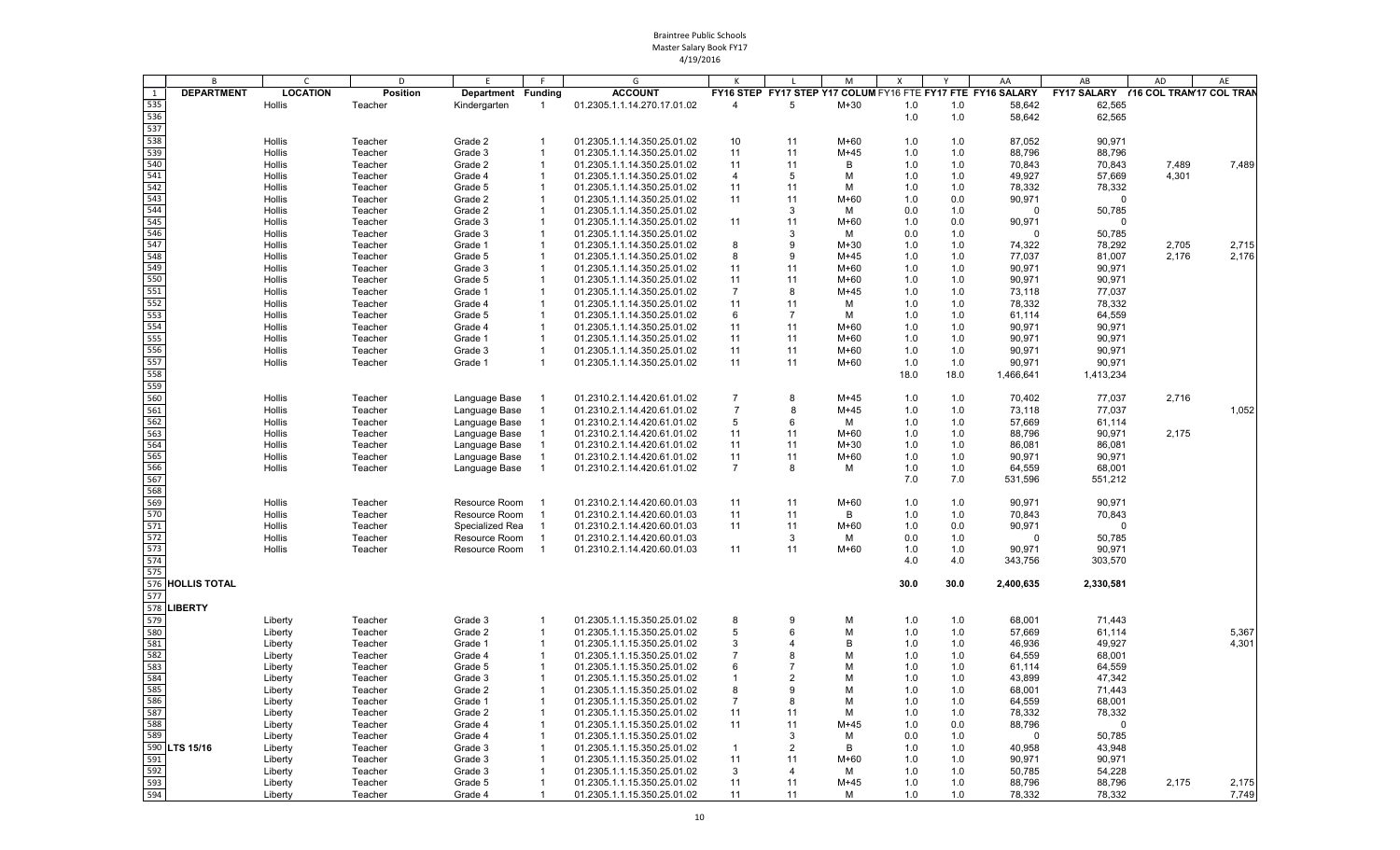| <b>DEPARTMENT</b><br><b>LOCATION</b><br><b>ACCOUNT</b><br>FY16 STEP FY17 STEP Y17 COLUM FY16 FTE FY17 FTE FY16 SALARY<br>FY17 SALARY Y16 COL TRAN'17 COL TRAN<br><b>Position</b><br>1<br>Department Funding<br>595<br>78,332<br>Liberty<br>Teacher<br>Grade 4<br>01.2305.1.1.15.350.25.01.02<br>10<br>11<br>м<br>1.0<br>1.0<br>74,887<br>-1<br>596<br>90,971<br>Liberty<br>Teacher<br>Grade 5<br>11<br>11<br>M+60<br>1.0<br>1.0<br>90,971<br>01.2305.1.1.15.350.25.01.02<br>597<br>11<br>$M+60$<br>90,971<br>Liberty<br>Teacher<br>Grade 2<br>$\mathbf{1}$<br>11<br>1.0<br>1.0<br>90,971<br>01.2305.1.1.15.350.25.01.02<br>598<br>$M+60$<br>90,971<br>Liberty<br>Teacher<br>Grade 2<br>01.2305.1.1.15.350.25.01.02<br>11<br>11<br>1.0<br>1.0<br>90,971<br>-1<br>599<br>11<br>1.0<br>Liberty<br>Teacher<br>Grade 1<br>01.2305.1.1.15.350.25.01.02<br>11<br>$M+60$<br>1.0<br>90,971<br>90,971<br>600<br>11<br>90,971<br>90,971<br>Teacher<br>Grade 5<br>01.2305.1.1.15.350.25.01.02<br>$M+60$<br>1.0<br>1.0<br>Liberty<br>11<br>601<br>21.0<br>21.0<br>1,521,450<br>1,520,409<br>602<br>603<br>Liberty<br>Teacher<br>Resource Room<br>01.2310.2.1.15.420.60.01.03<br>11<br>11<br>M+60<br>1.0<br>1.0<br>90,971<br>90,971<br>604<br>6<br>$\overline{7}$<br>$M+30$<br>0.5<br>0.5<br>33,241<br>35,201<br>Liberty<br>Teacher<br>Resource Room<br>01.2310.2.1.15.420.60.01.03<br>605<br>Liberty<br>Teacher<br>Resource Room<br>01.2310.2.1.15.420.60.01.03<br>11<br>11<br>$M+30$<br>1.0<br>1.0<br>86,081<br>86,081<br>1,298<br>2,715<br>606<br>54,228<br>2,367<br>$\overline{4}$<br>5<br>M<br>1.0<br>1.0<br>57,669<br>Liberty<br>Teacher<br>Resource Room<br>01.2310.2.1.15.420.60.01.03<br>607<br>3.5<br>3.5<br>264,521<br>269,922<br>608<br>609<br><b>LIBERTY TOTAL</b><br>24.5<br>24.5<br>1,785,971<br>1,790,331<br>610<br>611<br>612 MONATIQUOT<br>01.2305.1.1.16.270.17.01.02<br>11<br>м<br>1.0<br>78,332<br>78,332<br>Monatiquot<br>Teacher<br>Kindergarten<br>11<br>1.0<br>-1<br>613<br>5<br>M<br>1.0<br>57,669<br>61,114<br>Teacher<br>$\overline{1}$<br>01.2305.1.1.16.270.17.01.02<br>6<br>1.0<br>Monatiquot<br>Kindergarten<br>614<br>49,927<br>Teacher<br>Kindergarten<br>$\overline{1}$<br>01.2305.1.1.16.270.17.01.02<br>4<br>5<br>B<br>1.0<br>1.0<br>52,914<br>Monatiquot<br>615<br>3<br>0.5<br>25,393<br>Teacher<br>м<br>0.5<br>27,114<br>Monatiquot<br>Kindergarten<br>01.2305.1.1.16.270.17.01.02<br>616<br>01.2305.1.1.16.270.17.01.02<br>-7<br>$M+45$<br>1.0<br>1.0<br>70,402<br>77,037<br>3,756<br>2,176<br>Monatiquot<br>Teacher<br>Kindergarten<br>8<br>617<br>9<br>0.5<br>Teacher<br>10<br>$M+30$<br>0.5<br>39,146<br>Monatiquot<br>Kindergarten<br>$\mathbf 1$<br>01.2305.1.1.16.270.17.01.02<br>41,080<br>618<br>5<br>$M+60$<br>65,279<br>Teacher<br>01.2305.1.1.16.270.17.01.02<br>6<br>1.0<br>1.0<br>71,372<br>2,176<br>Monatiquot<br>Kindergarten<br>619<br>90,971<br>Teacher<br>01.2305.1.1.16.270.17.01.02<br>11<br>11<br>$M+60$<br>1.0<br>1.0<br>90,971<br>Monatiquot<br>Kindergarten<br>-1<br>620<br>11<br>$M+60$<br>0.5<br>0.5<br>45,486<br>45,486<br>Teacher<br>01.2305.1.1.16.270.17.01.02<br>11<br>Monatiquot<br>Kindergarten<br>621<br>Teacher<br>01.2305.1.1.16.270.17.01.02<br>$\overline{1}$<br>$\overline{2}$<br>В<br>0.62<br>0.62<br>25,394<br>27,248<br>2,104<br>Monatiquot<br>Kindergarten<br>622<br>11<br>11<br>90,971<br>Teacher<br>$M+60$<br>1.0<br>1.0<br>90,971<br>Monatiquot<br>Kindergarten<br>$\overline{1}$<br>01.2305.1.1.16.270.17.01.02<br>623<br>25,394<br>2,104<br>Teacher<br>01.2305.1.1.16.270.17.01.02<br>$\overline{1}$<br>2<br>B<br>0.62<br>0.62<br>27,248<br>703<br>Monatiquot<br>Kindergarten<br>-1<br>624<br>9.7<br>9.7<br>664,363<br>690,886<br>625<br>626<br>11<br>$M+30$<br>1.0<br>1.0<br>01.2310.2.1.16.420.61.01.02<br>11<br>86,081<br>86,081<br>Monatiquot<br>Teacher<br>Developmental<br>627<br>628<br><b>MONATIQUOT TOTAL</b><br>10.7<br>10.7<br>750,444<br>776,967<br>629<br>630 MORRISON<br>631<br>11<br>78,332<br>01.2305.1.1.17.270.17.01.02<br>11<br>М<br>1.0<br>1.0<br>78,332<br>7,749<br>7,749<br>Morrison<br>Teacher<br>Kindergarten<br>632<br>1.0<br>1.0<br>78,332<br>78,332<br>633<br>634<br>3<br>B<br>Grade 1<br>01.2305.1.1.17.350.25.01.02<br>4<br>1.0<br>1.0<br>46,936<br>49,927<br>Morrison<br>Teacher<br>$\mathbf 1$<br>635<br>11<br>М<br>78,332<br>78,332<br>Teacher<br>Grade 3<br>01.2305.1.1.17.350.25.01.02<br>11<br>1.0<br>1.0<br>Morrison<br>-1<br>636<br>$M+60$<br>88,796<br>Morrison<br>Teacher<br>Grade 2<br>01.2305.1.1.17.350.25.01.02<br>11<br>11<br>1.0<br>1.0<br>90,971<br>2,175<br>$\mathbf 1$<br>637<br>$M+30$<br>1,293<br>Teacher<br>Grade 3<br>01.2305.1.1.17.350.25.01.02<br>8<br>9<br>74,322<br>78,292<br>2,715<br>Morrison<br>1.0<br>1.0<br>638<br>Grade 4<br>01.2305.1.1.17.350.25.01.02<br>3<br>$\overline{4}$<br>М<br>1.0<br>1.0<br>46,936<br>54,228<br>3,849<br>Morrison<br>Teacher<br>639<br>11<br>Teacher<br>Grade 2<br>01.2305.1.1.17.350.25.01.02<br>11<br>$M+60$<br>1.0<br>1.0<br>90,971<br>90,971<br>Morrison<br>$\overline{1}$<br>640<br>$\overline{2}$<br>Teacher<br>Grade 2<br>В<br>1.0<br>1.0<br>43,948<br>46,936<br>Morrison<br>-1<br>01.2305.1.1.17.350.25.01.02<br>3<br>641<br>11<br>М<br>78,332<br>Teacher<br>Grade 2<br>01.2305.1.1.17.350.25.01.02<br>11<br>1.0<br>1.0<br>78,332<br>Morrison<br>-1<br>642<br>Teacher<br>Grade 1<br>01.2305.1.1.17.350.25.01.02<br>9<br>10<br>$M+30$<br>1.0<br>1.0<br>71,443<br>82,160<br>6,849<br>Morrison<br>643<br>9<br>1.0<br>01.2305.1.1.17.350.25.01.02<br>10<br>$M+45$<br>1.0<br>81,007<br>84,876<br>2,176<br>2,176<br>Morrison<br>Teacher<br>Grade 4<br>644<br>Grade 3<br>01.2305.1.1.17.350.25.01.02<br>11<br>11<br>$M+30$<br>1.0<br>1.0<br>86,081<br>86,081<br>2,715<br>2,715<br>Morrison<br>Teacher<br>645<br>8<br>77,037<br>2,176<br>Grade 5<br>9<br>$M+45$<br>1.0<br>1.0<br>81,007<br>Morrison<br>Teacher<br>01.2305.1.1.17.350.25.01.02<br>Grade 3<br>$\overline{4}$<br>5<br>В<br>1.0<br>49,927<br>52,914<br>646<br>Morrison<br>Teacher<br>01.2305.1.1.17.350.25.01.02<br>1.0<br>-1<br>647<br>Grade 1<br>11<br>M<br>Morrison<br>Teacher<br>01.2305.1.1.17.350.25.01.02<br>11<br>1.0<br>1.0<br>78,332<br>78,332<br>648<br>Grade 4<br>Morrison<br>Teacher<br>01.2305.1.1.17.350.25.01.02<br>11<br>$M+30$<br>1.0<br>1.0<br>78,332<br>86,081<br>7,749<br>11<br>$\frac{649}{650}$<br>Grade 5<br>$\overline{7}$<br>64,559<br>5,843<br>Morrison<br>Teacher<br>01.2305.1.1.17.350.25.01.02<br>8<br>$M+30$<br>1.0<br>74,322<br>2,715<br>-1<br>1.0<br>11<br>Teacher<br>Grade 5<br>11<br>M+60<br>1.0<br>90,971<br>90,971<br>Morrison<br>$\mathbf 1$<br>01.2305.1.1.17.350.25.01.02<br>1.0<br>651<br>17.0<br>17.0<br>1,226,262<br>1,284,733<br>$\frac{652}{653}$<br>Teacher<br>Developmental<br>01.2310.2.1.17.420.61.01.03<br>9<br>10<br>M+60<br>1.0<br>1.0<br>83,183<br>87,052<br>Morrison<br>11<br>Morrison<br>Teacher<br>Developmental<br>$\overline{1}$<br>01.2310.2.1.17.420.61.01.03<br>11<br>B<br>1.0<br>1.0<br>70,843<br>70,843 |     | B | $\mathsf{C}$ | D | E | G |  | M | X | AA | AB | AD | AE |
|-------------------------------------------------------------------------------------------------------------------------------------------------------------------------------------------------------------------------------------------------------------------------------------------------------------------------------------------------------------------------------------------------------------------------------------------------------------------------------------------------------------------------------------------------------------------------------------------------------------------------------------------------------------------------------------------------------------------------------------------------------------------------------------------------------------------------------------------------------------------------------------------------------------------------------------------------------------------------------------------------------------------------------------------------------------------------------------------------------------------------------------------------------------------------------------------------------------------------------------------------------------------------------------------------------------------------------------------------------------------------------------------------------------------------------------------------------------------------------------------------------------------------------------------------------------------------------------------------------------------------------------------------------------------------------------------------------------------------------------------------------------------------------------------------------------------------------------------------------------------------------------------------------------------------------------------------------------------------------------------------------------------------------------------------------------------------------------------------------------------------------------------------------------------------------------------------------------------------------------------------------------------------------------------------------------------------------------------------------------------------------------------------------------------------------------------------------------------------------------------------------------------------------------------------------------------------------------------------------------------------------------------------------------------------------------------------------------------------------------------------------------------------------------------------------------------------------------------------------------------------------------------------------------------------------------------------------------------------------------------------------------------------------------------------------------------------------------------------------------------------------------------------------------------------------------------------------------------------------------------------------------------------------------------------------------------------------------------------------------------------------------------------------------------------------------------------------------------------------------------------------------------------------------------------------------------------------------------------------------------------------------------------------------------------------------------------------------------------------------------------------------------------------------------------------------------------------------------------------------------------------------------------------------------------------------------------------------------------------------------------------------------------------------------------------------------------------------------------------------------------------------------------------------------------------------------------------------------------------------------------------------------------------------------------------------------------------------------------------------------------------------------------------------------------------------------------------------------------------------------------------------------------------------------------------------------------------------------------------------------------------------------------------------------------------------------------------------------------------------------------------------------------------------------------------------------------------------------------------------------------------------------------------------------------------------------------------------------------------------------------------------------------------------------------------------------------------------------------------------------------------------------------------------------------------------------------------------------------------------------------------------------------------------------------------------------------------------------------------------------------------------------------------------------------------------------------------------------------------------------------------------------------------------------------------------------------------------------------------------------------------------------------------------------------------------------------------------------------------------------------------------------------------------------------------------------------------------------------------------------------------------------------------------------------------------------------------------------------------------------------------------------------------------------------------------------------------------------------------------------------------------------------------------------------------------------------------------------------------------------------------------------------------------------------------------------------------------------------------------------------------------------------------------------------------------------------------------------------------------------------------------------------------------------------------------------------------------------------------------------------------------------------------------------------------------------------------------------------------------------------------------------------------------------------------------------------------------------------------------------------------------------------------------------------------------------------------------------------------------------------------|-----|---|--------------|---|---|---|--|---|---|----|----|----|----|
|                                                                                                                                                                                                                                                                                                                                                                                                                                                                                                                                                                                                                                                                                                                                                                                                                                                                                                                                                                                                                                                                                                                                                                                                                                                                                                                                                                                                                                                                                                                                                                                                                                                                                                                                                                                                                                                                                                                                                                                                                                                                                                                                                                                                                                                                                                                                                                                                                                                                                                                                                                                                                                                                                                                                                                                                                                                                                                                                                                                                                                                                                                                                                                                                                                                                                                                                                                                                                                                                                                                                                                                                                                                                                                                                                                                                                                                                                                                                                                                                                                                                                                                                                                                                                                                                                                                                                                                                                                                                                                                                                                                                                                                                                                                                                                                                                                                                                                                                                                                                                                                                                                                                                                                                                                                                                                                                                                                                                                                                                                                                                                                                                                                                                                                                                                                                                                                                                                                                                                                                                                                                                                                                                                                                                                                                                                                                                                                                                                                                                                                                                                                                                                                                                                                                                                                                                                                                                                                                                                                                       |     |   |              |   |   |   |  |   |   |    |    |    |    |
|                                                                                                                                                                                                                                                                                                                                                                                                                                                                                                                                                                                                                                                                                                                                                                                                                                                                                                                                                                                                                                                                                                                                                                                                                                                                                                                                                                                                                                                                                                                                                                                                                                                                                                                                                                                                                                                                                                                                                                                                                                                                                                                                                                                                                                                                                                                                                                                                                                                                                                                                                                                                                                                                                                                                                                                                                                                                                                                                                                                                                                                                                                                                                                                                                                                                                                                                                                                                                                                                                                                                                                                                                                                                                                                                                                                                                                                                                                                                                                                                                                                                                                                                                                                                                                                                                                                                                                                                                                                                                                                                                                                                                                                                                                                                                                                                                                                                                                                                                                                                                                                                                                                                                                                                                                                                                                                                                                                                                                                                                                                                                                                                                                                                                                                                                                                                                                                                                                                                                                                                                                                                                                                                                                                                                                                                                                                                                                                                                                                                                                                                                                                                                                                                                                                                                                                                                                                                                                                                                                                                       |     |   |              |   |   |   |  |   |   |    |    |    |    |
|                                                                                                                                                                                                                                                                                                                                                                                                                                                                                                                                                                                                                                                                                                                                                                                                                                                                                                                                                                                                                                                                                                                                                                                                                                                                                                                                                                                                                                                                                                                                                                                                                                                                                                                                                                                                                                                                                                                                                                                                                                                                                                                                                                                                                                                                                                                                                                                                                                                                                                                                                                                                                                                                                                                                                                                                                                                                                                                                                                                                                                                                                                                                                                                                                                                                                                                                                                                                                                                                                                                                                                                                                                                                                                                                                                                                                                                                                                                                                                                                                                                                                                                                                                                                                                                                                                                                                                                                                                                                                                                                                                                                                                                                                                                                                                                                                                                                                                                                                                                                                                                                                                                                                                                                                                                                                                                                                                                                                                                                                                                                                                                                                                                                                                                                                                                                                                                                                                                                                                                                                                                                                                                                                                                                                                                                                                                                                                                                                                                                                                                                                                                                                                                                                                                                                                                                                                                                                                                                                                                                       |     |   |              |   |   |   |  |   |   |    |    |    |    |
|                                                                                                                                                                                                                                                                                                                                                                                                                                                                                                                                                                                                                                                                                                                                                                                                                                                                                                                                                                                                                                                                                                                                                                                                                                                                                                                                                                                                                                                                                                                                                                                                                                                                                                                                                                                                                                                                                                                                                                                                                                                                                                                                                                                                                                                                                                                                                                                                                                                                                                                                                                                                                                                                                                                                                                                                                                                                                                                                                                                                                                                                                                                                                                                                                                                                                                                                                                                                                                                                                                                                                                                                                                                                                                                                                                                                                                                                                                                                                                                                                                                                                                                                                                                                                                                                                                                                                                                                                                                                                                                                                                                                                                                                                                                                                                                                                                                                                                                                                                                                                                                                                                                                                                                                                                                                                                                                                                                                                                                                                                                                                                                                                                                                                                                                                                                                                                                                                                                                                                                                                                                                                                                                                                                                                                                                                                                                                                                                                                                                                                                                                                                                                                                                                                                                                                                                                                                                                                                                                                                                       |     |   |              |   |   |   |  |   |   |    |    |    |    |
|                                                                                                                                                                                                                                                                                                                                                                                                                                                                                                                                                                                                                                                                                                                                                                                                                                                                                                                                                                                                                                                                                                                                                                                                                                                                                                                                                                                                                                                                                                                                                                                                                                                                                                                                                                                                                                                                                                                                                                                                                                                                                                                                                                                                                                                                                                                                                                                                                                                                                                                                                                                                                                                                                                                                                                                                                                                                                                                                                                                                                                                                                                                                                                                                                                                                                                                                                                                                                                                                                                                                                                                                                                                                                                                                                                                                                                                                                                                                                                                                                                                                                                                                                                                                                                                                                                                                                                                                                                                                                                                                                                                                                                                                                                                                                                                                                                                                                                                                                                                                                                                                                                                                                                                                                                                                                                                                                                                                                                                                                                                                                                                                                                                                                                                                                                                                                                                                                                                                                                                                                                                                                                                                                                                                                                                                                                                                                                                                                                                                                                                                                                                                                                                                                                                                                                                                                                                                                                                                                                                                       |     |   |              |   |   |   |  |   |   |    |    |    |    |
|                                                                                                                                                                                                                                                                                                                                                                                                                                                                                                                                                                                                                                                                                                                                                                                                                                                                                                                                                                                                                                                                                                                                                                                                                                                                                                                                                                                                                                                                                                                                                                                                                                                                                                                                                                                                                                                                                                                                                                                                                                                                                                                                                                                                                                                                                                                                                                                                                                                                                                                                                                                                                                                                                                                                                                                                                                                                                                                                                                                                                                                                                                                                                                                                                                                                                                                                                                                                                                                                                                                                                                                                                                                                                                                                                                                                                                                                                                                                                                                                                                                                                                                                                                                                                                                                                                                                                                                                                                                                                                                                                                                                                                                                                                                                                                                                                                                                                                                                                                                                                                                                                                                                                                                                                                                                                                                                                                                                                                                                                                                                                                                                                                                                                                                                                                                                                                                                                                                                                                                                                                                                                                                                                                                                                                                                                                                                                                                                                                                                                                                                                                                                                                                                                                                                                                                                                                                                                                                                                                                                       |     |   |              |   |   |   |  |   |   |    |    |    |    |
|                                                                                                                                                                                                                                                                                                                                                                                                                                                                                                                                                                                                                                                                                                                                                                                                                                                                                                                                                                                                                                                                                                                                                                                                                                                                                                                                                                                                                                                                                                                                                                                                                                                                                                                                                                                                                                                                                                                                                                                                                                                                                                                                                                                                                                                                                                                                                                                                                                                                                                                                                                                                                                                                                                                                                                                                                                                                                                                                                                                                                                                                                                                                                                                                                                                                                                                                                                                                                                                                                                                                                                                                                                                                                                                                                                                                                                                                                                                                                                                                                                                                                                                                                                                                                                                                                                                                                                                                                                                                                                                                                                                                                                                                                                                                                                                                                                                                                                                                                                                                                                                                                                                                                                                                                                                                                                                                                                                                                                                                                                                                                                                                                                                                                                                                                                                                                                                                                                                                                                                                                                                                                                                                                                                                                                                                                                                                                                                                                                                                                                                                                                                                                                                                                                                                                                                                                                                                                                                                                                                                       |     |   |              |   |   |   |  |   |   |    |    |    |    |
|                                                                                                                                                                                                                                                                                                                                                                                                                                                                                                                                                                                                                                                                                                                                                                                                                                                                                                                                                                                                                                                                                                                                                                                                                                                                                                                                                                                                                                                                                                                                                                                                                                                                                                                                                                                                                                                                                                                                                                                                                                                                                                                                                                                                                                                                                                                                                                                                                                                                                                                                                                                                                                                                                                                                                                                                                                                                                                                                                                                                                                                                                                                                                                                                                                                                                                                                                                                                                                                                                                                                                                                                                                                                                                                                                                                                                                                                                                                                                                                                                                                                                                                                                                                                                                                                                                                                                                                                                                                                                                                                                                                                                                                                                                                                                                                                                                                                                                                                                                                                                                                                                                                                                                                                                                                                                                                                                                                                                                                                                                                                                                                                                                                                                                                                                                                                                                                                                                                                                                                                                                                                                                                                                                                                                                                                                                                                                                                                                                                                                                                                                                                                                                                                                                                                                                                                                                                                                                                                                                                                       |     |   |              |   |   |   |  |   |   |    |    |    |    |
|                                                                                                                                                                                                                                                                                                                                                                                                                                                                                                                                                                                                                                                                                                                                                                                                                                                                                                                                                                                                                                                                                                                                                                                                                                                                                                                                                                                                                                                                                                                                                                                                                                                                                                                                                                                                                                                                                                                                                                                                                                                                                                                                                                                                                                                                                                                                                                                                                                                                                                                                                                                                                                                                                                                                                                                                                                                                                                                                                                                                                                                                                                                                                                                                                                                                                                                                                                                                                                                                                                                                                                                                                                                                                                                                                                                                                                                                                                                                                                                                                                                                                                                                                                                                                                                                                                                                                                                                                                                                                                                                                                                                                                                                                                                                                                                                                                                                                                                                                                                                                                                                                                                                                                                                                                                                                                                                                                                                                                                                                                                                                                                                                                                                                                                                                                                                                                                                                                                                                                                                                                                                                                                                                                                                                                                                                                                                                                                                                                                                                                                                                                                                                                                                                                                                                                                                                                                                                                                                                                                                       |     |   |              |   |   |   |  |   |   |    |    |    |    |
|                                                                                                                                                                                                                                                                                                                                                                                                                                                                                                                                                                                                                                                                                                                                                                                                                                                                                                                                                                                                                                                                                                                                                                                                                                                                                                                                                                                                                                                                                                                                                                                                                                                                                                                                                                                                                                                                                                                                                                                                                                                                                                                                                                                                                                                                                                                                                                                                                                                                                                                                                                                                                                                                                                                                                                                                                                                                                                                                                                                                                                                                                                                                                                                                                                                                                                                                                                                                                                                                                                                                                                                                                                                                                                                                                                                                                                                                                                                                                                                                                                                                                                                                                                                                                                                                                                                                                                                                                                                                                                                                                                                                                                                                                                                                                                                                                                                                                                                                                                                                                                                                                                                                                                                                                                                                                                                                                                                                                                                                                                                                                                                                                                                                                                                                                                                                                                                                                                                                                                                                                                                                                                                                                                                                                                                                                                                                                                                                                                                                                                                                                                                                                                                                                                                                                                                                                                                                                                                                                                                                       |     |   |              |   |   |   |  |   |   |    |    |    |    |
|                                                                                                                                                                                                                                                                                                                                                                                                                                                                                                                                                                                                                                                                                                                                                                                                                                                                                                                                                                                                                                                                                                                                                                                                                                                                                                                                                                                                                                                                                                                                                                                                                                                                                                                                                                                                                                                                                                                                                                                                                                                                                                                                                                                                                                                                                                                                                                                                                                                                                                                                                                                                                                                                                                                                                                                                                                                                                                                                                                                                                                                                                                                                                                                                                                                                                                                                                                                                                                                                                                                                                                                                                                                                                                                                                                                                                                                                                                                                                                                                                                                                                                                                                                                                                                                                                                                                                                                                                                                                                                                                                                                                                                                                                                                                                                                                                                                                                                                                                                                                                                                                                                                                                                                                                                                                                                                                                                                                                                                                                                                                                                                                                                                                                                                                                                                                                                                                                                                                                                                                                                                                                                                                                                                                                                                                                                                                                                                                                                                                                                                                                                                                                                                                                                                                                                                                                                                                                                                                                                                                       |     |   |              |   |   |   |  |   |   |    |    |    |    |
|                                                                                                                                                                                                                                                                                                                                                                                                                                                                                                                                                                                                                                                                                                                                                                                                                                                                                                                                                                                                                                                                                                                                                                                                                                                                                                                                                                                                                                                                                                                                                                                                                                                                                                                                                                                                                                                                                                                                                                                                                                                                                                                                                                                                                                                                                                                                                                                                                                                                                                                                                                                                                                                                                                                                                                                                                                                                                                                                                                                                                                                                                                                                                                                                                                                                                                                                                                                                                                                                                                                                                                                                                                                                                                                                                                                                                                                                                                                                                                                                                                                                                                                                                                                                                                                                                                                                                                                                                                                                                                                                                                                                                                                                                                                                                                                                                                                                                                                                                                                                                                                                                                                                                                                                                                                                                                                                                                                                                                                                                                                                                                                                                                                                                                                                                                                                                                                                                                                                                                                                                                                                                                                                                                                                                                                                                                                                                                                                                                                                                                                                                                                                                                                                                                                                                                                                                                                                                                                                                                                                       |     |   |              |   |   |   |  |   |   |    |    |    |    |
|                                                                                                                                                                                                                                                                                                                                                                                                                                                                                                                                                                                                                                                                                                                                                                                                                                                                                                                                                                                                                                                                                                                                                                                                                                                                                                                                                                                                                                                                                                                                                                                                                                                                                                                                                                                                                                                                                                                                                                                                                                                                                                                                                                                                                                                                                                                                                                                                                                                                                                                                                                                                                                                                                                                                                                                                                                                                                                                                                                                                                                                                                                                                                                                                                                                                                                                                                                                                                                                                                                                                                                                                                                                                                                                                                                                                                                                                                                                                                                                                                                                                                                                                                                                                                                                                                                                                                                                                                                                                                                                                                                                                                                                                                                                                                                                                                                                                                                                                                                                                                                                                                                                                                                                                                                                                                                                                                                                                                                                                                                                                                                                                                                                                                                                                                                                                                                                                                                                                                                                                                                                                                                                                                                                                                                                                                                                                                                                                                                                                                                                                                                                                                                                                                                                                                                                                                                                                                                                                                                                                       |     |   |              |   |   |   |  |   |   |    |    |    |    |
|                                                                                                                                                                                                                                                                                                                                                                                                                                                                                                                                                                                                                                                                                                                                                                                                                                                                                                                                                                                                                                                                                                                                                                                                                                                                                                                                                                                                                                                                                                                                                                                                                                                                                                                                                                                                                                                                                                                                                                                                                                                                                                                                                                                                                                                                                                                                                                                                                                                                                                                                                                                                                                                                                                                                                                                                                                                                                                                                                                                                                                                                                                                                                                                                                                                                                                                                                                                                                                                                                                                                                                                                                                                                                                                                                                                                                                                                                                                                                                                                                                                                                                                                                                                                                                                                                                                                                                                                                                                                                                                                                                                                                                                                                                                                                                                                                                                                                                                                                                                                                                                                                                                                                                                                                                                                                                                                                                                                                                                                                                                                                                                                                                                                                                                                                                                                                                                                                                                                                                                                                                                                                                                                                                                                                                                                                                                                                                                                                                                                                                                                                                                                                                                                                                                                                                                                                                                                                                                                                                                                       |     |   |              |   |   |   |  |   |   |    |    |    |    |
|                                                                                                                                                                                                                                                                                                                                                                                                                                                                                                                                                                                                                                                                                                                                                                                                                                                                                                                                                                                                                                                                                                                                                                                                                                                                                                                                                                                                                                                                                                                                                                                                                                                                                                                                                                                                                                                                                                                                                                                                                                                                                                                                                                                                                                                                                                                                                                                                                                                                                                                                                                                                                                                                                                                                                                                                                                                                                                                                                                                                                                                                                                                                                                                                                                                                                                                                                                                                                                                                                                                                                                                                                                                                                                                                                                                                                                                                                                                                                                                                                                                                                                                                                                                                                                                                                                                                                                                                                                                                                                                                                                                                                                                                                                                                                                                                                                                                                                                                                                                                                                                                                                                                                                                                                                                                                                                                                                                                                                                                                                                                                                                                                                                                                                                                                                                                                                                                                                                                                                                                                                                                                                                                                                                                                                                                                                                                                                                                                                                                                                                                                                                                                                                                                                                                                                                                                                                                                                                                                                                                       |     |   |              |   |   |   |  |   |   |    |    |    |    |
|                                                                                                                                                                                                                                                                                                                                                                                                                                                                                                                                                                                                                                                                                                                                                                                                                                                                                                                                                                                                                                                                                                                                                                                                                                                                                                                                                                                                                                                                                                                                                                                                                                                                                                                                                                                                                                                                                                                                                                                                                                                                                                                                                                                                                                                                                                                                                                                                                                                                                                                                                                                                                                                                                                                                                                                                                                                                                                                                                                                                                                                                                                                                                                                                                                                                                                                                                                                                                                                                                                                                                                                                                                                                                                                                                                                                                                                                                                                                                                                                                                                                                                                                                                                                                                                                                                                                                                                                                                                                                                                                                                                                                                                                                                                                                                                                                                                                                                                                                                                                                                                                                                                                                                                                                                                                                                                                                                                                                                                                                                                                                                                                                                                                                                                                                                                                                                                                                                                                                                                                                                                                                                                                                                                                                                                                                                                                                                                                                                                                                                                                                                                                                                                                                                                                                                                                                                                                                                                                                                                                       |     |   |              |   |   |   |  |   |   |    |    |    |    |
|                                                                                                                                                                                                                                                                                                                                                                                                                                                                                                                                                                                                                                                                                                                                                                                                                                                                                                                                                                                                                                                                                                                                                                                                                                                                                                                                                                                                                                                                                                                                                                                                                                                                                                                                                                                                                                                                                                                                                                                                                                                                                                                                                                                                                                                                                                                                                                                                                                                                                                                                                                                                                                                                                                                                                                                                                                                                                                                                                                                                                                                                                                                                                                                                                                                                                                                                                                                                                                                                                                                                                                                                                                                                                                                                                                                                                                                                                                                                                                                                                                                                                                                                                                                                                                                                                                                                                                                                                                                                                                                                                                                                                                                                                                                                                                                                                                                                                                                                                                                                                                                                                                                                                                                                                                                                                                                                                                                                                                                                                                                                                                                                                                                                                                                                                                                                                                                                                                                                                                                                                                                                                                                                                                                                                                                                                                                                                                                                                                                                                                                                                                                                                                                                                                                                                                                                                                                                                                                                                                                                       |     |   |              |   |   |   |  |   |   |    |    |    |    |
|                                                                                                                                                                                                                                                                                                                                                                                                                                                                                                                                                                                                                                                                                                                                                                                                                                                                                                                                                                                                                                                                                                                                                                                                                                                                                                                                                                                                                                                                                                                                                                                                                                                                                                                                                                                                                                                                                                                                                                                                                                                                                                                                                                                                                                                                                                                                                                                                                                                                                                                                                                                                                                                                                                                                                                                                                                                                                                                                                                                                                                                                                                                                                                                                                                                                                                                                                                                                                                                                                                                                                                                                                                                                                                                                                                                                                                                                                                                                                                                                                                                                                                                                                                                                                                                                                                                                                                                                                                                                                                                                                                                                                                                                                                                                                                                                                                                                                                                                                                                                                                                                                                                                                                                                                                                                                                                                                                                                                                                                                                                                                                                                                                                                                                                                                                                                                                                                                                                                                                                                                                                                                                                                                                                                                                                                                                                                                                                                                                                                                                                                                                                                                                                                                                                                                                                                                                                                                                                                                                                                       |     |   |              |   |   |   |  |   |   |    |    |    |    |
|                                                                                                                                                                                                                                                                                                                                                                                                                                                                                                                                                                                                                                                                                                                                                                                                                                                                                                                                                                                                                                                                                                                                                                                                                                                                                                                                                                                                                                                                                                                                                                                                                                                                                                                                                                                                                                                                                                                                                                                                                                                                                                                                                                                                                                                                                                                                                                                                                                                                                                                                                                                                                                                                                                                                                                                                                                                                                                                                                                                                                                                                                                                                                                                                                                                                                                                                                                                                                                                                                                                                                                                                                                                                                                                                                                                                                                                                                                                                                                                                                                                                                                                                                                                                                                                                                                                                                                                                                                                                                                                                                                                                                                                                                                                                                                                                                                                                                                                                                                                                                                                                                                                                                                                                                                                                                                                                                                                                                                                                                                                                                                                                                                                                                                                                                                                                                                                                                                                                                                                                                                                                                                                                                                                                                                                                                                                                                                                                                                                                                                                                                                                                                                                                                                                                                                                                                                                                                                                                                                                                       |     |   |              |   |   |   |  |   |   |    |    |    |    |
|                                                                                                                                                                                                                                                                                                                                                                                                                                                                                                                                                                                                                                                                                                                                                                                                                                                                                                                                                                                                                                                                                                                                                                                                                                                                                                                                                                                                                                                                                                                                                                                                                                                                                                                                                                                                                                                                                                                                                                                                                                                                                                                                                                                                                                                                                                                                                                                                                                                                                                                                                                                                                                                                                                                                                                                                                                                                                                                                                                                                                                                                                                                                                                                                                                                                                                                                                                                                                                                                                                                                                                                                                                                                                                                                                                                                                                                                                                                                                                                                                                                                                                                                                                                                                                                                                                                                                                                                                                                                                                                                                                                                                                                                                                                                                                                                                                                                                                                                                                                                                                                                                                                                                                                                                                                                                                                                                                                                                                                                                                                                                                                                                                                                                                                                                                                                                                                                                                                                                                                                                                                                                                                                                                                                                                                                                                                                                                                                                                                                                                                                                                                                                                                                                                                                                                                                                                                                                                                                                                                                       |     |   |              |   |   |   |  |   |   |    |    |    |    |
|                                                                                                                                                                                                                                                                                                                                                                                                                                                                                                                                                                                                                                                                                                                                                                                                                                                                                                                                                                                                                                                                                                                                                                                                                                                                                                                                                                                                                                                                                                                                                                                                                                                                                                                                                                                                                                                                                                                                                                                                                                                                                                                                                                                                                                                                                                                                                                                                                                                                                                                                                                                                                                                                                                                                                                                                                                                                                                                                                                                                                                                                                                                                                                                                                                                                                                                                                                                                                                                                                                                                                                                                                                                                                                                                                                                                                                                                                                                                                                                                                                                                                                                                                                                                                                                                                                                                                                                                                                                                                                                                                                                                                                                                                                                                                                                                                                                                                                                                                                                                                                                                                                                                                                                                                                                                                                                                                                                                                                                                                                                                                                                                                                                                                                                                                                                                                                                                                                                                                                                                                                                                                                                                                                                                                                                                                                                                                                                                                                                                                                                                                                                                                                                                                                                                                                                                                                                                                                                                                                                                       |     |   |              |   |   |   |  |   |   |    |    |    |    |
|                                                                                                                                                                                                                                                                                                                                                                                                                                                                                                                                                                                                                                                                                                                                                                                                                                                                                                                                                                                                                                                                                                                                                                                                                                                                                                                                                                                                                                                                                                                                                                                                                                                                                                                                                                                                                                                                                                                                                                                                                                                                                                                                                                                                                                                                                                                                                                                                                                                                                                                                                                                                                                                                                                                                                                                                                                                                                                                                                                                                                                                                                                                                                                                                                                                                                                                                                                                                                                                                                                                                                                                                                                                                                                                                                                                                                                                                                                                                                                                                                                                                                                                                                                                                                                                                                                                                                                                                                                                                                                                                                                                                                                                                                                                                                                                                                                                                                                                                                                                                                                                                                                                                                                                                                                                                                                                                                                                                                                                                                                                                                                                                                                                                                                                                                                                                                                                                                                                                                                                                                                                                                                                                                                                                                                                                                                                                                                                                                                                                                                                                                                                                                                                                                                                                                                                                                                                                                                                                                                                                       |     |   |              |   |   |   |  |   |   |    |    |    |    |
|                                                                                                                                                                                                                                                                                                                                                                                                                                                                                                                                                                                                                                                                                                                                                                                                                                                                                                                                                                                                                                                                                                                                                                                                                                                                                                                                                                                                                                                                                                                                                                                                                                                                                                                                                                                                                                                                                                                                                                                                                                                                                                                                                                                                                                                                                                                                                                                                                                                                                                                                                                                                                                                                                                                                                                                                                                                                                                                                                                                                                                                                                                                                                                                                                                                                                                                                                                                                                                                                                                                                                                                                                                                                                                                                                                                                                                                                                                                                                                                                                                                                                                                                                                                                                                                                                                                                                                                                                                                                                                                                                                                                                                                                                                                                                                                                                                                                                                                                                                                                                                                                                                                                                                                                                                                                                                                                                                                                                                                                                                                                                                                                                                                                                                                                                                                                                                                                                                                                                                                                                                                                                                                                                                                                                                                                                                                                                                                                                                                                                                                                                                                                                                                                                                                                                                                                                                                                                                                                                                                                       |     |   |              |   |   |   |  |   |   |    |    |    |    |
|                                                                                                                                                                                                                                                                                                                                                                                                                                                                                                                                                                                                                                                                                                                                                                                                                                                                                                                                                                                                                                                                                                                                                                                                                                                                                                                                                                                                                                                                                                                                                                                                                                                                                                                                                                                                                                                                                                                                                                                                                                                                                                                                                                                                                                                                                                                                                                                                                                                                                                                                                                                                                                                                                                                                                                                                                                                                                                                                                                                                                                                                                                                                                                                                                                                                                                                                                                                                                                                                                                                                                                                                                                                                                                                                                                                                                                                                                                                                                                                                                                                                                                                                                                                                                                                                                                                                                                                                                                                                                                                                                                                                                                                                                                                                                                                                                                                                                                                                                                                                                                                                                                                                                                                                                                                                                                                                                                                                                                                                                                                                                                                                                                                                                                                                                                                                                                                                                                                                                                                                                                                                                                                                                                                                                                                                                                                                                                                                                                                                                                                                                                                                                                                                                                                                                                                                                                                                                                                                                                                                       |     |   |              |   |   |   |  |   |   |    |    |    |    |
|                                                                                                                                                                                                                                                                                                                                                                                                                                                                                                                                                                                                                                                                                                                                                                                                                                                                                                                                                                                                                                                                                                                                                                                                                                                                                                                                                                                                                                                                                                                                                                                                                                                                                                                                                                                                                                                                                                                                                                                                                                                                                                                                                                                                                                                                                                                                                                                                                                                                                                                                                                                                                                                                                                                                                                                                                                                                                                                                                                                                                                                                                                                                                                                                                                                                                                                                                                                                                                                                                                                                                                                                                                                                                                                                                                                                                                                                                                                                                                                                                                                                                                                                                                                                                                                                                                                                                                                                                                                                                                                                                                                                                                                                                                                                                                                                                                                                                                                                                                                                                                                                                                                                                                                                                                                                                                                                                                                                                                                                                                                                                                                                                                                                                                                                                                                                                                                                                                                                                                                                                                                                                                                                                                                                                                                                                                                                                                                                                                                                                                                                                                                                                                                                                                                                                                                                                                                                                                                                                                                                       |     |   |              |   |   |   |  |   |   |    |    |    |    |
|                                                                                                                                                                                                                                                                                                                                                                                                                                                                                                                                                                                                                                                                                                                                                                                                                                                                                                                                                                                                                                                                                                                                                                                                                                                                                                                                                                                                                                                                                                                                                                                                                                                                                                                                                                                                                                                                                                                                                                                                                                                                                                                                                                                                                                                                                                                                                                                                                                                                                                                                                                                                                                                                                                                                                                                                                                                                                                                                                                                                                                                                                                                                                                                                                                                                                                                                                                                                                                                                                                                                                                                                                                                                                                                                                                                                                                                                                                                                                                                                                                                                                                                                                                                                                                                                                                                                                                                                                                                                                                                                                                                                                                                                                                                                                                                                                                                                                                                                                                                                                                                                                                                                                                                                                                                                                                                                                                                                                                                                                                                                                                                                                                                                                                                                                                                                                                                                                                                                                                                                                                                                                                                                                                                                                                                                                                                                                                                                                                                                                                                                                                                                                                                                                                                                                                                                                                                                                                                                                                                                       |     |   |              |   |   |   |  |   |   |    |    |    |    |
|                                                                                                                                                                                                                                                                                                                                                                                                                                                                                                                                                                                                                                                                                                                                                                                                                                                                                                                                                                                                                                                                                                                                                                                                                                                                                                                                                                                                                                                                                                                                                                                                                                                                                                                                                                                                                                                                                                                                                                                                                                                                                                                                                                                                                                                                                                                                                                                                                                                                                                                                                                                                                                                                                                                                                                                                                                                                                                                                                                                                                                                                                                                                                                                                                                                                                                                                                                                                                                                                                                                                                                                                                                                                                                                                                                                                                                                                                                                                                                                                                                                                                                                                                                                                                                                                                                                                                                                                                                                                                                                                                                                                                                                                                                                                                                                                                                                                                                                                                                                                                                                                                                                                                                                                                                                                                                                                                                                                                                                                                                                                                                                                                                                                                                                                                                                                                                                                                                                                                                                                                                                                                                                                                                                                                                                                                                                                                                                                                                                                                                                                                                                                                                                                                                                                                                                                                                                                                                                                                                                                       |     |   |              |   |   |   |  |   |   |    |    |    |    |
|                                                                                                                                                                                                                                                                                                                                                                                                                                                                                                                                                                                                                                                                                                                                                                                                                                                                                                                                                                                                                                                                                                                                                                                                                                                                                                                                                                                                                                                                                                                                                                                                                                                                                                                                                                                                                                                                                                                                                                                                                                                                                                                                                                                                                                                                                                                                                                                                                                                                                                                                                                                                                                                                                                                                                                                                                                                                                                                                                                                                                                                                                                                                                                                                                                                                                                                                                                                                                                                                                                                                                                                                                                                                                                                                                                                                                                                                                                                                                                                                                                                                                                                                                                                                                                                                                                                                                                                                                                                                                                                                                                                                                                                                                                                                                                                                                                                                                                                                                                                                                                                                                                                                                                                                                                                                                                                                                                                                                                                                                                                                                                                                                                                                                                                                                                                                                                                                                                                                                                                                                                                                                                                                                                                                                                                                                                                                                                                                                                                                                                                                                                                                                                                                                                                                                                                                                                                                                                                                                                                                       |     |   |              |   |   |   |  |   |   |    |    |    |    |
|                                                                                                                                                                                                                                                                                                                                                                                                                                                                                                                                                                                                                                                                                                                                                                                                                                                                                                                                                                                                                                                                                                                                                                                                                                                                                                                                                                                                                                                                                                                                                                                                                                                                                                                                                                                                                                                                                                                                                                                                                                                                                                                                                                                                                                                                                                                                                                                                                                                                                                                                                                                                                                                                                                                                                                                                                                                                                                                                                                                                                                                                                                                                                                                                                                                                                                                                                                                                                                                                                                                                                                                                                                                                                                                                                                                                                                                                                                                                                                                                                                                                                                                                                                                                                                                                                                                                                                                                                                                                                                                                                                                                                                                                                                                                                                                                                                                                                                                                                                                                                                                                                                                                                                                                                                                                                                                                                                                                                                                                                                                                                                                                                                                                                                                                                                                                                                                                                                                                                                                                                                                                                                                                                                                                                                                                                                                                                                                                                                                                                                                                                                                                                                                                                                                                                                                                                                                                                                                                                                                                       |     |   |              |   |   |   |  |   |   |    |    |    |    |
|                                                                                                                                                                                                                                                                                                                                                                                                                                                                                                                                                                                                                                                                                                                                                                                                                                                                                                                                                                                                                                                                                                                                                                                                                                                                                                                                                                                                                                                                                                                                                                                                                                                                                                                                                                                                                                                                                                                                                                                                                                                                                                                                                                                                                                                                                                                                                                                                                                                                                                                                                                                                                                                                                                                                                                                                                                                                                                                                                                                                                                                                                                                                                                                                                                                                                                                                                                                                                                                                                                                                                                                                                                                                                                                                                                                                                                                                                                                                                                                                                                                                                                                                                                                                                                                                                                                                                                                                                                                                                                                                                                                                                                                                                                                                                                                                                                                                                                                                                                                                                                                                                                                                                                                                                                                                                                                                                                                                                                                                                                                                                                                                                                                                                                                                                                                                                                                                                                                                                                                                                                                                                                                                                                                                                                                                                                                                                                                                                                                                                                                                                                                                                                                                                                                                                                                                                                                                                                                                                                                                       |     |   |              |   |   |   |  |   |   |    |    |    |    |
|                                                                                                                                                                                                                                                                                                                                                                                                                                                                                                                                                                                                                                                                                                                                                                                                                                                                                                                                                                                                                                                                                                                                                                                                                                                                                                                                                                                                                                                                                                                                                                                                                                                                                                                                                                                                                                                                                                                                                                                                                                                                                                                                                                                                                                                                                                                                                                                                                                                                                                                                                                                                                                                                                                                                                                                                                                                                                                                                                                                                                                                                                                                                                                                                                                                                                                                                                                                                                                                                                                                                                                                                                                                                                                                                                                                                                                                                                                                                                                                                                                                                                                                                                                                                                                                                                                                                                                                                                                                                                                                                                                                                                                                                                                                                                                                                                                                                                                                                                                                                                                                                                                                                                                                                                                                                                                                                                                                                                                                                                                                                                                                                                                                                                                                                                                                                                                                                                                                                                                                                                                                                                                                                                                                                                                                                                                                                                                                                                                                                                                                                                                                                                                                                                                                                                                                                                                                                                                                                                                                                       |     |   |              |   |   |   |  |   |   |    |    |    |    |
|                                                                                                                                                                                                                                                                                                                                                                                                                                                                                                                                                                                                                                                                                                                                                                                                                                                                                                                                                                                                                                                                                                                                                                                                                                                                                                                                                                                                                                                                                                                                                                                                                                                                                                                                                                                                                                                                                                                                                                                                                                                                                                                                                                                                                                                                                                                                                                                                                                                                                                                                                                                                                                                                                                                                                                                                                                                                                                                                                                                                                                                                                                                                                                                                                                                                                                                                                                                                                                                                                                                                                                                                                                                                                                                                                                                                                                                                                                                                                                                                                                                                                                                                                                                                                                                                                                                                                                                                                                                                                                                                                                                                                                                                                                                                                                                                                                                                                                                                                                                                                                                                                                                                                                                                                                                                                                                                                                                                                                                                                                                                                                                                                                                                                                                                                                                                                                                                                                                                                                                                                                                                                                                                                                                                                                                                                                                                                                                                                                                                                                                                                                                                                                                                                                                                                                                                                                                                                                                                                                                                       |     |   |              |   |   |   |  |   |   |    |    |    |    |
|                                                                                                                                                                                                                                                                                                                                                                                                                                                                                                                                                                                                                                                                                                                                                                                                                                                                                                                                                                                                                                                                                                                                                                                                                                                                                                                                                                                                                                                                                                                                                                                                                                                                                                                                                                                                                                                                                                                                                                                                                                                                                                                                                                                                                                                                                                                                                                                                                                                                                                                                                                                                                                                                                                                                                                                                                                                                                                                                                                                                                                                                                                                                                                                                                                                                                                                                                                                                                                                                                                                                                                                                                                                                                                                                                                                                                                                                                                                                                                                                                                                                                                                                                                                                                                                                                                                                                                                                                                                                                                                                                                                                                                                                                                                                                                                                                                                                                                                                                                                                                                                                                                                                                                                                                                                                                                                                                                                                                                                                                                                                                                                                                                                                                                                                                                                                                                                                                                                                                                                                                                                                                                                                                                                                                                                                                                                                                                                                                                                                                                                                                                                                                                                                                                                                                                                                                                                                                                                                                                                                       |     |   |              |   |   |   |  |   |   |    |    |    |    |
|                                                                                                                                                                                                                                                                                                                                                                                                                                                                                                                                                                                                                                                                                                                                                                                                                                                                                                                                                                                                                                                                                                                                                                                                                                                                                                                                                                                                                                                                                                                                                                                                                                                                                                                                                                                                                                                                                                                                                                                                                                                                                                                                                                                                                                                                                                                                                                                                                                                                                                                                                                                                                                                                                                                                                                                                                                                                                                                                                                                                                                                                                                                                                                                                                                                                                                                                                                                                                                                                                                                                                                                                                                                                                                                                                                                                                                                                                                                                                                                                                                                                                                                                                                                                                                                                                                                                                                                                                                                                                                                                                                                                                                                                                                                                                                                                                                                                                                                                                                                                                                                                                                                                                                                                                                                                                                                                                                                                                                                                                                                                                                                                                                                                                                                                                                                                                                                                                                                                                                                                                                                                                                                                                                                                                                                                                                                                                                                                                                                                                                                                                                                                                                                                                                                                                                                                                                                                                                                                                                                                       |     |   |              |   |   |   |  |   |   |    |    |    |    |
|                                                                                                                                                                                                                                                                                                                                                                                                                                                                                                                                                                                                                                                                                                                                                                                                                                                                                                                                                                                                                                                                                                                                                                                                                                                                                                                                                                                                                                                                                                                                                                                                                                                                                                                                                                                                                                                                                                                                                                                                                                                                                                                                                                                                                                                                                                                                                                                                                                                                                                                                                                                                                                                                                                                                                                                                                                                                                                                                                                                                                                                                                                                                                                                                                                                                                                                                                                                                                                                                                                                                                                                                                                                                                                                                                                                                                                                                                                                                                                                                                                                                                                                                                                                                                                                                                                                                                                                                                                                                                                                                                                                                                                                                                                                                                                                                                                                                                                                                                                                                                                                                                                                                                                                                                                                                                                                                                                                                                                                                                                                                                                                                                                                                                                                                                                                                                                                                                                                                                                                                                                                                                                                                                                                                                                                                                                                                                                                                                                                                                                                                                                                                                                                                                                                                                                                                                                                                                                                                                                                                       |     |   |              |   |   |   |  |   |   |    |    |    |    |
|                                                                                                                                                                                                                                                                                                                                                                                                                                                                                                                                                                                                                                                                                                                                                                                                                                                                                                                                                                                                                                                                                                                                                                                                                                                                                                                                                                                                                                                                                                                                                                                                                                                                                                                                                                                                                                                                                                                                                                                                                                                                                                                                                                                                                                                                                                                                                                                                                                                                                                                                                                                                                                                                                                                                                                                                                                                                                                                                                                                                                                                                                                                                                                                                                                                                                                                                                                                                                                                                                                                                                                                                                                                                                                                                                                                                                                                                                                                                                                                                                                                                                                                                                                                                                                                                                                                                                                                                                                                                                                                                                                                                                                                                                                                                                                                                                                                                                                                                                                                                                                                                                                                                                                                                                                                                                                                                                                                                                                                                                                                                                                                                                                                                                                                                                                                                                                                                                                                                                                                                                                                                                                                                                                                                                                                                                                                                                                                                                                                                                                                                                                                                                                                                                                                                                                                                                                                                                                                                                                                                       |     |   |              |   |   |   |  |   |   |    |    |    |    |
|                                                                                                                                                                                                                                                                                                                                                                                                                                                                                                                                                                                                                                                                                                                                                                                                                                                                                                                                                                                                                                                                                                                                                                                                                                                                                                                                                                                                                                                                                                                                                                                                                                                                                                                                                                                                                                                                                                                                                                                                                                                                                                                                                                                                                                                                                                                                                                                                                                                                                                                                                                                                                                                                                                                                                                                                                                                                                                                                                                                                                                                                                                                                                                                                                                                                                                                                                                                                                                                                                                                                                                                                                                                                                                                                                                                                                                                                                                                                                                                                                                                                                                                                                                                                                                                                                                                                                                                                                                                                                                                                                                                                                                                                                                                                                                                                                                                                                                                                                                                                                                                                                                                                                                                                                                                                                                                                                                                                                                                                                                                                                                                                                                                                                                                                                                                                                                                                                                                                                                                                                                                                                                                                                                                                                                                                                                                                                                                                                                                                                                                                                                                                                                                                                                                                                                                                                                                                                                                                                                                                       |     |   |              |   |   |   |  |   |   |    |    |    |    |
|                                                                                                                                                                                                                                                                                                                                                                                                                                                                                                                                                                                                                                                                                                                                                                                                                                                                                                                                                                                                                                                                                                                                                                                                                                                                                                                                                                                                                                                                                                                                                                                                                                                                                                                                                                                                                                                                                                                                                                                                                                                                                                                                                                                                                                                                                                                                                                                                                                                                                                                                                                                                                                                                                                                                                                                                                                                                                                                                                                                                                                                                                                                                                                                                                                                                                                                                                                                                                                                                                                                                                                                                                                                                                                                                                                                                                                                                                                                                                                                                                                                                                                                                                                                                                                                                                                                                                                                                                                                                                                                                                                                                                                                                                                                                                                                                                                                                                                                                                                                                                                                                                                                                                                                                                                                                                                                                                                                                                                                                                                                                                                                                                                                                                                                                                                                                                                                                                                                                                                                                                                                                                                                                                                                                                                                                                                                                                                                                                                                                                                                                                                                                                                                                                                                                                                                                                                                                                                                                                                                                       |     |   |              |   |   |   |  |   |   |    |    |    |    |
|                                                                                                                                                                                                                                                                                                                                                                                                                                                                                                                                                                                                                                                                                                                                                                                                                                                                                                                                                                                                                                                                                                                                                                                                                                                                                                                                                                                                                                                                                                                                                                                                                                                                                                                                                                                                                                                                                                                                                                                                                                                                                                                                                                                                                                                                                                                                                                                                                                                                                                                                                                                                                                                                                                                                                                                                                                                                                                                                                                                                                                                                                                                                                                                                                                                                                                                                                                                                                                                                                                                                                                                                                                                                                                                                                                                                                                                                                                                                                                                                                                                                                                                                                                                                                                                                                                                                                                                                                                                                                                                                                                                                                                                                                                                                                                                                                                                                                                                                                                                                                                                                                                                                                                                                                                                                                                                                                                                                                                                                                                                                                                                                                                                                                                                                                                                                                                                                                                                                                                                                                                                                                                                                                                                                                                                                                                                                                                                                                                                                                                                                                                                                                                                                                                                                                                                                                                                                                                                                                                                                       |     |   |              |   |   |   |  |   |   |    |    |    |    |
|                                                                                                                                                                                                                                                                                                                                                                                                                                                                                                                                                                                                                                                                                                                                                                                                                                                                                                                                                                                                                                                                                                                                                                                                                                                                                                                                                                                                                                                                                                                                                                                                                                                                                                                                                                                                                                                                                                                                                                                                                                                                                                                                                                                                                                                                                                                                                                                                                                                                                                                                                                                                                                                                                                                                                                                                                                                                                                                                                                                                                                                                                                                                                                                                                                                                                                                                                                                                                                                                                                                                                                                                                                                                                                                                                                                                                                                                                                                                                                                                                                                                                                                                                                                                                                                                                                                                                                                                                                                                                                                                                                                                                                                                                                                                                                                                                                                                                                                                                                                                                                                                                                                                                                                                                                                                                                                                                                                                                                                                                                                                                                                                                                                                                                                                                                                                                                                                                                                                                                                                                                                                                                                                                                                                                                                                                                                                                                                                                                                                                                                                                                                                                                                                                                                                                                                                                                                                                                                                                                                                       |     |   |              |   |   |   |  |   |   |    |    |    |    |
|                                                                                                                                                                                                                                                                                                                                                                                                                                                                                                                                                                                                                                                                                                                                                                                                                                                                                                                                                                                                                                                                                                                                                                                                                                                                                                                                                                                                                                                                                                                                                                                                                                                                                                                                                                                                                                                                                                                                                                                                                                                                                                                                                                                                                                                                                                                                                                                                                                                                                                                                                                                                                                                                                                                                                                                                                                                                                                                                                                                                                                                                                                                                                                                                                                                                                                                                                                                                                                                                                                                                                                                                                                                                                                                                                                                                                                                                                                                                                                                                                                                                                                                                                                                                                                                                                                                                                                                                                                                                                                                                                                                                                                                                                                                                                                                                                                                                                                                                                                                                                                                                                                                                                                                                                                                                                                                                                                                                                                                                                                                                                                                                                                                                                                                                                                                                                                                                                                                                                                                                                                                                                                                                                                                                                                                                                                                                                                                                                                                                                                                                                                                                                                                                                                                                                                                                                                                                                                                                                                                                       |     |   |              |   |   |   |  |   |   |    |    |    |    |
|                                                                                                                                                                                                                                                                                                                                                                                                                                                                                                                                                                                                                                                                                                                                                                                                                                                                                                                                                                                                                                                                                                                                                                                                                                                                                                                                                                                                                                                                                                                                                                                                                                                                                                                                                                                                                                                                                                                                                                                                                                                                                                                                                                                                                                                                                                                                                                                                                                                                                                                                                                                                                                                                                                                                                                                                                                                                                                                                                                                                                                                                                                                                                                                                                                                                                                                                                                                                                                                                                                                                                                                                                                                                                                                                                                                                                                                                                                                                                                                                                                                                                                                                                                                                                                                                                                                                                                                                                                                                                                                                                                                                                                                                                                                                                                                                                                                                                                                                                                                                                                                                                                                                                                                                                                                                                                                                                                                                                                                                                                                                                                                                                                                                                                                                                                                                                                                                                                                                                                                                                                                                                                                                                                                                                                                                                                                                                                                                                                                                                                                                                                                                                                                                                                                                                                                                                                                                                                                                                                                                       |     |   |              |   |   |   |  |   |   |    |    |    |    |
|                                                                                                                                                                                                                                                                                                                                                                                                                                                                                                                                                                                                                                                                                                                                                                                                                                                                                                                                                                                                                                                                                                                                                                                                                                                                                                                                                                                                                                                                                                                                                                                                                                                                                                                                                                                                                                                                                                                                                                                                                                                                                                                                                                                                                                                                                                                                                                                                                                                                                                                                                                                                                                                                                                                                                                                                                                                                                                                                                                                                                                                                                                                                                                                                                                                                                                                                                                                                                                                                                                                                                                                                                                                                                                                                                                                                                                                                                                                                                                                                                                                                                                                                                                                                                                                                                                                                                                                                                                                                                                                                                                                                                                                                                                                                                                                                                                                                                                                                                                                                                                                                                                                                                                                                                                                                                                                                                                                                                                                                                                                                                                                                                                                                                                                                                                                                                                                                                                                                                                                                                                                                                                                                                                                                                                                                                                                                                                                                                                                                                                                                                                                                                                                                                                                                                                                                                                                                                                                                                                                                       |     |   |              |   |   |   |  |   |   |    |    |    |    |
|                                                                                                                                                                                                                                                                                                                                                                                                                                                                                                                                                                                                                                                                                                                                                                                                                                                                                                                                                                                                                                                                                                                                                                                                                                                                                                                                                                                                                                                                                                                                                                                                                                                                                                                                                                                                                                                                                                                                                                                                                                                                                                                                                                                                                                                                                                                                                                                                                                                                                                                                                                                                                                                                                                                                                                                                                                                                                                                                                                                                                                                                                                                                                                                                                                                                                                                                                                                                                                                                                                                                                                                                                                                                                                                                                                                                                                                                                                                                                                                                                                                                                                                                                                                                                                                                                                                                                                                                                                                                                                                                                                                                                                                                                                                                                                                                                                                                                                                                                                                                                                                                                                                                                                                                                                                                                                                                                                                                                                                                                                                                                                                                                                                                                                                                                                                                                                                                                                                                                                                                                                                                                                                                                                                                                                                                                                                                                                                                                                                                                                                                                                                                                                                                                                                                                                                                                                                                                                                                                                                                       |     |   |              |   |   |   |  |   |   |    |    |    |    |
|                                                                                                                                                                                                                                                                                                                                                                                                                                                                                                                                                                                                                                                                                                                                                                                                                                                                                                                                                                                                                                                                                                                                                                                                                                                                                                                                                                                                                                                                                                                                                                                                                                                                                                                                                                                                                                                                                                                                                                                                                                                                                                                                                                                                                                                                                                                                                                                                                                                                                                                                                                                                                                                                                                                                                                                                                                                                                                                                                                                                                                                                                                                                                                                                                                                                                                                                                                                                                                                                                                                                                                                                                                                                                                                                                                                                                                                                                                                                                                                                                                                                                                                                                                                                                                                                                                                                                                                                                                                                                                                                                                                                                                                                                                                                                                                                                                                                                                                                                                                                                                                                                                                                                                                                                                                                                                                                                                                                                                                                                                                                                                                                                                                                                                                                                                                                                                                                                                                                                                                                                                                                                                                                                                                                                                                                                                                                                                                                                                                                                                                                                                                                                                                                                                                                                                                                                                                                                                                                                                                                       |     |   |              |   |   |   |  |   |   |    |    |    |    |
|                                                                                                                                                                                                                                                                                                                                                                                                                                                                                                                                                                                                                                                                                                                                                                                                                                                                                                                                                                                                                                                                                                                                                                                                                                                                                                                                                                                                                                                                                                                                                                                                                                                                                                                                                                                                                                                                                                                                                                                                                                                                                                                                                                                                                                                                                                                                                                                                                                                                                                                                                                                                                                                                                                                                                                                                                                                                                                                                                                                                                                                                                                                                                                                                                                                                                                                                                                                                                                                                                                                                                                                                                                                                                                                                                                                                                                                                                                                                                                                                                                                                                                                                                                                                                                                                                                                                                                                                                                                                                                                                                                                                                                                                                                                                                                                                                                                                                                                                                                                                                                                                                                                                                                                                                                                                                                                                                                                                                                                                                                                                                                                                                                                                                                                                                                                                                                                                                                                                                                                                                                                                                                                                                                                                                                                                                                                                                                                                                                                                                                                                                                                                                                                                                                                                                                                                                                                                                                                                                                                                       |     |   |              |   |   |   |  |   |   |    |    |    |    |
|                                                                                                                                                                                                                                                                                                                                                                                                                                                                                                                                                                                                                                                                                                                                                                                                                                                                                                                                                                                                                                                                                                                                                                                                                                                                                                                                                                                                                                                                                                                                                                                                                                                                                                                                                                                                                                                                                                                                                                                                                                                                                                                                                                                                                                                                                                                                                                                                                                                                                                                                                                                                                                                                                                                                                                                                                                                                                                                                                                                                                                                                                                                                                                                                                                                                                                                                                                                                                                                                                                                                                                                                                                                                                                                                                                                                                                                                                                                                                                                                                                                                                                                                                                                                                                                                                                                                                                                                                                                                                                                                                                                                                                                                                                                                                                                                                                                                                                                                                                                                                                                                                                                                                                                                                                                                                                                                                                                                                                                                                                                                                                                                                                                                                                                                                                                                                                                                                                                                                                                                                                                                                                                                                                                                                                                                                                                                                                                                                                                                                                                                                                                                                                                                                                                                                                                                                                                                                                                                                                                                       |     |   |              |   |   |   |  |   |   |    |    |    |    |
|                                                                                                                                                                                                                                                                                                                                                                                                                                                                                                                                                                                                                                                                                                                                                                                                                                                                                                                                                                                                                                                                                                                                                                                                                                                                                                                                                                                                                                                                                                                                                                                                                                                                                                                                                                                                                                                                                                                                                                                                                                                                                                                                                                                                                                                                                                                                                                                                                                                                                                                                                                                                                                                                                                                                                                                                                                                                                                                                                                                                                                                                                                                                                                                                                                                                                                                                                                                                                                                                                                                                                                                                                                                                                                                                                                                                                                                                                                                                                                                                                                                                                                                                                                                                                                                                                                                                                                                                                                                                                                                                                                                                                                                                                                                                                                                                                                                                                                                                                                                                                                                                                                                                                                                                                                                                                                                                                                                                                                                                                                                                                                                                                                                                                                                                                                                                                                                                                                                                                                                                                                                                                                                                                                                                                                                                                                                                                                                                                                                                                                                                                                                                                                                                                                                                                                                                                                                                                                                                                                                                       |     |   |              |   |   |   |  |   |   |    |    |    |    |
|                                                                                                                                                                                                                                                                                                                                                                                                                                                                                                                                                                                                                                                                                                                                                                                                                                                                                                                                                                                                                                                                                                                                                                                                                                                                                                                                                                                                                                                                                                                                                                                                                                                                                                                                                                                                                                                                                                                                                                                                                                                                                                                                                                                                                                                                                                                                                                                                                                                                                                                                                                                                                                                                                                                                                                                                                                                                                                                                                                                                                                                                                                                                                                                                                                                                                                                                                                                                                                                                                                                                                                                                                                                                                                                                                                                                                                                                                                                                                                                                                                                                                                                                                                                                                                                                                                                                                                                                                                                                                                                                                                                                                                                                                                                                                                                                                                                                                                                                                                                                                                                                                                                                                                                                                                                                                                                                                                                                                                                                                                                                                                                                                                                                                                                                                                                                                                                                                                                                                                                                                                                                                                                                                                                                                                                                                                                                                                                                                                                                                                                                                                                                                                                                                                                                                                                                                                                                                                                                                                                                       |     |   |              |   |   |   |  |   |   |    |    |    |    |
|                                                                                                                                                                                                                                                                                                                                                                                                                                                                                                                                                                                                                                                                                                                                                                                                                                                                                                                                                                                                                                                                                                                                                                                                                                                                                                                                                                                                                                                                                                                                                                                                                                                                                                                                                                                                                                                                                                                                                                                                                                                                                                                                                                                                                                                                                                                                                                                                                                                                                                                                                                                                                                                                                                                                                                                                                                                                                                                                                                                                                                                                                                                                                                                                                                                                                                                                                                                                                                                                                                                                                                                                                                                                                                                                                                                                                                                                                                                                                                                                                                                                                                                                                                                                                                                                                                                                                                                                                                                                                                                                                                                                                                                                                                                                                                                                                                                                                                                                                                                                                                                                                                                                                                                                                                                                                                                                                                                                                                                                                                                                                                                                                                                                                                                                                                                                                                                                                                                                                                                                                                                                                                                                                                                                                                                                                                                                                                                                                                                                                                                                                                                                                                                                                                                                                                                                                                                                                                                                                                                                       |     |   |              |   |   |   |  |   |   |    |    |    |    |
|                                                                                                                                                                                                                                                                                                                                                                                                                                                                                                                                                                                                                                                                                                                                                                                                                                                                                                                                                                                                                                                                                                                                                                                                                                                                                                                                                                                                                                                                                                                                                                                                                                                                                                                                                                                                                                                                                                                                                                                                                                                                                                                                                                                                                                                                                                                                                                                                                                                                                                                                                                                                                                                                                                                                                                                                                                                                                                                                                                                                                                                                                                                                                                                                                                                                                                                                                                                                                                                                                                                                                                                                                                                                                                                                                                                                                                                                                                                                                                                                                                                                                                                                                                                                                                                                                                                                                                                                                                                                                                                                                                                                                                                                                                                                                                                                                                                                                                                                                                                                                                                                                                                                                                                                                                                                                                                                                                                                                                                                                                                                                                                                                                                                                                                                                                                                                                                                                                                                                                                                                                                                                                                                                                                                                                                                                                                                                                                                                                                                                                                                                                                                                                                                                                                                                                                                                                                                                                                                                                                                       |     |   |              |   |   |   |  |   |   |    |    |    |    |
|                                                                                                                                                                                                                                                                                                                                                                                                                                                                                                                                                                                                                                                                                                                                                                                                                                                                                                                                                                                                                                                                                                                                                                                                                                                                                                                                                                                                                                                                                                                                                                                                                                                                                                                                                                                                                                                                                                                                                                                                                                                                                                                                                                                                                                                                                                                                                                                                                                                                                                                                                                                                                                                                                                                                                                                                                                                                                                                                                                                                                                                                                                                                                                                                                                                                                                                                                                                                                                                                                                                                                                                                                                                                                                                                                                                                                                                                                                                                                                                                                                                                                                                                                                                                                                                                                                                                                                                                                                                                                                                                                                                                                                                                                                                                                                                                                                                                                                                                                                                                                                                                                                                                                                                                                                                                                                                                                                                                                                                                                                                                                                                                                                                                                                                                                                                                                                                                                                                                                                                                                                                                                                                                                                                                                                                                                                                                                                                                                                                                                                                                                                                                                                                                                                                                                                                                                                                                                                                                                                                                       |     |   |              |   |   |   |  |   |   |    |    |    |    |
|                                                                                                                                                                                                                                                                                                                                                                                                                                                                                                                                                                                                                                                                                                                                                                                                                                                                                                                                                                                                                                                                                                                                                                                                                                                                                                                                                                                                                                                                                                                                                                                                                                                                                                                                                                                                                                                                                                                                                                                                                                                                                                                                                                                                                                                                                                                                                                                                                                                                                                                                                                                                                                                                                                                                                                                                                                                                                                                                                                                                                                                                                                                                                                                                                                                                                                                                                                                                                                                                                                                                                                                                                                                                                                                                                                                                                                                                                                                                                                                                                                                                                                                                                                                                                                                                                                                                                                                                                                                                                                                                                                                                                                                                                                                                                                                                                                                                                                                                                                                                                                                                                                                                                                                                                                                                                                                                                                                                                                                                                                                                                                                                                                                                                                                                                                                                                                                                                                                                                                                                                                                                                                                                                                                                                                                                                                                                                                                                                                                                                                                                                                                                                                                                                                                                                                                                                                                                                                                                                                                                       |     |   |              |   |   |   |  |   |   |    |    |    |    |
|                                                                                                                                                                                                                                                                                                                                                                                                                                                                                                                                                                                                                                                                                                                                                                                                                                                                                                                                                                                                                                                                                                                                                                                                                                                                                                                                                                                                                                                                                                                                                                                                                                                                                                                                                                                                                                                                                                                                                                                                                                                                                                                                                                                                                                                                                                                                                                                                                                                                                                                                                                                                                                                                                                                                                                                                                                                                                                                                                                                                                                                                                                                                                                                                                                                                                                                                                                                                                                                                                                                                                                                                                                                                                                                                                                                                                                                                                                                                                                                                                                                                                                                                                                                                                                                                                                                                                                                                                                                                                                                                                                                                                                                                                                                                                                                                                                                                                                                                                                                                                                                                                                                                                                                                                                                                                                                                                                                                                                                                                                                                                                                                                                                                                                                                                                                                                                                                                                                                                                                                                                                                                                                                                                                                                                                                                                                                                                                                                                                                                                                                                                                                                                                                                                                                                                                                                                                                                                                                                                                                       |     |   |              |   |   |   |  |   |   |    |    |    |    |
|                                                                                                                                                                                                                                                                                                                                                                                                                                                                                                                                                                                                                                                                                                                                                                                                                                                                                                                                                                                                                                                                                                                                                                                                                                                                                                                                                                                                                                                                                                                                                                                                                                                                                                                                                                                                                                                                                                                                                                                                                                                                                                                                                                                                                                                                                                                                                                                                                                                                                                                                                                                                                                                                                                                                                                                                                                                                                                                                                                                                                                                                                                                                                                                                                                                                                                                                                                                                                                                                                                                                                                                                                                                                                                                                                                                                                                                                                                                                                                                                                                                                                                                                                                                                                                                                                                                                                                                                                                                                                                                                                                                                                                                                                                                                                                                                                                                                                                                                                                                                                                                                                                                                                                                                                                                                                                                                                                                                                                                                                                                                                                                                                                                                                                                                                                                                                                                                                                                                                                                                                                                                                                                                                                                                                                                                                                                                                                                                                                                                                                                                                                                                                                                                                                                                                                                                                                                                                                                                                                                                       |     |   |              |   |   |   |  |   |   |    |    |    |    |
|                                                                                                                                                                                                                                                                                                                                                                                                                                                                                                                                                                                                                                                                                                                                                                                                                                                                                                                                                                                                                                                                                                                                                                                                                                                                                                                                                                                                                                                                                                                                                                                                                                                                                                                                                                                                                                                                                                                                                                                                                                                                                                                                                                                                                                                                                                                                                                                                                                                                                                                                                                                                                                                                                                                                                                                                                                                                                                                                                                                                                                                                                                                                                                                                                                                                                                                                                                                                                                                                                                                                                                                                                                                                                                                                                                                                                                                                                                                                                                                                                                                                                                                                                                                                                                                                                                                                                                                                                                                                                                                                                                                                                                                                                                                                                                                                                                                                                                                                                                                                                                                                                                                                                                                                                                                                                                                                                                                                                                                                                                                                                                                                                                                                                                                                                                                                                                                                                                                                                                                                                                                                                                                                                                                                                                                                                                                                                                                                                                                                                                                                                                                                                                                                                                                                                                                                                                                                                                                                                                                                       |     |   |              |   |   |   |  |   |   |    |    |    |    |
|                                                                                                                                                                                                                                                                                                                                                                                                                                                                                                                                                                                                                                                                                                                                                                                                                                                                                                                                                                                                                                                                                                                                                                                                                                                                                                                                                                                                                                                                                                                                                                                                                                                                                                                                                                                                                                                                                                                                                                                                                                                                                                                                                                                                                                                                                                                                                                                                                                                                                                                                                                                                                                                                                                                                                                                                                                                                                                                                                                                                                                                                                                                                                                                                                                                                                                                                                                                                                                                                                                                                                                                                                                                                                                                                                                                                                                                                                                                                                                                                                                                                                                                                                                                                                                                                                                                                                                                                                                                                                                                                                                                                                                                                                                                                                                                                                                                                                                                                                                                                                                                                                                                                                                                                                                                                                                                                                                                                                                                                                                                                                                                                                                                                                                                                                                                                                                                                                                                                                                                                                                                                                                                                                                                                                                                                                                                                                                                                                                                                                                                                                                                                                                                                                                                                                                                                                                                                                                                                                                                                       |     |   |              |   |   |   |  |   |   |    |    |    |    |
|                                                                                                                                                                                                                                                                                                                                                                                                                                                                                                                                                                                                                                                                                                                                                                                                                                                                                                                                                                                                                                                                                                                                                                                                                                                                                                                                                                                                                                                                                                                                                                                                                                                                                                                                                                                                                                                                                                                                                                                                                                                                                                                                                                                                                                                                                                                                                                                                                                                                                                                                                                                                                                                                                                                                                                                                                                                                                                                                                                                                                                                                                                                                                                                                                                                                                                                                                                                                                                                                                                                                                                                                                                                                                                                                                                                                                                                                                                                                                                                                                                                                                                                                                                                                                                                                                                                                                                                                                                                                                                                                                                                                                                                                                                                                                                                                                                                                                                                                                                                                                                                                                                                                                                                                                                                                                                                                                                                                                                                                                                                                                                                                                                                                                                                                                                                                                                                                                                                                                                                                                                                                                                                                                                                                                                                                                                                                                                                                                                                                                                                                                                                                                                                                                                                                                                                                                                                                                                                                                                                                       |     |   |              |   |   |   |  |   |   |    |    |    |    |
|                                                                                                                                                                                                                                                                                                                                                                                                                                                                                                                                                                                                                                                                                                                                                                                                                                                                                                                                                                                                                                                                                                                                                                                                                                                                                                                                                                                                                                                                                                                                                                                                                                                                                                                                                                                                                                                                                                                                                                                                                                                                                                                                                                                                                                                                                                                                                                                                                                                                                                                                                                                                                                                                                                                                                                                                                                                                                                                                                                                                                                                                                                                                                                                                                                                                                                                                                                                                                                                                                                                                                                                                                                                                                                                                                                                                                                                                                                                                                                                                                                                                                                                                                                                                                                                                                                                                                                                                                                                                                                                                                                                                                                                                                                                                                                                                                                                                                                                                                                                                                                                                                                                                                                                                                                                                                                                                                                                                                                                                                                                                                                                                                                                                                                                                                                                                                                                                                                                                                                                                                                                                                                                                                                                                                                                                                                                                                                                                                                                                                                                                                                                                                                                                                                                                                                                                                                                                                                                                                                                                       |     |   |              |   |   |   |  |   |   |    |    |    |    |
|                                                                                                                                                                                                                                                                                                                                                                                                                                                                                                                                                                                                                                                                                                                                                                                                                                                                                                                                                                                                                                                                                                                                                                                                                                                                                                                                                                                                                                                                                                                                                                                                                                                                                                                                                                                                                                                                                                                                                                                                                                                                                                                                                                                                                                                                                                                                                                                                                                                                                                                                                                                                                                                                                                                                                                                                                                                                                                                                                                                                                                                                                                                                                                                                                                                                                                                                                                                                                                                                                                                                                                                                                                                                                                                                                                                                                                                                                                                                                                                                                                                                                                                                                                                                                                                                                                                                                                                                                                                                                                                                                                                                                                                                                                                                                                                                                                                                                                                                                                                                                                                                                                                                                                                                                                                                                                                                                                                                                                                                                                                                                                                                                                                                                                                                                                                                                                                                                                                                                                                                                                                                                                                                                                                                                                                                                                                                                                                                                                                                                                                                                                                                                                                                                                                                                                                                                                                                                                                                                                                                       | 654 |   |              |   |   |   |  |   |   |    |    |    |    |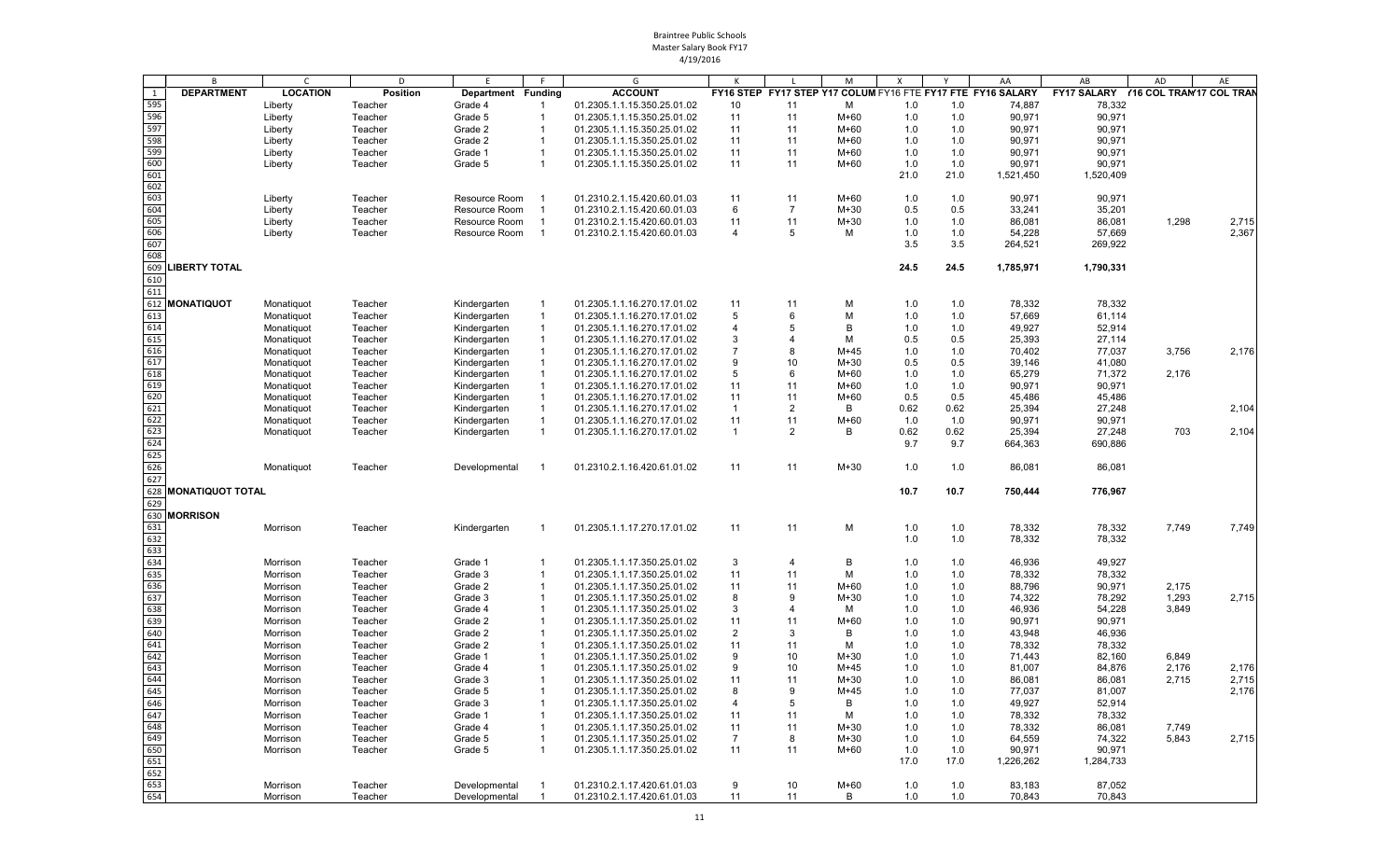|     | B                     | $\mathsf{C}$    | D        | E                  | F              | G                           | K              | L              | M      | $\mathsf{x}$ | Y    | AA                                                          | AB                                   | AD    | AE    |
|-----|-----------------------|-----------------|----------|--------------------|----------------|-----------------------------|----------------|----------------|--------|--------------|------|-------------------------------------------------------------|--------------------------------------|-------|-------|
| 1   | <b>DEPARTMENT</b>     | <b>LOCATION</b> | Position | Department Funding |                | <b>ACCOUNT</b>              |                |                |        |              |      | FY16 STEP FY17 STEP Y17 COLUM FY16 FTE FY17 FTE FY16 SALARY | FY17 SALARY Y16 COL TRAN'17 COL TRAN |       |       |
| 655 |                       | Morrison        | Teacher  | Developmental      | -1             | 01.2310.2.1.17.420.61.01.03 | 11             | 11             | $M+60$ | 1.0          | 0.0  | 90,971                                                      | $\mathbf 0$                          |       |       |
| 656 |                       | Morrison        | Teacher  | Developmental      | $\overline{1}$ | 01.2310.2.1.17.420.61.01.03 |                | 3              | M      | 0.0          | 1.0  | $\mathbf 0$                                                 | 50,785                               |       |       |
|     |                       |                 |          |                    |                |                             |                |                |        |              |      |                                                             |                                      |       |       |
| 657 |                       |                 |          |                    |                |                             |                |                |        | 3.0          | 3.0  | 244,997                                                     | 208,680                              |       |       |
| 658 |                       |                 |          |                    |                |                             |                |                |        |              |      |                                                             |                                      |       |       |
| 659 |                       | Morrison        | Teacher  | Resource Room      |                | 01.2310.2.1.17.420.60.01.03 | 11             | 11             | м      | 0.8          | 0.8  | 62,666                                                      | 62,666                               |       | 6,199 |
| 660 |                       | Morrison        | Teacher  | Resource Room      |                | 01.2310.2.1.17.420.60.01.03 | 11             | 11             | $M+60$ | 1.0          | 1.0  | 90,971                                                      | 90,971                               |       |       |
| 661 |                       | Morrison        | Teacher  | Resource Room      | - 1            | 01.2310.2.1.17.420.60.01.03 | 11             | 11             | M+60   | 1.0          | 1.0  | 90,971                                                      | 90,971                               |       |       |
| 662 |                       |                 |          |                    |                |                             |                |                |        | 2.8          | 2.8  | 244,608                                                     | 244,608                              |       |       |
| 663 |                       |                 |          |                    |                |                             |                |                |        |              |      |                                                             |                                      |       |       |
| 664 | <b>MORRISON TOTAL</b> |                 |          |                    |                |                             |                |                |        | 23.8         | 23.8 | 1,794,199                                                   | 1,816,353                            |       |       |
| 665 |                       |                 |          |                    |                |                             |                |                |        |              |      |                                                             |                                      |       |       |
|     | 666 <b>ROSS</b>       |                 |          |                    |                |                             |                |                |        |              |      |                                                             |                                      |       |       |
| 667 |                       | Ross            | Teacher  | Kindergarten       |                | 01.2305.1.1.18.270.17.01.02 | 4              | 5              | B      | 1.0          | 1.0  | 49,927                                                      | 52,914                               | 4,301 | 4,755 |
| 668 |                       |                 |          |                    |                |                             |                |                |        |              | 1.0  | 49,927                                                      | 52,914                               |       |       |
| 669 |                       |                 |          |                    |                |                             |                |                |        | 1.0          |      |                                                             |                                      |       |       |
|     |                       |                 |          |                    |                |                             |                |                |        |              |      |                                                             |                                      |       |       |
| 670 |                       | Ross            | Teacher  | Grade 3            |                | 01.2305.1.1.18.350.25.01.02 | 9              | 10             | $M+45$ | 1.0          | 1.0  | 81,007                                                      | 84,876                               |       |       |
| 671 |                       | Ross            | Teacher  | Grade 5            | -1             | 01.2305.1.1.18.350.25.01.02 | 11             | 11             | $M+45$ | 1.0          | 1.0  | 88,796                                                      | 88,796                               |       |       |
| 672 |                       | Ross            | Teacher  | Grade 4            | $\mathbf 1$    | 01.2305.1.1.18.350.25.01.02 | 7              | 8              | M      | 1.0          | 1.0  | 64,559                                                      | 68,001                               |       |       |
| 673 |                       | Ross            | Teacher  | Grade 3            | -1             | 01.2305.1.1.18.350.25.01.02 | 10             | 11             | $M+60$ | 1.0          | 1.0  | 84,876                                                      | 90,971                               | 2,176 |       |
| 674 |                       | Ross            | Teacher  | Grade 2            |                | 01.2305.1.1.18.350.25.01.02 | 11             | 11             | $M+30$ | 1.0          | 1.0  | 86,081                                                      | 86,081                               |       |       |
| 675 |                       | Ross            | Teacher  | Grade 3            |                | 01.2305.1.1.18.350.25.01.02 | 6              | 7              | M      | 1.0          | 1.0  | 61,114                                                      | 64,559                               |       |       |
| 676 |                       | Ross            | Teacher  | Grade 2            |                | 01.2305.1.1.18.350.25.01.02 | 8              | 9              | м      | 1.0          | 1.0  | 68,001                                                      | 71,443                               | 6,331 | 6,849 |
| 677 |                       | Ross            | Teacher  | Grade 4            | -1             | 01.2305.1.1.18.350.25.01.02 | 5              | 6              | M      | 1.0          | 1.0  | 57,669                                                      | 61,114                               |       |       |
| 678 |                       | Ross            | Teacher  | Grade 5            |                | 01.2305.1.1.18.350.25.01.02 | 5              | 6              | M      | 1.0          | 1.0  | 57,669                                                      | 61,114                               |       | 5,367 |
| 679 |                       | Ross            | Teacher  | Grade 2            |                | 01.2305.1.1.18.350.25.01.02 | 8              | 9              | $M+45$ | 1.0          | 1.0  | 74,322                                                      | 81,007                               | 2,705 |       |
| 680 |                       |                 |          | Grade 1            | -1             | 01.2305.1.1.18.350.25.01.02 | 10             | 11             | $M+60$ | 1.0          | 1.0  | 87,052                                                      | 90,971                               |       |       |
|     |                       | Ross            | Teacher  |                    |                |                             |                |                |        |              |      |                                                             |                                      |       |       |
| 681 |                       | Ross            | Teacher  | Grade 1            | -1             | 01.2305.1.1.18.350.25.01.02 | 6              | $\overline{7}$ | $M+30$ | 1.0          | 1.0  | 66,481                                                      | 70,402                               | 2,715 | 2,716 |
| 682 |                       | Ross            | Teacher  | Grade 5            | -1             | 01.2305.1.1.18.350.25.01.02 | 11             | 11             | $M+45$ | 1.0          | 0.0  | 88,796                                                      | 0                                    |       |       |
| 683 |                       | Ross            | Teacher  | Grade 5            |                | 01.2305.1.1.18.350.25.01.02 |                | 3              | м      | 0.0          | 1.0  | $\Omega$                                                    | 50,785                               |       |       |
| 684 |                       | Ross            | Teacher  | Grade 1            | -1             | 01.2305.1.1.18.350.25.01.02 | 3              | 4              | м      | 1.0          | 1.0  | 50,785                                                      | 54,228                               |       |       |
| 685 |                       | Ross            | Teacher  | Grade 4            | -1             | 01.2305.1.1.18.350.25.01.02 | 8              | 9              | $M+45$ | 1.0          | 1.0  | 77,037                                                      | 81,007                               |       | 2,176 |
| 686 |                       |                 |          |                    |                |                             |                |                |        | 15.0         | 15.0 | 1,094,245                                                   | 1,105,355                            |       |       |
| 687 |                       |                 |          |                    |                |                             |                |                |        |              |      |                                                             |                                      |       |       |
| 688 |                       | Ross            | Teacher  | Resource Room      |                | 01.2310.2.1.18.420.60.01.03 | 11             | 11             | M+60   | 1.0          | 1.0  | 90,971                                                      | 90,971                               |       |       |
| 689 |                       | Ross            | Teacher  | Resource Room      | $\overline{1}$ | 01.2310.2.1.18.420.60.01.03 | 11             | 11             | M+60   | 1.0          | 1.0  | 90,971                                                      | 90,971                               |       |       |
| 690 |                       |                 |          |                    |                |                             |                |                |        | 2.0          | 2.0  |                                                             |                                      |       |       |
|     |                       |                 |          |                    |                |                             |                |                |        |              |      | 181,942                                                     | 181,942                              |       |       |
| 691 |                       |                 |          |                    |                |                             |                |                |        |              |      |                                                             |                                      |       |       |
|     | 692 ROSS TOTAL        |                 |          |                    |                |                             |                |                |        | 18.0         | 18.0 | 1,326,114                                                   | 1,340,211                            |       |       |
| 693 |                       |                 |          |                    |                |                             |                |                |        |              |      |                                                             |                                      |       |       |
|     | 694 PRE-SCHOOL        |                 |          |                    |                |                             |                |                |        |              |      |                                                             |                                      |       |       |
| 695 |                       | <b>BHS</b>      | Teacher  | Preschool          | -1             | 01.2305.2.1.39.420.61.01.02 | 11             | 11             | $M+60$ | 1.0          | 1.0  | 90,971                                                      | 90,971                               |       |       |
| 696 |                       | <b>BHS</b>      | Teacher  | Preschool          | $\overline{1}$ | 01.2305.2.1.39.420.61.01.02 | 9              | 10             | м      | 1.0          | 1.0  | 64,867                                                      | 74,887                               | 3,143 |       |
| 697 |                       | <b>BHS</b>      | Teacher  | Preschool          | $\mathbf{1}$   | 01.2305.2.1.39.420.61.01.02 | 11             | 11             | $M+60$ | 1.0          | 1.0  | 90,971                                                      | 90,971                               |       |       |
| 698 |                       | <b>BHS</b>      | Teacher  | Preschool          | -1             | 01.2305.2.1.39.420.61.01.02 | 11             | 11             | M+60   | 1.0          | 1.0  | 90,971                                                      | 90,971                               |       |       |
| 699 |                       |                 |          |                    | $\overline{1}$ |                             |                |                | B      |              |      |                                                             |                                      |       |       |
|     |                       | <b>BHS</b>      | Teacher  | Preschool          |                | 01.2305.2.1.39.420.61.01.02 | 11             | 11             |        | 1.0          | 1.0  | 70,843                                                      | 70,843                               |       |       |
| 700 |                       | <b>BHS</b>      | Teacher  | Preschool          | -1             | 01.2305.2.1.39.420.61.01.02 | 11             | 11             | $M+60$ | 0.6          | 0.6  | 60,790                                                      | 60,790                               |       |       |
| 701 |                       | <b>BHS</b>      | Teacher  | Preschool          | -1             | 01.2305.2.1.39.420.61.01.02 | 11             | 11             | м      | 1.0          | 1.0  | 78,332                                                      | 78,332                               |       |       |
| 702 |                       | <b>BHS</b>      | Teacher  | Preschool          | $\mathbf 1$    | 01.2305.2.1.39.420.61.01.02 | 11             | 11             | M+60   | 1.0          | 1.0  | 90,971                                                      | 90,971                               |       |       |
| 703 |                       | <b>BHS</b>      | Teacher  | Preschool          | $\overline{1}$ | 01.2305.2.1.39.420.61.01.02 | $\overline{4}$ | 5              | B      | 1.0          | 1.0  | 49,927                                                      | 52,914                               |       |       |
| 704 |                       |                 |          |                    |                |                             |                |                |        | 8.6          | 8.6  | 688,643                                                     | 701,650                              |       |       |
| 705 |                       |                 |          |                    |                |                             |                |                |        |              |      |                                                             |                                      |       |       |
| 706 |                       | <b>BHS</b>      | Teacher  | Case Manager       | $\overline{1}$ | 01.2320.2.1.39.420.67.01.03 | 11             | 11             | M      | 1.0          | 1.0  | 78,332                                                      | 78,332                               |       |       |
| 707 |                       | <b>DW</b>       |          | Out of District Li | $\overline{1}$ |                             |                |                |        |              |      |                                                             |                                      |       |       |
|     |                       |                 | Teacher  |                    |                | 01.2320.2.1.39.420.67.01.03 | 11             | 11             | M      | 0.62         | 0.62 | 48,566                                                      | 48,566                               |       |       |
| 708 |                       |                 |          |                    |                |                             |                |                |        | 1.6          | 1.6  | 126,898                                                     | 126,898                              |       |       |
| 709 |                       |                 |          |                    |                |                             |                |                |        |              |      |                                                             |                                      |       |       |
|     | 710 INTEGRATED INFO   |                 |          |                    |                |                             |                |                |        |              |      |                                                             |                                      |       |       |
| 711 |                       | Flaherty        | Teacher  | Media              |                | 01.2340.5.1.12.280.26.01.03 | 11             | 11             | м      | 0.6          | 0.6  | 46,999                                                      | 46,999                               |       |       |
| 712 |                       | Highlands       | Teacher  | Media              | -1             | 01.2340.5.1.13.280.26.01.03 | $\overline{2}$ | 3              | M      | 0.6          | 0.6  | 28,405                                                      | 30,471                               |       |       |
| 713 |                       | Hollis          | Teacher  | Media              | $\mathbf{1}$   | 01.2340.5.1.14.280.26.01.03 | 11             | 11             | M      | 0.62         | 0.62 | 48,566                                                      | 48,566                               |       | 4,804 |
|     | 714 LTS 15/16         | Liberty         | Teacher  | Media              | $\mathbf 1$    | 01.2340.5.1.15.280.26.01.03 | $\mathbf{1}$   | 2              | B      | 0.62         | 0.62 | 25,394                                                      | 27,248                               |       |       |
|     |                       |                 |          |                    |                |                             |                |                |        |              |      |                                                             |                                      |       |       |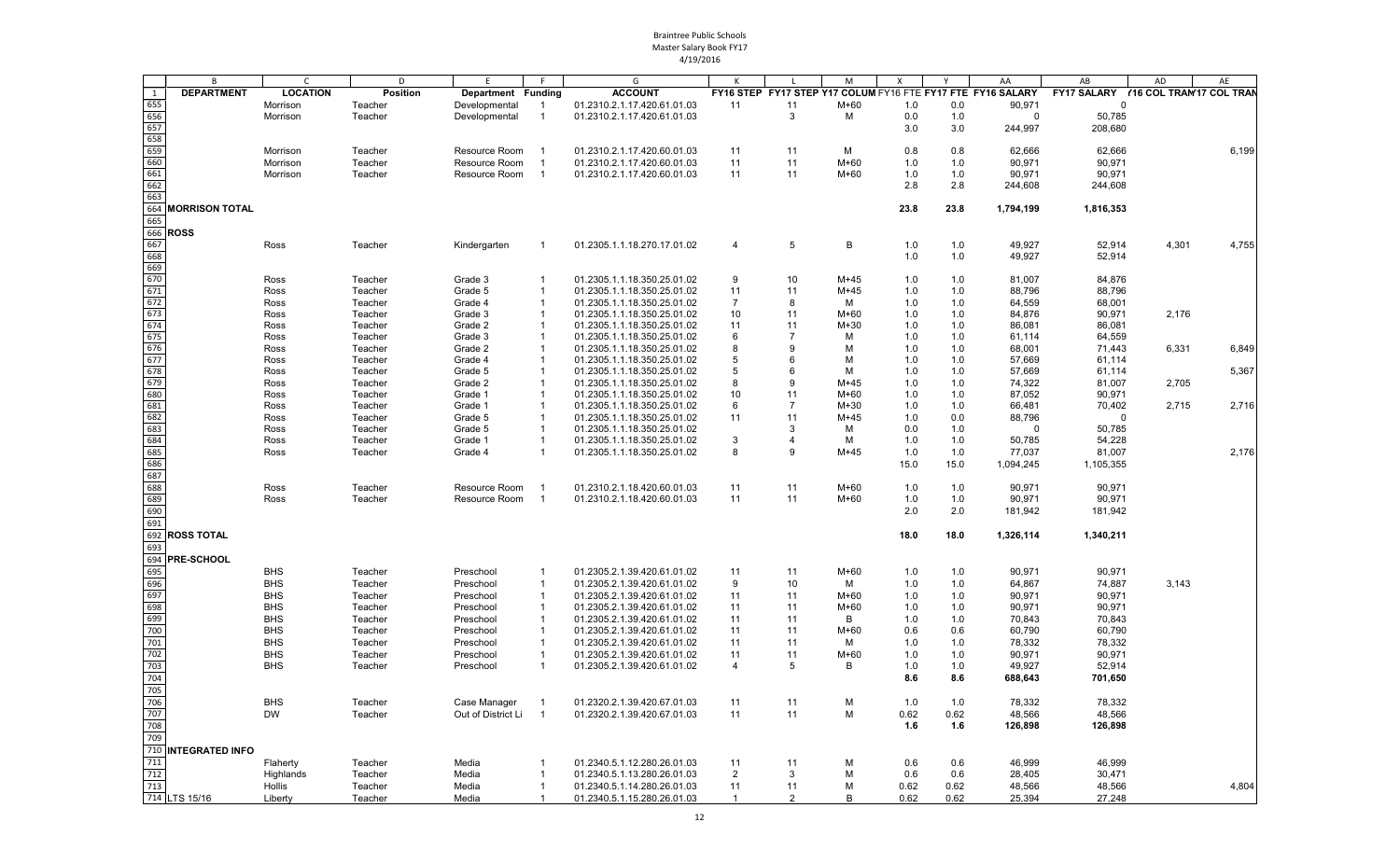|              | B                                                       | $\mathsf{C}$                 | D               | E                      | F              | G                           |                |                | M      | $\times$ | Y    | AA                                                          | AB                                   | AD    | AE    |
|--------------|---------------------------------------------------------|------------------------------|-----------------|------------------------|----------------|-----------------------------|----------------|----------------|--------|----------|------|-------------------------------------------------------------|--------------------------------------|-------|-------|
| $\mathbf{1}$ | <b>DEPARTMENT</b>                                       | <b>LOCATION</b>              | <b>Position</b> | Department Funding     |                | <b>ACCOUNT</b>              |                |                |        |          |      | FY16 STEP FY17 STEP Y17 COLUM FY16 FTE FY17 FTE FY16 SALARY | FY17 SALARY Y16 COL TRAN'17 COL TRAN |       |       |
| 715          |                                                         | Liberty                      | Teacher         | Media                  |                | 01.2340.5.1.15.280.26.01.03 | $\overline{2}$ | 3              | M      | 0.2      | 0.2  | 9,468                                                       | 10,157                               |       |       |
| 716          |                                                         | Morrison                     | Teacher         | Media                  | $\overline{1}$ | 01.2340.5.1.17.280.26.01.03 | 8              | 9              | M      | 1.0      | 1.0  | 68,001                                                      | 71,443                               |       |       |
| 717          |                                                         | Ross                         | Teacher         | Media                  | $\overline{1}$ | 01.2340.5.1.18.280.26.01.03 | 8              | 9              | $M+60$ | 0.4      | 0.4  | 31,685                                                      | 33,273                               |       |       |
| 718          |                                                         | Ross                         | Teacher         | Media                  | $\overline{1}$ | 01.2340.5.1.18.280.26.01.03 | 11             | 11             | м      | 0.4      | 0.4  | 31,333                                                      | 31,333                               |       |       |
| 719          |                                                         |                              |                 |                        |                |                             |                |                |        | 4.4      | 4.4  | 289,852                                                     | 299,490                              |       |       |
| 720          |                                                         |                              |                 |                        |                |                             |                |                |        |          |      |                                                             |                                      |       |       |
|              | 721 ELEM ART                                            |                              |                 |                        |                |                             |                |                |        |          |      |                                                             |                                      |       |       |
|              | 722 Monatiquot/Hollis                                   | Monatiquot/Hollis            | Teacher         | Art                    | -1             | 01.2305.1.1.39.020.06.01.03 | 3              | $\overline{4}$ | M      | 1.0      | 1.0  | 50,785                                                      | 54,228                               |       |       |
|              | 723 Morr/Ross                                           | Morr/Ross                    | Teacher         | Art                    | $\overline{1}$ | 01.2305.1.1.39.020.06.01.03 | 11             | 11             | В      | 1.0      | 1.0  | 70,843                                                      | 70,843                               | 3,580 |       |
|              | 724 Highlands/Hollis                                    | Highlands/Hollis             | Teacher         | Art                    | -1             | 01.2305.1.1.39.020.06.01.03 | 11             | 11             | $M+60$ | 0.0      | 0.0  | 37,988                                                      | $\Omega$                             |       |       |
|              | 725 Highlands/Morrison                                  | Highlands/Morrison Teacher   |                 | Art                    |                | 01.2305.1.1.39.020.06.01.03 | $\overline{1}$ | $\overline{2}$ | B      | 1.0      | 1.0  | 23,855                                                      | 43,948                               |       |       |
|              | 726 Flah/Liberty                                        | Flah/Liberty                 | Teacher         | Art                    | -1             | 01.2305.1.1.39.020.06.01.03 | $\overline{1}$ | 1              | B      | 0.15     | 0.15 | 3,409                                                       | 6,144                                |       |       |
|              | 727 Liberty/                                            | Liberty/                     | Teacher         | Art                    | -1             | 01.2305.1.1.39.020.06.01.03 | 3              | $\overline{4}$ | B      | 1.0      | 1.0  | 46,936                                                      | 49,927                               |       |       |
| 728          |                                                         |                              |                 |                        |                |                             |                |                |        | 4.15     | 4.15 | 233,816                                                     | 225,090                              |       |       |
| 729          |                                                         |                              |                 |                        |                |                             |                |                |        |          |      |                                                             |                                      |       |       |
|              | 730 ELEM MUSIC                                          |                              |                 |                        |                |                             |                |                |        |          |      |                                                             |                                      |       |       |
|              | 731 High/Monat                                          | High/Monat                   | Teacher         | Music                  | -1             | 01.2305.1.1.39.330.15.01.03 | $\overline{4}$ | 5              | B      | 1.0      | 1.0  | 49,927                                                      | 52,914                               |       | 4,755 |
|              | 732 Hollis/Ross                                         | Hollis/Ross                  | Teacher         | Music                  | -1             | 01.2305.1.1.39.330.15.01.03 | 11             | 11             | $M+60$ | 1.0      | 1.0  | 90,971                                                      | 90,971                               |       |       |
|              | 733 Flah/High/Holl/Liber/R(Flah/High/Holl/Liber/Teacher |                              |                 | Music                  | $\mathbf{1}$   | 01.2305.1.1.39.330.15.01.03 | 11             | 11             | M      | 1.0      | 1.0  | 78,332                                                      | 78,332                               |       |       |
|              | 734 Liberty                                             | Liberty                      | Teacher         | Music                  | $\overline{1}$ | 01.2305.1.1.39.330.15.01.03 | $\overline{2}$ | 3              | M      | 0.7      | 0.7  | 33,139                                                      | 35,550                               |       |       |
|              | 735 Flah/Morr                                           | Flah/Morr                    | Teacher         | Music                  | $\overline{1}$ | 01.2305.1.1.39.330.15.01.03 | 5              | 6              | М      | 1.0      | 1.0  | 57,669                                                      | 61,114                               |       |       |
|              | 736 Morrison                                            | Morrison                     | Teacher         | Music                  | $\overline{1}$ | 01.2305.1.1.39.330.15.01.03 | $\overline{1}$ | $\overline{2}$ | $M+60$ | 0.2      | 0.2  | 10,355                                                      | 11,139                               |       |       |
| 737          |                                                         |                              |                 |                        |                |                             |                |                |        | 4.9      | 4.9  | 320,394                                                     | 330,020                              |       |       |
| 738          |                                                         |                              |                 |                        |                |                             |                |                |        |          |      |                                                             |                                      |       |       |
|              | 739 ELEM PHYS ED                                        |                              |                 |                        |                |                             |                |                |        |          |      |                                                             |                                      |       |       |
|              | 740 District-wide                                       | District-wide                | Teacher         | <b>Physical Educat</b> | -1             | 01.2305.1.1.39.340.16.01.03 | $\overline{4}$ | 5              | В      | 1.0      | 1.0  | 49,927                                                      | 52,914                               | 2,056 | 4,755 |
|              | 741 Hollis/Liberty/Monat                                | Hollis/Liberty/Monat Teacher |                 | <b>Physical Educat</b> | $\mathbf 1$    | 01.2305.1.1.39.340.16.01.03 | 3              | $\overline{4}$ | В      | 1.0      | 1.0  | 46,936                                                      | 49,927                               |       |       |
|              | 742 Hollis                                              | Hollis                       | Teacher         | <b>Physical Educat</b> | $\overline{1}$ | 01.2305.1.1.39.340.16.01.03 | 11             | 11             | $M+60$ | 1.0      | 1.0  | 90,971                                                      | 90,971                               |       |       |
|              | 743 Ross                                                | Ross                         | Teacher         | <b>Physical Educat</b> |                | 01.2305.1.1.39.340.16.01.03 | 11             | 11             | M      | 1.0      | 1.0  | 78.332                                                      | 78,332                               |       |       |
|              | 744 Flaherty                                            | Flaherty                     | Teacher         | <b>Physical Educat</b> | $\mathbf{1}$   | 01.2305.1.1.39.340.16.01.03 | 11             | 11             | B      | 1.0      | 1.0  | 70,843                                                      | 70,843                               |       |       |
|              | 745 Liberty                                             | Liberty                      | Teacher         | <b>Physical Educat</b> |                | 01.2305.1.1.39.340.16.01.03 | 11             | 11             | $M+60$ | 1.0      | 0.0  | 90,971                                                      | $\Omega$                             |       |       |
|              | 746 Liberty                                             | Liberty                      | Teacher         | <b>Physical Educat</b> |                | 01.2305.1.1.39.340.16.01.03 |                | 3              | M      | 0.0      | 1.0  | ∩                                                           | 50,785                               |       |       |
|              | 747 Highlands                                           | Highlands                    | Teacher         | <b>Physical Educat</b> | $\overline{1}$ | 01.2305.1.1.39.340.16.01.03 | 11             | 11             | M      | 1.0      | 1.0  | 78,332                                                      | 78,332                               | 7,749 | 7,749 |
|              | 748 Morrison                                            | Morrison                     | Teacher         | <b>Physical Educat</b> | -1             | 01.2305.1.1.39.340.16.01.03 | 11             | 11             | $M+60$ | 1.0      | 1.0  | 90,971                                                      | 90,971                               |       |       |
| 749          |                                                         |                              |                 |                        |                |                             |                |                |        | 8.0      | 8.0  | 597,283                                                     | 563,075                              |       |       |
| 750          |                                                         |                              |                 |                        |                |                             |                |                |        |          |      |                                                             |                                      |       |       |
|              | 751 ELEM MATH                                           |                              |                 |                        |                |                             |                |                |        |          |      |                                                             |                                      |       |       |
|              | 752 Flaherty                                            | Flaherty                     | Teacher         | <b>Remedial Math</b>   | -1             | 01.2310.1.1.12.370.14.06.18 | $\overline{7}$ | 8              | $M+60$ | 1.0      | 1.0  | 73,118                                                      | 79,213                               | 2,176 |       |
|              | 753 Highlands                                           | Highlands                    | Teacher         | <b>Remedial Math</b>   | $\overline{1}$ | 01.2310.1.1.13.370.14.06.18 | 9              | 10             | $M+45$ | 1.0      | 1.0  | 81,007                                                      | 84,876                               |       | 2,176 |
|              | 754 Hollis                                              | Hollis                       | Teacher         | <b>Remedial Math</b>   | $\overline{1}$ | 01.2310.1.1.14.370.14.06.18 | 11             | 11             | $M+60$ | 1.0      | 1.0  | 90,971                                                      | 90,971                               |       |       |
|              | 755 Liberty                                             | Liberty                      | Teacher         | Remedial Math          | -1             | 01.2310.1.1.15.370.14.06.18 | 9              | 10             | $M+60$ | 1.0      | 1.0  | 83,183                                                      | 87,052                               |       |       |
|              | 756 Morrison                                            | Morrison                     | Teacher         | Remedial Math          | -1             | 01.2310.1.1.17.370.14.06.18 | 9              | 10             | $M+30$ | 1.0      | 1.0  | 78,292                                                      | 82,160                               | 4,891 | 4,892 |
|              | 757 Ross                                                | Ross                         | Teacher         | <b>Remedial Math</b>   | $\overline{1}$ | 01.2310.1.1.18.370.14.06.18 | 10             | 11             | $M+30$ | 1.0      | 1.0  | 74,887                                                      | 86,081                               | 7,273 |       |
| 758          |                                                         |                              |                 |                        |                |                             |                |                |        | 6.0      | 6.0  | 481,458                                                     | 510,353                              |       |       |
| 759          |                                                         |                              |                 |                        |                |                             |                |                |        |          |      |                                                             |                                      |       |       |
|              | 760 ELEM READING                                        |                              |                 |                        |                |                             |                |                |        |          |      |                                                             |                                      |       |       |
|              | 761 Liberty                                             | Liberty                      | Teacher         | Reading                | -1             | 01.2310.1.1.15.370.45.01.03 | 11             | 11             | $M+60$ | 1.0      | 1.0  | 90,971                                                      | 90,971                               |       |       |
|              | 762 Ross                                                | Ross                         | Teacher         | Reading                | $\mathbf{1}$   | 01.2310.1.1.18.370.45.01.03 | 10             | 11             | $M+45$ | 1.0      | 1.0  | 84,876                                                      | 88,796                               |       |       |
|              | 763 Highlands                                           | Highlands                    | Teacher         | Reading                | $\overline{1}$ | 01.2310.1.1.13.370.45.01.03 | 11             | 11             | $M+60$ | 1.0      | 1.0  | 90,971                                                      | 90,971                               |       |       |
|              | 764 Hollis                                              | Hollis                       | Teacher         | Reading                |                | 01.2310.1.1.14.370.45.01.03 | 9              | 10             | $M+30$ | 1.0      | 1.0  | 78,292                                                      | 82,160                               |       |       |
|              | 765 Flaherty                                            | Flaherty                     | Teacher         | Reading                | $\overline{1}$ | 01.2310.1.1.12.370.45.01.03 | 3              | 4              | M      | 0.5      | 0.5  | 25,393                                                      | 27,114                               |       |       |
|              | 766 Hollis                                              | Hollis                       | Teacher         | Reading                | $\overline{1}$ | 01.2310.1.1.14.370.45.01.03 | 3              | $\overline{4}$ | M      | 0.5      | 0.5  | 25,393                                                      | 27,114                               |       |       |
|              | 767 Monatiquot                                          | Monatiquot                   | Teacher         | Reading                | -1             | 01.2310.1.1.16.370.45.01.03 | 8              | 9              | M      | 0.62     | 0.62 | 42,161                                                      | 44,295                               |       |       |
|              | 768 Morrison                                            | Morrison                     | Teacher         | Reading                |                | 01.2310.1.1.17.370.45.01.03 | 9              | 10             | $M+30$ | 1.0      | 1.0  | 71,443                                                      | 82,160                               | 6,849 |       |
|              | 769 Morrison                                            | Morrison                     | Teacher         | Reading                |                | 01.2310.1.1.17.370.45.01.03 | $\overline{7}$ | 8              | $M+30$ | 1.0      | 1.0  | 70,402                                                      | 74,322                               |       |       |
|              | $\overline{770}$ Highlands                              | Highlands                    | Teacher         | Reading                |                | 01.2310.1.1.13.370.45.01.03 | $\overline{4}$ | 5              | М      | 0.5      | 0.5  | 27,114                                                      | 28,835                               |       |       |
|              | 771 Liberty                                             | Liberty                      | Teacher         | Reading                |                | 01.2310.1.1.15.370.45.01.03 | $\overline{4}$ | 5              | м      | 0.5      | 0.5  | 27,114                                                      | 28,835                               |       |       |
|              | 772 Flaherty                                            | Flaherty                     | Teacher         | Reading                | $\mathbf{1}$   | 01.2310.1.1.12.370.45.01.03 | 9              | 10             | м      | 1.0      | 1.0  | 71,443                                                      | 74,887                               |       | 7,273 |
|              | 773 Ross                                                | Ross                         | Teacher         | Reading                | -1             | 01.2310.1.1.18.370.45.01.03 | 10             | 11             | $M+60$ | 1.0      | 1.0  | 87,052                                                      | 90,971                               |       |       |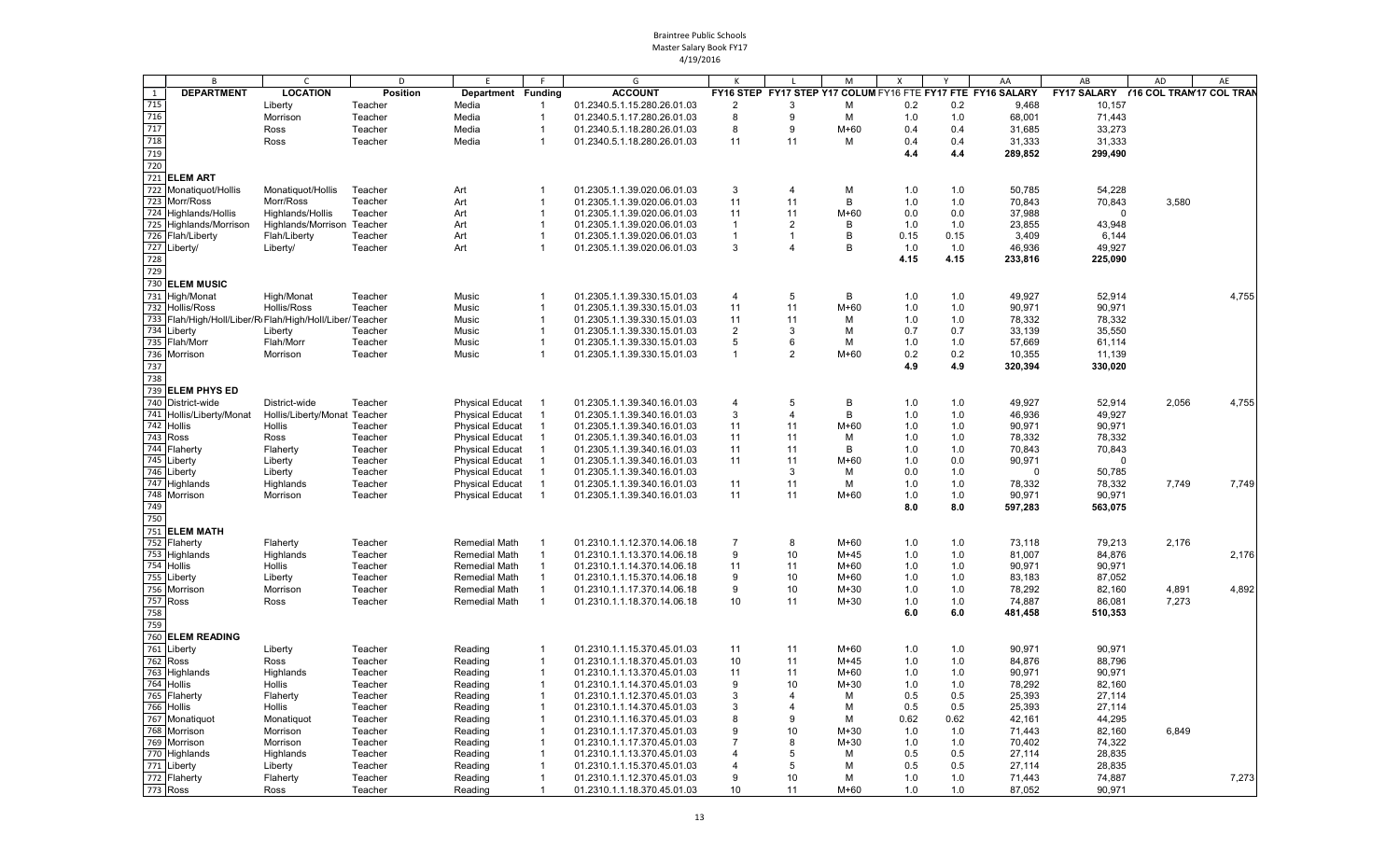|                  | B                            | $\mathsf{C}$                   | D                                                                          | F                                                  |                                | G                                                          |                |                | M                | X          |            | AA                                                          | AB                                   | AD     | AE    |
|------------------|------------------------------|--------------------------------|----------------------------------------------------------------------------|----------------------------------------------------|--------------------------------|------------------------------------------------------------|----------------|----------------|------------------|------------|------------|-------------------------------------------------------------|--------------------------------------|--------|-------|
| 1                | <b>DEPARTMENT</b>            | <b>LOCATION</b>                | <b>Position</b>                                                            | Department Funding                                 |                                | <b>ACCOUNT</b>                                             |                |                |                  |            |            | FY16 STEP FY17 STEP Y17 COLUM FY16 FTE FY17 FTE FY16 SALARY | FY17 SALARY Y16 COL TRAN'17 COL TRAN |        |       |
| 774              | Morrison                     | Morrison                       | Teacher                                                                    | Reading                                            |                                | 01.2310.1.1.17.370.45.01.03                                | 6              | 7              | В                | 0.62       | 0.62       | 34,659                                                      | 36,510                               |        |       |
| 775              |                              |                                |                                                                            |                                                    |                                |                                                            |                |                |                  | 11.2       | 11.2       | 827,283                                                     | 867,940                              |        |       |
| 776              |                              |                                |                                                                            |                                                    |                                |                                                            |                |                |                  |            |            |                                                             |                                      |        |       |
|                  | 777 ELEM SPEECH              |                                |                                                                            |                                                    |                                |                                                            |                |                |                  |            |            |                                                             |                                      |        |       |
| 778 PS           |                              | <b>BHS PS</b>                  | Teacher                                                                    | Speech & Langu                                     | -1                             | 01.2320.2.1.39.420.64.01.03                                | 11             | 11             | $M+30$           | 1.0        | 1.0        | 86,081                                                      | 86,081                               | 2,715  | 2,715 |
| 779 PS<br>780 PS |                              | <b>BHS PS</b><br><b>BHS PS</b> | Teacher                                                                    | Speech & Langu                                     | $\overline{1}$                 | 01.2320.2.1.39.420.64.01.03                                | 11<br>11       | 11<br>11       | $M+60$<br>$M+60$ | 0.6<br>1.0 | 0.6        | 54,583<br>90,971                                            | 54,583<br>$\Omega$                   |        |       |
| 781              | <b>PS</b>                    | <b>BHS PS</b>                  | Teacher<br>Teacher                                                         | Speech & Langu<br>Speech & Langu                   |                                | 01.2320.2.1.39.420.64.01.03<br>01.2320.2.1.39.420.64.01.03 |                | 3              | M                | 0.0        | 0.0<br>1.0 | $\Omega$                                                    | 50,785                               |        |       |
| 782 PS           |                              | <b>BHS PS</b>                  | Teacher                                                                    | Speech & Langu                                     |                                | 01.2320.2.1.39.420.64.01.03                                | 11             | 11             | $M+60$           | 1.0        | 1.0        | 90,971                                                      | 90,971                               |        |       |
|                  | 783 Flaherty                 | Flaherty                       | Teacher                                                                    | Speech & Langu                                     |                                | 01.2320.2.1.12.420.64.01.03                                | 11             | 11             | $M+30$           | 1.0        | 1.0        | 86.081                                                      | 86,081                               | 1,298  | 2,715 |
|                  | 784 Flaherty                 | Flaherty                       | Teacher                                                                    | Speech & Langu                                     |                                | 01.2320.2.1.12.420.64.01.03                                | 11             | 11             | $M+60$           | 1.0        | 1.0        | 90,971                                                      | 90,971                               |        |       |
|                  | 785 Highlands                | Highlands                      | Teacher                                                                    | Speech & Langu                                     |                                | 01.2320.2.1.13.420.64.01.03                                | 11             | 11             | $M+60$           | 1.0        | 1.0        | 90,971                                                      | 90,971                               |        |       |
|                  | 786 Hollis                   | Hollis                         | Teacher                                                                    | Speech & Langu                                     |                                | 01.2320.2.1.14.420.64.01.03                                | 10             | 11             | $M+60$           | 0.5        | 0.5        | 43,526                                                      | 45,486                               |        |       |
|                  | 787 Hollis                   | Hollis                         | Teacher                                                                    | Speech & Langu                                     |                                | 01.2320.2.1.14.420.64.01.03                                | 9              | 10             | $M+60$           | 1.0        | 1.0        | 83,183                                                      | 87,052                               |        |       |
|                  | 788 Hollis                   | <b>Hollis</b>                  | Teacher                                                                    | Speech & Langu                                     |                                | 01.2320.2.1.14.420.64.01.03                                | 11             | 11             | $M+45$           | 1.0        | 1.0        | 88.796                                                      | 88.796                               |        |       |
| 789              | Liberty                      | Liberty                        | Teacher                                                                    | Speech & Langu                                     |                                | 01.2320.2.1.15.420.64.01.03                                | 8              | 9              | M                | 1.0        | 1.0        | 68,001                                                      | 71,443                               |        | 6,849 |
|                  | 790 Monatiquot               | Monatiquot                     | Teacher                                                                    | Speech & Langu                                     |                                | 01.2320.2.1.16.420.64.01.03                                | 3              | $\overline{4}$ | $M+45$           | 1.0        | 1.0        | 54,723                                                      | 61,359                               | 2,176  | 2,176 |
| 791              | Morrison                     | Morrison                       | Teacher                                                                    | Speech & Langu                                     |                                | 01.2320.2.1.17.420.64.01.03                                | 11             | 11             | $M+60$           | 0.4        | 0.4        | 36,388                                                      | 36,388                               |        |       |
| 792              | Morrison<br>793 Morrison     | Morrison<br>Morrison           | Teacher<br>Teacher                                                         | Speech & Langu<br>Speech & Langu                   | -1                             | 01.2320.2.1.17.420.64.01.03<br>01.2320.2.1.17.420.64.01.03 | 10<br>11       | 11<br>11       | $M+30$<br>В      | 1.0<br>1.0 | 1.0<br>1.0 | 82,160<br>70,843                                            | 86,081<br>70,843                     |        | 2,715 |
| 794              | <b>Ross</b>                  | Ross                           | Teacher                                                                    | Speech & Langu                                     | $\overline{1}$                 | 01.2320.2.1.18.420.64.01.03                                | 11             | 11             | $M+60$           | 1.0        | 1.0        | 90,971                                                      | 90,971                               |        |       |
| 795              |                              |                                |                                                                            |                                                    |                                |                                                            |                |                |                  | 14.5       | 14.5       | 1,209,220                                                   | 1,188,862                            |        |       |
| 796              |                              |                                |                                                                            |                                                    |                                |                                                            |                |                |                  |            |            |                                                             |                                      |        |       |
|                  | 797 H & H D                  |                                |                                                                            |                                                    |                                |                                                            |                |                |                  |            |            |                                                             |                                      |        |       |
|                  | 798 Elementary               | Elementary                     | Teacher                                                                    | Health & Humar                                     |                                | 01.2305.1.1.39.200.23.01.00                                | $\overline{4}$ | $\overline{4}$ |                  | 0.6        | 0.6        | 62.464                                                      | 62,464                               |        |       |
|                  | 799 East                     | East                           | Teacher                                                                    | Health & Humar                                     | $\overline{1}$                 | 01.2305.1.1.21.200.23.01.00                                | 11             | 11             | $M+60$           | 0.5        | 0.5        | 45,486                                                      | 45,486                               |        |       |
|                  | 800 South                    | South                          | Teacher                                                                    | Health & Humar                                     |                                | 01.2305.1.1.22.200.23.01.00                                | 11             | 11             | $M+60$           | 0.5        | 0.5        | 45,486                                                      | 45,486                               |        |       |
| 801              |                              |                                |                                                                            |                                                    |                                |                                                            |                |                |                  | 1.6        | 1.6        | 153,435                                                     | 153,435                              |        |       |
| 802              |                              |                                |                                                                            |                                                    |                                |                                                            |                |                |                  |            |            |                                                             |                                      |        |       |
| 803              | <b>TEACHER OF DEAF</b>       |                                |                                                                            | <b>Special Services</b>                            |                                | 01.2800.2.4.39.420.67.90.17                                |                |                |                  | 0.2        | 0.2        | 7,500                                                       | 7,500                                |        |       |
| 804              |                              |                                |                                                                            |                                                    |                                |                                                            |                |                |                  |            |            |                                                             |                                      |        |       |
| 805              | <b>ACADEMIC TESTING/SPED</b> |                                |                                                                            |                                                    |                                |                                                            |                |                |                  |            |            |                                                             |                                      |        |       |
|                  | 806 BHS                      | <b>BHS</b>                     | Teacher                                                                    | Academic Testir                                    | $\overline{1}$                 | 01.2310.2.1.39.420.67.01.03                                | 11             | 11             | $M+30$           | 0.7        | 0.7        | 60,257                                                      | 60,257                               |        |       |
| 807              |                              |                                |                                                                            |                                                    |                                |                                                            |                |                |                  |            |            |                                                             |                                      |        |       |
|                  | 808 BEHAVIORIST              |                                |                                                                            |                                                    |                                |                                                            |                |                |                  |            |            |                                                             |                                      |        |       |
|                  | 809 BHS                      | <b>BHS</b>                     | Teacher                                                                    | <b>Behaviorist</b>                                 | $\overline{1}$                 | 01.2320.2.1.39.420.76.01.03                                | 11             | 11             | $M+30$           | 1.0        | 1.0        | 86,081                                                      | 86,081                               |        |       |
|                  | 810 Flaherty                 | Flaherty                       | Teacher                                                                    | Behaviorist                                        | $\overline{1}$                 | 01.2320.2.1.39.420.76.01.03                                | 9              | 10             | $M+45$           | 0.0        | 0.0        | $\Omega$                                                    | 0                                    | 0      |       |
|                  | 811 DW                       | <b>DW</b>                      | Teacher                                                                    | Behaviorist                                        | $\overline{1}$<br>$\mathbf{1}$ | 01.2320.2.1.39.420.76.01.03                                | 9              | 10<br>4        | $M+45$           | 1.0        | 1.0        | 78,292                                                      | 84,876                               | 2,715  |       |
| 813              | 812 Elementary               | Elementary                     | Teacher                                                                    | Behaviorist                                        |                                | 01.2320.2.1.39.420.76.01.03                                | 3              |                | м                | 1.0<br>3.0 | 1.0<br>3.0 | 50,785<br>215,158                                           | 54,228<br>225,185                    |        |       |
| 814              |                              |                                |                                                                            |                                                    |                                |                                                            |                |                |                  |            |            |                                                             |                                      |        |       |
| 815              | <b>MCAS SUPPORT</b>          | District-wide                  | Teacher                                                                    | Standardized Te                                    |                                | 01.2310.1.1.39.350.25.01.03                                |                |                |                  | 0.0        | 0.0        | 20,000                                                      | 20,000                               |        |       |
| 816              |                              |                                |                                                                            |                                                    |                                |                                                            |                |                |                  | 0.0        | 0.0        | 20,000                                                      | 20,000                               |        |       |
| 817              |                              |                                |                                                                            |                                                    |                                |                                                            |                |                |                  |            |            |                                                             |                                      |        |       |
| 818              |                              |                                |                                                                            |                                                    |                                |                                                            |                |                |                  | 223.2      | 223.5      | 16,694,260                                                  | 16,934,076                           |        |       |
| 819              |                              |                                |                                                                            |                                                    |                                |                                                            |                |                |                  |            |            |                                                             |                                      |        |       |
|                  | 820 TOTAL                    |                                |                                                                            |                                                    |                                |                                                            |                |                |                  | 444.1      | 444.4      | 32,278,986                                                  | 33,159,800                           |        |       |
| 821              |                              |                                |                                                                            |                                                    |                                |                                                            |                |                |                  |            |            |                                                             |                                      |        |       |
| 822              |                              |                                |                                                                            |                                                    |                                |                                                            |                |                |                  |            |            |                                                             |                                      |        |       |
| 823              |                              | Liberty/Highlands              | OT                                                                         | <b>Special Services</b>                            |                                | 01.2800.2.3.39.420.65.90.17                                | 11             | 11             | B                | 1.0        | 1.0        | 70.843                                                      | 70.843                               |        |       |
| 824              |                              | <b>DW</b>                      | PT                                                                         | <b>Special Services</b>                            | -1                             | 01.2800.2.3.39.420.65.90.17                                | 8              | 9              | B                | 0.62       | 0.62       | 38,366                                                      | 40,218                               |        |       |
| 825              |                              | <b>BHS PS</b>                  | OT                                                                         | <b>Special Services</b>                            | $\mathbf{1}$                   | 01.2800.2.3.39.420.65.90.17                                | 11             | 11             | <sub>R</sub>     | 0.86       | 0.86       | 60,925                                                      | 60,925                               |        |       |
| 826              |                              | <b>DW</b>                      | OT                                                                         | <b>Special Services</b>                            |                                | 01.2800.2.3.39.420.65.90.17                                | 11             | 11             | B                | 1.0        | 1.0        | 70,843                                                      | 70,843                               |        |       |
| 827              |                              | <b>Hollis</b>                  | OT                                                                         | <b>Special Services</b>                            |                                | 01.2800.2.3.39.420.65.90.17                                | 11             | 11             | в                | 1.0        | 1.0        | 70,843                                                      | 70,843                               |        |       |
| 828              |                              | <b>DW</b>                      | OT                                                                         | <b>Special Services</b>                            |                                | 01.2800.2.3.39.420.65.90.17                                | 11             | 11             | М                | 1.0        | 1.0        | 78,332                                                      | 78,332                               | 10,464 | 9,062 |
| 829              |                              | <b>BHS PS</b>                  | PT                                                                         | <b>Special Services</b>                            | $\overline{1}$                 | 01.2800.2.3.39.420.65.90.17                                | 8              | 9              | М                | 0.8        | 0.8        | 54,401                                                      | 57,154                               |        |       |
| 830<br>831       |                              |                                | Non-degree certified health professionals (.75 of the bachelors' schedule) |                                                    |                                |                                                            |                |                |                  |            |            |                                                             |                                      |        |       |
| 832              |                              | <b>DW</b><br><b>DW</b>         | <b>COTA</b><br><b>PTA</b>                                                  | <b>Special Services</b><br><b>Special Services</b> | -1<br>$\mathbf 1$              | 01.2800.2.3.39.420.65.90.17<br>01.2800.2.3.39.420.65.90.17 | 9<br>8         | 10<br>9        | N<br>N           | 0.8<br>1.0 | 0.8<br>1.0 | 38,920<br>46,411                                            | 40,713<br>48,650                     |        |       |
|                  |                              |                                |                                                                            |                                                    |                                |                                                            |                |                |                  |            |            |                                                             |                                      |        |       |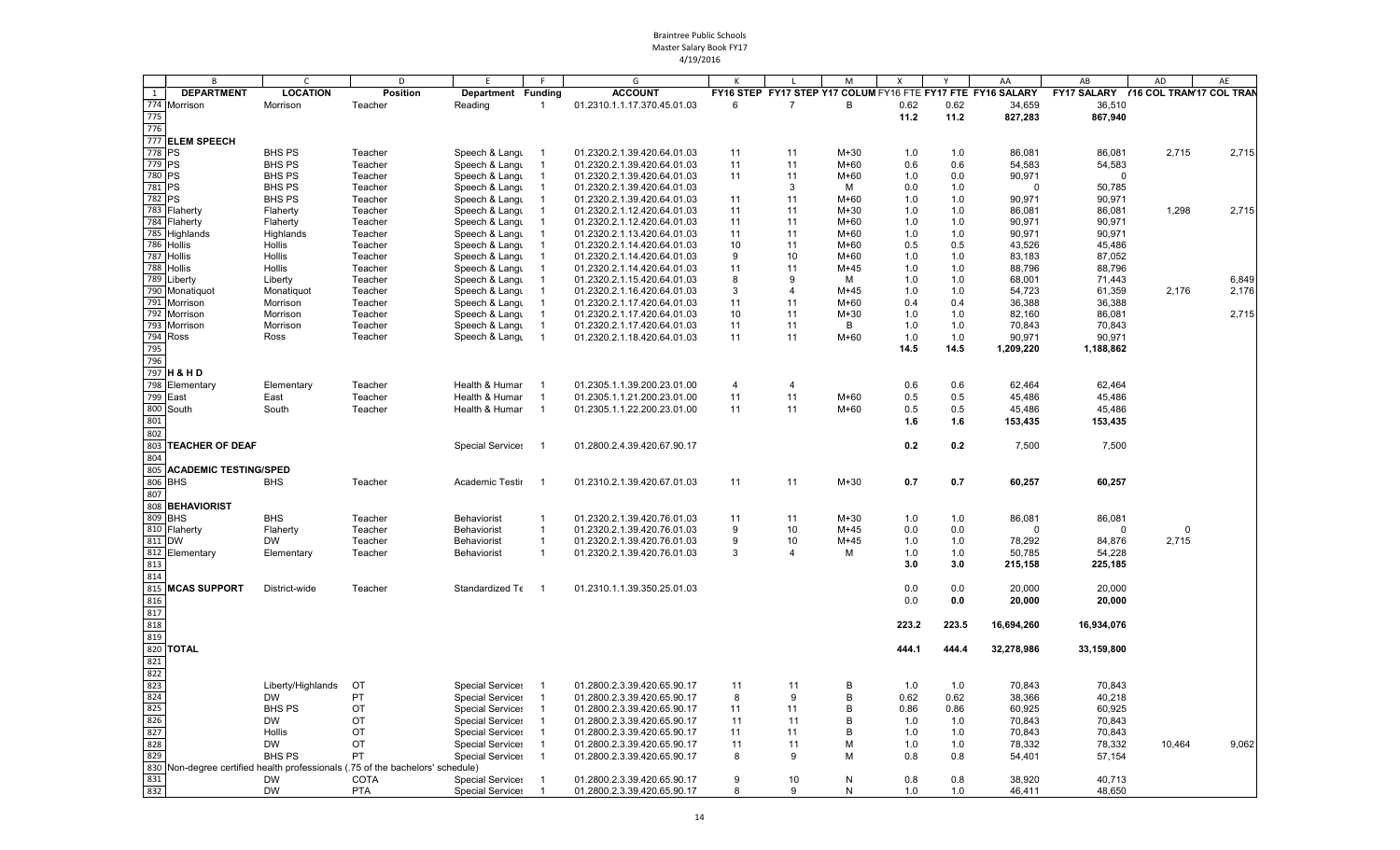|     | B                               | $\mathsf{C}$    | D               | F                       |                          | G                           |                |                | M            | $\mathsf{x}$ | Y     | AA                                                          | AB                                   | AD    | AE    |
|-----|---------------------------------|-----------------|-----------------|-------------------------|--------------------------|-----------------------------|----------------|----------------|--------------|--------------|-------|-------------------------------------------------------------|--------------------------------------|-------|-------|
| 1   | <b>DEPARTMENT</b>               | <b>LOCATION</b> | <b>Position</b> | Department Funding      |                          | <b>ACCOUNT</b>              |                |                |              |              |       | FY16 STEP FY17 STEP Y17 COLUM FY16 FTE FY17 FTE FY16 SALARY | FY17 SALARY Y16 COL TRAN'17 COL TRAN |       |       |
| 833 |                                 | <b>DW</b>       | <b>PTA</b>      | <b>Special Services</b> |                          | 01.2800.2.3.39.420.65.90.17 | 11             | 11             | N            | 1.0          | 1.0   | 53,133                                                      | 53,133                               |       |       |
| 834 |                                 | <b>BHS PS</b>   | COTA            | <b>Special Services</b> |                          | 01.2800.2.3.39.420.65.90.17 | 10             | 11             | $\mathsf{N}$ | 1.0          | 1.0   | 50,891                                                      | 53,133                               |       |       |
| 835 |                                 |                 |                 |                         |                          |                             |                |                |              |              |       |                                                             |                                      |       |       |
|     |                                 |                 |                 |                         |                          |                             |                |                |              | 10.1         | 10.1  | 633,907                                                     | 644,787                              |       |       |
| 836 |                                 |                 |                 |                         |                          |                             |                |                |              |              |       |                                                             |                                      |       |       |
| 837 | <b>HOME TUTOR</b>               | <b>BHS</b>      | Teacher         | Home Tutor              | $\mathbf{1}$             | 01.2310.1.1.39.490.96.01.03 | 11             | 11             | M+60         | 1.0          | 1.0   | 90,971                                                      | 90,971                               |       |       |
| 838 |                                 |                 | Teacher         | Home Tutor              | $\mathbf{1}$             | 01.2310.1.1.39.490.96.01.03 |                |                |              |              |       | 44,795                                                      | 44,795                               |       |       |
| 839 |                                 |                 |                 |                         |                          |                             |                |                |              | 1.0          | 1.0   | 135,766                                                     | 135,766                              |       |       |
| 840 |                                 |                 |                 |                         |                          |                             |                |                |              |              |       |                                                             |                                      |       |       |
|     | 841 ELL                         |                 |                 |                         |                          |                             |                |                |              |              |       |                                                             |                                      |       |       |
|     | 842 BHS                         | <b>BHS</b>      | Teacher         | <b>ELL</b>              | -1                       | 01.2310.1.1.39.490.96.01.04 | 11             | 11             | $M+60$       | 1.0          | 1.0   | 90,971                                                      | 90,971                               |       |       |
|     | 843 Liberty                     | Liberty         | Teacher         | <b>ELL</b>              | -1                       | 01.2310.1.1.39.490.96.01.04 | 11             | 11             | $M+45$       | 1.0          | 1.0   | 86,081                                                      | 88,796                               | 2,715 |       |
|     | 844 East                        | East            | Teacher         | <b>ELL</b>              | -1                       | 01.2310.1.1.39.490.96.01.04 | $\overline{2}$ | 3              | м            | 1.0          | 1.0   | 47,342                                                      | 50,785                               |       |       |
|     | 845 Ross                        |                 |                 | <b>ELL</b>              | $\overline{1}$           |                             |                |                | M            |              |       |                                                             |                                      |       |       |
|     |                                 | Ross            | Teacher         |                         |                          | 01.2310.1.1.39.490.96.01.04 | 9              | 10             |              | 1.0          | 1.0   | 71,443                                                      | 74,887                               |       |       |
|     | 846 Morrison                    | Morrison        | Teacher         | <b>ELL</b>              | $\overline{1}$           | 01.2310.1.1.39.490.96.01.04 | $\overline{2}$ | 3              | M            | 1.0          | 1.0   | 47,342                                                      | 50,785                               |       |       |
|     | 847 Hollis                      | Hollis          | Teacher         | <b>ELL</b>              | $\overline{1}$           | 01.2310.1.1.39.490.96.01.04 | 5              | 6              | $M+30$       | 1.0          | 1.0   | 62,565                                                      | 66,481                               |       |       |
|     | 848 Systemwide                  | Systemwide      | Teacher         | <b>ELL</b>              | -1                       | 01.2310.1.1.39.490.96.01.04 | 3              | Δ              | M            | 0.0          | 1.0   | $\Omega$                                                    | 54,228                               |       |       |
| 849 | Systemwide                      | Systemwide      | Teacher         | <b>ELL</b>              | -1                       | 01.2310.1.1.39.490.96.01.04 | 3              | 4              | M            | 0.00         | 0.62  | $\Omega$                                                    | 33,621                               |       |       |
|     | 850 Highlands                   | Highlands       | Teacher         | <b>ELL</b>              | -1                       | 01.2310.1.1.39.490.96.01.04 | 11             | 11             | $M+30$       | 0.9          | 0.9   | 77,473                                                      | 77,473                               |       |       |
|     | 851 Monatiquot                  | Monatiquot      | Teacher         | <b>ELL</b>              | -1                       | 01.2310.1.1.39.490.96.01.04 | 2              | 3              | м            | 1.0          | 1.0   | 47,342                                                      | 50,785                               |       |       |
|     | 852 Flaherty                    | Flaherty        | Teacher         | <b>ELL</b>              | -1                       | 01.2310.1.1.39.490.96.01.04 | 11             | 11             | $M+60$       | 1.0          | 1.0   | 90,971                                                      | 90,971                               |       |       |
|     | 853 South                       | South           | Teacher         | <b>ELL</b>              | -1                       | 01.2310.1.1.39.490.96.01.04 | $\overline{4}$ | 5              | М            | 1.0          | 1.0   | 54,228                                                      | 57,669                               |       |       |
| 854 |                                 |                 |                 |                         |                          |                             |                |                |              | 9.9          | 11.5  | 675,758                                                     | 787,452                              |       |       |
| 855 |                                 |                 |                 |                         |                          |                             |                |                |              |              |       |                                                             |                                      |       |       |
| 856 |                                 |                 |                 |                         |                          |                             |                |                |              | 10.9         | 12.5  | 811,524                                                     | 923,219                              |       |       |
| 857 |                                 |                 |                 |                         |                          |                             |                |                |              |              |       |                                                             |                                      |       |       |
|     |                                 |                 |                 |                         |                          |                             |                |                |              |              |       |                                                             |                                      |       |       |
|     | 858 MEDIA SPECIALISTS           |                 |                 |                         |                          |                             |                |                |              |              |       |                                                             |                                      |       |       |
|     | 859 Braintree High              | <b>BHS</b>      | Teacher         | Media                   | -1                       | 01.2340.5.1.31.280.26.01.03 | 11             | 11             | $M+30$       | 1.0          | 1.0   | 86,081                                                      | 86,081                               | 2,715 | 2,715 |
|     | 860 East                        | East            | Teacher         | Media                   | -1                       | 01.2340.5.1.21.280.26.01.03 | 11             | 11             | $M+60$       | 0.5          | 0.5   | 45,486                                                      | 45,486                               |       |       |
| 861 | South                           | South           | Teacher         | Media                   | -1                       | 01.2340.5.1.22.280.26.01.03 | 11             | 11             | M+60         | 0.5          | 0.5   | 45,486                                                      | 45,486                               |       |       |
|     | 862 Total Media                 |                 |                 |                         |                          |                             |                |                |              | 2.0          | 2.0   | 177,052                                                     | 177,052                              |       |       |
| 863 |                                 |                 |                 |                         |                          |                             |                |                |              |              |       |                                                             |                                      |       |       |
|     | 864 Counselors                  |                 |                 |                         |                          |                             |                |                |              |              |       |                                                             |                                      |       |       |
| 865 | <b>Braintree High</b>           | <b>BHS</b>      | Counselor       | Guidance                | -1                       | 01.2710.1.1.31.190.27.01.03 | 4              | $\overline{4}$ |              | 0.4          | 0.4   | 46,000                                                      | 46,000                               |       |       |
| 866 |                                 | <b>BHS</b>      | Counselor       | Guidance                | $\overline{1}$           | 01.2710.1.1.31.190.27.01.03 | 11             | 11             | M            | 1.0          | 1.0   | 78,332                                                      | 78,332                               |       |       |
| 867 |                                 | <b>BHS</b>      | Counselor       | Guidance                | $\overline{1}$           | 01.2710.1.1.31.190.27.01.03 | 11             | 11             | $M+30$       | 1.0          | 1.0   | 86,081                                                      | 86,081                               | 2,715 | 2,715 |
|     |                                 | <b>BHS</b>      |                 |                         | $\overline{1}$           |                             | 11             | 11             | $M+60$       |              | 1.0   | 90,971                                                      | 90,971                               |       |       |
| 868 |                                 |                 | Counselor       | Guidance                |                          | 01.2710.1.1.31.190.27.01.03 |                |                |              | 1.0          |       |                                                             |                                      |       |       |
| 869 |                                 | <b>BHS</b>      | Counselor       | Guidance                | -1                       | 01.2710.1.1.31.190.27.01.03 | $\overline{4}$ | 5              | М            | 1.0          | 1.0   | 54,228                                                      | 57,669                               |       | 4,896 |
| 870 |                                 | <b>BHS</b>      | Counselor       | Guidance                | $\overline{1}$           | 01.2710.1.1.31.190.27.01.03 | 10             | 11             | M            | 1.0          | 1.0   | 74,887                                                      | 78,332                               |       |       |
| 871 |                                 |                 |                 |                         |                          |                             |                |                |              | 5.4          | 5.4   | 430,499                                                     | 437,385                              |       |       |
|     | 872 East                        |                 |                 |                         |                          |                             |                |                |              |              |       |                                                             |                                      |       |       |
| 873 |                                 | East            | Counselor       | Guidance                | -1                       | 01.2710.1.1.21.190.27.01.03 | 11             | 11             | $M+30$       | 1.0          | 1.0   | 78,332                                                      | 86,081                               | 7,749 |       |
| 874 |                                 | East            | Counselor       | Guidance                | $\overline{1}$           | 01.2710.1.1.21.190.27.01.03 | $\overline{7}$ | 8              | M+45         | 1.0          | 1.0   | 73,118                                                      | 77,037                               |       |       |
| 875 |                                 | East            | Counselor       | Guidance                | $\overline{1}$           | 01.2710.1.1.21.190.27.01.03 | 11             | 11             | $M+30$       | 1.0          | 1.0   | 78,332                                                      | 86,081                               | 7,749 |       |
| 876 |                                 |                 |                 |                         |                          |                             |                |                |              | 3.0          | 3.0   | 229,782                                                     | 249,199                              |       |       |
|     | 877 South                       |                 |                 |                         |                          |                             |                |                |              |              |       |                                                             |                                      |       |       |
| 878 |                                 | South           | Counselor       | Guidance                | $\mathbf{1}$             | 01.2710.1.1.22.190.27.01.03 | 11             | 11             | $M+60$       | 1.0          | 1.0   | 90,971                                                      | 90,971                               |       |       |
| 879 |                                 | South           | Counselor       | Guidance                | $\overline{1}$           | 01.2710.1.1.22.190.27.01.03 | 11             | 11             | М            | 1.0          | 1.0   | 78,332                                                      | 78,332                               |       |       |
|     |                                 |                 |                 |                         |                          |                             |                |                |              |              |       |                                                             |                                      |       |       |
| 880 |                                 |                 |                 |                         |                          |                             |                |                |              | 2.0          | 2.0   | 169,303                                                     | 169,303                              |       |       |
|     | 881 Psychologists               |                 |                 |                         |                          |                             |                |                |              |              |       |                                                             |                                      |       |       |
|     | 882 Braintree High              | <b>BHS</b>      | Psychologist    | Guidance                | -1                       | 01.2710.1.1.31.190.82.01.03 | 11             | 11             | M+45         | 0.8          | 0.8   | 71,037                                                      | 71,037                               | 1,740 | 1,740 |
| 883 |                                 | <b>BHS</b>      | Psychologist    | Guidance                | $\overline{1}$           | 01.2710.1.1.31.190.82.01.03 | 11             | 11             | $M+60$       | 1.0          | 1.0   | 90,971                                                      | 90,971                               |       |       |
| 884 | <b>Adjustment Counselor BHS</b> |                 | Adj Counselor   | Guidance                | $\overline{1}$           | 01.2710.1.1.31.190.82.01.03 | 11             | 11             | M+45         | 1.0          | 1.0   | 88,796                                                      | 88,796                               |       |       |
| 885 |                                 |                 |                 |                         |                          |                             |                |                |              | 2.8          | 2.8   | 250,804                                                     | 250,804                              |       |       |
| 886 |                                 |                 |                 |                         |                          |                             |                |                |              |              |       |                                                             |                                      |       |       |
|     | 887 East                        | East            | Psychologist    | <b>Special Services</b> | $\overline{\phantom{a}}$ | 01.2710.1.1.21.190.82.01.03 | $\sqrt{5}$     | 6              | M+45         | 1.0          | $1.0$ | 65,279                                                      | 69,196                               |       | 2,176 |
|     |                                 |                 |                 |                         |                          |                             |                |                |              |              |       |                                                             |                                      |       |       |
| 888 |                                 |                 |                 |                         |                          |                             |                |                |              |              |       |                                                             |                                      |       |       |
|     | 889 South                       | South           | Psychologist    | Guidance                |                          | 01.2710.1.1.22.190.82.01.03 | 11             | 11             | $M+60$       | 1.0          | 1.0   | 90,971                                                      | 90,971                               |       |       |
| 890 |                                 |                 |                 |                         |                          |                             |                |                |              |              |       |                                                             |                                      |       |       |
|     | 891 Flaherty                    | Flaherty        | Psychologist    | <b>Special Services</b> | - 1                      | 01.2710.1.1.12.190.82.01.03 | -5             | 6              | $M+60$       | 1.0          | 1.0   | 67,455                                                      | 71,372                               |       |       |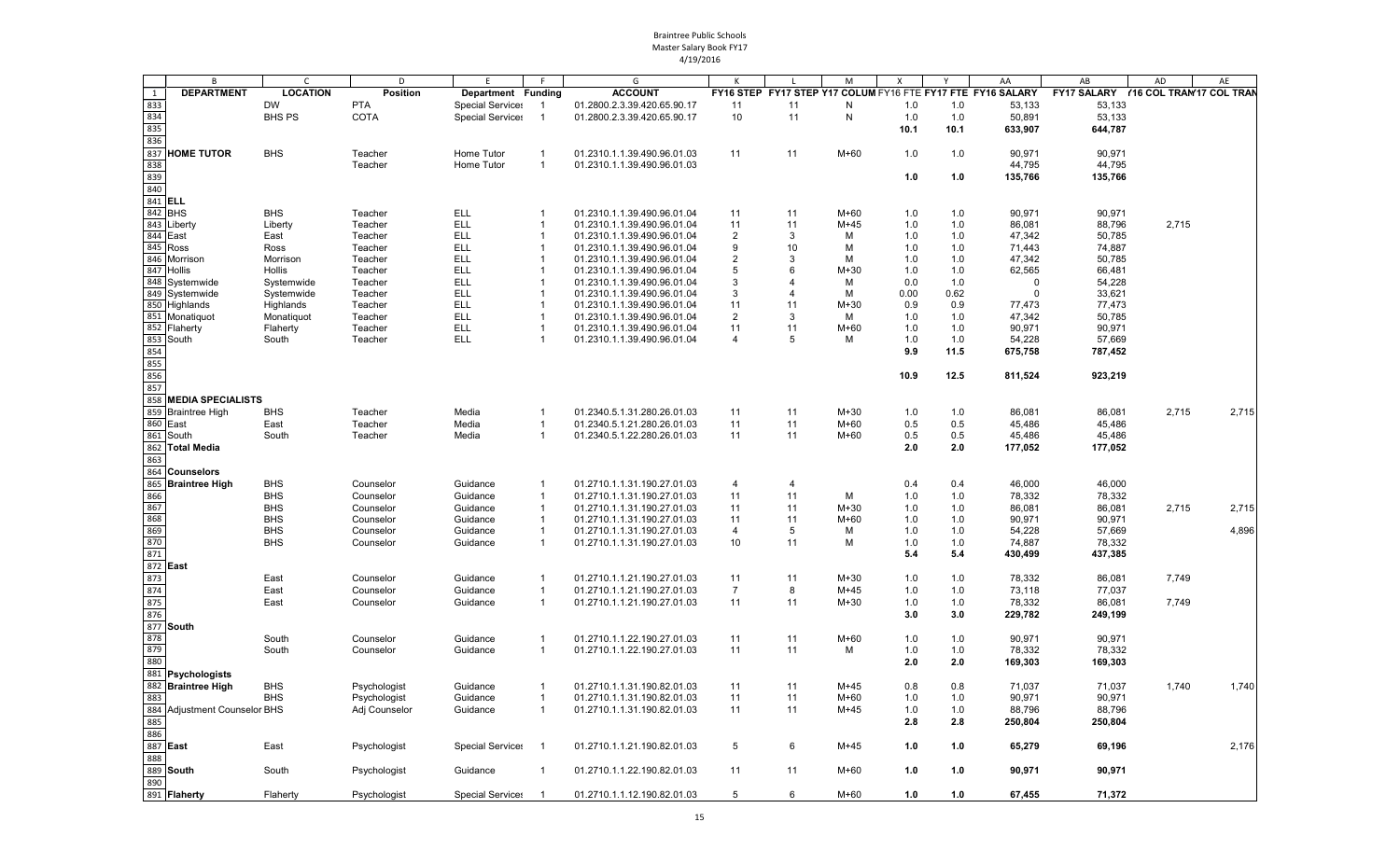|     | B                              | $\mathsf{C}$       | D                     | E                                                | F              | G                                                          |                |                                                             | M              | Χ          | Y          | AA               | AB                 | AD                       | AE |  |
|-----|--------------------------------|--------------------|-----------------------|--------------------------------------------------|----------------|------------------------------------------------------------|----------------|-------------------------------------------------------------|----------------|------------|------------|------------------|--------------------|--------------------------|----|--|
| 1   | <b>DEPARTMENT</b>              | <b>LOCATION</b>    | <b>Position</b>       | Department Funding                               |                | <b>ACCOUNT</b>                                             |                | FY16 STEP FY17 STEP Y17 COLUM FY16 FTE FY17 FTE FY16 SALARY |                |            |            |                  | <b>FY17 SALARY</b> | Y16 COL TRAN'17 COL TRAI |    |  |
| 892 |                                |                    |                       |                                                  |                |                                                            |                |                                                             |                |            |            |                  |                    |                          |    |  |
| 893 | <b>Highlands</b>               | Highlands          | Psychologist          | <b>Special Services</b>                          |                | 01.2710.1.1.13.190.82.01.03                                | 11             | 11                                                          | M+60           | 1.0        | 1.0        | 90,971           | 90,971             |                          |    |  |
| 894 |                                |                    |                       |                                                  |                |                                                            |                |                                                             |                |            |            |                  |                    |                          |    |  |
|     | 895 Hollis                     | Hollis             | Psychologist          | Guidance                                         |                | 01.2710.1.1.14.190.82.01.03                                | 11             | 11                                                          | $M+60$         | 1.0        | 1.0        | 90,971           | 90,971             |                          |    |  |
| 896 |                                | Hollis             | Psychologist          | Guidance                                         | $\mathbf 1$    | 01.2710.1.1.14.190.82.01.03                                | 11             | 11                                                          | $M+60$         | 0.5        | 0.5        | 45,486           | 45,486             |                          |    |  |
| 897 |                                |                    |                       |                                                  |                |                                                            |                |                                                             |                | 1.5        | 1.5        | 136,457          | 136,457            |                          |    |  |
| 898 |                                |                    |                       |                                                  |                |                                                            |                |                                                             |                |            |            |                  |                    |                          |    |  |
| 899 | Liberty                        | Liberty            | Psychologist          | Guidance                                         | -1             | 01.2710.1.1.15.190.82.01.03                                | 11             | 11                                                          | $M+60$         | 1.0        | 1.0        | 90,971           | 90,971             |                          |    |  |
| 900 |                                |                    |                       |                                                  |                |                                                            |                |                                                             |                |            |            |                  |                    |                          |    |  |
|     | 901 Monatiquot                 | Monatiquot         | Psychologist          | Guidance                                         | $\overline{1}$ | 01.2710.1.1.16.190.82.01.03                                | $\mathbf{1}$   | $\overline{2}$                                              | м              | 0.8        | 1.0        | 35,119           | 50,374             |                          |    |  |
| 902 |                                |                    |                       |                                                  |                |                                                            |                |                                                             |                |            |            |                  |                    |                          |    |  |
|     | 903 Morrison                   | Morrison           | Psychologist          | <b>Special Services</b>                          |                | 01.2710.1.1.17.190.82.01.03                                | 11             | 11                                                          | $M+60$         | 1.0        | 1.0        | 90,971           | 90,971             |                          |    |  |
| 904 |                                | Morrison           | Psychologist          | <b>Special Services</b>                          | - 1            | 01.2710.1.1.17.190.82.01.03                                | 11             | 11                                                          | M+60           | 0.5        | 0.5        | 45,486           | 45,486             |                          |    |  |
| 905 |                                |                    |                       |                                                  |                |                                                            |                |                                                             |                | 1.5        | 1.5        | 136,457          | 136,457            |                          |    |  |
| 906 |                                |                    |                       |                                                  |                |                                                            |                |                                                             |                |            |            |                  |                    |                          |    |  |
|     | 907 Ross                       | Ross               | Psychologist          | <b>Special Services</b>                          |                | 01.2710.1.1.18.190.82.01.03                                | 11             | 11                                                          | $M+60$         | 1.0        | 1.0        | 90,971           | 90,971             |                          |    |  |
| 908 |                                |                    |                       |                                                  |                |                                                            |                |                                                             |                |            |            |                  |                    |                          |    |  |
|     | 909 Total Couns/Psychologists  |                    |                       |                                                  |                |                                                            |                |                                                             |                | 23.0       | 23.2       | 1,885,038        | 1,934,429          |                          |    |  |
| 910 |                                |                    |                       |                                                  |                |                                                            |                |                                                             |                |            |            |                  |                    |                          |    |  |
| 911 | Guidance                       |                    |                       |                                                  |                |                                                            |                |                                                             |                |            |            |                  |                    |                          |    |  |
| 912 | <b>Secretaries</b>             |                    |                       |                                                  |                |                                                            |                |                                                             | cat            |            |            |                  |                    |                          |    |  |
|     | 913 BHS                        | <b>BHS</b>         | Registrar             | Guidance                                         | $\overline{1}$ | 01.2710.1.2.31.190.27.03.06                                | 2              | 3                                                           | 2              | 0.6        | 0.6        | 19,555           | 20,978             |                          |    |  |
|     | 914 South                      | South              | <b>Admin Asst</b>     | Guidance                                         | $\mathbf{1}$   | 01.2710.1.2.22.190.27.03.06                                | $\overline{7}$ | 8                                                           | $\overline{2}$ | 0.5714     | 0.5714     | 21,679           | 22,675             |                          |    |  |
|     | 915 BHS                        | <b>BHS</b>         | <b>Admin Asst</b>     | Guidance                                         | $\mathbf 1$    | 01.2710.1.2.31.190.27.03.06                                | $\overline{2}$ | 3                                                           | 2              | 1.0        | 1.0        | 29,261           | 31,466             |                          |    |  |
|     | $916$ East                     | East               | <b>Admin Asst</b>     | Guidance                                         | $\mathbf{1}$   | 01.2710.1.2.21.190.27.03.06                                | 11             | 11                                                          | 2              | 1.0        | 1.0        | 44,885           | 44,885             |                          |    |  |
| 917 |                                |                    |                       |                                                  |                |                                                            |                |                                                             |                | 3.2        | 3.2        | 115,380          | 120,004            |                          |    |  |
| 918 |                                |                    |                       |                                                  |                |                                                            |                |                                                             |                |            |            |                  |                    |                          |    |  |
|     | 919 Nurses                     |                    |                       |                                                  |                |                                                            |                |                                                             |                |            |            |                  |                    |                          |    |  |
|     | 920 Interim Nurse Director BHS |                    | Interim Director      | <b>Health Services</b>                           |                | 01.3200.5.1.31.210.32.03.07                                | $\mathbf{1}$   | $\overline{2}$                                              |                | 1.0        | 1.0        | 100,853          | 101,938            |                          |    |  |
|     | 921 BHS                        | <b>BHS</b>         | Nurse                 | <b>Health Services</b>                           |                | 01.3200.5.1.31.210.32.03.07                                | 11             | 11                                                          | M+60           | 1.0        | 1.0        | 93,411           | 93,411             |                          |    |  |
|     | 922 BHS                        | <b>BHS</b>         | Nurse                 | <b>Health Services</b>                           | $\overline{1}$ | 01.3200.5.1.31.210.32.03.07                                | 11             | 11                                                          | $M+60$         | 1.0        | 1.0        | 93,411           | 93,411             |                          |    |  |
| 923 |                                |                    |                       |                                                  |                |                                                            |                |                                                             |                | 3.0        | 3.0        | 287,675          | 288,760            |                          |    |  |
| 924 |                                |                    |                       |                                                  |                |                                                            |                |                                                             |                |            |            |                  |                    |                          |    |  |
|     | 925 Preschool                  | <b>BHS PS</b>      | Nurse                 | <b>Special Services</b>                          |                | 01.3200.5.1.39.420.03.07.00                                | 11             | 11                                                          | $M+60$         | 1.0        | 1.0        | 93,411           | 93,411             |                          |    |  |
| 926 |                                |                    |                       |                                                  |                |                                                            |                |                                                             |                |            |            |                  |                    |                          |    |  |
|     | 927 Hollis                     | Hollis             | Nurse                 | <b>Health Services</b>                           |                | 01.3200.5.1.14.210.32.03.07                                | 11             | 11                                                          | M+60           | 1.0        | 1.0        | 93,411           | 93,411             |                          |    |  |
|     | 928 Morrison                   | Morrison           | Nurse                 | <b>Health Services</b>                           |                | 01.3200.5.1.17.210.32.03.07                                | 11             | 11                                                          | $M+60$         | 1.0        | 1.0        | 93,411           | 93,411             |                          |    |  |
|     | 929 Highlands                  | Highlands          | Nurse                 | <b>Health Services</b>                           |                | 01.3200.5.1.13.210.32.03.07                                | 11             | 11                                                          | $M+60$         | 1.0        | 1.0        | 93,411           | 93,411             |                          |    |  |
|     | 930 Liberty                    | Liberty            | Nurse                 | <b>Health Services</b>                           |                | 01.3200.5.1.15.210.32.03.07                                | 11             | 11                                                          | м              | 1.0        | 1.0        | 80,482           | 80,482             |                          |    |  |
|     | 931 Monatiquot<br>932 Ross     | Monatiquot<br>Ross | Nurse<br>Nurse        | <b>Health Services</b><br><b>Health Services</b> |                | 01.3200.5.1.16.210.32.03.07<br>01.3200.5.1.18.210.32.03.07 | 2<br>6         | 3<br>7                                                      | B<br>B         | 1.0<br>1.0 | 1.0<br>1.0 | 45,155<br>57,438 | 48,226<br>60,507   |                          |    |  |
|     | 933 East                       | East               | Nurse                 | <b>Health Services</b>                           |                | 01.3200.5.1.21.210.32.03.07                                | 6              | 7                                                           | B              | 1.0        | 1.0        | 57,438           | 60,507             |                          |    |  |
|     | 934 Flaherty                   | Flaherty           | Nurse                 | <b>Health Services</b>                           |                | 01.3200.5.1.12.210.32.03.07                                | 5              | 6                                                           | М              | 1.0        | 1.0        | 59,255           | 62,794             |                          |    |  |
|     | 935 South                      | South              | Nurse                 | <b>Health Services</b>                           |                | 01.3200.5.1.22.210.32.03.07                                | $\mathbf{1}$   | 2                                                           | B              | 1.0        | 1.0        | 42,084           | 45,155             |                          |    |  |
| 936 |                                |                    |                       |                                                  |                |                                                            |                |                                                             |                | 9.0        | 9.0        | 622,085          | 637,904            |                          |    |  |
|     | 937 Total Nurses               |                    |                       |                                                  |                |                                                            |                |                                                             |                | 13.0       | 13.0       | 1,003,171        | 1,020,075          |                          |    |  |
| 938 |                                |                    |                       |                                                  |                |                                                            |                |                                                             |                |            |            |                  |                    |                          |    |  |
|     | 939 BLDG/GRDS                  |                    |                       |                                                  |                |                                                            |                |                                                             |                |            |            |                  |                    |                          |    |  |
| 940 |                                | Hollis             | <b>Admin Asst</b>     | Custodial                                        | -1             | 01.4110.5.2.39.110.73.03.08                                |                |                                                             |                | 1.0        | 1.0        | 60,849           | 60,849             |                          |    |  |
| 941 |                                |                    |                       |                                                  |                |                                                            |                |                                                             |                | 1.0        | 1.0        | 60,849           | 60,849             |                          |    |  |
| 942 |                                |                    |                       |                                                  |                |                                                            |                |                                                             |                |            |            |                  |                    |                          |    |  |
|     | 943 CUSTODIANS                 |                    |                       |                                                  |                |                                                            |                |                                                             |                |            |            |                  |                    |                          |    |  |
|     | 944 <b>BHS</b>                 | <b>BHS</b>         | <b>Head Custodian</b> | Custodial                                        |                | 01.4110.5.3.31.110.73.03.09                                | 4              |                                                             |                | 1.0        | 1.0        | 66,032           | 66,032             |                          |    |  |
| 945 |                                | <b>BHS</b>         | Custodian             | Custodial                                        |                | 01.4110.5.3.31.110.73.03.09                                | 4              |                                                             |                | 1.0        | 1.0        | 47,610           | 47,610             |                          |    |  |
| 946 |                                | <b>BHS</b>         | Custodian             | Custodial                                        |                | 01.4110.5.3.31.110.73.03.09                                | 4              |                                                             |                | 1.0        | 1.0        | 47,610           | 47,610             |                          |    |  |
| 947 |                                | <b>BHS</b>         | Custodian             | Custodial                                        |                | 01.4110.5.3.31.110.73.03.09                                | 3              |                                                             |                | 1.0        | 1.0        | 46,399           | 47,610             |                          |    |  |
| 948 |                                | <b>BHS</b>         | Custodian             | Custodial                                        |                | 01.4110.5.3.31.110.73.03.09                                | 3              |                                                             |                | 1.0        | 1.0        | 46,399           | 47,610             |                          |    |  |
| 949 |                                | <b>BHS</b>         | Custodian             | Custodial                                        |                | 01.4110.5.3.31.110.73.03.09                                | 4              |                                                             |                | 1.0        | 1.0        | 47,610           | 47,610             |                          |    |  |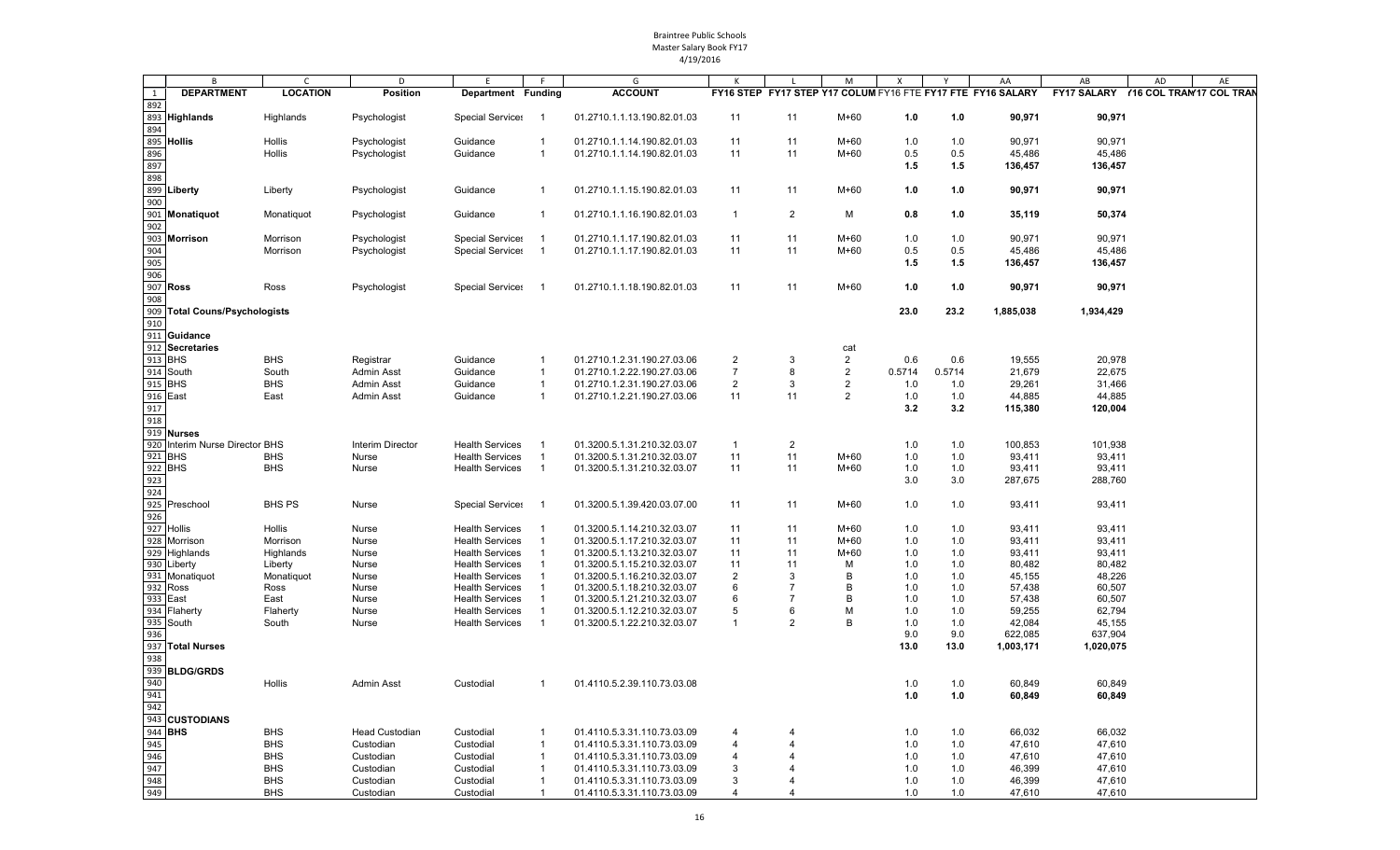|                   | B                 | C               | D                | E                  |                | G                                                          |                |                | M | X    |            | AA                                                          | AB          | AD<br>AE                             |
|-------------------|-------------------|-----------------|------------------|--------------------|----------------|------------------------------------------------------------|----------------|----------------|---|------|------------|-------------------------------------------------------------|-------------|--------------------------------------|
| 1                 | <b>DEPARTMENT</b> | <b>LOCATION</b> | <b>Position</b>  | Department Funding |                | <b>ACCOUNT</b>                                             |                |                |   |      |            | FY16 STEP FY17 STEP Y17 COLUM FY16 FTE FY17 FTE FY16 SALARY |             | FY17 SALARY Y16 COL TRAN'17 COL TRAN |
| 950               |                   | <b>BHS</b>      | Custodian        | Custodial          | 1              | 01.4110.5.3.31.110.73.03.09                                | 4              |                |   | 1.0  | 1.0        | 47,610                                                      | 47,610      |                                      |
| 951               |                   | <b>BHS</b>      | Custodian        | Custodial          | 1              | 01.4110.5.3.31.110.73.03.09                                | $\overline{4}$ |                |   | 1.0  | 1.0        | 47,610                                                      | 47,610      |                                      |
| 952<br>953<br>954 |                   | <b>BHS</b>      | Custodian        | Custodial          | 1              | 01.4110.5.3.31.110.73.03.09                                | 4              |                |   | 1.0  | 1.0        | 47,610                                                      | 47,610      |                                      |
|                   |                   | <b>BHS</b>      | Custodian        | Custodial          | -1             | 01.4110.5.3.31.110.73.03.09                                | 4              |                |   | 1.0  | 1.0        | 47,610                                                      | 47,610      |                                      |
|                   |                   | <b>BHS</b>      | Custodian        | Custodial          | $\mathbf{1}$   | 01.4110.5.3.31.110.73.03.09                                | 4              |                |   | 1.0  | 1.0        | 47,610                                                      | 47,610      |                                      |
| 955               |                   | <b>BHS</b>      | Custodian        | Custodial          | -1             | 01.4110.5.3.31.110.73.03.09                                | 4              |                |   | 1.0  | 1.0        | 47,610                                                      | 47,610      |                                      |
| 956               |                   | <b>BHS</b>      | Custodian        | Custodial          | 1              | 01.4110.5.3.31.110.73.03.09                                |                |                |   | 1.0  | 1.0        | 56,264                                                      | 56,264      |                                      |
| 957 LTS           |                   | <b>BHS</b>      | Custodian        | Custodial          | $\mathbf{1}$   | 01.4110.5.3.31.110.73.03.09                                | $\overline{1}$ | 2              |   | 0.5  | 0.5        | 21,986                                                      | 22,593      |                                      |
| 958               |                   |                 |                  |                    |                |                                                            |                |                |   | 13.5 | 13.5       | 665,570                                                     | 668,599     |                                      |
| 959 East          |                   |                 |                  |                    |                |                                                            |                |                |   |      |            |                                                             |             |                                      |
| 960               |                   | East            | Senior Custodian | Custodial          | -1             | 01.4110.5.3.21.110.73.03.09                                | $\overline{4}$ |                |   | 1.0  | 1.0        | 56,264                                                      | 56,264      |                                      |
| 961               |                   | East            | Custodian        | Custodial          | -1             | 01.4110.5.3.21.110.73.03.09                                | 3              |                |   | 1.0  | 1.0        | 46,958                                                      | 47,610      |                                      |
| 962               |                   | East            | Custodian        | Custodial          | -1             | 01.4110.5.3.21.110.73.03.09                                | 4              |                |   | 1.0  | 1.0        | 52,713                                                      | 52,713      |                                      |
|                   |                   | East            | Custodian        | Custodial          | 1              | 01.4110.5.3.21.110.73.03.09                                | $\overline{4}$ |                |   | 1.0  | 1.0        | 47,610                                                      | 47,610      |                                      |
| 963<br>964        |                   | East            | Custodian        | Custodial          | 1              | 01.4110.5.3.21.110.73.03.09                                | $\overline{4}$ | 4              |   | 1.0  | 1.0        | 47,610                                                      | 47,610      |                                      |
| 965               |                   |                 |                  |                    |                |                                                            |                |                |   | 5.0  | 5.0        | 251,155                                                     | 251,807     |                                      |
|                   | 966 South         |                 |                  |                    |                |                                                            |                |                |   |      |            |                                                             |             |                                      |
| 967               |                   | South           | Senior Custodian | Custodial          | $\mathbf{1}$   | 01.4110.5.3.22.110.73.03.09                                | $\overline{4}$ | 4              |   | 1.0  | 1.0        | 55,251                                                      | 55,251      |                                      |
| 968               |                   |                 |                  | Custodial          | 1              |                                                            | $\overline{2}$ | 3              |   | 1.0  |            | 45,186                                                      | 46,399      |                                      |
| 969               |                   | South           | Custodian        | Custodial          | $\mathbf{1}$   | 01.4110.5.3.22.110.73.03.09<br>01.4110.5.3.22.110.73.03.09 | $\overline{2}$ | 3              |   | 1.0  | 1.0<br>1.0 | 45,186                                                      | 46,399      |                                      |
| 970               |                   | South           | Custodian        |                    |                |                                                            |                |                |   | 3.0  | 3.0        | 145,623                                                     |             |                                      |
|                   |                   |                 |                  |                    |                |                                                            |                |                |   |      |            |                                                             | 148,049     |                                      |
|                   | 971 Flaherty      |                 |                  |                    |                | 01.4110.5.3.12.110.73.03.09                                |                |                |   |      |            |                                                             |             |                                      |
| 972               |                   | Flaherty        | Senior Custodian | Custodial          | -1             |                                                            | 4              |                |   | 1.0  | 1.0        | 52,713                                                      | 52,713      |                                      |
| 973               |                   | Flaherty        | Custodian        | Custodial          | $\mathbf{1}$   | 01.4110.5.3.12.110.73.03.09                                | $\overline{4}$ |                |   | 1.0  | 1.0        | 47,610                                                      | 47,610      |                                      |
| 974               |                   | Flaherty        | Custodian        | Custodial          | -1             | 01.4110.5.3.12.110.73.03.09                                | $\overline{4}$ |                |   | 0.5  | 0.5        | 14,649                                                      | 23,805      |                                      |
| 975               |                   | Flaherty        | Custodian        | Custodial          | $\mathbf 1$    | 01.4110.5.3.12.110.73.03.09                                | $\overline{4}$ |                |   | 0.0  | 0.0        | 9,156                                                       | $\Omega$    |                                      |
| 976               |                   |                 |                  |                    |                |                                                            |                |                |   | 2.5  | 2.5        | 124,128                                                     | 124,128     |                                      |
|                   | 977 Highlands     |                 |                  |                    |                |                                                            |                |                |   |      |            |                                                             |             |                                      |
| 978               |                   | Highlands       | Senior Custodian | Custodial          | -1             | 01.4110.5.3.13.110.73.03.09                                | 4              |                |   | 1.0  | 1.0        | 52,713                                                      | 52,713      |                                      |
| 979               |                   | Highlands       | Custodian        | Custodial          | -1             | 01.4110.5.3.13.110.73.03.09                                | $\overline{4}$ |                |   | 1.0  | 1.0        | 47,610                                                      | 47,610      |                                      |
| 980               |                   | Highlands       | Custodian        | Custodial          | $\mathbf{1}$   | 01.4110.5.3.13.110.73.03.09                                | $\overline{4}$ |                |   | 0.0  | 0.0        | 9,156                                                       | $\Omega$    |                                      |
| 981               |                   | Highlands       | Custodian        | Custodial          | $\mathbf{1}$   | 01.4110.5.3.13.110.73.03.09                                | $\overline{4}$ |                |   | 0.5  | 0.5        | 14,649                                                      | 23,805      |                                      |
| 982               |                   |                 |                  |                    |                |                                                            |                |                |   | 2.5  | 2.5        | 124,128                                                     | 124,128     |                                      |
|                   | 983 Hollis        |                 |                  |                    |                |                                                            |                |                |   |      |            |                                                             |             |                                      |
| 984               |                   | Hollis          | Senior Custodian | Custodial          | -1             | 01.4110.5.3.14.110.73.03.09                                | 4              |                |   | 1.0  | 1.0        | 52,713                                                      | 52,713      |                                      |
| 985               |                   | Hollis          | Custodian        | Custodial          | $\mathbf{1}$   | 01.4110.5.3.14.110.73.03.09                                | $\overline{4}$ | 4              |   | 1.0  | 1.0        | 47,610                                                      | 47,610      |                                      |
| 986               |                   | Hollis          | Custodian        | Custodial          | $\mathbf{1}$   | 01.4110.5.3.14.110.73.03.09                                | 3              | 4              |   | 1.0  | 1.0        | 46,399                                                      | 47,610      |                                      |
| 987               |                   |                 |                  |                    |                |                                                            |                |                |   | 3.0  | 3.0        | 146,722                                                     | 147,933     |                                      |
| 988               | Liberty           |                 |                  |                    |                |                                                            |                |                |   |      |            |                                                             |             |                                      |
| 989               |                   | Liberty         | Senior Custodian | Custodial          | $\overline{1}$ | 01.4110.5.3.15.110.73.03.09                                | 3              |                |   | 1.0  | 1.0        | 50,762                                                      | 52,713      |                                      |
| 990               |                   | Liberty         | Custodian        | Custodial          | -1             | 01.4110.5.3.15.110.73.03.09                                | $\overline{4}$ | 4              |   | 1.0  | 1.0        | 47,610                                                      | 47,610      |                                      |
| 991               | LTS               | Liberty         | Custodian        | Custodial          | $\mathbf{1}$   | 01.4110.5.3.15.110.73.03.09                                | $\overline{1}$ | $\overline{2}$ |   | 0.5  | 0.5        | 21,986                                                      | 22,593      |                                      |
| 992               |                   |                 |                  |                    |                |                                                            |                |                |   | 2.5  | 2.5        | 120,358                                                     | 122,916     |                                      |
|                   | 993 Monatiquot    |                 |                  |                    |                |                                                            |                |                |   |      |            |                                                             |             |                                      |
| 994               |                   | Monatiquot      | Senior Custodian | Custodial          | -1             | 01.4110.5.3.16.110.73.03.09                                | 4              | 4              |   | 1.0  | 1.0        | 52,713                                                      | 52,713      |                                      |
| 995               |                   | Monatiquot      | Custodian        | Custodial          | $\mathbf{1}$   | 01.4110.5.3.16.110.73.03.09                                | $\overline{4}$ | $\overline{4}$ |   | 0.5  | 0.5        | 23,805                                                      | 23,805      |                                      |
| 996               |                   |                 |                  |                    |                |                                                            |                |                |   | 1.5  | 1.5        | 76,518                                                      | 76,518      |                                      |
|                   | 997 Morrison      |                 |                  |                    |                |                                                            |                |                |   |      |            |                                                             |             |                                      |
| 998               |                   | Morrison        | Senior Custodian | Custodial          | $\overline{1}$ | 01.4110.5.3.17.110.73.03.09                                | $\overline{4}$ | $\overline{4}$ |   | 1.0  | 1.0        | 52,713                                                      | 52,713      |                                      |
| 999               |                   | Morrison        | Custodian        | Custodial          | -1             | 01.4110.5.3.17.110.73.03.09                                | 4              | 4              |   | 1.0  | 1.0        | 47,610                                                      | 47,610      |                                      |
| 1000              |                   | Morrison        | Custodian        | Custodial          | $\overline{1}$ | 01.4110.5.3.17.110.73.03.09                                | $\overline{4}$ | 4              |   | 0.5  | 0.5        | 23,805                                                      | 23,805      |                                      |
| 1001              |                   |                 |                  |                    |                |                                                            |                |                |   | 2.5  | 2.5        | 124,128                                                     | 124,128     |                                      |
| 1002 Ross         |                   |                 |                  |                    |                |                                                            |                |                |   |      |            |                                                             |             |                                      |
| 1003              |                   | Ross            | Senior Custodian | Custodial          | $\mathbf{1}$   | 01.4110.5.3.18.110.73.03.09                                | 4              | 4              |   | 1.0  | 1.0        | 52,713                                                      | 52,713      |                                      |
| 1004              |                   | Ross            | Custodian        | Custodial          | $\mathbf{1}$   | 01.4110.5.3.18.110.73.03.09                                | $\overline{c}$ | $\mathbf{3}$   |   | 1.0  | 1.0        | 45,186                                                      | 46,399      |                                      |
| 1005              |                   |                 |                  |                    |                |                                                            |                |                |   | 2.0  | 2.0        | 97,899                                                      | 99,112      |                                      |
| 1006              |                   |                 |                  |                    |                |                                                            |                |                |   |      |            |                                                             |             |                                      |
|                   | 1007 System-wide  | DW              | Custodian        | Custodial          | $\overline{1}$ | 01.4110.5.3.22.110.73.03.09                                | 4              | $\overline{4}$ |   | 0.0  | 0.0        | 1,988                                                       | $\mathbf 0$ |                                      |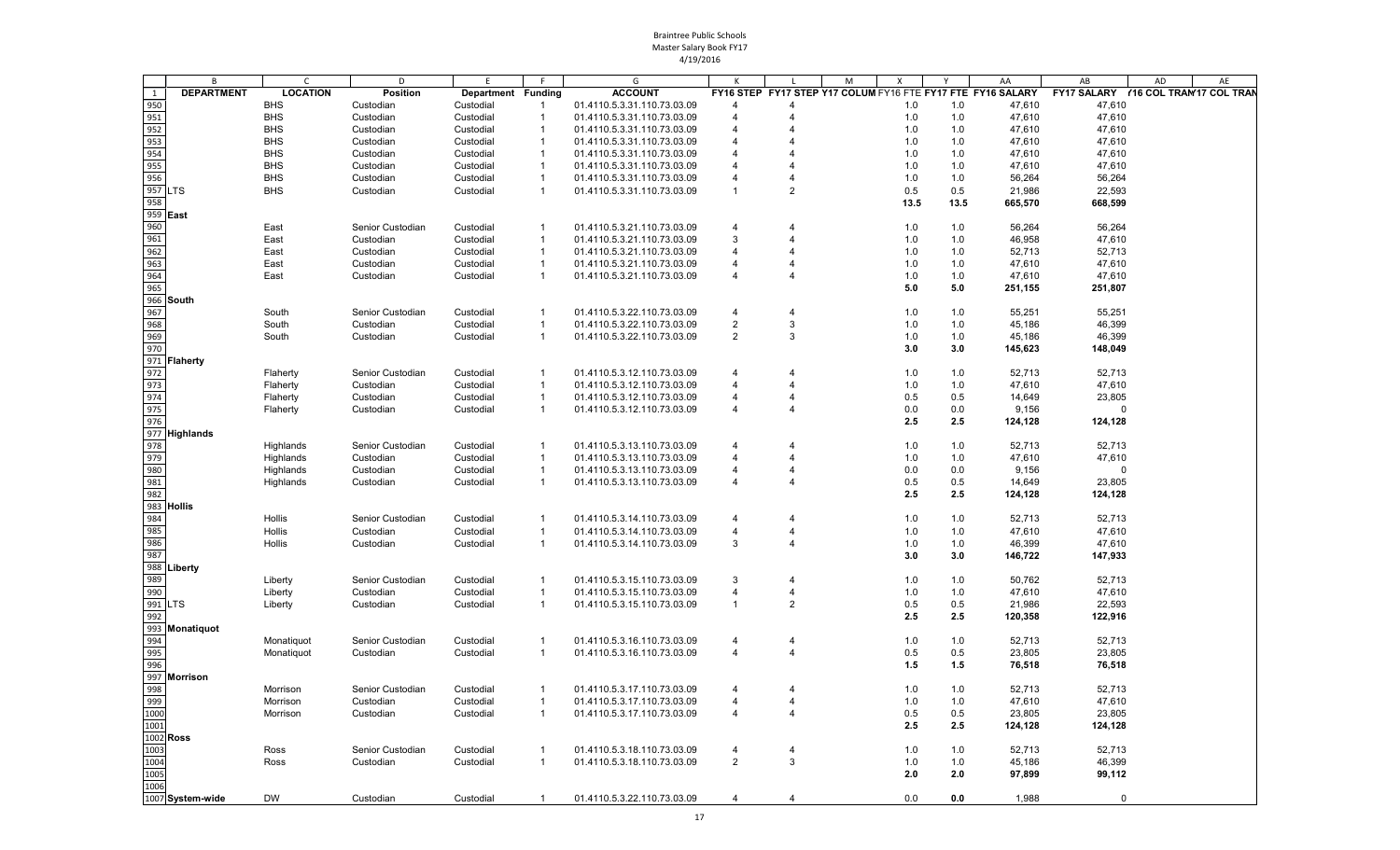|                                                                           | B                     | C               | D               | E                       | F.             | G                           |                |                         | M | X    |       | AA                                                          | AB           | AD<br>AE                             |
|---------------------------------------------------------------------------|-----------------------|-----------------|-----------------|-------------------------|----------------|-----------------------------|----------------|-------------------------|---|------|-------|-------------------------------------------------------------|--------------|--------------------------------------|
| 1                                                                         | <b>DEPARTMENT</b>     | <b>LOCATION</b> | <b>Position</b> | Department Funding      |                | <b>ACCOUNT</b>              |                |                         |   |      |       | FY16 STEP FY17 STEP Y17 COLUM FY16 FTE FY17 FTE FY16 SALARY |              | FY17 SALARY Y16 COL TRAN'17 COL TRAN |
|                                                                           | 1008 System-wide      | <b>DW</b>       | Custodian       | Custodial               | $\overline{1}$ | 01.4110.5.3.22.110.73.03.09 | $\overline{1}$ | $\overline{2}$          |   | 1.0  | 0.0   | 15,883                                                      | $\Omega$     |                                      |
|                                                                           | 1009 System-wide      | <b>DW</b>       | Custodian       | Custodial               | $\overline{1}$ | 01.4110.5.3.39.110.73.03.09 |                |                         |   |      |       | 30,000                                                      | 30,001       |                                      |
| 1010                                                                      |                       |                 |                 |                         |                |                             |                |                         |   |      |       | 47,871                                                      | 30,001       |                                      |
| 1011                                                                      |                       |                 |                 |                         |                |                             |                |                         |   |      |       |                                                             |              |                                      |
|                                                                           | 1012 Total Custodians |                 |                 |                         |                |                             |                |                         |   | 39.0 | 38.0  | 1,924,098                                                   | 1,917,319    |                                      |
| 1013                                                                      |                       |                 |                 |                         |                |                             |                |                         |   |      |       |                                                             |              |                                      |
|                                                                           |                       |                 |                 |                         |                |                             |                |                         |   |      |       |                                                             |              |                                      |
|                                                                           | 1014 MAINTENANCE      |                 |                 |                         |                |                             |                |                         |   |      |       |                                                             |              |                                      |
|                                                                           | 1015 HVAC             | <b>DW</b>       | <b>HVAC</b>     | Maintenance             | -1             | 01.4220.5.3.39.290.74.03.09 |                |                         |   | 0.0  | 0.0   | 0                                                           | $\mathbf{0}$ |                                      |
| 1016                                                                      |                       |                 |                 |                         |                |                             |                |                         |   |      |       |                                                             |              |                                      |
|                                                                           | 1017 Craftsman        | <b>DW</b>       | Craftsman       | Maintenance             | -1             | 01.4220.5.3.39.290.74.03.09 | $\overline{1}$ | $\overline{2}$          |   | 1.0  | 1.0   | 22,690                                                      | 55,334       |                                      |
|                                                                           | 1018 Electrician      | <b>DW</b>       | Electrician     | Maintenance             |                | 01.4220.5.3.39.290.74.03.09 |                |                         |   | 1.0  | 1.0   | 63,123                                                      | 63,123       |                                      |
|                                                                           | 1019 Craftsman        | <b>DW</b>       | Craftsman       | Maintenance             |                | 01.4220.5.3.39.290.74.03.09 | 3              | 3                       |   | 1.0  | 1.0   | 57,190                                                      | 57,190       |                                      |
|                                                                           | 1020 Craftsman        | <b>DW</b>       | Craftsman       | Maintenance             |                | 01.4220.5.3.39.290.74.03.09 | 3              | 3                       |   | 1.0  | 1.0   | 57,190                                                      | 57,190       |                                      |
| 102                                                                       | 1 Craftsman           | <b>DW</b>       | Craftsman       | Maintenance             |                | 01.4220.5.3.39.290.74.03.09 | 3              | 3                       |   | 0.0  | 0.0   | 2,992                                                       | 2,992        |                                      |
|                                                                           | 1022 Plumber          | <b>DW</b>       | Plumber         | Maintenance             | $\mathbf{1}$   | 01.4220.5.3.39.290.74.03.09 |                |                         |   | 1.0  | 1.0   | 63,444                                                      | 63,444       |                                      |
| 1023                                                                      |                       |                 |                 |                         |                |                             |                |                         |   | 5.0  | 5.0   | 266,629                                                     | 299,273      |                                      |
| 1024                                                                      |                       |                 |                 |                         |                |                             |                |                         |   |      |       |                                                             |              |                                      |
| 1025                                                                      | Laborer               | <b>DW</b>       | Laborer         | Maintenance             | -1             | 01.4220.5.3.39.290.74.03.09 | 3              | 3                       |   | 1.0  | 1.0   | 52,028                                                      | 52,028       |                                      |
| 1026                                                                      |                       |                 |                 |                         |                |                             |                |                         |   | 1.0  | 1.0   | 52,028                                                      | 52,028       |                                      |
| 1027                                                                      |                       |                 |                 |                         |                |                             |                |                         |   |      |       |                                                             |              |                                      |
| 1028                                                                      |                       |                 |                 |                         |                |                             |                |                         |   | 6.0  | 6.0   | 318,657                                                     |              |                                      |
|                                                                           |                       |                 |                 |                         |                |                             |                |                         |   |      |       |                                                             | 351,301      |                                      |
| 1029                                                                      |                       |                 |                 |                         |                |                             |                |                         |   |      |       |                                                             |              |                                      |
|                                                                           | 1030 SUPPORTIVE       |                 |                 |                         |                |                             |                |                         |   |      |       |                                                             |              |                                      |
|                                                                           | 1031 SP ED PARAS      |                 |                 |                         |                |                             |                |                         |   |      |       |                                                             |              |                                      |
| 1032 <b>BHS</b>                                                           |                       | <b>BHS</b>      | Paraeducator    | Preschool               | -1             | 01.2330.1.3.39.420.61.97.04 | 10             | 11                      |   | 0.8  | 0.8   | 21,643                                                      | 23,126       |                                      |
| 1033                                                                      |                       | <b>BHS</b>      | Paraeducator    | Preschool               | $\overline{1}$ | 01.2330.1.3.39.420.61.97.04 | $\overline{4}$ | 5                       |   | 1.0  | 1.0   | 21,562                                                      | 23,049       |                                      |
| 1034                                                                      |                       |                 |                 |                         |                |                             |                |                         |   | 1.8  | 1.8   | 43,205                                                      | 46,175       |                                      |
| 1035                                                                      |                       |                 |                 |                         |                |                             |                |                         |   |      |       |                                                             |              |                                      |
| 1036                                                                      |                       | <b>BHS</b>      | Paraeducator    | Substantially Se        |                | 01.2330.2.3.31.420.61.97.04 | $\overline{1}$ | $\overline{2}$          |   | 1.0  | 1.0   | 15,623                                                      | 16,469       |                                      |
| 1037                                                                      |                       | <b>BHS</b>      | Paraeducator    | Substantially Se        |                | 01.2330.2.3.31.420.61.97.04 |                | $\mathbf{1}$            |   | 1.0  | 1.0   | $\Omega$                                                    | 16,925       |                                      |
| 1038                                                                      |                       | <b>BHS</b>      | Paraeducator    | Substantially Se        | $\overline{1}$ | 01.2330.2.3.31.420.61.97.04 | 11             | 11                      |   | 1.0  | 1.0   | 29,159                                                      | 29,159       |                                      |
|                                                                           |                       | <b>BHS</b>      | Paraeducator    | Alternative             | $\overline{1}$ | 01.2330.2.3.31.420.61.97.04 | 11             | 11                      |   | 1.0  | 1.0   | 29,159                                                      | 29,159       |                                      |
| 1039<br>1040                                                              |                       | <b>BHS</b>      | Paraeducator    | Project Prove 1:        | $\overline{1}$ | 01.2330.2.3.31.420.61.97.04 | $\overline{4}$ | 5                       |   | 1.0  | 1.0   | 21,562                                                      | 23,049       |                                      |
| 1041                                                                      |                       | <b>BHS</b>      | Paraeducator    | Substantially Se        |                | 01.2330.2.3.31.420.61.97.04 | $\overline{1}$ | $\overline{2}$          |   | 1.0  | 1.0   | 16,925                                                      | 17,841       |                                      |
|                                                                           |                       | <b>BHS</b>      | Paraeducator    | Substantially Se        |                | 01.2330.2.3.31.420.61.97.04 | $\overline{1}$ | $\overline{2}$          |   | 1.0  | 1.0   | 10,221                                                      | 16,469       |                                      |
|                                                                           |                       | <b>BHS</b>      |                 |                         | $\overline{1}$ |                             |                |                         |   |      |       |                                                             |              |                                      |
| 1042<br>1043<br>1044                                                      |                       |                 | Paraeducator    | Substantially Se        |                | 01.2330.2.3.31.420.61.97.04 | 11             | 11                      |   | 1.0  | 1.0   | 29,159                                                      | 29,159       |                                      |
|                                                                           |                       |                 |                 |                         |                |                             |                |                         |   | 8.0  | 8.0   | 151,808                                                     | 178,229      |                                      |
| 1045                                                                      |                       |                 |                 |                         |                |                             |                |                         |   |      |       |                                                             |              |                                      |
| 1046                                                                      |                       | <b>BHS</b>      | Paraeducator    | Alternative             |                | 01.2330.2.3.31.420.60.97.04 | $\overline{2}$ | 3                       |   | 0.6  | 0.6   | 11,528                                                      | 12,402       |                                      |
| 1047                                                                      |                       |                 |                 |                         |                |                             |                |                         |   | 0.6  | 0.6   | 11,528                                                      | 12,402       |                                      |
| 1048<br>1049<br>1050<br>1051                                              |                       |                 |                 |                         |                |                             |                |                         |   |      |       |                                                             |              |                                      |
|                                                                           |                       | <b>BHS</b>      | Paraeducator    | Language Base           |                | 01.2330.2.3.31.420.55.97.04 | -1             | $\overline{2}$          |   | 1.0  | 1.0   | 18,227                                                      | 19,214       |                                      |
|                                                                           |                       | <b>BHS</b>      | Paraeducator    | Language Base           |                | 01.2330.2.3.31.420.55.97.04 | $\overline{1}$ | $\overline{2}$          |   | 1.0  | 1.0   | 12,631                                                      | 16,469       |                                      |
|                                                                           |                       |                 |                 |                         |                |                             |                |                         |   | 2.0  | 2.0   | 30,858                                                      | 35,682       |                                      |
|                                                                           |                       |                 |                 |                         |                |                             |                |                         |   |      |       |                                                             |              |                                      |
|                                                                           |                       |                 |                 |                         |                |                             |                |                         |   | 12.4 | 12.4  | 237,400                                                     | 272,489      |                                      |
| $\begin{array}{r}\n 1052 \\ \hline\n 1053 \\ \hline\n 1054\n \end{array}$ |                       |                 |                 |                         |                |                             |                |                         |   |      |       |                                                             |              |                                      |
| 1055 <b>East</b>                                                          |                       | East            | Paraeducator    | Substantially Se        |                | 01.2330.2.3.21.420.60.97.04 | 5              | 6                       |   | 1.0  | 1.0   | 21,403                                                      | 22,214       |                                      |
| 1056                                                                      |                       |                 |                 |                         |                |                             |                |                         |   | 1.0  | 1.0   | 21,403                                                      | 22,214       |                                      |
| 1057                                                                      |                       |                 |                 |                         |                |                             |                |                         |   |      |       |                                                             |              |                                      |
|                                                                           | 1058 South            | South           | Paraeducator    | Resource Room 1         |                | 01.2330.2.3.22.420.60.97.04 | $\overline{2}$ | 3                       |   | 1.0  | 1.0   | 17,841                                                      | 19,194       |                                      |
| 1059                                                                      |                       | South           |                 | <b>Special Services</b> |                | 01.2330.2.3.22.420.60.97.04 | $\mathbf{1}$   | $\mathbf 2$             |   | 1.0  | $1.0$ | 18,227                                                      | 19,214       |                                      |
|                                                                           |                       |                 | Paraeducator    |                         |                |                             |                |                         |   |      |       |                                                             |              |                                      |
| 1060                                                                      |                       | South           | Paraeducator    | <b>Special Services</b> |                | 01.2330.2.3.22.420.60.97.04 | 8              | 9                       |   | 1.0  | 1.0   | 23,951                                                      | 24,685       |                                      |
| 1061<br>1062<br>1063                                                      |                       | South           | Paraeducator    | <b>Special Services</b> |                | 01.2330.2.3.22.420.60.97.04 | - 1            | $\overline{\mathbf{c}}$ |   | 1.0  | 1.0   | 18,227                                                      | 19,214       |                                      |
|                                                                           |                       | South           | Paraeducator    | <b>Special Services</b> |                | 01.2330.2.3.22.420.60.97.04 | 11             | 11                      |   | 1.0  | 1.0   | 27,076                                                      | 27,076       |                                      |
|                                                                           |                       | South           | Paraeducator    | Language Base           |                | 01.2330.2.3.22.420.60.97.04 | 11             | 11                      |   | 1.0  | 1.0   | 29,159                                                      | 29,159       |                                      |
| 1064                                                                      |                       | South           | Paraeducator    | <b>Special Services</b> |                | 01.2330.2.3.22.420.60.97.04 | 11             | 11                      |   | 1.0  | 1.0   | 29,159                                                      | 29,159       |                                      |
| 1065                                                                      |                       | South           | Paraeducator    | Substantially Se        |                | 01.2330.2.3.22.420.60.97.04 | $\overline{1}$ | 2                       |   | 1.0  | 1.0   | 12,604                                                      | 17,841       |                                      |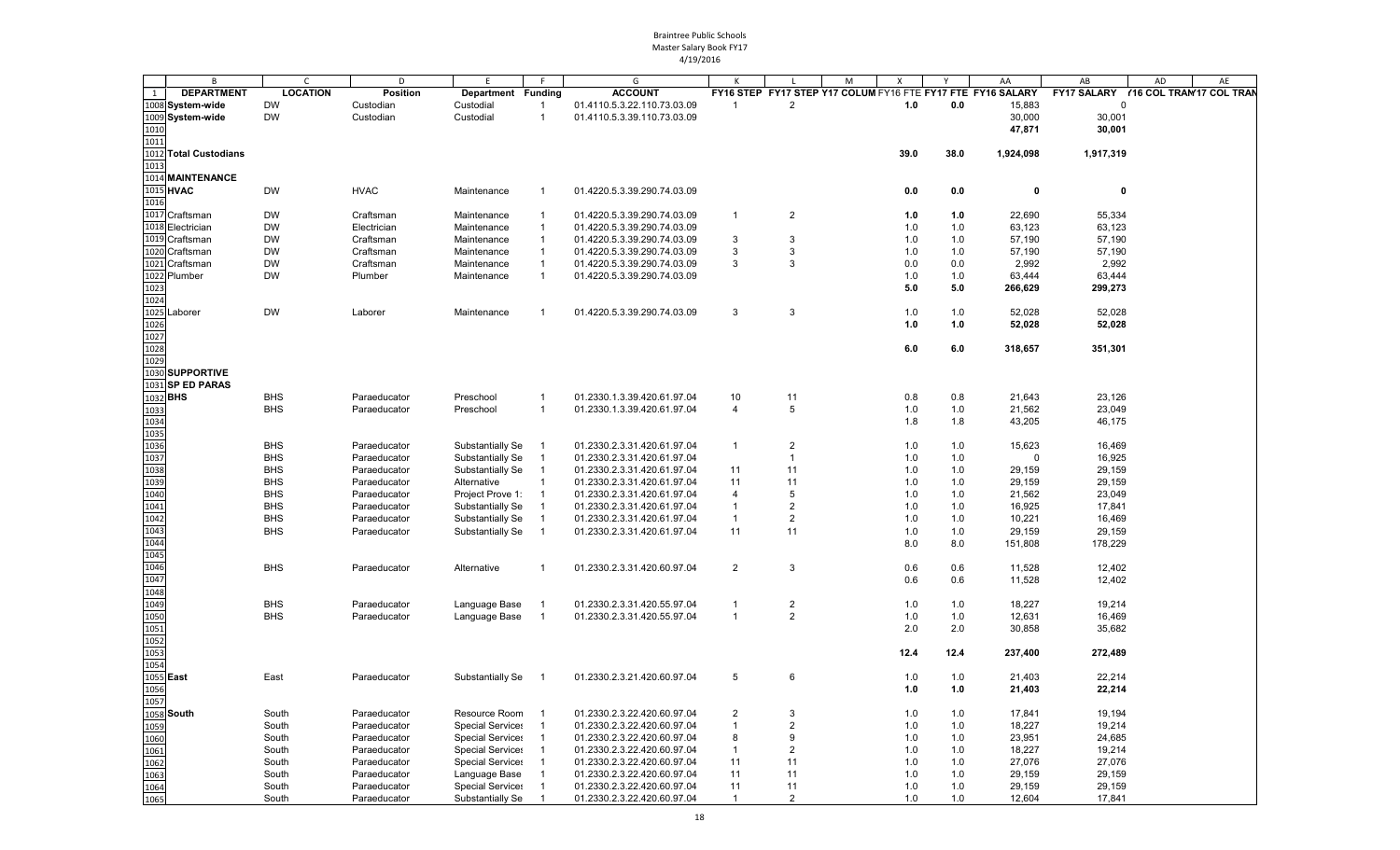|             | B                 | C               | D               | E                  |                            | G                           |                |                         | M | X    |      | AA                                                          | AB      | AD | AE |
|-------------|-------------------|-----------------|-----------------|--------------------|----------------------------|-----------------------------|----------------|-------------------------|---|------|------|-------------------------------------------------------------|---------|----|----|
| 1           | <b>DEPARTMENT</b> | <b>LOCATION</b> | <b>Position</b> | Department Funding |                            | <b>ACCOUNT</b>              |                |                         |   |      |      | FY16 STEP FY17 STEP Y17 COLUM FY16 FTE FY17 FTE FY16 SALARY |         |    |    |
| 1066        |                   |                 |                 |                    |                            |                             |                |                         |   | 8.0  | 8.0  | 176,244                                                     | 185,541 |    |    |
| 1067        |                   |                 |                 |                    |                            |                             |                |                         |   |      |      |                                                             |         |    |    |
|             | 1068 Flaherty     | Flaherty        | Paraeducator    | Substantially Se   |                            | 01.2330.2.3.12.420.60.97.04 | 11             | 11                      |   | 1.0  | 1.0  | 27,076                                                      | 27,076  |    |    |
| 1069        |                   | Flaherty        | Paraeducator    | Substantially Se   |                            | 01.2330.2.3.12.420.60.97.04 | $\overline{7}$ | 8                       |   | 1.0  | 1.0  | 23,050                                                      | 23,951  |    |    |
| 1070        |                   | Flaherty        | Paraeducator    | Substantially Se   |                            | 01.2330.2.3.12.420.60.97.04 | $\overline{1}$ | $\overline{2}$          |   | 1.0  | 1.0  | 15,623                                                      | 16,469  |    |    |
| 1071        |                   | Flaherty        | Paraeducator    | Substantially Se   |                            | 01.2330.2.3.12.420.60.97.04 | -1             | 1                       |   | 1.0  | 1.0  | 8,975                                                       | 16,038  |    |    |
| 1072        |                   | Flaherty        | Paraeducator    | Substantially Se   |                            | 01.2330.2.3.12.420.60.97.04 | $\overline{2}$ | 3                       |   | 1.0  | 1.0  | 16,469                                                      | 17,717  |    |    |
| 1073        |                   | Flaherty        | Paraeducator    | Substantially Se   |                            | 01.2330.2.3.12.420.60.97.04 | $\overline{4}$ | 5                       |   | 1.0  | 1.0  | 21,562                                                      | 23,049  |    |    |
| 1074        |                   | Flaherty        | Paraeducator    | Substantially Se   |                            | 01.2330.2.3.12.420.60.97.04 | $\overline{2}$ | 3                       |   | 1.0  | 1.0  | 16,469                                                      | 17,717  |    |    |
| 1075        |                   | Flaherty        | Paraeducator    | Substantially Se   |                            | 01.2330.2.3.12.420.60.97.04 | $\overline{1}$ | $\overline{\mathbf{c}}$ |   | 1.0  | 1.0  | 15,623                                                      | 16,469  |    |    |
| 1076        |                   | Flaherty        | Paraeducator    | Substantially Se   |                            | 01.2330.2.3.12.420.60.97.04 | $\overline{2}$ | 3                       |   | 1.0  | 1.0  | 19,214                                                      | 20,670  |    |    |
| 1077        |                   | Flaherty        | Paraeducator    | Substantially Se   |                            | 01.2330.2.3.12.420.60.97.04 | $\overline{2}$ | 3                       |   | 1.0  | 1.0  | 16,469                                                      | 17,258  |    |    |
| 1078        |                   | Flaherty        | Paraeducator    | Substantially Se   |                            | 01.2330.2.3.12.420.60.97.04 | $\overline{1}$ | $\overline{2}$          |   | 1.0  | 1.0  | 15,623                                                      | 16,469  |    |    |
| 1079        |                   | Flaherty        | Paraeducator    | Substantially Se   |                            | 01.2330.2.3.12.420.60.97.04 | $\overline{1}$ | $\overline{2}$          |   | 1.0  | 1.0  | 15,623                                                      | 16,469  |    |    |
| 1080        |                   | Flaherty        | Paraeducator    | Substantially Se   |                            | 01.2330.2.3.12.420.60.97.04 | 11             | 11                      |   | 1.0  | 1.0  | 29,159                                                      | 29,159  |    |    |
| 1081        |                   | Flaherty        | Paraeducator    | Substantially Se   |                            | 01.2330.2.3.12.420.60.97.04 | 8              | 9                       |   | 1.0  | 1.0  | 23,951                                                      | 24,685  |    |    |
| 1082        |                   | Flaherty        | Paraeducator    | Substantially Se   |                            | 01.2330.2.3.12.420.60.97.04 | 11             | 11                      |   | 1.0  | 1.0  | 29,159                                                      | 29,159  |    |    |
| 1083        |                   | Flaherty        | Paraeducator    | Substantially Se   | -1                         | 01.2330.2.3.12.420.60.97.04 | 3              | 4                       |   | 1.0  | 1.0  | 19,194                                                      | 20,022  |    |    |
| 1084        |                   | Flaherty        | Paraeducator    | Substantially Se   |                            | 01.2330.2.3.12.420.60.97.04 | 3              |                         |   | 1.0  | 1.0  | 20,670                                                      | 21,562  |    |    |
| 1085        |                   | Flaherty        | Paraeducator    | Substantially Se   |                            | 01.2330.2.3.12.420.60.97.04 | 3              |                         |   | 1.0  | 1.0  | 17,717                                                      | 18,482  |    |    |
| 1086        |                   | Flaherty        | Paraeducator    | Substantially Se   |                            | 01.2330.2.3.12.420.60.97.04 | 3              | 4                       |   | 1.0  | 1.0  | 20,670                                                      | 21,562  |    |    |
| 1087        |                   | Flaherty        | Paraeducator    | Substantially Se   | - 1                        | 01.2330.2.3.12.420.60.97.04 | $\overline{2}$ | 3                       |   | 1.0  | 1.0  | 19,214                                                      | 20,670  |    |    |
| 1088        |                   | Flaherty        | Paraeducator    | Substantially Se   |                            | 01.2330.2.3.12.420.60.97.04 | 8              | 9                       |   | 1.0  | 1.0  | 23,951                                                      | 24,685  |    |    |
| 1089        |                   |                 |                 |                    |                            |                             |                |                         |   | 21.0 | 21.0 | 415,461                                                     | 439,338 |    |    |
| 1090        |                   |                 |                 |                    |                            |                             |                |                         |   |      |      |                                                             |         |    |    |
|             | 1091 Highlands    | Highlands       | Paraeducator    | Resource Room      |                            | 01.2330.2.3.13.420.60.97.03 | $\overline{2}$ | 3                       |   | 1.0  | 1.0  | 16,469                                                      | 17,717  |    |    |
| 1092        |                   | Highlands       | Paraeducator    | Resource Room      |                            | 01.2330.2.3.13.420.60.97.03 | $\overline{2}$ | 3                       |   | 1.0  | 1.0  | 16,469                                                      | 17,717  |    |    |
| 1093        |                   | Highlands       | Paraeducator    | Resource Room      |                            | 01.2330.2.3.13.420.60.97.03 | $\overline{1}$ | $\overline{\mathbf{c}}$ |   | 1.0  | 1.0  | 15,623                                                      | 16,469  |    |    |
| 1094        |                   | Highlands       | Paraeducator    | Resource Room      |                            | 01.2330.2.3.13.420.60.97.03 | $\overline{1}$ | $\overline{2}$          |   | 0.6  | 0.6  | 6,149                                                       | 9,986   |    |    |
| 1095        |                   | Highlands       | Paraeducator    | Resource Room      |                            | 01.2330.2.3.13.420.60.97.03 | 11             | 11                      |   | 1.0  | 1.0  | 29,159                                                      | 29,159  |    |    |
| 1096        |                   | Highlands       | Paraeducator    | Resource Room      |                            | 01.2330.2.3.13.420.60.97.03 | 8              | 9                       |   | 1.0  | 1.0  | 25,793                                                      | 26,583  |    |    |
| 1097        |                   | Highlands       | Paraeducator    | Resource Room      |                            | 01.2330.2.3.13.420.60.97.03 | $\overline{1}$ | $\overline{2}$          |   | 1.0  | 1.0  | 15,623                                                      | 16,469  |    |    |
| 1098        |                   |                 |                 |                    |                            |                             |                |                         |   | 6.6  | 6.6  | 125,285                                                     | 134,101 |    |    |
| 1099        |                   |                 |                 |                    |                            |                             |                |                         |   |      |      |                                                             |         |    |    |
| 1100 Hollis |                   | Hollis          | Paraeducator    | Substantially Se   | - 1                        | 01.2330.2.3.14.420.52.96.00 | 11             | 11                      |   | 1.0  | 1.0  | 29,159                                                      | 29,159  |    |    |
| 1101        |                   | Hollis          | Paraeducator    | Substantially Se   | $\overline{1}$             | 01.2330.2.3.14.420.52.96.00 | 11             | 11                      |   | 1.0  | 1.0  | 29,159                                                      | 29,159  |    |    |
| 1102        |                   | Hollis          | Paraeducator    | Substantially Se   | $\overline{\phantom{0}}$ 1 | 01.2330.2.3.14.420.52.96.00 | 11             | 11                      |   | 1.0  | 1.0  | 24,993                                                      | 24,993  |    |    |
| 1103        |                   | Hollis          | Paraeducator    | Substantially Se   | - 1                        | 01.2330.2.3.14.420.52.96.00 | 11             | 11                      |   | 1.0  | 1.0  | 29,159                                                      | 29,159  |    |    |
| 1104        |                   | Hollis          | Paraeducator    | Substantially Se   | - 1                        | 01.2330.2.3.14.420.52.96.00 | 11             | 11                      |   | 1.0  | 1.0  | 29,159                                                      | 29,159  |    |    |
| 1105        |                   | Hollis          | Paraeducator    | Substantially Se   | -1                         | 01.2330.2.3.14.420.52.96.00 | $\overline{2}$ | 3                       |   | 1.0  | 1.0  | 16,469                                                      | 20,135  |    |    |
| 1106        |                   | Hollis          | Paraeducator    | Substantially Se   | -1                         | 01.2330.2.3.14.420.52.96.00 | 8              | 9                       |   | 1.0  | 1.0  | 25,793                                                      | 26,583  |    |    |
| 1107        |                   | Hollis          | Paraeducator    | Substantially Se   | $\overline{1}$             | 01.2330.2.3.14.420.52.96.00 | 11             | 11                      |   | 1.0  | 1.0  | 29,159                                                      | 29,159  |    |    |
| 1108        |                   | Hollis          | Paraeducator    | Substantially Se   |                            | 01.2330.2.3.14.420.52.96.00 | 11             | 11                      |   | 1.0  | 1.0  | 29,159                                                      | 29,159  |    |    |
| 1109        |                   | Hollis          | Paraeducator    | Substantially Se   | $\overline{1}$             | 01.2330.2.3.14.420.52.96.00 | 11             | 11                      |   | 1.0  | 1.0  | 29,159                                                      | 29,159  |    |    |
| 1110        |                   | Hollis          | Paraeducator    | Substantially Se   |                            | 01.2330.2.3.14.420.52.96.00 | 11             | 11                      |   | 1.0  | 1.0  | 24,993                                                      | 24,993  |    |    |
| 1111        |                   | Hollis          | Paraeducator    | Substantially Se   | $\overline{1}$             | 01.2330.2.3.14.420.52.96.00 | 11             | 11                      |   | 1.0  | 1.0  | 29,159                                                      | 29,159  |    |    |
| 1112        |                   | Hollis          | Paraeducator    | Substantially Se   |                            | 01.2330.2.3.14.420.52.96.00 | 5              | 6                       |   | 1.0  | 1.0  | 19,756                                                      | 20,505  |    |    |
| 1113        |                   | Hollis          | Paraeducator    | Substantially Se   | $\overline{\phantom{0}}$ 1 | 01.2330.2.3.14.420.52.96.00 | 11             | 11                      |   | 1.0  | 1.0  | 29,159                                                      | 29,159  |    |    |
| 1114        |                   |                 |                 |                    |                            |                             |                |                         |   | 14.0 | 14.0 | 374,435                                                     | 379,640 |    |    |
| 1115        |                   |                 |                 |                    |                            |                             |                |                         |   |      |      |                                                             |         |    |    |
|             | 1116 Liberty      | Liberty         | Paraeducator    | Resource Room 1    |                            | 01.2330.2.3.15.420.60.97.04 | 3              | 4                       |   | 1.0  | 1.0  | 19,194                                                      | 20,022  |    |    |
| 1117        |                   | Liberty         | Paraeducator    | Special Services 1 |                            | 01.2330.2.3.15.420.60.97.04 | 10             | 11                      |   | 1.0  | 1.0  | 22,011                                                      | 24,993  |    |    |
| 1118        |                   |                 |                 |                    |                            |                             |                |                         |   | 2.0  | 2.0  | 41,205                                                      | 45,015  |    |    |
| 1119        |                   |                 |                 |                    |                            |                             |                |                         |   |      |      |                                                             |         |    |    |
|             | 1120 Monatiquot   | Monatiquot      | Paraeducator    | Substantially Se   | - 1                        | 01.2330.2.3.16.420.52.96.00 | 3              | $\overline{4}$          |   | 1.0  | 1.0  | 17,717                                                      | 18,482  |    |    |
| 1121        |                   | Monatiquot      | Paraeducator    | Substantially Se   |                            | 01.2330.2.3.16.420.52.96.00 | $\overline{c}$ | 3                       |   | 1.0  | 1.0  | 17,841                                                      | 19,194  |    |    |
| 1122        |                   | Monatiquot      | Paraeducator    | Substantially Se   | -1                         | 01.2330.2.3.16.420.52.96.00 | $\overline{1}$ | $\overline{2}$          |   | 1.0  | 1.0  | 15,623                                                      | 16,469  |    |    |
| 1123        |                   |                 |                 |                    |                            |                             |                |                         |   | 3.0  | 3.0  | 51,181                                                      | 54,144  |    |    |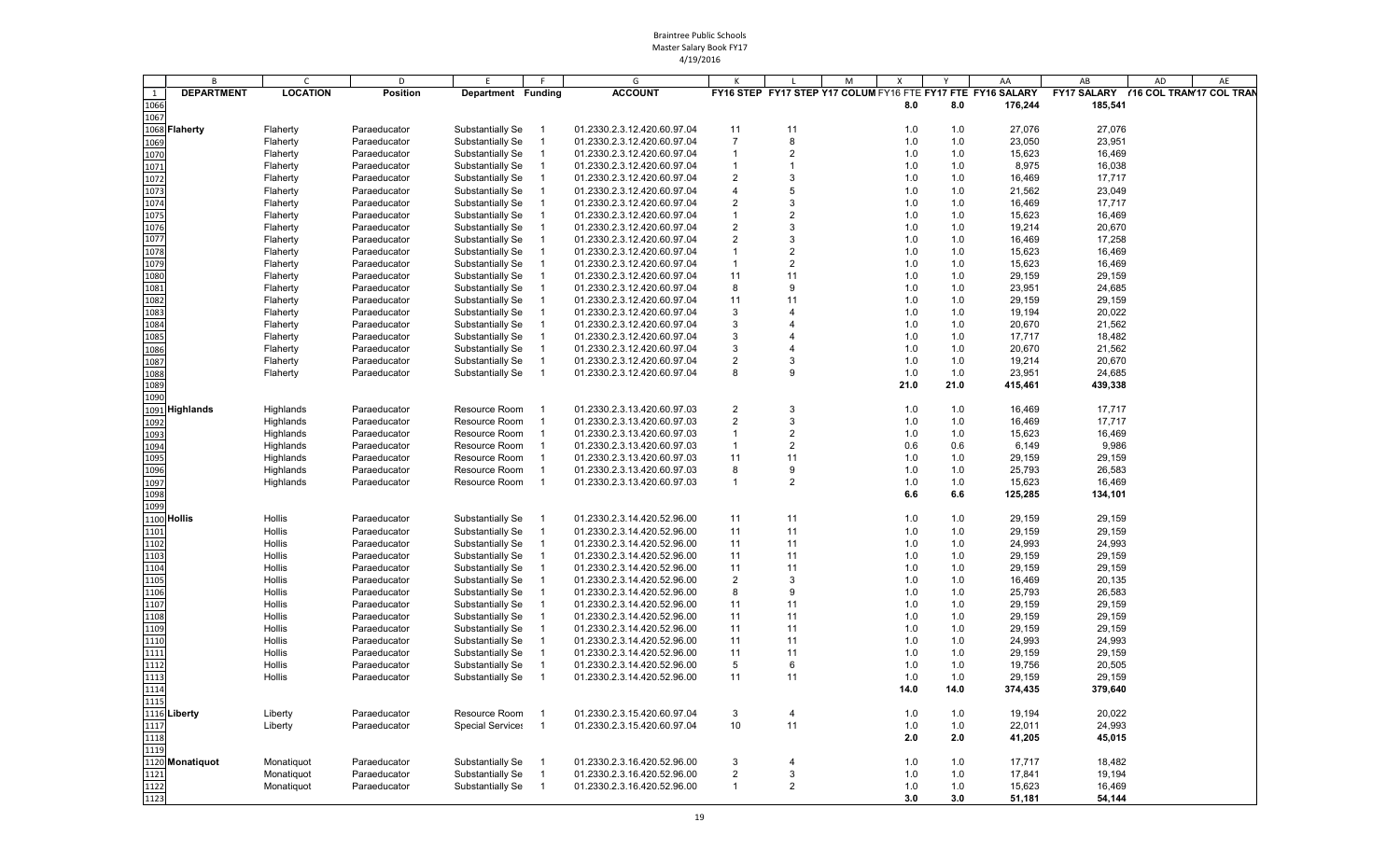|                 | В                             | C               | D                                      | E                  | F.             | G                           | К              |                | M<br>Χ                                                      | Y    | AA          | AB        | AE<br>AD                            |
|-----------------|-------------------------------|-----------------|----------------------------------------|--------------------|----------------|-----------------------------|----------------|----------------|-------------------------------------------------------------|------|-------------|-----------|-------------------------------------|
| 1               | <b>DEPARTMENT</b>             | <b>LOCATION</b> | <b>Position</b>                        | Department Funding |                | <b>ACCOUNT</b>              |                |                | FY16 STEP FY17 STEP Y17 COLUM FY16 FTE FY17 FTE FY16 SALARY |      |             |           | FY17 SALARY Y16 COL TRAM17 COL TRAM |
| 1124            |                               |                 |                                        |                    |                |                             |                |                |                                                             |      |             |           |                                     |
|                 |                               |                 |                                        |                    |                |                             |                |                |                                                             |      |             |           |                                     |
|                 | 1125 Morrison                 | Morrison        | Paraeducator                           | Substantially Se   |                | 01.2330.2.3.17.420.60.97.04 | 11             | 11             | 1.0                                                         | 1.0  | 29,159      | 29,159    |                                     |
| 1126            |                               | Morrison        | Paraeducator                           | Resource Room      | $\overline{1}$ | 01.2330.2.3.17.420.60.97.04 | 11             | 11             | 1.0                                                         | 1.0  | 29,159      | 29,159    |                                     |
| 1127            |                               | Morrison        | Paraeducator                           | Substantially Se   | - 1            | 01.2330.2.3.17.420.60.97.04 | 10             | 11             | 1.0                                                         | 1.0  | 25,508      | 27,076    |                                     |
| 1128            |                               | Morrison        | Paraeducator                           | Substantially Se   | $\overline{1}$ | 01.2330.2.3.17.420.60.97.04 | 11             | 11             | 1.0                                                         | 1.0  | 27,076      | 27,076    |                                     |
| 1129            |                               | Morrison        | Paraeducator                           | Substantially Se   | -1             | 01.2330.2.3.17.420.60.97.04 | 11             | 11             | 1.0                                                         | 1.0  | 27,076      | 27,076    |                                     |
| 1130            |                               | Morrison        | Paraeducator                           | Substantially Se   | $\overline{1}$ | 01.2330.2.3.17.420.60.97.04 | 11             | 11             | 1.0                                                         | 1.0  | 27,076      | 27,076    |                                     |
| 1131            |                               | Morrison        | Paraeducator                           | Substantially Se   | -1             | 01.2330.2.3.17.420.60.97.04 | $\overline{7}$ | 8              | 1.0                                                         | 1.0  | 23,050      | 23,951    |                                     |
|                 |                               |                 |                                        |                    | $\overline{1}$ |                             | 11             | 11             | 1.0                                                         |      | 29,159      | 29,159    |                                     |
| 1132            |                               | Morrison        | Paraeducator                           | Substantially Se   |                | 01.2330.2.3.17.420.60.97.04 |                |                |                                                             | 1.0  |             |           |                                     |
| 1133            |                               | Morrison        | Paraeducator                           | Resource Room      |                | 01.2330.2.3.17.420.60.97.04 | $\overline{1}$ | $\overline{2}$ | 1.0                                                         | 1.0  | 12,874      | 17,841    |                                     |
| 1134            |                               | Morrison        | Paraeducator                           | Substantially Se   | -1             | 01.2330.2.3.17.420.60.97.04 | $\overline{2}$ | 3              | 1.0                                                         | 1.0  | 17,841      | 19,194    |                                     |
| 1135            |                               | Morrison        | Paraeducator                           | Substantially Se   | $\overline{1}$ | 01.2330.2.3.17.420.60.97.04 | 11             | 11             | 1.0                                                         | 1.0  | 27,076      | 27,076    |                                     |
| 1136            |                               |                 |                                        |                    |                |                             |                |                | 11.0                                                        | 11.0 | 275,054     | 283,844   |                                     |
| 1137            |                               |                 |                                        |                    |                |                             |                |                |                                                             |      |             |           |                                     |
| 1138            |                               | Ross            | Paraeducator                           | Resource Room      | - 1            | 01.2330.2.3.18.420.60.97.04 | 6              | $\overline{7}$ | 1.0                                                         | 1.0  | 22,214      | 23,050    |                                     |
| 1139            |                               |                 |                                        |                    |                |                             |                |                | 1.0                                                         | 1.0  | 22,214      | 23,050    |                                     |
|                 |                               |                 |                                        |                    |                |                             |                |                |                                                             |      |             |           |                                     |
| 1140            |                               |                 |                                        |                    |                |                             |                |                |                                                             |      |             |           |                                     |
|                 | 1141 Sp Ed Para Total         |                 |                                        |                    |                |                             |                |                | 80.0                                                        | 80.0 | 1,739,882   | 1,839,377 |                                     |
| 1142            |                               |                 |                                        |                    |                |                             |                |                |                                                             |      |             |           |                                     |
|                 | 1143 Certified Nursing Assts. |                 |                                        |                    |                |                             |                |                |                                                             |      |             |           |                                     |
| 1144 <b>BHS</b> |                               | <b>BHS</b>      | Certified Nursing Asst Health Services |                    |                | 01.3200.5.3.31.210.32.03.04 | $\overline{4}$ | 5              | 1.0                                                         | 1.0  | 10,725      | 18,276    |                                     |
| 1145 East       |                               | East            | Certified Nursing Asst Health Services |                    | $\overline{1}$ | 01.3200.5.3.21.210.32.03.04 | 11             | 11             | 1.0                                                         | 1.0  | 28,441      | 29,159    |                                     |
|                 | 1146 South                    | South           | Certified Nursing Asst Health Services |                    | $\overline{1}$ | 01.3200.5.3.22.210.32.03.04 | 11             | 11             | 0.0                                                         | 0.0  | $\mathbf 0$ | $\Omega$  |                                     |
|                 |                               |                 |                                        |                    |                |                             |                |                |                                                             |      |             |           |                                     |
| 1147            |                               |                 |                                        |                    |                |                             |                |                | 2.0                                                         | 2.0  | 39,166      | 47,435    |                                     |
| 1148            |                               |                 |                                        |                    |                |                             |                |                |                                                             |      |             |           |                                     |
|                 | 1149 F/T SUPERVISORY PARA     |                 |                                        |                    |                |                             |                |                |                                                             |      |             |           |                                     |
|                 | 1150 Monatiquot               | Monatiquot      | Paraeducator                           | Kindergarten       | -1             | 01.2330.1.3.16.270.17.97.04 | 11             | 11             | 1.0                                                         | 1.0  | 24,993      | 24,993    |                                     |
| 1151            |                               |                 |                                        |                    |                |                             |                |                | 1.0                                                         | 1.0  | 24,993      | 24,993    |                                     |
| 1152            |                               |                 |                                        |                    |                |                             |                |                |                                                             |      |             |           |                                     |
|                 | 1153 SUPERVISORY PARAS        |                 |                                        |                    |                |                             |                |                |                                                             |      |             |           |                                     |
|                 |                               |                 |                                        | Supervisory        |                | 01.2330.1.3.12.350.31.97.04 |                |                |                                                             | 0.43 |             |           |                                     |
|                 | 1154 Flaherty                 | Flaherty        | Paraeducator                           |                    | -1             |                             | 10             | 11             | 0.43                                                        |      | 11,773      | 12,497    |                                     |
| 1155            |                               | Flaherty        | Paraeducator                           | Supervisory        | $\mathbf{1}$   | 01.2330.1.3.12.350.31.97.04 | 8              | 9              | 0.43                                                        | 0.43 | 11,054      | 11,393    |                                     |
| 1156            |                               | Flaherty        | Paraeducator                           | Supervisory        | $\overline{1}$ | 01.2330.1.3.12.350.31.97.04 | 3              | $\overline{4}$ | 0.43                                                        | 0.43 | 8,859       | 9,241     |                                     |
| 1157            |                               | Flaherty        | Paraeducator                           | Supervisory        | $\overline{1}$ | 01.2330.1.3.12.350.31.97.04 | 11             | 11             | 0.5                                                         | 0.5  | 12,497      | 12,497    |                                     |
| 1158            |                               |                 |                                        |                    |                |                             |                |                | 1.79                                                        | 1.79 | 44,183      | 45,627    |                                     |
| 1159            |                               |                 |                                        |                    |                |                             |                |                |                                                             |      |             |           |                                     |
|                 | 1160 Highlands                | Highlands       | Paraeducator                           | Supervisory        | $\mathbf{1}$   | 01.2330.1.3.13.350.31.97.04 | 11             | 11             | 0.2                                                         | 0.2  | 5,961       | 5,961     |                                     |
| 1161            |                               | Highlands       | Paraeducator                           | Supervisory        | $\overline{1}$ | 01.2330.1.3.13.350.31.97.04 | 6              | $\overline{7}$ | 0.43                                                        | 0.43 | 10,252      | 10,639    |                                     |
|                 |                               |                 |                                        |                    |                |                             |                |                |                                                             |      |             |           |                                     |
| 1162            |                               | Highlands       | Paraeducator                           | Supervisory        | $\overline{1}$ | 01.2330.1.3.13.350.31.97.04 | 11             | 11             | 0.43                                                        | 0.47 | 12,497      | 13,746    |                                     |
| 1163            |                               | Highlands       | Paraeducator                           | Supervisory        | $\mathbf 1$    | 01.2330.1.3.13.350.31.97.04 | $\overline{1}$ | $\overline{2}$ | 0.26                                                        | 0.26 | 4,612       | 4,862     |                                     |
| 1164            |                               |                 |                                        |                    |                |                             |                |                | 1.32                                                        | 1.36 | 33,322      | 35,208    |                                     |
| 1165            |                               |                 |                                        |                    |                |                             |                |                |                                                             |      |             |           |                                     |
|                 | 1166 Hollis                   | Hollis          | Paraeducator                           | Supervisory        | $\mathbf{1}$   | 01.2330.1.3.14.350.31.97.04 | 3              | $\overline{4}$ | 0.54                                                        | 0.54 | 11,221      | 11,705    |                                     |
| 1167            |                               | Hollis          | Paraeducator                           | Supervisory        | $\mathbf{1}$   | 01.2330.1.3.14.350.31.97.04 | 5              | 6              | 0.54                                                        | 0.54 | 12,196      | 12,986    |                                     |
| 1168            |                               | Hollis          | Paraeducator                           | Supervisory        | $\overline{1}$ | 01.2330.1.3.14.350.31.97.04 | 11             | 11             | 0.54                                                        | 0.54 | 15,829      | 15,829    |                                     |
| 1169            |                               |                 |                                        |                    |                |                             |                |                | 1.62                                                        | 1.62 | 39,246      | 40,521    |                                     |
|                 |                               |                 |                                        |                    |                |                             |                |                |                                                             |      |             |           |                                     |
| 1170            |                               |                 |                                        |                    |                |                             |                |                |                                                             |      |             |           |                                     |
|                 | 1171 Liberty                  | Liberty         | Paraeducator                           | Supervisory        | -1             | 01.2330.1.3.15.350.31.97.04 | 3              | 4              | 0.36                                                        | 0.36 | 7,382       | 7,701     |                                     |
| 1172            |                               | Liberty         | Paraeducator                           | Supervisory        | $\mathbf{1}$   | 01.2330.1.3.15.350.31.97.04 | $\overline{1}$ | $\overline{2}$ | 0.36                                                        | 0.36 | 6,510       | 6,862     |                                     |
| 1173            |                               | Liberty         | Paraeducator                           | Supervisory        | -1             | 01.2330.1.3.15.350.31.97.04 | 11             | 11             | 0.36                                                        | 0.36 | 12,497      | 12,497    |                                     |
| 1174            |                               | Liberty         | Paraeducator                           | Supervisory        | $\mathbf{1}$   | 01.2330.1.3.15.350.31.97.04 | $\sqrt{5}$     | 6              | 0.29                                                        | 0.29 | 8,024       | 8,544     |                                     |
| 1175            |                               | Liberty         | Paraeducator                           | Supervisory        | $\mathbf{1}$   | 01.2330.1.3.15.350.31.97.04 | $\overline{1}$ | $\overline{2}$ | 0.29                                                        | 0.29 | 6,510       | 6,862     |                                     |
| 1176            |                               |                 |                                        |                    |                |                             |                |                | 1.66                                                        | 1.66 | 40,923      | 42,465    |                                     |
| 1177            |                               |                 |                                        |                    |                |                             |                |                |                                                             |      |             |           |                                     |
|                 |                               |                 |                                        |                    |                |                             |                |                |                                                             |      |             |           |                                     |
|                 | 1178 Morrison                 | Morrison        | Paraeducator                           | Supervisory        | -1             | 01.2330.1.3.17.350.31.97.04 | 3              | 4              | 0.29                                                        | 0.29 | 5,906       | 6,161     |                                     |
| 1179            |                               | Morrison        | Paraeducator                           | Supervisory        | $\overline{1}$ | 01.2330.1.3.17.350.31.97.04 | 6              | $\overline{7}$ | 0.29                                                        | 0.29 | 8,544       | 8,865     |                                     |
| 1180            |                               | Morrison        | Paraeducator                           | Supervisory        | $\mathbf{1}$   | 01.2330.1.3.17.350.31.97.04 | 11             | 11             | 0.43                                                        | 0.43 | 12,497      | 12,497    |                                     |
| 1181            |                               | Morrison        | Paraeducator                           | Supervisory        | -1             | 01.2330.1.3.17.350.31.97.04 | 11             | 11             | 0.43                                                        | 0.43 | 12,497      | 12,497    |                                     |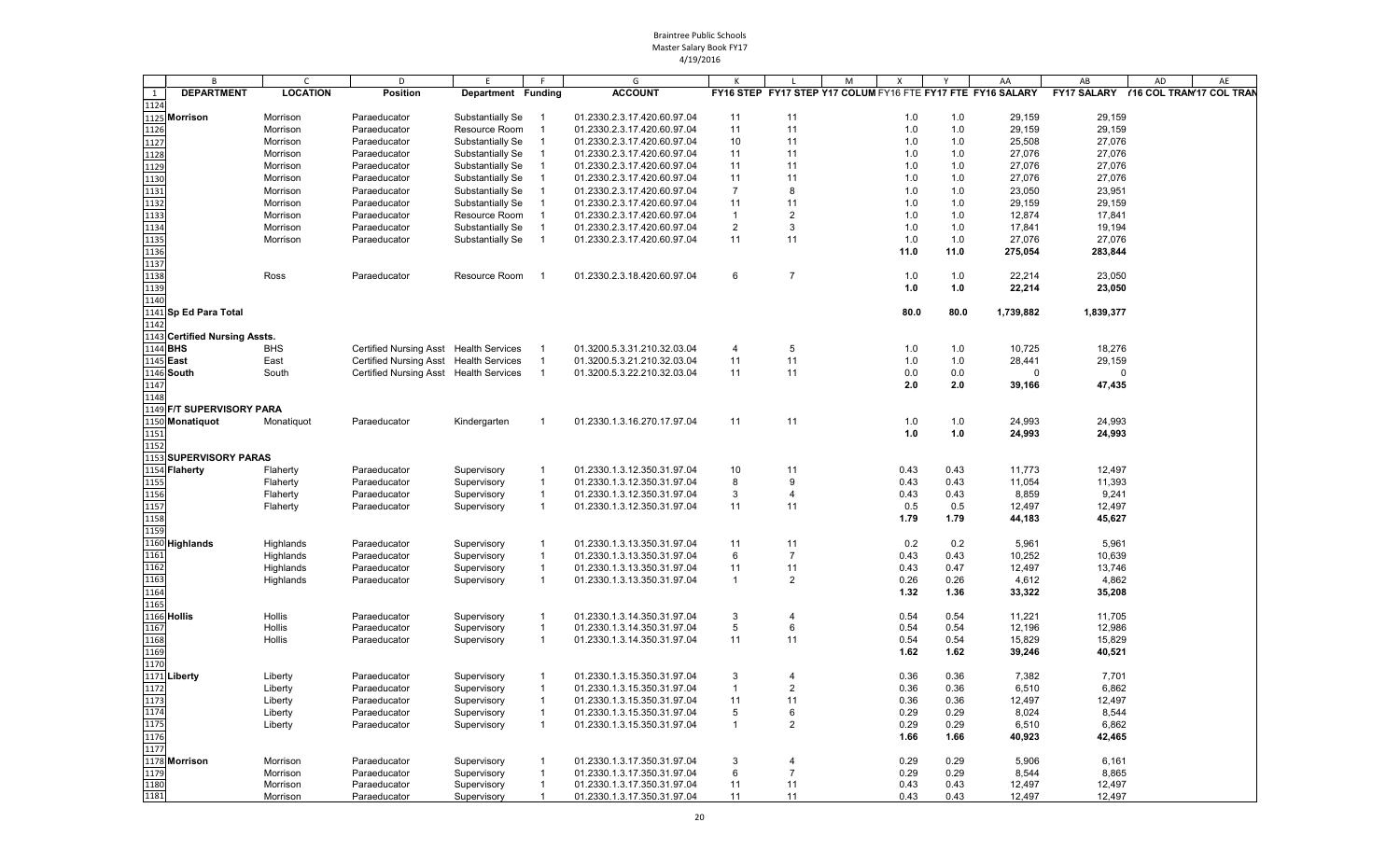|      | B                           | $\mathsf{C}$    | D                       | E                     | F              | G                           |                |    | M | X    | Y    | AA                                                          | AB                                   | AD | AE |
|------|-----------------------------|-----------------|-------------------------|-----------------------|----------------|-----------------------------|----------------|----|---|------|------|-------------------------------------------------------------|--------------------------------------|----|----|
| 1    | <b>DEPARTMENT</b>           | <b>LOCATION</b> | Position                | Department Funding    |                | <b>ACCOUNT</b>              |                |    |   |      |      | FY16 STEP FY17 STEP Y17 COLUM FY16 FTE FY17 FTE FY16 SALARY | FY17 SALARY Y16 COL TRAN'17 COL TRAN |    |    |
| 1182 |                             |                 |                         |                       |                |                             |                |    |   | 1.44 | 1.44 | 39,444                                                      | 40,019                               |    |    |
| 1183 |                             |                 |                         |                       |                |                             |                |    |   |      |      |                                                             |                                      |    |    |
|      | 1184 Ross                   | Ross            | Paraeducator            | Supervisory           | -1             | 01.2330.1.3.18.350.31.97.04 | 5              | 6  |   | 0.5  | 0.5  | 11,234                                                      | 11,961                               |    |    |
| 1185 |                             | Ross            | Paraeducator            | Supervisory           | $\overline{1}$ | 01.2330.1.3.18.350.31.97.04 | 9              | 10 |   | 0.5  | 0.5  | 13,292                                                      | 13,735                               |    |    |
| 1186 |                             | Ross            | Paraeducator            | Supervisory           | $\overline{1}$ | 01.2330.1.3.18.350.31.97.04 | $\overline{4}$ | 5  |   | 0.5  | 0.5  | 10,781                                                      | 11,525                               |    |    |
| 1187 |                             |                 |                         |                       |                |                             |                |    |   | 1.50 | 1.50 | 35,307                                                      | 37,221                               |    |    |
| 1188 |                             |                 |                         |                       |                |                             |                |    |   |      |      |                                                             |                                      |    |    |
| 1189 |                             | District-wide   | Paraeducator            | Supervisory           | -1             | 01.2330.1.3.39.140.53.96.04 |                |    |   |      |      | 35,000                                                      | 35,000                               |    |    |
| 1190 |                             |                 |                         |                       |                |                             |                |    |   |      |      |                                                             |                                      |    |    |
|      | 1191 Supervisory Para Total |                 |                         |                       |                |                             |                |    |   | 9.33 | 9.37 | 267,425                                                     | 276,061                              |    |    |
| 1192 |                             |                 |                         |                       |                |                             |                |    |   |      |      |                                                             |                                      |    |    |
| 1193 |                             | <b>DW</b>       | <b>Admin Asst</b>       | <b>School Committ</b> | - 1            | 01.1110.5.3.39.390.41.03.06 |                |    |   |      |      |                                                             |                                      |    |    |
|      | <b>COMPUTER TECHS</b>       |                 |                         |                       |                |                             |                |    |   |      |      | 3,000                                                       | 3,000                                |    |    |
| 1194 |                             |                 |                         |                       |                |                             |                |    |   |      |      |                                                             |                                      |    |    |
| 1195 |                             | <b>DW</b>       | Technician              | Technology            | -1             | 01.1450.5.3.39.090.49.04.08 |                |    |   | 1.0  | 1.0  | 22,200                                                      | 52,000                               |    |    |
| 1196 |                             | <b>DW</b>       | Technician              | Technology            | $\overline{1}$ | 01.1450.5.3.39.090.49.04.08 |                |    |   | 1.0  | 1.0  | 80,000                                                      | 80,000                               |    |    |
| 1197 |                             | <b>DW</b>       | Technician              | Technology            | $\overline{1}$ | 01.1450.5.3.39.090.49.04.08 |                |    |   | 1.0  | 1.0  | 29,000                                                      | 52,000                               |    |    |
|      | 1198 LTS                    | <b>DW</b>       | Technician              | Technology            |                | 01.1450.5.3.39.090.49.04.08 |                |    |   | 1.0  | 1.0  | 50,000                                                      | 50,000                               |    |    |
| 1199 |                             | <b>DW</b>       | Technician              | Technology            | $\overline{1}$ | 01.1450.5.3.39.090.49.04.08 |                |    |   | 1.0  | 0.0  | 10,343                                                      | $\Omega$                             |    |    |
| 1200 |                             | <b>DW</b>       | Technician              | Technology            | $\overline{1}$ | 01.1450.5.3.39.090.49.04.08 |                |    |   |      |      | 25,499                                                      | 25,499                               |    |    |
| 1201 |                             |                 |                         |                       |                |                             |                |    |   | 4.0  | 3.0  | 194,842                                                     | 259,499                              |    |    |
| 1202 |                             |                 |                         |                       |                |                             |                |    |   |      |      |                                                             |                                      |    |    |
|      | 1203 Attendance Clerk       | <b>BHS</b>      | <b>Attendance Clerk</b> | <b>High School</b>    |                | 01.3600.5.3.31.220.70.03.06 | 11             | 11 |   | 1.0  | 1.0  | 29,159                                                      | 29,159                               |    |    |
|      | 1204 Hall Monitor           | <b>BHS</b>      | <b>Hall Monitor</b>     | <b>High School</b>    |                | 01.3600.5.3.31.220.70.03.04 | $\overline{2}$ | 3  |   | 1.0  | 1.0  | 19,214                                                      | 20,670                               |    |    |
|      | 1205 Copy Center            | <b>BHS</b>      | Paraeducator            | Copy Center           |                | 01.2330.1.3.31.220.56.04.04 | 8              | 9  |   | 1.0  | 1.0  | 22,109                                                      | 22,786                               |    |    |
| 1206 |                             |                 |                         |                       |                |                             |                |    |   |      |      |                                                             |                                      |    |    |
|      | 1207 Security               | BHS             | <b>Security Guard</b>   | <b>High School</b>    |                | 01.3600.5.3.31.220.70.03.05 |                |    |   | 1.0  | 1.0  | 50,000                                                      | 50,000                               |    |    |
| 1208 |                             | <b>BHS</b>      | <b>Security Guard</b>   | <b>High School</b>    | $\overline{1}$ | 01.3600.5.3.31.220.70.03.05 |                |    |   | 1.0  | 1.0  | 27,493                                                      | 27,493                               |    |    |
| 1209 |                             | <b>BHS</b>      | <b>Security Guard</b>   | <b>High School</b>    |                | 01.3600.5.3.31.220.70.03.05 |                |    |   | 1.0  | 1.0  | 27,493                                                      | 27,493                               |    |    |
| 1210 |                             | <b>BHS</b>      | <b>Security Guard</b>   | <b>High School</b>    | -1             | 01.3600.5.3.31.220.70.03.05 |                |    |   | 0.0  | 0.0  | 20,000                                                      | $\Omega$                             |    |    |
| 1211 |                             |                 |                         |                       |                |                             |                |    |   | 3.0  | 3.0  | 124,986                                                     | 104,986                              |    |    |
|      | 1212 Transportation         |                 |                         |                       |                |                             |                |    |   |      |      |                                                             |                                      |    |    |
|      | 1213 Dispatcher             | Transportation  | Dispatcher              | Transportation        |                | 01.3300.1.2.39.480.91.02.00 |                |    |   | 1.0  | 1.0  | 71,680                                                      | 71,680                               |    |    |
|      | 1214 Mechanic               | Transportation  | Mechanic                | Transportation        |                | 01.3300.1.3.39.480.91.04.01 |                |    |   | 1.0  | 1.0  | 67,462                                                      | 67,462                               |    |    |
| 1215 |                             |                 |                         |                       |                |                             |                |    |   |      |      |                                                             |                                      |    |    |
|      | 1216 Drivers                |                 |                         |                       |                |                             |                |    |   |      |      |                                                             |                                      |    |    |
|      |                             |                 |                         |                       |                |                             |                |    |   |      |      |                                                             |                                      |    |    |
|      | 1217 Driver/Clerical        | Transportation  | Clerical                | Transportation        |                | 01.3300.1.3.39.480.91.04.00 |                |    |   | 1.0  | 1.0  | 57,579                                                      | 57,579                               |    |    |
|      | 1218 Drivers                | Transportation  | <b>Bus Driver</b>       | Transportation        |                | 01.3300.1.3.39.480.91.04.00 |                |    |   | 0.5  | 0.5  | 18,809                                                      | 18,809                               |    |    |
| 1219 |                             | Transportation  | <b>Bus Driver</b>       | Transportation        |                | 01.3300.1.3.39.480.91.04.00 |                |    |   | 0.5  | 0.5  | 18,809                                                      | 18,809                               |    |    |
| 1220 |                             | Transportation  | <b>Bus Driver</b>       | Transportation        |                | 01.3300.1.3.39.480.91.04.00 |                |    |   | 0.0  | 0.0  | $\Omega$                                                    | $\Omega$                             |    |    |
| 1221 |                             | Transportation  | <b>Bus Driver</b>       | Transportation        |                | 01.3300.1.3.39.480.91.04.00 |                |    |   | 0.0  | 0.0  | $\Omega$                                                    | $\Omega$                             |    |    |
| 1222 |                             | Transportation  | <b>Bus Driver</b>       | Transportation        |                | 01.3300.1.3.39.480.91.04.00 |                |    |   | 0.5  | 0.5  | 18,809                                                      | 18,809                               |    |    |
| 1223 |                             | Transportation  | <b>Bus Driver</b>       | Transportation        |                | 01.3300.1.3.39.480.91.04.00 |                |    |   | 0.5  | 0.5  | 18,809                                                      | 18,809                               |    |    |
| 1224 |                             | Transportation  | <b>Bus Driver</b>       | Transportation        |                | 01.3300.1.3.39.480.91.04.00 |                |    |   | 0.0  | 0.0  | $\Omega$                                                    | $\Omega$                             |    |    |
| 1225 |                             | Transportation  | <b>Bus Driver</b>       | Transportation        |                | 01.3300.1.3.39.480.91.04.00 |                |    |   | 0.5  | 0.5  | 18,809                                                      | 18,809                               |    |    |
| 1226 |                             | Transportation  | <b>Bus Driver</b>       | Transportation        |                | 01.3300.1.3.39.480.91.04.00 |                |    |   | 0.5  | 0.5  | 18,809                                                      | 18,809                               |    |    |
| 1227 |                             | Transportation  | <b>Bus Driver</b>       | Transportation        |                | 01.3300.1.3.39.480.91.04.00 |                |    |   | 0.5  | 0.5  | 18,809                                                      | 18,809                               |    |    |
| 1228 |                             | Transportation  | <b>Bus Driver</b>       | Transportation        |                | 01.3300.1.3.39.480.91.04.00 |                |    |   | 0.5  | 0.5  | 18,809                                                      | 18,809                               |    |    |
| 1229 |                             | Transportation  | <b>Bus Driver</b>       | Transportation        |                | 01.3300.1.3.39.480.91.04.00 |                |    |   | 0.5  | 0.5  | 18,809                                                      | 18,809                               |    |    |
| 1230 |                             | Transportation  | <b>Bus Driver</b>       | Transportation        |                | 01.3300.1.3.39.480.91.04.00 |                |    |   | 0.5  | 0.5  | 18,809                                                      | 18,809                               |    |    |
| 1231 |                             | Transportation  | <b>Bus Driver</b>       | Transportation        |                | 01.3300.1.3.39.480.91.04.00 |                |    |   | 0.7  | 0.7  | 25,825                                                      | 25,825                               |    |    |
| 1232 |                             | Transportation  | <b>Bus Driver</b>       | Transportation        |                | 01.3300.1.3.39.480.91.04.00 |                |    |   | 0.6  | 0.6  | 18,809                                                      | 18,809                               |    |    |
| 1233 |                             | Transportation  | <b>Bus Driver</b>       | Transportation        |                | 01.3300.1.3.39.480.91.04.00 |                |    |   | 0.1  | 0.1  | 2,339                                                       | 2,339                                |    |    |
| 1234 |                             | Transportation  | <b>Bus Driver</b>       | Transportation        |                | 01.3300.1.3.39.480.91.04.00 |                |    |   | 0.0  | 0.0  | $\Omega$                                                    | $\mathbf 0$                          |    |    |
| 1235 |                             | Transportation  | <b>Bus Driver</b>       | Transportation        |                | 01.3300.1.3.39.480.91.04.00 |                |    |   | 0.0  | 0.0  | $\Omega$                                                    | $\Omega$                             |    |    |
| 1236 |                             | Transportation  | <b>Bus Driver</b>       | Transportation        |                | 01.3300.1.3.39.480.91.04.00 |                |    |   | 0.5  | 0.5  | 18,809                                                      | 18,809                               |    |    |
| 1237 |                             | Transportation  | <b>Bus Driver</b>       | Transportation        |                | 01.3300.1.3.39.480.91.04.00 |                |    |   | 0.5  | 0.5  | 18,809                                                      | 18,809                               |    |    |
| 1238 |                             | Transportation  | <b>Bus Driver</b>       | Transportation        |                | 01.3300.1.3.39.480.91.04.00 |                |    |   | 0.5  | 0.5  | 18,809                                                      | 18,809                               |    |    |
| 1239 |                             | Transportation  |                         |                       |                | 01.3300.1.3.39.480.91.04.00 |                |    |   | 0.7  | 0.7  |                                                             | 25,825                               |    |    |
|      |                             |                 | <b>Bus Driver</b>       | Transportation        |                |                             |                |    |   |      |      | 25,825                                                      |                                      |    |    |